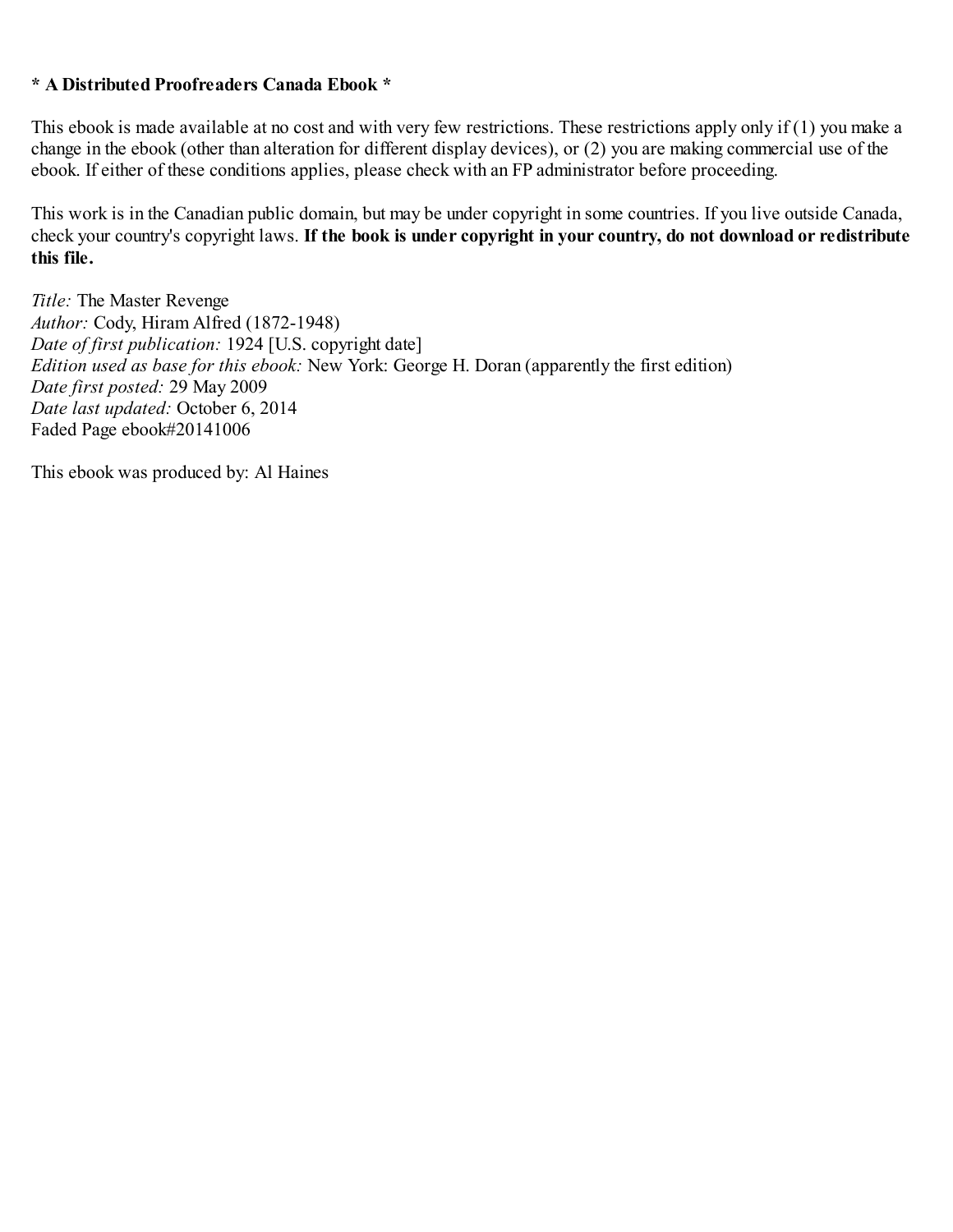# **THE MASTER REVENGE**

**BY**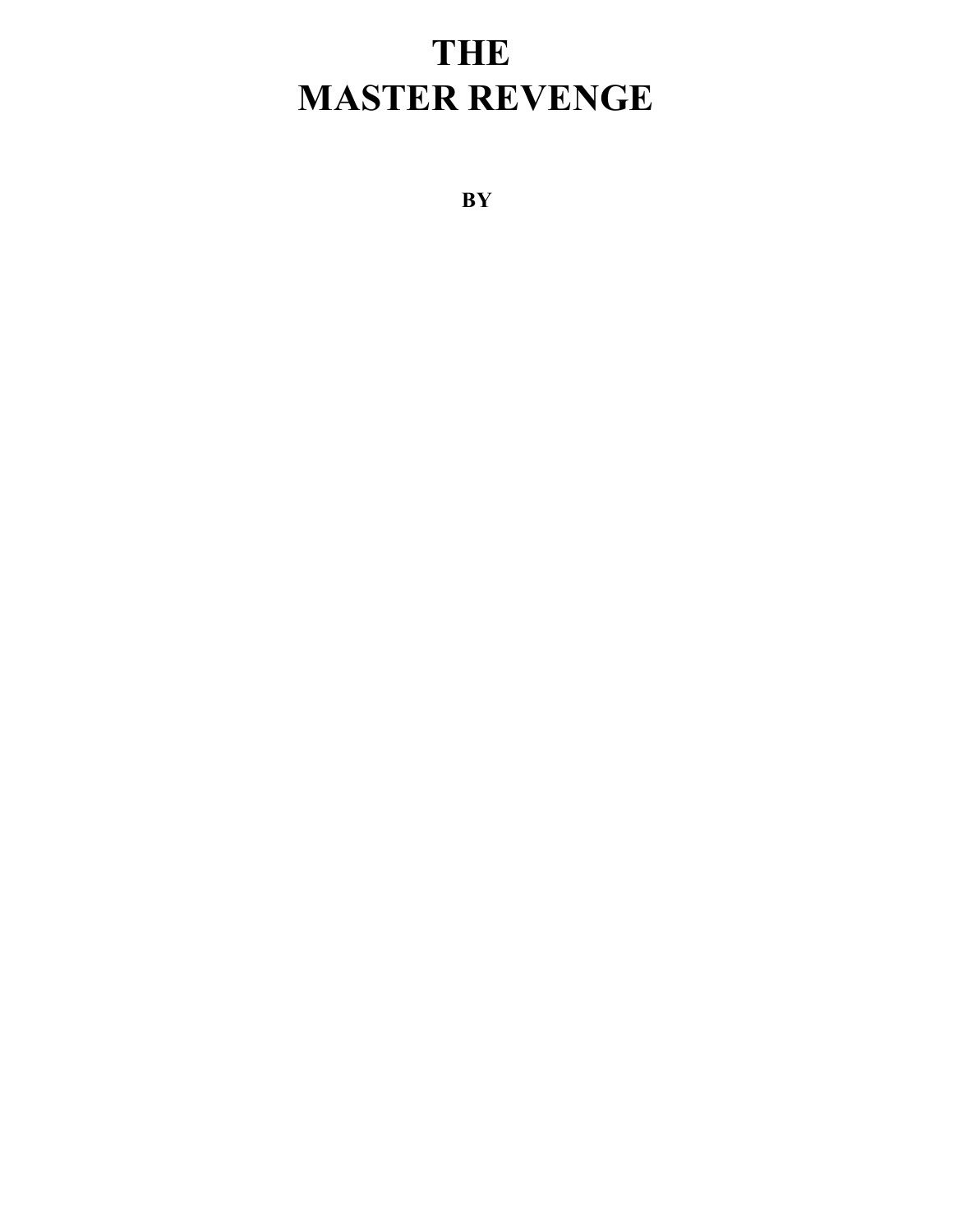## **H.A.CODY**

## **NEW YORK GEORGE H. DORAN COMPANY**

**COPYRIGHT, 1924, BYGEORGE H. DORAN COMPANY**

**THE MASTER REVENGE PRINTED IN THE UNITED STATES OF AMERICA**

## *FOR YOU*

Who have eyes that see, Who have souls that understand, Who have hearts that pardon,

*This book is written.*

## **By H. A. CODY**

THE MASTER REVENGE THE TRAILOF THE GOLDEN HORN THE KING'S ARROW JESS OF THE REBELTRAIL GLEN OF THE HIGH NORTH THE TOUCH OF ABNER THE UNKNOWN WRESTLER UNDER SEALED ORDERS IF ANY MAN SIN THE CHIEF OF THE RANGERS THE FOURTH WATCH THE LONG PATROL ROD OF THE LONE PATROL THE FRONTIERSMAN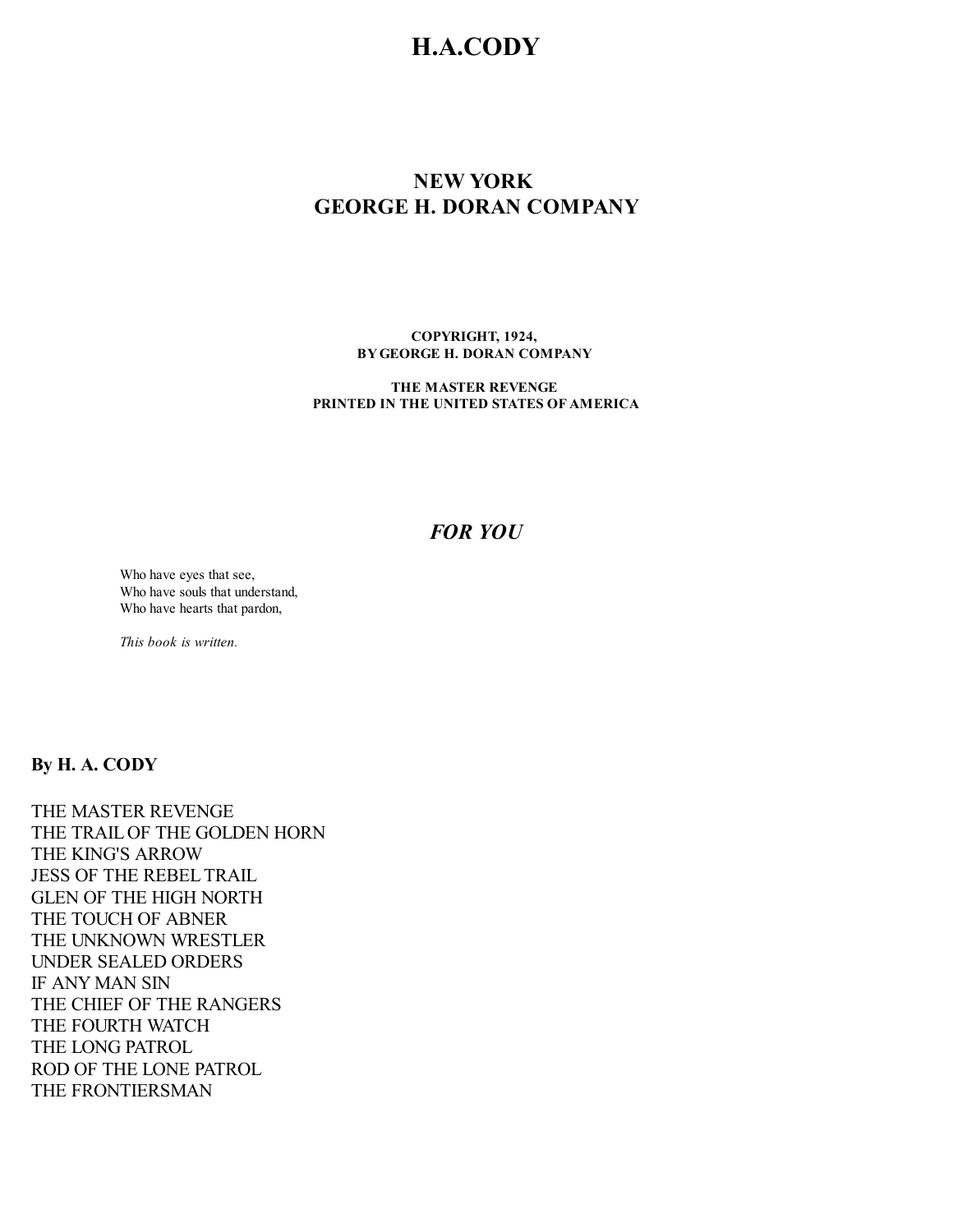## **CONTENTS**

#### **CHAPTER**

- 1 **Silent [Expression](#page-3-0)**
- 2 [Mutual](#page-7-0) Need
- 3 An [Accident](#page-10-0)
- 4 [Comrades](#page-14-0) in Distress
- 5 [Repairing](#page-19-0) the Fence
- 6 A [Broken](#page-21-0) Shaft
- 7 Through the [Window](#page-25-0)
- 8 A Startling [Confession](#page-28-0)
- 9 The [Struggle](#page-32-0)
- 10 The [Fugitive](#page-34-0)
- 11 [Restitution](#page-38-0)
- 12 The [Flight](#page-43-0)
- 13 [Behind](#page-47-0) Prison Bars
- 14 Stern [Terms](#page-49-0)
- 15 A [Helping](#page-55-0) Hand
- 16 [Stricken](#page-60-0) Down
- 17 A Star and a [Toad](#page-63-0)
- 18 [Inspiration](#page-66-0)
- 19 The Night [Visitor](#page-68-0)
- 20 A [Desperate](#page-72-0) Attempt
- 21 [Repairing](#page-76-0) Things
- 22 [When](#page-80-0) the Bell Rang
- 23 [Destruction](#page-82-0)
- 24 [Where](#page-86-0) Flows the Brook
- 25 For the Sake of a [Child](#page-89-0)
- 26 The [Vision](#page-93-0)
- 27 What the World [Needs](#page-97-0)
- 28 [Face](#page-101-0) to Face
- 29 As a Man [Soweth](#page-104-0)
- 30 The [Completed](#page-108-0) Revenge
- 31 After Long [Years](#page-112-0)

<span id="page-3-0"></span>"There is no revenge so complete as forgiveness"—*H. W. Shaw*

"Ye have heard that it hath been said, An eye for an eye, and a tooth for a tooth: But I say unto you, That ye revenge not evil." —*The Master*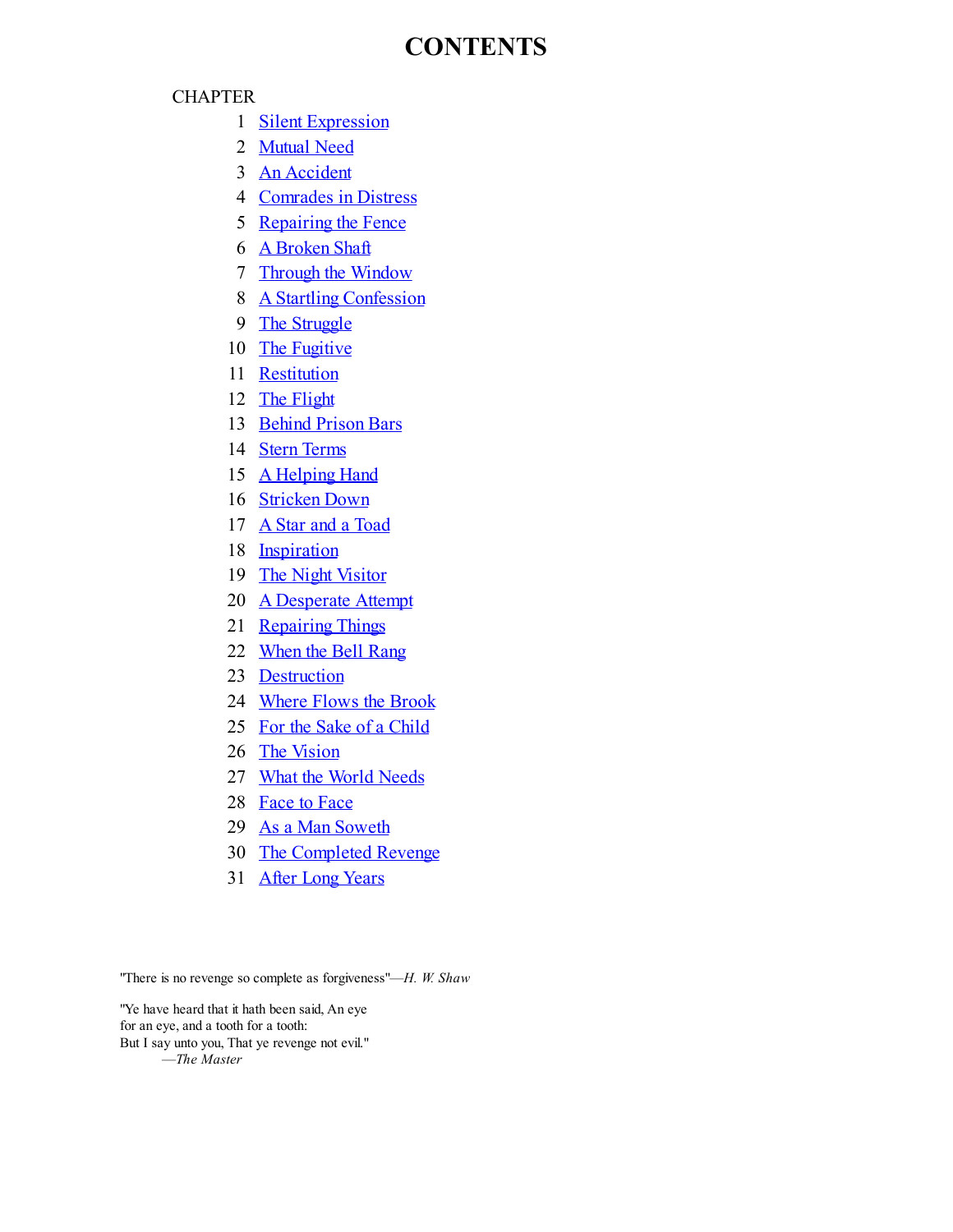# **THE MASTER REVENGE**

#### **CHAPTER 1**

#### **Silent Expression**

The warm June day was drawing to a close, and the sun was hanging low over the far-off western horizon. Not a breath of wind stirred the quivering air, and the mirror-like river reflected the trees along the shore. The birds chirped and twittered, and the drowsy hum of insects sounded on all sides. There was a restful peace on water and land. Nature was in her gentlest mood, and harmony reigned supreme.

A man standing beneath the wide-spreading branches of a great patriarchal oak surveyed the entrancing scene with kindling eyes. He was a powerfully-built man, clad in rough work-a-day clothes. He presented a striking appearance as he stood there, his flowing beard and mass of iron-gray hair enhancing the effect. He leaned slightly upon an axe with which he had been chopping, while at his feet lay a newly cut piece of ground-ash. But his mind had wandered from his work, and, like a thirsty man, he was drinking into his soul the beauty surrounding him.

"And for twelve years I missed all that," he at length murmured. "Twelve years!"

His right hand clutched hard the butt of his axe handle, and an angry expression crept into his eyes. For a few seconds the memory of the past had blotted out the joy of the present. He believed that he had steeled his heart to forget forever the degrading bondage of those twelve years. But now he knew that he had not fully succeeded. The iron had gone too far into his soul to be healed by a few months of freedom.

The sound of children's voices aroused him, and turning quickly around toward the river, he saw a small boat coming upstream quite close to the shore. A woman was rowing, and seated astern were two small children. Not wishing to be seen, the man stepped aside into a thicket of bushes to wait until the boat should pass. This did not take long, and as it cut through the water just abreast of the big oak, the hidden man gave a great start, and only with difficulty suppressed an exclamation of astonishment. He had caught sight of the woman's face, and heard her speak to the children.

"We must go back now," she was saying. "We have come quite a distance, so must get home before dark."

"Let us go ashore near that big tree," one of the children suggested. "It's such a nice-looking place."

"No, dear, not now," the woman replied. "We can come another day and have our supper here. How would you like that?"

"Oh, great!" This from both children. "And will daddy come, too?"

"Perhaps so."

The woman swung the boat around, and began to row downstream with long steady strokes. The man among the bushes watched her until she could no longer be seen. He was trembling with excitement, and the perspiration stood out in beads upon his forehead. At length his tense body relaxed, and he sank down upon a fallen tree by his side. His eyes still stared after the receding boat and remained in that direction long after it had disappeared from view. At last he rose to his feet, picked up the ash stick, threw it over his left shoulder, and with axe in hand, walked slowly away from the shore. Reaching a path, he followed this until he came to a clearing, and in view of a small house beyond. Not once did he look at the steadily-increasing glory of the western sky, and the beauties of nature appealed to him no longer. Something of far greater importance filled his mind and soul, making him oblivious of all else.

The house toward which he was slowly moving nestled on a gentle elevation commanding a good view of the river. It was partly surrounded by tall fir and spruce trees, thus forming an excellent protection from the severe winds of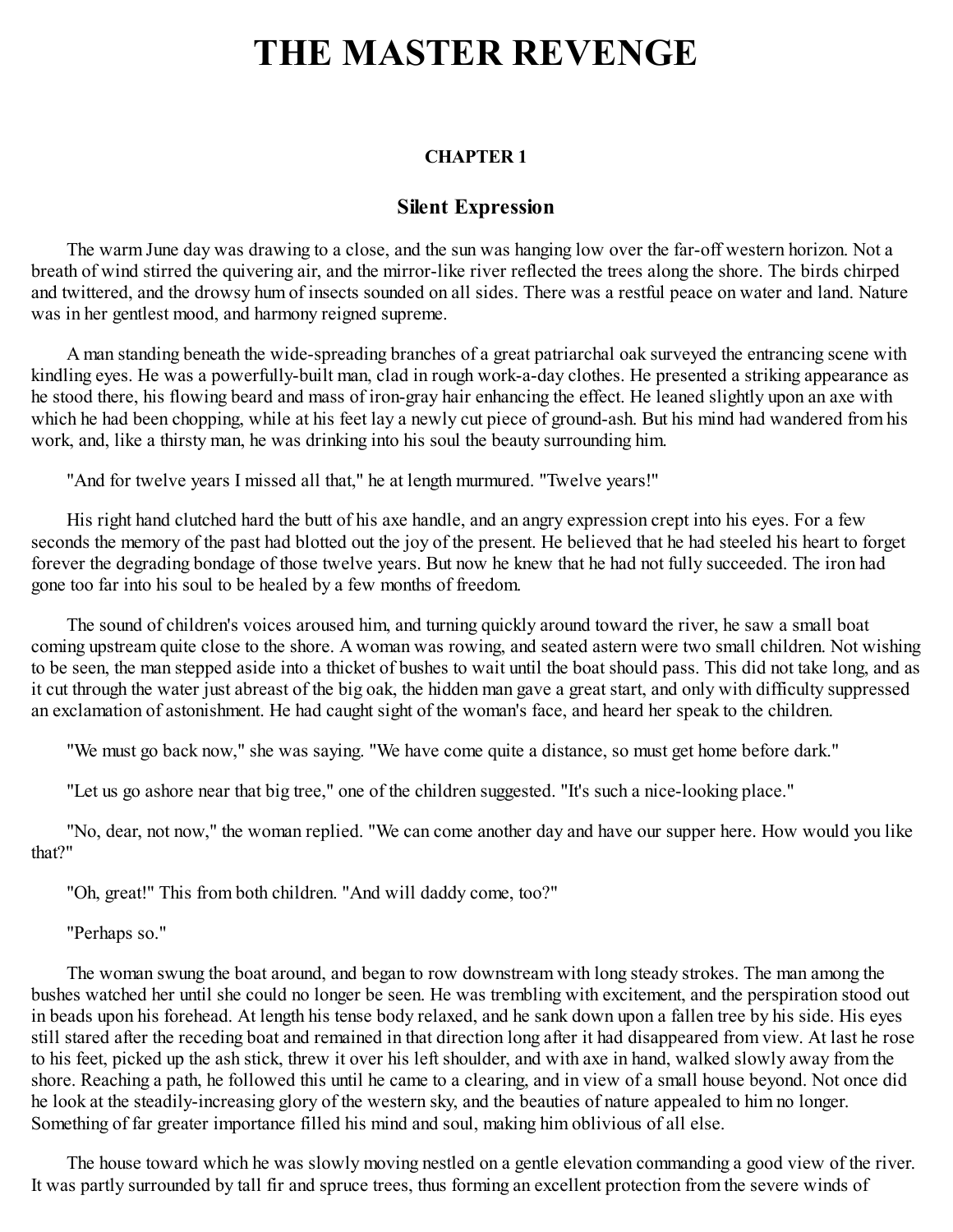winter. As a rule the man always gazed with admiration upon the building which was the work of his own hands. Sometimes he would pause for a few minutes to note its neat proportions, and the snug verandah where it was his custom to sit on warm evenings. But now he did not notice the house as he walked up the path, opened the door and entered. The air inside seemed exceptionally close, so he hurried outside again, and paced rapidly up and down the gravel walk in front of the building. This he did until darkness enshrouded the land. He then went back into the house, lighted a lamp and sat down before a small table containing several books, writing-paper, pen and ink. Here he remained for a while in deep thought. At length he seized the pen, and with feverish haste began to write:

"I am strangely stirred to-night, so must give expression to the thoughts which agitate my mind and soul. There is no one to whom I can speak, and none would understand if I did. To put my feelings upon paper may give me some relief it is the only thing I can do.

"I saw Helen to-night after twelve long years. She had no idea that I was watching her as she sat in the boat with her two little ones. Most likely she has forgotten me, and long ago ceased to care whether I am dead or alive. But I have never forgotten her, and during my years of bondage she was ever before me. She does not seem to have changed much in that time, judging by the glimpse I had of her this evening. She bore herself with that same regal grace as when I knew her, and her voice was as musical as ever. But how I long to look into her eyes, and see if the same old expression is there such as I remember that last night I was with her, and left her standing among the flowers at the gate of her home."

The man ceased writing, and gazed off into space. He then laid down the pen, rose to his feet, and paced up and down the small room. After a while he resumed his seat, and continued:

"I never committed the crime with which I was charged. God knows I had no knowledge of it whatsoever. But a strange combination of circumstances placed the blame upon me, and I was convicted. I did the best I could for the Trust Company where I was employed, and was making rapid progress. I enjoyed my work, and looked eagerly forward to the time when I could ask Helen to become my wife. I believe that she loved me, and would have been glad to share life's lot with me. But when the money was missing, and a large amount it was, I was at once suspected. I had gone to Standridge for a brief holiday. It was there I was arrested the day after my arrival, and several of the missing bonds were found in one of my grips. How they got there I never knew, and perhaps never will. But I am going to try to find out, and do all that I can to solve the mystery and clear my name. The evidence was strong against me, and I could say nothing in my own defence except my past good record. The sentence was a stiff one, but the judge who pronounced it was a hard man, and showed no mercy. This was strange, as Ned Preston, his own son, worked with me, and we were roommates. And it was Ned who married Helen! I knew that he wanted her, but he had no chance, so I believed, against me. She told me over and over again that she did not care for the fellow, and I was not surprised at that. He was the most conceited man I ever met, and hard to endure for any length of time. He was a boaster and a great spendthrift, and his father often had to send him money. He led a fast life, and when I once warned him, he told me to mind my own business and he would mind his. Anyway, he has succeeded, and is now a leading man in the city, and Helen is his wife, while I am a jail-bird! He has everything to live for, the respect of all, and a home with loved ones there. And what have I, who tried to do my duty and live an honest life? Nothing but a few acres of land, and a house where I eat and sleep, but which never resounds with voices of happy children, and where no one awaits my coming home. Oh, it is hard! And yet I am used to hardness. I have steeled my heart to endure until my aim in life is accomplished and I clear myself from the black stigma that rests upon me.

"Although my life at the Penitentiary was hard, yet there were compensations. At first Helen wrote to me quite often. She believed that I was innocent, and that was a great comfort. Then her letters suddenly ceased. I can never forget the agony of those days of waiting for her messages which never came. I cannot fully describe the loneliness of my cell when for hours I would lie awake and think, until at times I was almost like a madman. Often I beat with my fists against my cell door. Why I did so I do not know, but those who have experienced what I have will understand the terrible insane feeling which comes over one locked for hours in a silent cell, with none to speak to, and his own despairing thoughts for company.

"At that time there were two things which kept me from either going stark mad or developing into a caged beast. One was the letters I received from my parents. They believed in me, and until they died they wrote me noble words of encouragement. May God bless them! The other, was my work. I learned the carpenter trade, and became quite efficient. I always liked to work with wood, even when a child. I hold firmly to the opinion that it is one of the noblest of the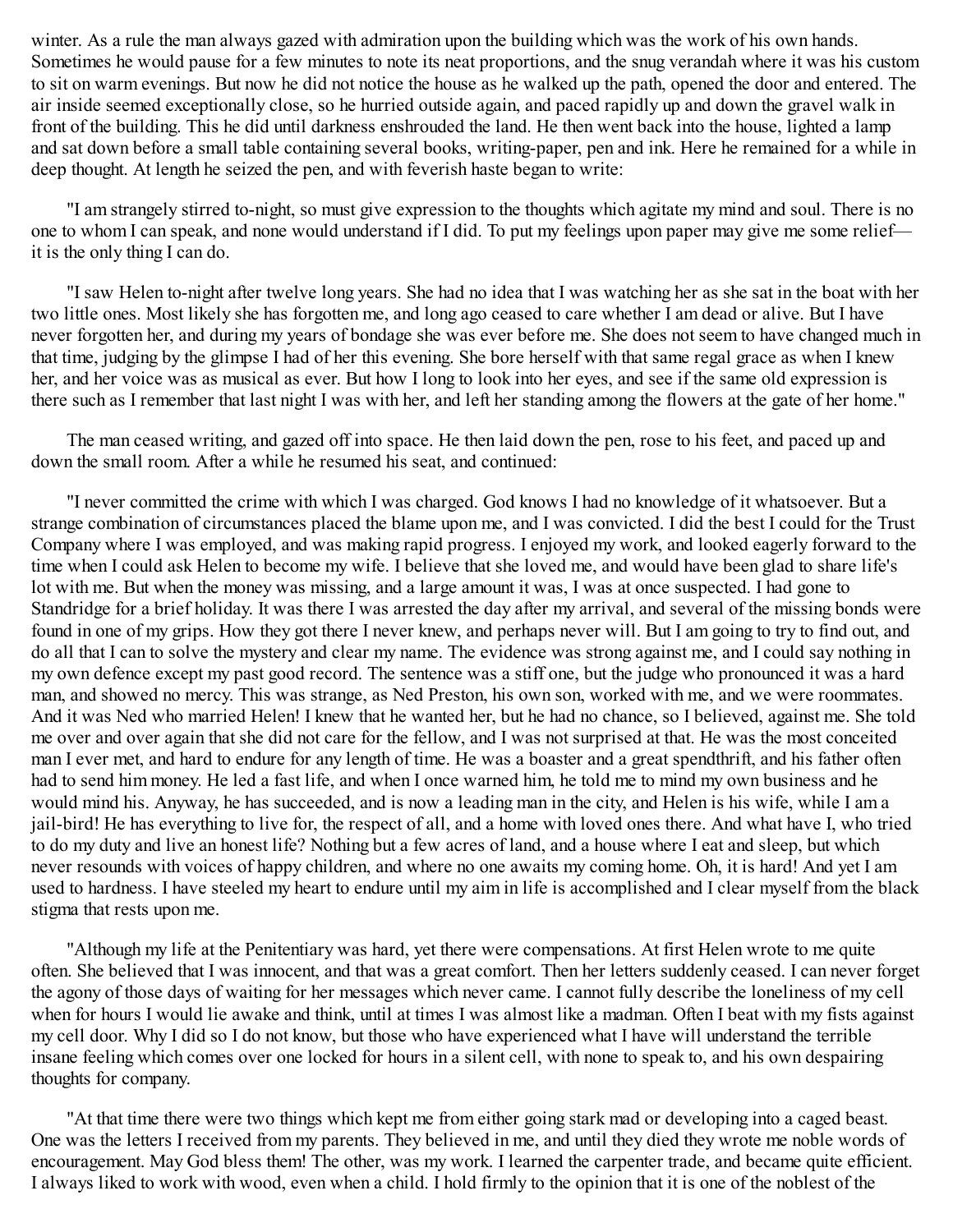trades. Was not the Great Master Himself a carpenter and worked in His father's shop? A carpenter is not only a builder but a repairer, and Christ was both, as His wonderful life of teaching and service shows. It was some comfort to me to feel that the Great Carpenter suffered, who was much more innocent than myself. I often thought of all this as I worked at the bench and tried hard to follow His example of noble patience and forgiveness. But I am afraid that I often came far short of the ideal. And I feel so now after years of struggle, especially so since I looked upon Helen's face to-night, and old memories came flooding through my mind with the realization of what I have lost in life.

"And all the time I thought of Helen. I tried to believe that she had not forgotten, that she had written, but her letters had gone astray. It is wonderful how a desperate man will cling to the slightest hope. But it was all I had, so cling I did until I received word that she was married. The newspaper account of the wedding was sent to me in an envelope, but who sent it I never knew. I cannot think it was Helen, for such cruelty was not in her make-up. It must have been an enemy who wished to add to my bitterness. The wedding account was a long one, and told in detail about the bride, and how beautiful she looked as she stood at the altar rail. I did not need the paper to tell me that, for it was impossible for Helen to look anything else but beautiful. The description of the groom was most flattering. He was Judge Preston's only son, a young man who occupied a prominent position in the business world, and a great favorite in social circles.

"I do not remember much what happened during the weeks that followed the reception of this news. I was like a man dazed, beyond all power of thought. But gradually my mind cleared, and a new feeling possessed me. The uncertainty was ended, and Helen could never be mine. And yet there was some comfort in the thought that although she had married Ned Preston she did not really belong to him but to me. I dreamed of her at night, and through the day she was with me more than ever. I have never been able to understand why this was so although I have meditated upon it a great deal. Perhaps Helen was thinking of me as I was thinking of her, and in some mysterious way our souls were in sweet communion. Anyway, I received much consolation which helped me to endure my tedious bondage.

"About this time I turned my attention to earnest reading and study. I had always been fond of books, but in my solitude I found in them a great source of light and inspiration such as I had never experienced before. There was a fairly good library in the Penitentiary, and I, like the other prisoners, was allowed to have one book at a time in my cell. Sundays, which hitherto had been almost unbearable, now became a pleasure, and I read to my heart's content. Numerous books I read, but my chief delight was in the Bible, and I wondered why I had so long neglected that marvellous volume. It was there that I first learned of God's wonderful dealings with man, the final triumph of the just and the overthrow of the wicked. As a boy I had often been advised to read and study the Bible, but had always scoffed at the idea. To me it was a most uninteresting Book, of no practical use in life. Now I see where I was wrong, although it took years of suffering to open my eyes to the light. It is my daily joy and companion now, and I bless my imprisonment for that.

"And next to the Bible came Emerson's Essays. When I first read them I called myself a fool for having overlooked them for so long. There are several I know almost by heart, such as 'Self Reliance,' 'Compensation,' and 'Courage.' How they braced my moral fibre I cannot fully describe.

"I also read the 'Life' of Dante, and some of his works. What appealed to me most of all was his great love for Beatrice. His case was similar to my own. He loved her, and yet he lost her, for she married another. How well I remember these words of his:

'When I had lost the first delight of my soul I remained so pierced with sadness that no comforts availed me anything, yet after some time my mind sought to return to the method by which other disconsolate ones had sought consolation, and I set myself to read that little known book of Boetius in which he consoled himself when a prisoner and an exile.'

"Thus I found in Dante a soul akin to my own. He plummed [[Transcriber's](#page-0-0) note: plumbed?] all the depths of misery, and yet his great love for his lost Beatrice was like a burning and a shining light, as my love for Helen has been to me.

"At last the day came when I was given my freedom. To me life in the bustling city was abhorrent. My mind craved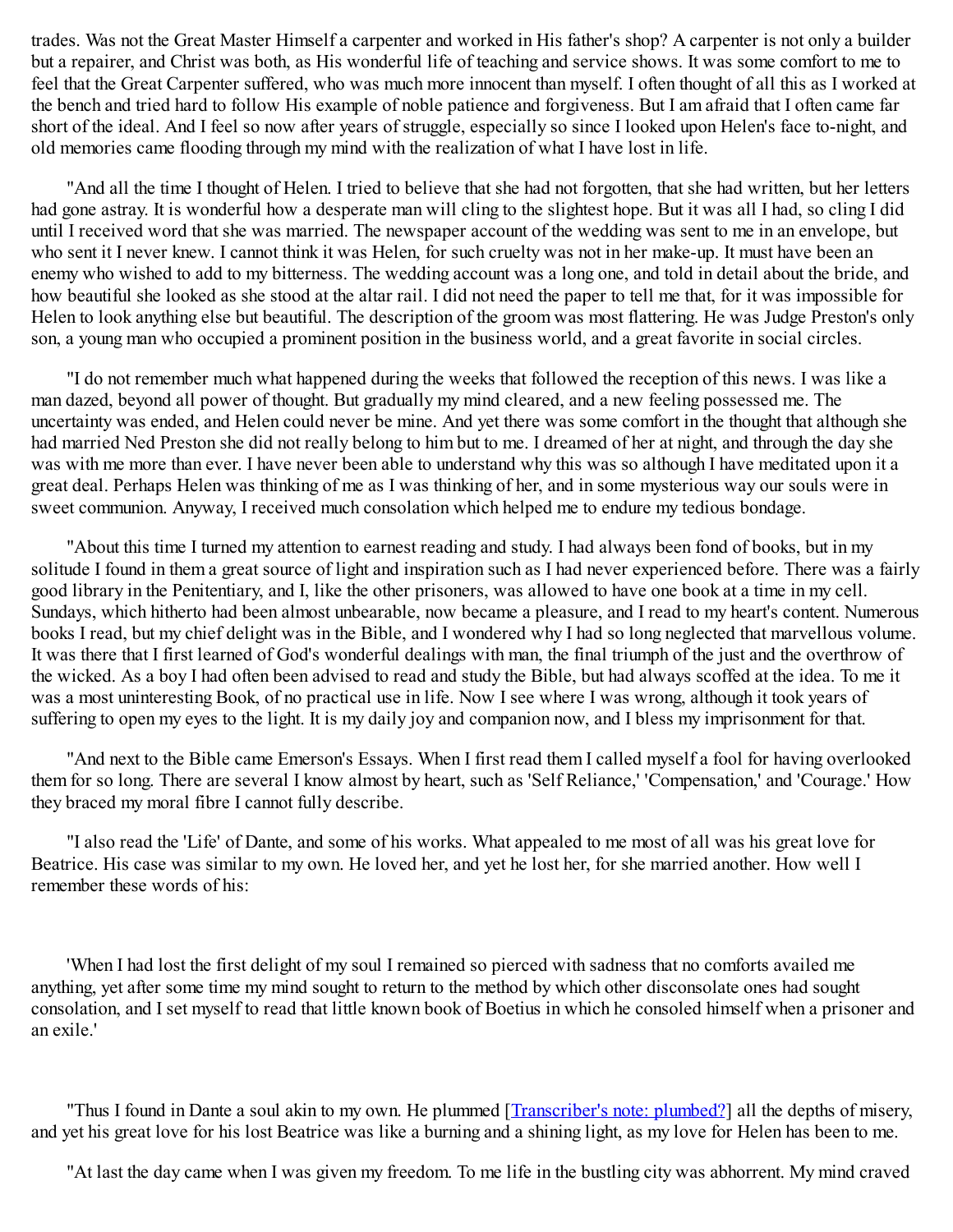the quietness of the country. With a little money which had been lying for years in a bank, I bought this place by the river. I had a special reason for settling here, for about two miles away the Prestons have their summer home. Thus from time to time I might be able to see Helen. My beard, which I have allowed to grow, makes a good disguise, and as John Stone, the carpenter, she would never recognize me as Nathan Strong, the man she once knew, and, I think, loved. The people here are friendly and kind, so I have plenty of work to do. If they knew that I am a jail-bird it might make a difference. But that is a secret which I shall keep until the time when the mystery of those stolen bonds is cleared up, if ever that shall be. When I have made some money I hope to begin the task, but just how I shall go about it I do not know. But I am determined to do all in my power to clear my name and bring the guilty ones to justice. Anyway, I am near Helen at last. I did not know until this evening that she was in the neighborhood. I must see her again, but when and where? I can hardly contain myself. I want to look closer at her, to behold her face and those wonderful eyes of hers. If I should unexpectedly meet her, I wonder how I should act. But I must control myself, and never let her know that John Stone is anything more to her than a humble carpenter."

The writing suddenly ceased, and the man rose abruptly from his chair. A smile overspread his face as he gazed down upon the sheets of paper lying upon the table.

"There, I have unburdened my soul," he commented with a sigh. "Perhaps it was foolish, but it seemed as if I were speaking to someone. It is done, anyway, so that is the end of it."

<span id="page-7-0"></span>He reached out, seized the sheets in his right hand, crushed them together, and tossed them into a box near the table. He then went out upon the verandah, and drank in great draughts of the fresh night air. The sky was cloudless, and silence lay upon river and land. He looked to the right in the direction of the Preston house, and his sole thought was of her, who, though near, was yet so far away.

#### **CHAPTER 2**

#### **Mutual Need**

Adjoining his house Nathan Strong had built his workshop, and here he spent most of his time when at home. It was a cosy place and he liked to be here. The people of the neighborhood were glad to have a skilled carpenter in their midst, and supplied him with plenty of work. There were many things to make and repair, from axe handles and whiffletrees to doors, windows, cupboards and lockers. Even broken woodboxes were sent to him, and occasionally a baby's crib or high chair. He enjoyed doing such work, and as his prices were always moderate, the people were satisfied.

The morning after his silent confession he entered his shop later than usual. He had not slept well during the night, he felt somewhat tired. A peculiar indifference possessed him, and he did not care whether he worked or idled. Life seemed unusually barren to him this morning, and the tide of hope flowed low. He was feeling the reaction from his excitement of the previous evening. He missed the imperative prison urge which for years had driven him forward to his daily tasks. Now he could do just as he wished, and his wish this morning was to do nothing. What reason was there for him to work except to earn enough for his daily wants? He had only himself to consider, and no one was depending upon him. What did it matter, anyway, whether he lived or died?

He thought of these things as he turned mechanically toward a partly-finished cupboard. He was making it for his neighbors, the Martins up the road, as payment for farm produce he had obtained from them. They had been exceptionally good to him, so he wished to make as fine a cupboard as possible. He had never made such a thing before, but he was fashioning this according to one he well remembered in his old home. The recollection of the past swept upon him as he thought of how his mother had always kept her pies, cakes and frosted doughnuts stored away in that old cupboard. What a wonderful and mysterious place that always was to him, especially at Christmas. How happy all were in the dear old home, and never did he then dream of the trouble that lay ahead. He thought of his parents, and how their hearts were broken through his imprisonment, although he was sure that they believed him to be innocent. His right hand clutched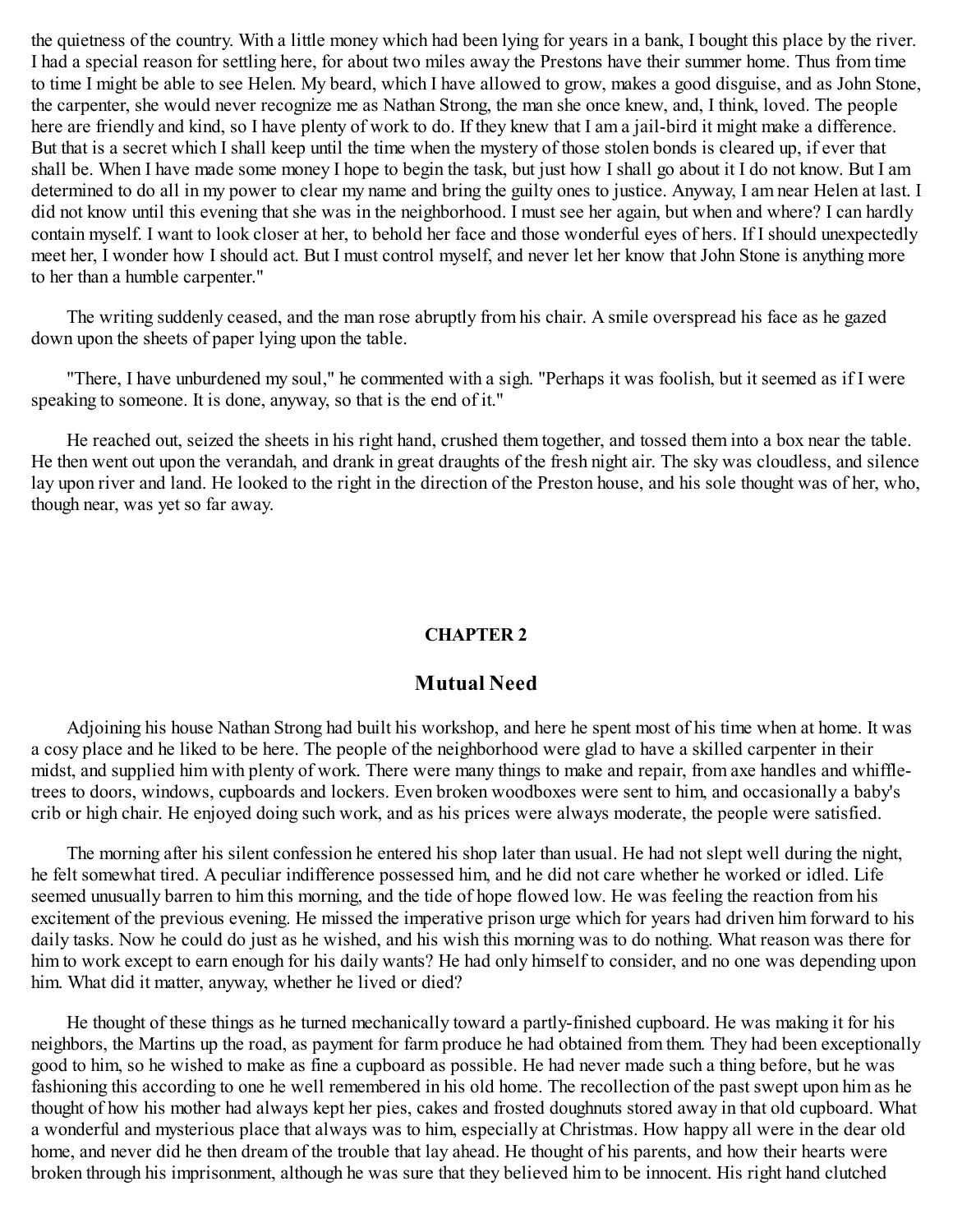hard upon the hammer he was holding, and a scornful expression appeared upon his face. Where was the justice of which men boasted? he asked himself. Why should an innocent man be punished for the guilt of others, and saintly people, such as his parents, have their gray heads bowed with sorrow? He knew that in his old home village his name was a byword of scorn, and that parents held him up as a warning to their children. And his father and mother had silently endured that for years! But he would clear his name. He would unravel the mystery and prove to the world that he had been wrongly treated. Yes, that was something to live for. The good old name of Strong, which hitherto had been the watch-word of honor, would again be vindicated.

This resolve aroused him from his lethargy to a brisk activity, and he set earnestly to work upon the cupboard. Every nail he drove home, and every swish of the plane spoke of his intense energy. He was a new man now, with his indifference of an hour before gone.

It was about the middle of the forenoon when Nathan heard a peculiar sound outside, which resembled children's voices, mingled with a strange grating noise. Stepping to the door, he saw a boy leading a little girl with one hand while with the other he was pulling a small waggon. The two rear wheels were gone, thus causing the tail end of the vehicle to drag upon the ground. The girl was whimpering, and the boy was doing his best to comfort her. He was hot and tired, but bore up bravely against his difficulties.

"Don't cry, Doris," he was saying. "I can't haul you in the waggon. Don't you see it is broken? The carpenter will fix it up for us, and then I can haul you home."

Seeing Nathan standing in the doorway, his face brightened, and he hurried forward.

"Hello! had an accident?" Nathan asked.

"Yep. Bust two wheels. Will you fix 'em?"

"Where are they?"

"In there," and the boy motioned to the waggon. "Mum said she guessed you can fix anything, so that's why we're here"

Nathan at once examined the waggon with critical eyes.

"Ah, I see," he remarked. "The axle is broken; that's the trouble."

"Can you fix it?" the boy eagerly inquired.

"Oh, I think so, though it will take me quite a while. Suppose I patch it up now, and you can come again in the morning when I shall have more time. I must get a couple of bolts at the store."

"Will it cost much?"

"No, I guess not."

"Will five cents do? That's all I've got."

"Yes, that will be plenty, perhaps too much."

Nathan meant what he said. He loved children, and he longed to have them always about him. But hitherto not one had ever come to his house, although he had often talked with them when he met them on the road, and they all knew him as their friend. But now a start had been made, and this little lad had come to him for assistance. It was the day for which he had been eagerly waiting, and he was determined to make the most of it. He believed that children should be treated in the right manner, and that it was wrong to deal with them in the spirit of superior condescension. He had seen too much of that at the Penitentiary. He knew how galling it was to listen to the remarks of well-intentioned but mistaken people as they talked to the prisoners who were at their mercy. And he believed that children's resentment was just as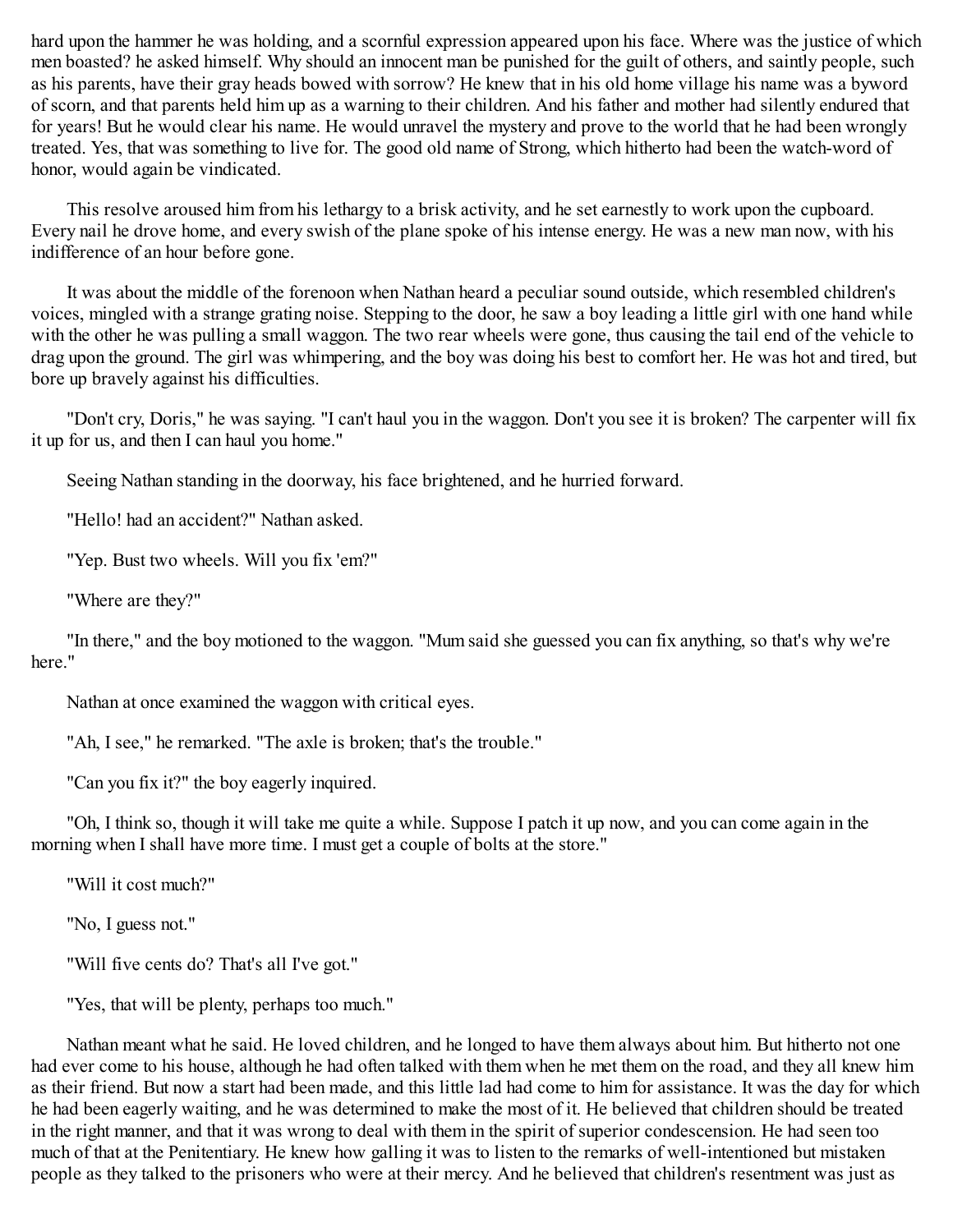keen. He often recalled his own humiliation when a child at people who smiled good-naturedly at his words, and patted his head. He had resented their superior airs, and was certain that they did not know much. This lad was now before him. He had approached him in a straight-forward, business-like way, and so deserved every consideration. He offered to pay all that he was able, and could anyone do more? When Nathan said that perhaps five cents was too much he was in earnest. How willing he would have been to pay for the privilege of having children come to him in their time of need. His soul called out for them. Their talk was the sweetest of music in his ears, and their graceful and unstudied movements appealed to his artistic nature.

In a few minutes the little girl's tears were dried, and she was upon the floor of the workshop lost in the wonders of the shavings and several pieces of the sawn-off ends of boards. With these she played to her heart's content, and ere long her brother joined her. Seeing how delighted they were with such things, Nathan sawed for them a heap of blocks, and cleared a space on the floor where they could build houses and wonderful structures of all kinds. He then turned his attention to the broken axle. He was in no hurry to mend this, as he wished to keep the children with him as long as possible. It was midday when at last it was finished, and reluctantly he told the boy that it would serve for a while.

"Perhaps you had better go now," he said. "Your mother will be anxious about you. But come again in the morning and I shall have a new axle ready."

At once the boy rose to his feet, fumbled in his trousers' pocket, and brought forth a five-cent piece. This he handed forth.

"Will the new axle cost more'n that?" he asked. "If it will, Mum will let me have some more."

"No, no, this will be plenty," Nathan assured.

"But you have to get the bolts at the store."

"This will be enough, so do not worry."

Nathan took the coin, and as his hand closed over it, a peculiar feeling swept through his being. He longed to give it back, but decided to keep it. He wanted that coin very much. To him it was almost a sacred thing, of more value than many dollars. It was to him the outward symbol of the innocent trust and simplicity of a little lad. He was determined never to part with that money, the first he had ever received from a child.

After the children had gone, with their waggon well-filled with blocks, and Doris perched on top, Nathan stood for some time at the door of his shop holding the five-cent piece in his hand. At length he turned, went into the house, and brought down a small box from a shelf above the kitchen table. This he opened and dropped in the coin among a few trinkets he had always preserved as precious mementoes of the past. After that, he prepared and ate his dinner. At times he glanced up at the box, and a tender light shone in his eyes. Thus in a most unexpected manner he had found something real to live for, and his heart was happier than it had been years.

Nathan did some work that afternoon upon the cupboard, but part of the time he was busy making a new axle for the waggon. He knew the exact measurements, and he chose a well-seasoned piece of wood for his purpose. Only the best must be used, and he shaped and carved it with the greatest care. He smoothed out every uneven spot with the spokeshave, and then sandpapered the wood until it was as smooth as velvet. He fitted on the wheels, and tested them most critically to make sure that they revolved true. He spent much more than time, labor and skill upon that little axle. He put into it his heart; the best that was in him, and, perhaps, for no one but a little child would Nathan, the carpenter, have done such a thing.

That evening he went to the store, and bought two bolts. But his purchase did not end there, for he bought also a pound of the choicest chocolates he could obtain. The storekeeper eyed him curiously as he wrapped up the box.

"Getting a sweet tooth all of a sudden, Mr. Stone?" he asked.

Nathan pretended not to hear as he seized the package, left the building, and hurried down the road. He was really embarrassed, and his heart beat fast. But there was compensation in the thought of the joy that would come in the morning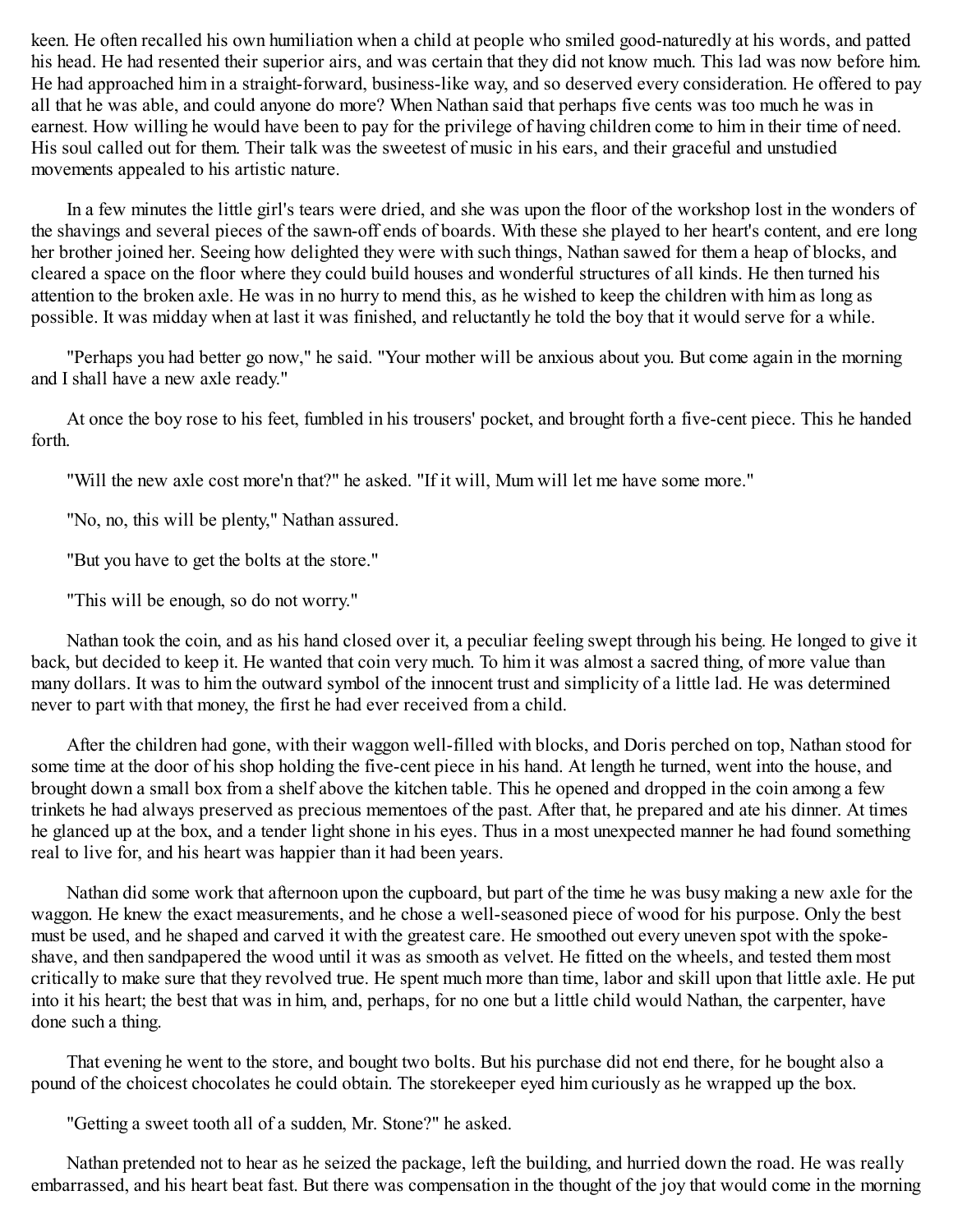when two little ones would again visit him.

He sat for some time that night upon the verandah, smoking, and gazing thoughtfully out upon the river. He was in a happy frame of mind. A vision of two small curly heads was ever before him, and childish voices sounded in his ears. They needed him, the jail-bird, and they had come to him for assistance. He was of some use in the world, after all. The thought thrilled his soul. As a carpenter, his neighbors naturally needed him, but not in the same sense as did those little ones. They gave him something which he valued far more than anything else.

Before going to bed that night, Nathan rescued the crumpled sheets of paper from the box where he had carelessly tossed them. He smoothed them out with considerable care, and read the words he had written the previous evening. As he finished, he picked up his pen.

"I have at last found something real to live for," he wrote. "Children have sought me out. They need me, and I need them. To-day I mended a little broken waggon and in doing so I myself have been greatly helped."

<span id="page-10-0"></span>This time Nathan did not crumple up the sheets of paper, but left them in full view upon the table.

#### **CHAPTER 3**

## **An Accident**

Nathan was at work early the next morning. His step was brisk, and his every movement spoke of alertness. He even whistled softly as he gave the finishing touches to the cupboard. This was something unusual for him. But his heart was light, for were not the children coming to see him again? The package of chocolates was lying on the window-sill just back of the work-bench, that it might be handy when needed. When a couple of hours had passed and the children had not arrived, he wondered what could be keeping them. He listened intently to every sound, and several times went to the door and looked out. Once he left the shop and stood watching up the road, expecting to see them appear at any minute. But when no sign of them could be seen, he walked slowly and thoughtfully back. Perhaps they would not come at all, he mused. Something else might have attracted their attention, or their mother might have decided that the waggon would do as it was without a new axle. He knew Mrs. Watters, a widow, by sight, and that Tom and Doris were her only children.

When midday arrived and the little ones had not come, Nathan was certain that he would not see them that day, and he was greatly disappointed. He longed to know the reason, and as he ate his dinner, he was partly tempted to go to Mrs. Watters' house, take the axle he had made, and place it on the waggon there. He would have a good excuse for doing so, he reasoned, and surely the widow could not object. He would thus find out, at any rate, why the children had not come back.

He had just returned to his workshop, when the patter of bare feet was heard outside, and the next minute Tom stood in the doorway. He was panting heavily, and his eyes were big and red. Instantly Nathan knew that something was wrong, and the plane he was holding in his hand dropped upon the workbench.

"What is the matter?" he asked.

"D-doris is hurt!" the boy gasped. "Broke her leg!"

"Broke her leg!" Nathan exclaimed. "How?"

"Gettin' over the fence. A pole rolled on top of her."

"Where is she now?"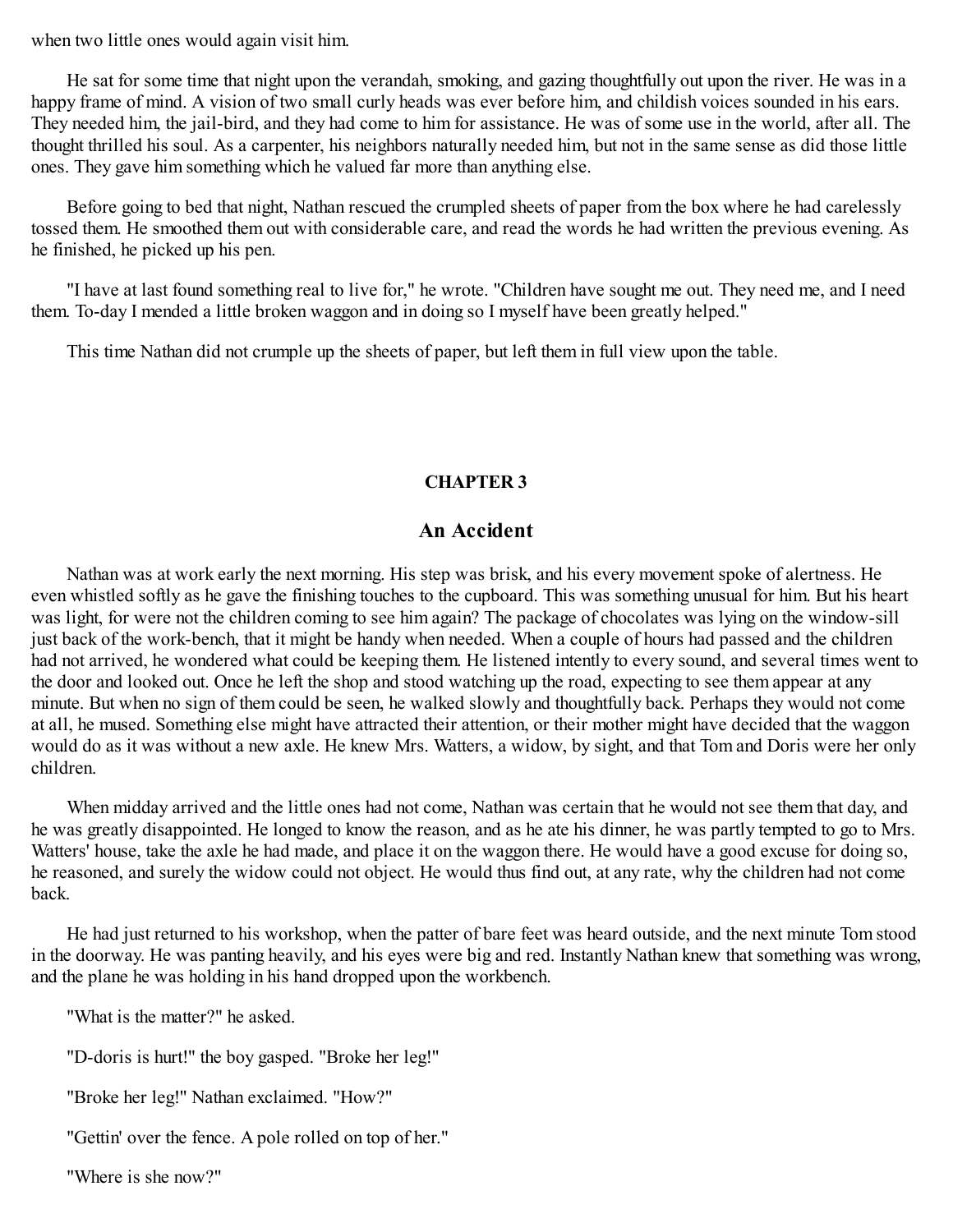"Home. Mum phoned fer the doctor, an' he's comin' as fast as he can."

"But why did you come for me?"

"'Cause Doris wants you. She says you can do anything, an' can mend her leg as ye did the waggon."

"Oh, I see." Nathan looked keenly at the lad, and his eyes shone with the light of sympathy. So the little girl wanted him! She had more faith in him than she did in the doctor. His heart thrilled at the thought, and his eyes became somewhat misty.

"Will y' go to see her?" the boy asked.

"Certainly," Nathan replied, rousing from his reverie. "I shall go with you at once."

He was about to close the door of his shop, when he noticed the package of chocolates upon the windowsill. This he seized, pulled the door to after him, and accompanied the boy out upon the road.

"I knew y'd come," Tom remarked after they had gone a short distance.

"Why?"

"'Cause you was so good to us yesterday. Doris talked a lot about you, an' she played with her blocks until bedtime. Too bad, isn't it, that she's hurt?"

"It is. But the doctor will soon make her all right again."

"Yep, maybe so, but it'll cost a lot," and the boy sighed. "I just don't know how Mum'll pay him. It's as much as she can do now to make both ends meet, so she says. Oh, I wish I was a man."

Nathan glanced down at the little fellow trudging bravely along at his side. He noted the clenched sunburned hands, and the look of determination upon his face.

"How old are you, lad?" he asked.

"Six last August. When I'm seven I can do a lot. I'm goin' to pick blueberries when they get ripe. We have a fine patch out in our pasture. But I'll miss Doris a lot, fer she always went with me."

"How old is Doris?"

"She's four. But she's great company out there among the bushes. I never feel one bit afraid when she's along."

"Why is that?"

"Oh, I dunno, 'cept that it makes me brave to feel that I have to take care of her, an' would have to fight fer her if any bears came along. But here we are right at our gate."

Mrs. Watters was bending over Doris as they entered the house, and Tom went at once to his sister's side.

"I've got him, Doris," he announced. "He came with me, an' he's here."

A faint expression of pleasure appeared in the girl's blue eyes as she turned them wistfully upon the visitor. Nathan was unused to a situation such as this, and he did not know what to say. For a few seconds he stood awkwardly in the middle of the room. He then stepped quickly forward and held out the package he was holding in his hand.

"You like chocolates, don't you?" he asked. "These are all for you."

"Oh!" It was all that the child said as she seized the treasure and hugged it close to her breast. Her suffering was too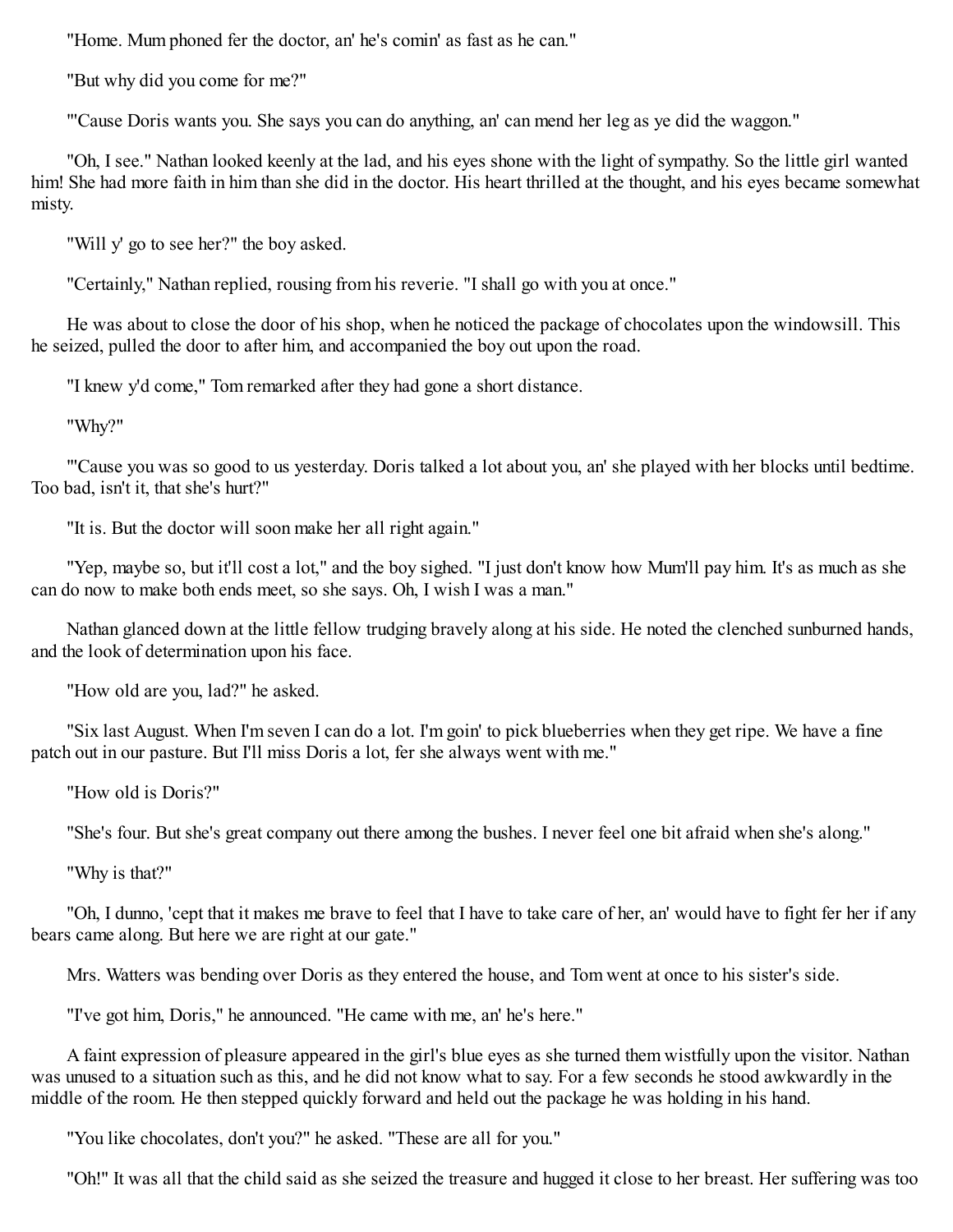great for her to attempt to do more. Nathan then turned to Mrs. Watters who was standing silently by.

"I am very sorry that Doris has met with this accident," he began. "I suppose the doctor will be here soon."

"I am expecting him at any minute," was the quiet reply. "But Doris wanted to see you first, and it is so good of you to come. She and Tom had a most pleasant time at your place yesterday, and Doris was looking forward to going again this morning, but, poor child, I am afraid it will be many weeks before she can do that."

"Is there anything that I can do for her?" Nathan inquired.

"Nothing, except to come to see her as often as you can. But there's the doctor now. His car is at the door."

With a word to Doris, telling her to be brave and that he would be back again soon, Nathan hurried out of the house, passing the doctor on the way. He walked rapidly down the road, his thoughts in a whirl. He felt that he should have stayed to assist the doctor, if necessary. But he could not stand to see the suffering of a little child. In the case of a man it would have been different.

There was something, however, that he felt he could do. When he reached home he set earnestly to work, and began to carve out a doll from a piece of dry cedar. He knew exactly how to do this, for his training at the Penitentiary had made him most efficient. But he worked now with a care and interest such as he had never exhibited before. It was really a wonderful head and face he made, and he was quite satisfied when he was through and held it at arm's length for a final inspection. That evening by the light on the kitchen table he dressed the doll, and he was very busy at this when his neighbor, Peter Martin, called. The latter's eyes expressed surprise as he limped toward the chair Nathan offered.

"Well! Well!" he exclaimed, as he placed his old felt hat upon the floor by his side, "I never knew before that ye could do sich work as that."

"How does it look?" Nathan asked, holding up the doll.

"Great! An' ye've got her all dressed up, too, jist like a fashion-plate. It's fer some wee gal, I s'pose."

"Yes, I'm making it for Mrs. Watters' little child. No doubt you have heard about the accident."

"Indeed I have. It's too bad. Poor Widder Watters is havin' a hard time of it, an' this'll make it worse fer her. She's got two nice children, an' she looks after 'em well, stays at home an' minds her own business, which is more'n many do."

"Doris is a sweet child, Mr. Martin, and I am very fond of her. I believe she will like this doll, though I wish I had some better material for the dress. I couldn't find anything that would do except a couple of colored handkerchiefs."

"Ye've done well, though," Peter complimented. "Martha could let ye have some suitable stuff, fer she's plenty of odds an' ends about the house. In fact, that's about all we've got these days. I s'pose ye wouldn't mind makin' a doll like that fer my little lass? She'd go almost daft over it."

"Why, I shall be delighted to make her one," Nathan replied. "But I'm afraid I won't have time for several days, as I expect to be very busy."

"Oh, that reminds me why I came over here," and Peter shuffled somewhat impatiently on his chair as he spoke. "It's a message from Ned Preston. I was comin' by his place this afternoon, when he saw me, an' asked me to tell ye to go down an' fix his fence which was broken last winter."

Nathan glanced up quickly from his work, and looked keenly at his visitor.

"When did the Prestons move from the city?" he asked as calmly as possible.

"Jist a few days ago. They're earlier than usual this year."

"How did Mr. Preston know about me?"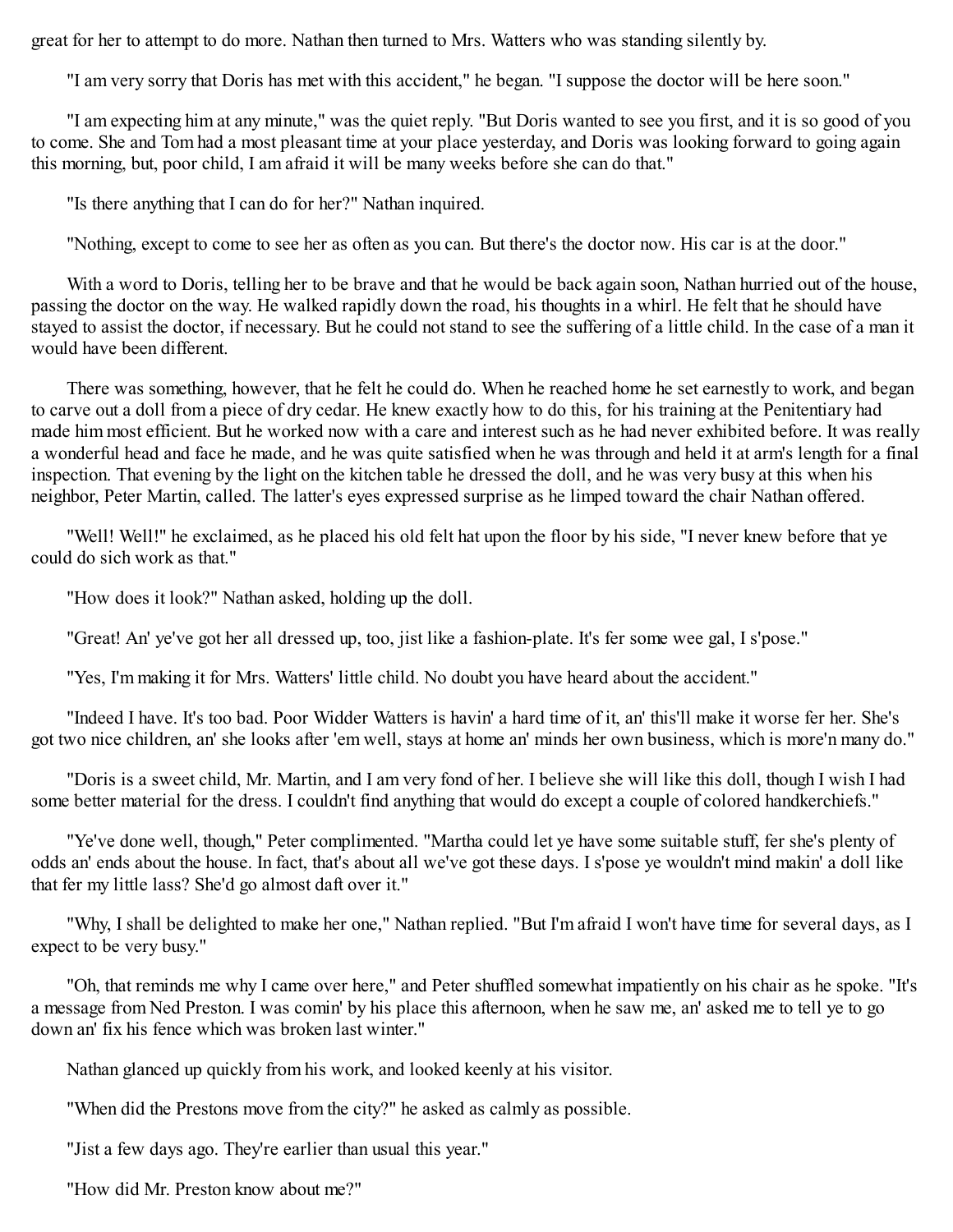"He didn't until I told him. He wanted me to go an' fix his fence, jist think of that! I tell ye, I felt like givin' him a piece of my mind. But I kept cool an' told him I'd speak to you about doin' the job."

"Why did you feel like giving Mr. Preston a piece of your mind? Do you not care for him?"

"Care fer him!" Peter almost roared the words. "I guess if ye knew what he did to me, ye'd know how much I care fer him. Look at that, now," and he touched his right knee with his hand. That's what I got by workin' fer Ned Preston."

"Why, what did he have to do with your lameness?"

"Didn't I ever tell ye?"

"You never did. I often wondered, but as it was none of my business I did not care to ask you."

"Well, I'd soon told ye if ye had. It was due to Ned Preston, let me tell ye that. Five winters ago I lumbered fer him, an' cut the finest logs on me place. He agreed to give me fifteen dollars a thousand fer 'em rafted. I had several men choppin' all winter, an' fed 'em, too. It cost me a big sum, but I reckoned I'd clear up about two thousand dollars on the work. I hauled the logs to the brow myself, an' attended to the drive an' brought down every stick. But the last day I slipped an' a log jammed my knee. It laid me up fer almost a year, an' I've been lame ever since. That's what it did."

"But how was Preston to blame for that?" Nathan questioned, as Peter paused and searched in his pockets for his pipe.

"Oh, he wasn't to blame fer that, but the way he served me afterwards. My men rafted the logs, the tug came fer 'em an' took 'em to the city. But would Preston pay me the fifteen dollars he agreed to? Not a bit of it. He denied that he had ever offered me that amount, so all he would give me was seven dollars a thousand."

"It was only a verbal agreement, then?"

"That was all. I didn't have the scratch of a pen."

"You made a big mistake."

"I sure did, an' paid fer it, too. I sued Preston, an' lost. He had money an' false witnesses on his side, so what could I do? I lost not only the two thousand dollars comin' to me, but I had to sell a fine timber tract to pay the lawyers, an' square up a number of bills on my winter's work. I was lucky to save me place."

"Preston made well out of those logs, I suppose."

"I should say he did. He makes money on everything he touches. If he can't git it one way, he will another. That man will stop at nuthin'. I could tell ye of some other mean, contemptible tricks he has served upon people. But I must git along now. Martha wants me to fix the kitchen stove while the fire is out. I shouldn't be here now, but thought I'd better run over with that message from Preston. I called early this afternoon, but ye wasn't home."

"When does Preston want me to go?" Nathan asked.

"As soon as ye can. He always wants people to hop when he speaks."

"Well, I'm not going to hop, anyway. I shall think it over, and if I decide to go, it will not be for a day or two. I have some work to do to-morrow for Mr. Sanderson."

"Very well, suit yerself," and Peter rose slowly to his feet. "I really wouldn't have brought that message but fer Mrs. Preston. She was standin' by her husband's side when he spoke to me, an' she looked at me with them wonderful eyes of hers in sich a way that I couldn't very well refuse. So when I promise to do a thing, I try to do it."

"The influence of women, eh?"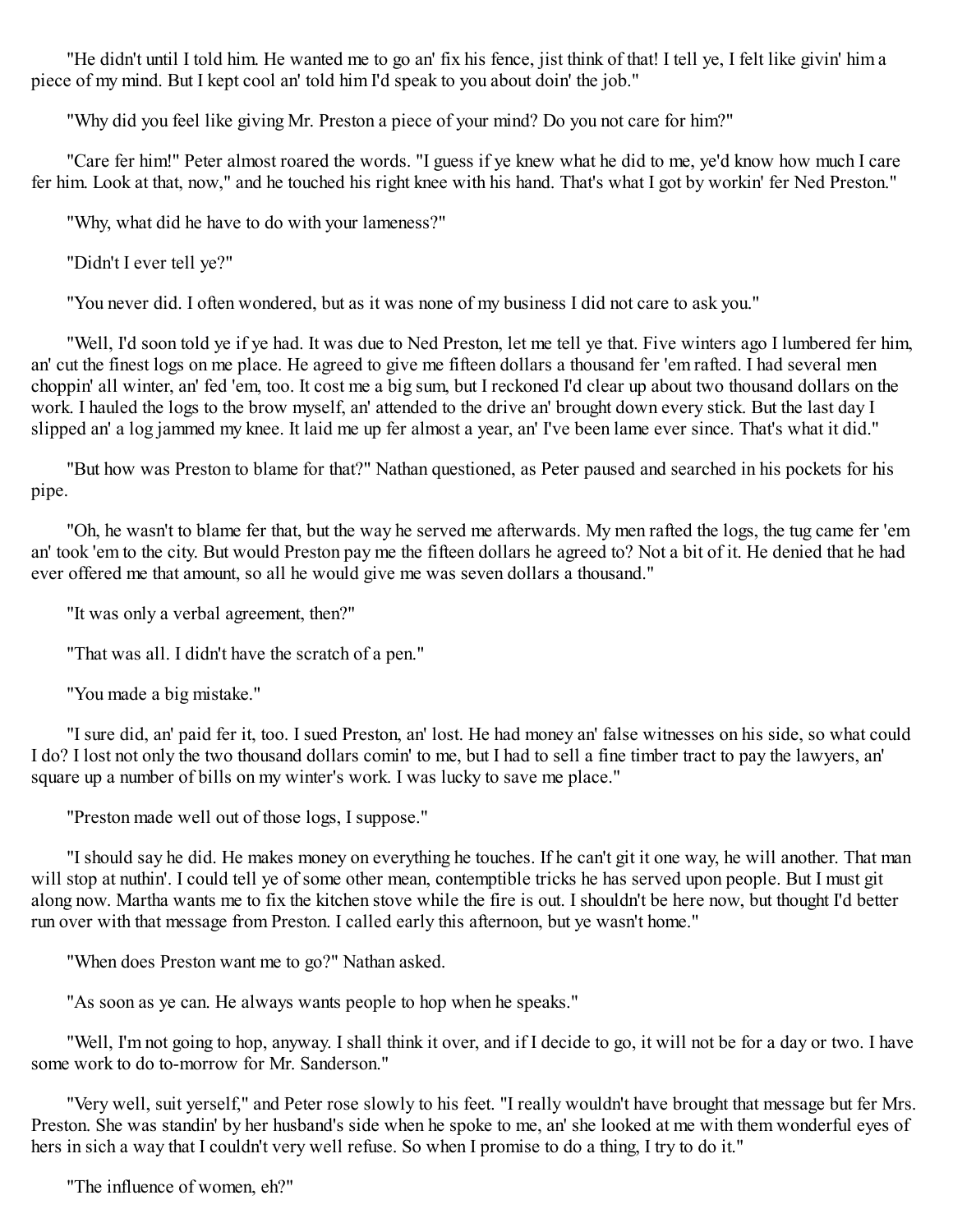"It was the influence of Mrs. Preston, an' not her husband, that's one thing sure. Why, everybody loves her as much as they hate him. It's been a problem to me how she ever came to marry a thing like that. She's beautiful, an' as innocent as a child; ye can tell that at the first glance, while he's—oh, well, I guess I'd better not say all I know about him. He's a stranger to you, so maybe I shouldn't have told ye what I have. But I couldn't help it to-night. The Parson is always tellin' us what the Bible says about fergivin' our enemies, an' no doubt he's right, an' we should fergive if we expect to be fergiven. But when I see a man like Ned Preston struttin' around, doin' dirty things, an' gittin' off with 'em, makin' money hand over fist, and called a prominent citizen, it's mighty hard to keep still. I want to do what is right, live an' let live, but my religion is often strained to the breaking point."

Peter picked up his hat and limped slowly to the door. He paused at the threshold and looked back.

"Ye won't fergit to make that doll fer my little lass, will ye?" he asked. "I'll pay ye well fer it."

"No, I won't forget, Mr. Martin. Your daughter shall have it as soon as possible."

Nathan sat for a long time that evening, lost in thought. So Ned Preston wanted him to fix his fence! But why should he do such a thing? He did not have to go, and yet there was a longing to look upon the face of the man he had not seen for years. And he might see Helen, too. He was certain that she would not recognize him in his disguise. But could he remain calm and natural in her presence, just as if she meant nothing to him? Yes, for her sake he would go. He wanted to meet her, so it might as well be now as later.

He mused also upon Preston's career. It had been a most unenviable one, and yet he had prospered while others who had done no wrong were forced to suffer. Was there any justice in that? There suddenly flashed into his mind certain words over which he had often pondered, and going into the next room he brought out his well-worn Bible. This he opened at the thirty-seventh Psalm, and began to read:

"Fret not thyself because of evildoers, neither be thou envious against the workers of iniquity. For they shall soon be cut down like the grass, and wither as the green herb. Trust in the Lord, and do good; so shalt thou dwell in the land, and verily thou shalt be fed."

He thus read verse after verse wherein the promise of reward is set forth to them that do right, but severe punishment to them that do wrong. He paused at the thirty-sixth verse, and then read with intense interest, and as he read, a new light and meaning flooded his mind.

"I have seen the wicked in great power, and spreading himself like a green bay tree. Yet he passed away; yea I sought him, but he could not be found. Mark the perfect man, and behold the upright: for the end of that man is peace."

<span id="page-14-0"></span>"Great words," Nathan commented, as he reverently closed the Book. "No doubt they are very true, and that all things will come out right at last. But my faith, like Peter's, is strained at times almost to the breaking point. Anyway, I am not going to give up altogether until I see if those words are applicable to the career of Ned Preston."

#### **CHAPTER 4**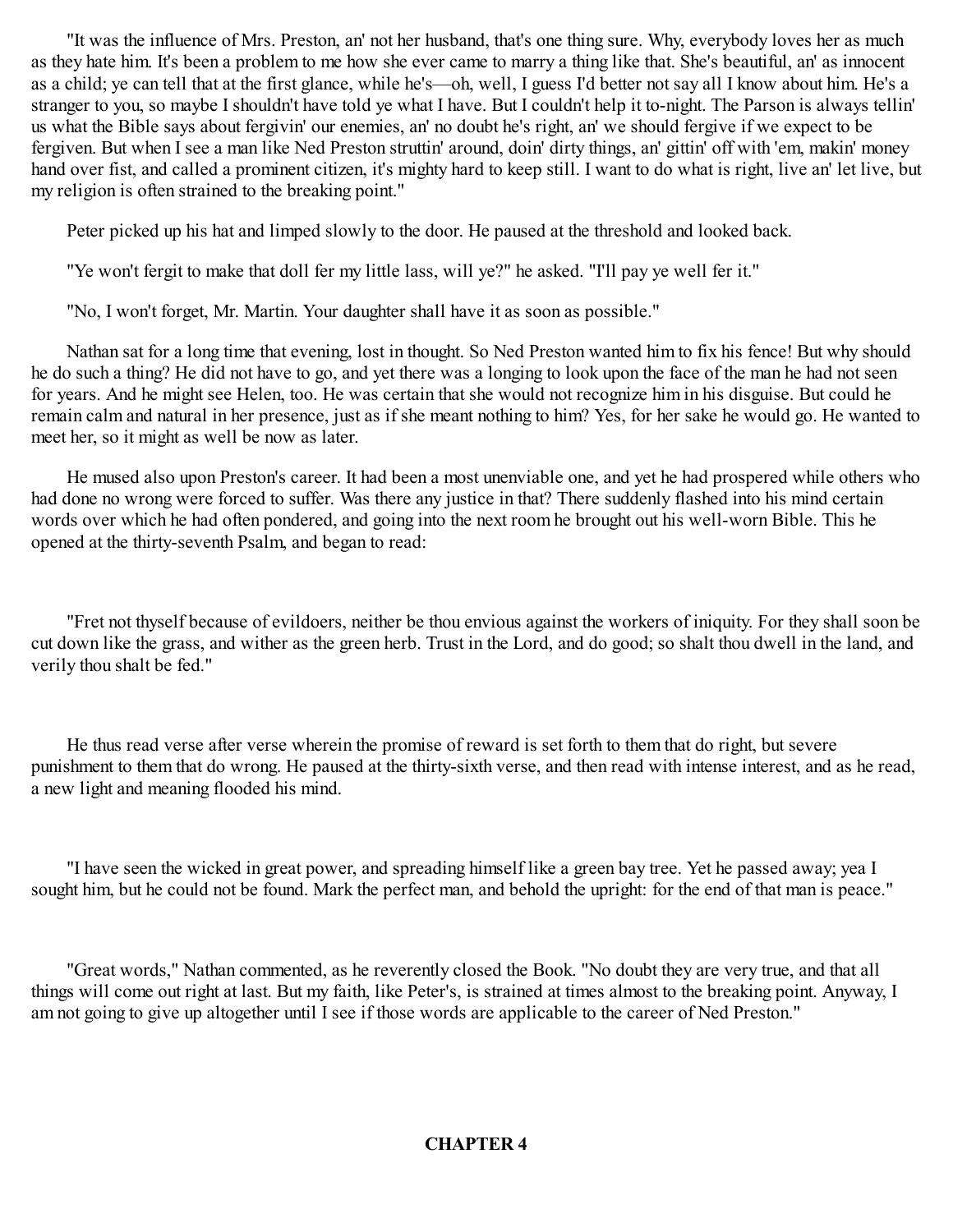## **Comrades in Distress**

When Nathan called at Mrs. Watters' house the next morning on his way to work, he had with him the doll carefully wrapped up in paper. The widow met him at the door, and gave him a bright smile of welcome.

"Doris is resting quite comfortably," she informed him in response to his question concerning the child. "She has been asking for you, and is eagerly awaiting your coming."

She then conducted him into the room where the little one was lying. The latter's eyes brightened when she saw the visitor, and a flush of pleasure mantled her cheeks.

"Feeling better?" Nathan asked as he sat down by her side.

"Some," was the shy reply. "Tandy was dood."

"Was it? I'm glad to know that. Have you eaten it all?"

"Not all. Mum an' Tom eat some."

"Have you a doll, Doris?"

"I had one time, but it's gone now."

Carefully and slowly Nathan unwrapped the parcel, and then held up the doll before the child's big staring eyes.

"Oh!" she exclaimed, as her hands reached out and clutched the treasure.

"For me?" she murmured.

"Yes, for you. It is to be your very own."

"Did oo make it?"

"I did, and dressed it, too. But you can make a nicer dress if you like."

"I like dis dress, oh, so much," and the girl hugged the doll close to her breast.

Nathan was satisfied, and as he left the house after Mrs. Watters had thanked him for his kindness, life seemed very pleasant. In fact, all through the day as he worked at Mr. Sanderson's barn there was joy in his heart. His deed of kindness to a little suffering child had transformed the world to him. And as he walked home after supper the sky appeared brighter, and the wild flowers along the way more beautiful than ever. His step was lighter, and he held his head very erect.

From this region of enchantment he was suddenly brought back to earth when he reached Bill Tooke's house. It was a ramshackle abode close to the highway, the ground surrounding it being littered with refuse, from rags to battered tin cans. Bill himself was a useless creature, a menace to the community. He did a few odd jobs now and again, fished a little, hunted and trapped in season and out. His two acres of starved land produced a meagre supply of hay for his one slab-sided cow, and a few vegetables for his family. He stole anything upon which he could lay his hands, and the neighbors knew it. But they were afraid of him, fearful lest he set fire to their barns and houses should they take action against him. Some, therefore, secured their barns and sheds with strong padlocks, while others kept watch dogs. Bill was a fluent talker, and justified his manner of living by referring to others who had made their money in questionable ways.

"Look at them big fellers," he would sometimes say. "They don't work with their hands, but jist use their brains to rob others. They git off with it, merchants, contractors, an' politicians alike. They all do it, an' call it 'high finance' or some other name. They have their fine houses, big cars, an' are looked up to as leadin' citizens. That's the way Ned Preston made his money, even though he is a judge's son. The world owes me a livin' jist as much as it does them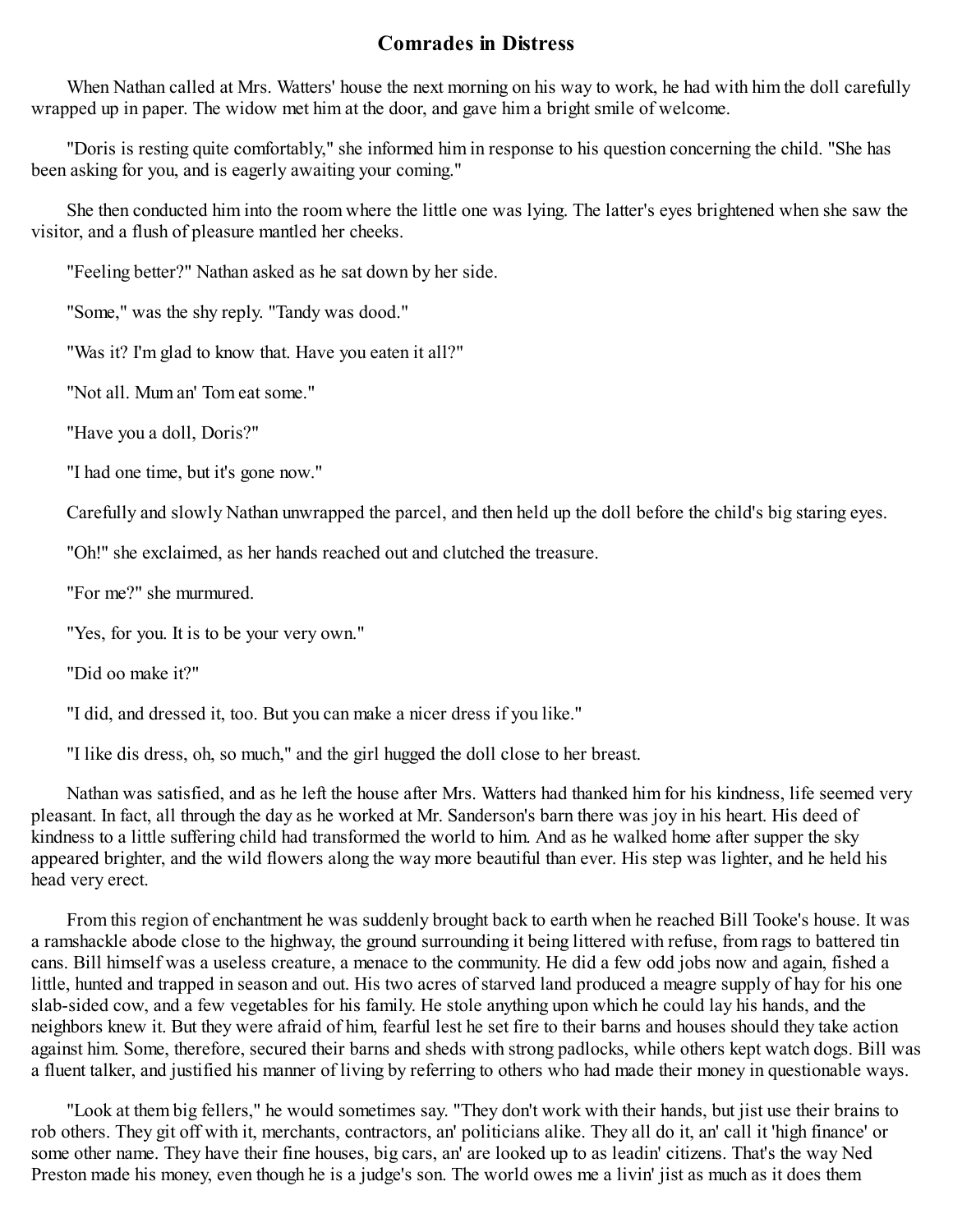#### suckers."

But notwithstanding this course of reasoning, Bill was not able to produce much except a brood of half-naked and half-starved children. Several of these were in front of the house as Nathan drew near. They were deeply interested in some special object, so he stopped to learn what was attracting their attention. He found that it was a red squirrel they had captured, and had it confined in a little wooden box. The poor creature was panting with fear, and as Nathan looked upon it through the wire bars, he thought of his own unjust imprisonment. It stirred within him a deep sympathy for the caged animal, so he asked the boys to let it out. But they only grinned, and one lad poked the squirrel with a stick which made it jump to one side of the cage in fright. Nathan was upon the point of taking possession by main force and liberating the animal. But upon second thought, he decided not to do so. Instead, he thrust his hand into a pocket and brought forth a fifty-cent piece. This he held out to the boys.

"I will give you this for the squirrel," he told them.

Eagerly the urchins agreed, and in another minute Nathan was hurrying down the road, carrying the box in his hands. He did not once look back. But had he done so, he would have seen the Tooke boys in earnest conversation, and had he heard what they were saying, he would have been much disturbed. This incident drove the pleasant thoughts out of his mind, and stirred his heart with indignation. What the boys had done to that squirrel men had done to him. Why were such things permitted? he asked himself. Why should the innocent be forced to suffer? Such thoughts burned in his soul as he sped on his way, heeding no longer the beauty of the flowers, nor the peace upon river and land.

At length he reached his own house, and at the door he placed the box gently upon the ground, and peered in at the trembling captive.

"You poor little creature," he began. "It is no wonder that you are frightened. But you are safe with me, and you shall have your freedom. Surely the world is big enough for us all, so why should we interfere with one another?"

He then opened the door, but the squirrel shrank back.

"Come forth, little comrade," Nathan encouraged, "and enjoy life to the full. You were made for the great open spaces, and not for a cramped box like this."

As if it understood these words, the squirrel crept cautiously to the opening, peered for an instant outside, and then with a rush bounded from its prison, sped across the open space, and scurried nimbly up the nearest tree. It reached a high branch, and there it sat for a few minutes looking keenly down upon the watching man below. Then it opened its mouth and poured forth such a torrent of jargon that Nathan was compelled to laugh outright.

"Hi, there, you little beggar," he cried. "What are you saying, anyway? You may be thanking me, but it sounds like the biggest scolding I ever got. Keep it up, old fellow, if it will do you any good."

He turned to go into the house, but noticing the cage at his feet, he gave it a savage kick, which smashed it to pieces.

"I wish I could do the same with all such things," he vehemently declared. "And I am going to do what I can."

That night he again picked up his pen and added the following to the partly-filled sheet of paper lying upon his writing-table:

"This has been an eventful day to me. I made a little girl happy this morning, and this evening I rescued a squirrel from its captors and set it free. In doing these two simple deeds I have been wonderfully rewarded, and to-night my heart is filled with a blessed peace. Perhaps my imprisonment has made me very sympathetic for all who are in distress, especially God's helpless little creatures. What greater happiness can I now find in life than continuing such work? There may be many, I feel sure, right around me who need my assistance. My world which I thought was so small, is becoming larger, and my interest in all living things is increasing in a wonderful manner. I can now look forward to each day as a new adventure with many possibilities for doing good. I can thus serve, if I can do nothing else."

Nathan slept well that night, and awoke the next morning fresh and eager for the new duties awaiting him. He had a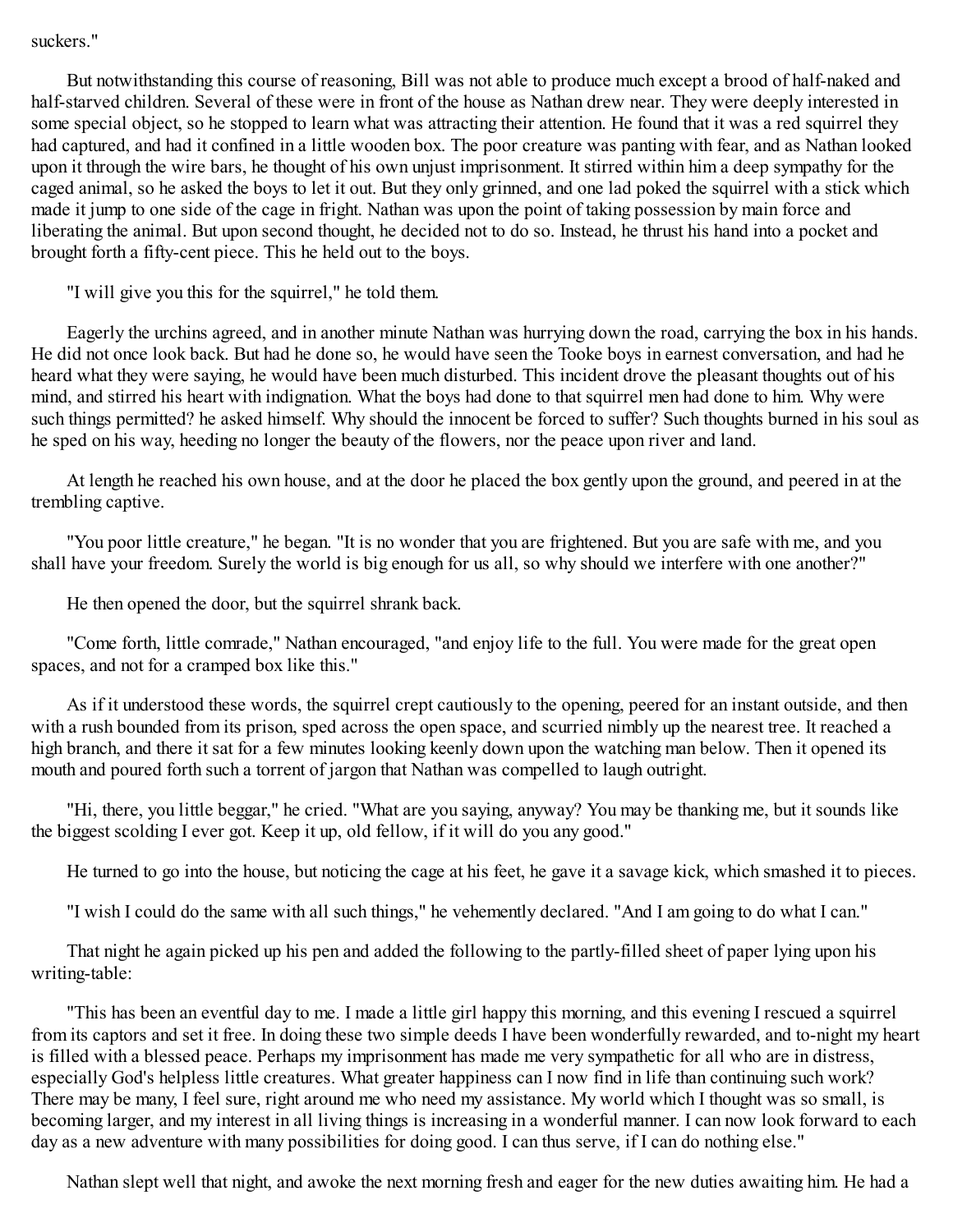plow handle to make for Mr. Sanderson, so that would take part of the forenoon. He worked with a hearty goodwill, at times whistling or humming an old familiar tune. He was almost through with his task, and was vigorously applying the sandpaper, when three of the Tooke boys suddenly appeared at the door. Each carried a box containing a frightened squirrel. Nathan looked at the three grinning lads for a few seconds, and then the meaning of their visit flashed into his mind.

"Why have you brought those squirrels here?" he demanded.

"Fer you t'buy," one of the boys explained. "Ye like squirrels, I guess, so ye kin have these three fer fifty cents a piece."

"I don't want them," Nathan quietly replied. "The one I bought from you last night I let go. Suppose you do the same with these. Let the poor things out."

"Not on yer life, Mister. We want money. If ye won't give us any, we'll kill the squirrels. They're a nuisance."

"In what way are they a nuisance?"

"Oh, they steal things, an' run all over the house, so Ma says."

"Well, then, suppose you let them go here. I don't mind how much they steal from me. I like to have the little fellows around. They can run over my house all they want to."

"Naw, ye can't have 'em. We'll take 'em home an' kill 'em. Their skins make good ear-tabs fer our caps in winter. But we'd rather sell 'em an' git the money."

Nathan realised that it was useless to argue with these boys any longer. Roughness was the only thing they understood, as they had been accustomed to it all their lives.

"Put those boxes down upon the ground," he sternly ordered.

Seeing that the man was in earnest, the boys shrank back, and were about to run away, when Nathan stepped quickly forward, seized the boxes from their hands, and tore open the doors. The next instant the squirrels were free and scampering off among the trees. With cries of rage, the three boys faced the liberator.

"You'll git paid fer this," one of them yelled. "Jist wait till dad gits after ye. He'll fix ye a'right."

"Your dad can come whenever he wants to," Nathan retorted, as he seized a hammer from the bench and smashed the boxes to pieces. "Now, clear out, and don't let me ever hear of you catching squirrels again."

So stern were the words, and so fierce was the carpenter's appearance, that the boys fled rapidly toward the road. There they stopped, shouted back words of defiance, and threw stones at the house, one of which broke a pane of glass. The crash frightened the lads, so they hurried away as fast as their legs could carry them.

Nathan stood for a while in the doorway, gazing in the direction the boys had gone. His eyes glowed with the fire of indignation, and his body trembled from the vehemence of his emotion. He was in no mood for work, so after he had prepared and eaten his dinner, he sat upon the verandah and smoked for some time.

"I forgot one very important thing," he at length mused aloud. "In my ideal for doing good I overlooked the perversity of human nature. I must expect opposition. I have stirred up the Tooke nest, and no doubt the brood will try to come back at me in some underhanded way. But I am not afraid of them, even though their neighbors are. I have only myself to consider, and if Tooke senior goes too far he might find out his mistake. It would be for the good of the community if the entire bunch could be rooted out."

That afternoon Nathan went up the road to deliver the plow handle to Mr. Sanderson. As he passed the Tooke house he noticed the two little windows facing the highway filled with dirty faces, although no one appeared outside. But as he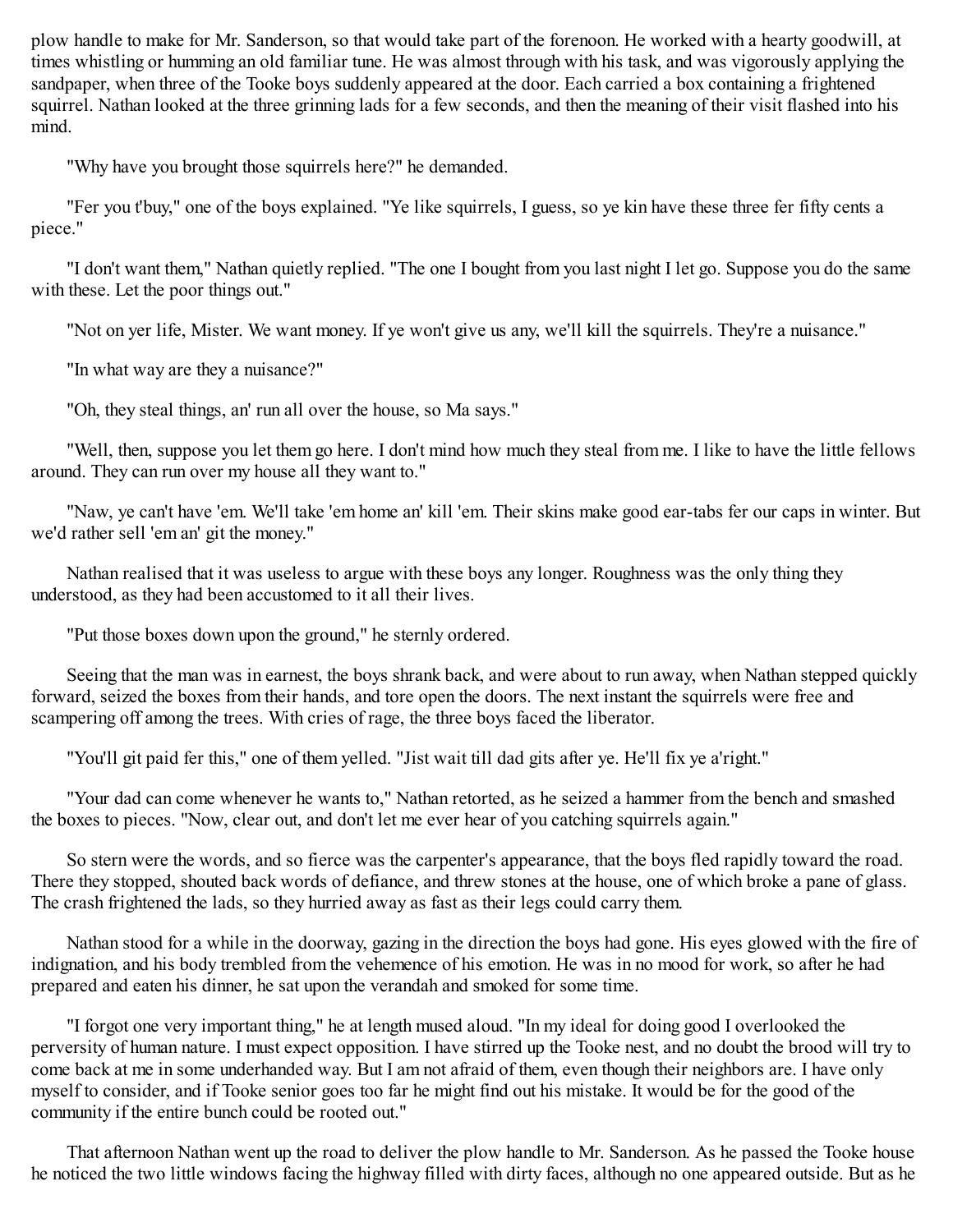returned an hour later, Bill Tooke was sitting on a stone by the side of the road. Nathan suspected that the man was waiting for him, and he braced himself for the interview. As he approached, and was about to pass with the customary "good-day," Bill slouched forward and confronted him.

"What about them squirrels an' cages?" he demanded.

"Well, what about them?" Nathan asked.

"Oh, you know, a'right, what ye did to 'em."

"Yes, I do, and I shall do the same to all others that I can get my hands on."

"Is that so? But before ye go any furder, I want ye to pay fer the boxes ye smashed this mornin', an' fer the squirrels, too. I want jist five dollars. That'll settle any difference between you an' me."

"H'm, you'll have to be satisfied with wanting, for not a cent will I pay. Your boys broke a window in my house, so I might very well demand payment for that."

"An' ye'll have more winders broken if ye don't hustle an' hand out that money."

"What do you mean by that?"

"I guess you know, a'right, what I mean. If ye don't want me to smash that mug of yours, ye'd better git a move on."

"Perhaps two can play at that game. But look here, Mr. Tooke, what's the use of our fighting? Let us settle this matter peaceably."

"Only when ye pay me five dollars will there be peace."

"But suppose I won't pay?"

"Then ye'll have to take the consequences."

"Well, I won't pay, so that's the end of it."

"No, it isn't, by a long chalk," Bill replied with an oath, aiming at the same time a savage blow at Nathan's head.

Although taken by surprise, the latter with a quick movement warded the blow, and in return sent a smashing uppercut to his assailant's jaw. Bill went down like a log, and lay on the road for a few seconds. He then slowly lifted himself on all fours, and rose unsteadily to his feet. He glared at his opponent, but made no effort to resume the fight.

"Do you want some more of that?" Nathan asked. "If you do, come right along. I'm just getting warmed up."

"Naw, I don't," Bill sullenly replied, as he rubbed his jaw. "I didn't expect ye'd hit like that, h— if I did."

"You thought I would stand here and let you thump me without defending myself, did you? Well, then, you were mistaken, for I am not built that way. You attacked me on the King's highway, and I could have you arrested. But I am not going to do so if you behave yourself. Let us shake hands and be friends."

Nathan held out his right hand, but Bill refused to take it. He slouched off the road and made his way slowly to his house. As he reached the door, he paused, turned around and shook his fist at his enemy.

"Ye got the better of me this time," he roared. "But I'll git ye some day, an' when I do, I'll fix ye."

Nathan made no reply. He had already started down the road, and until he was out of hearing his ears were assailed with oaths, whoops, and yells of defiance from the Tooke brood.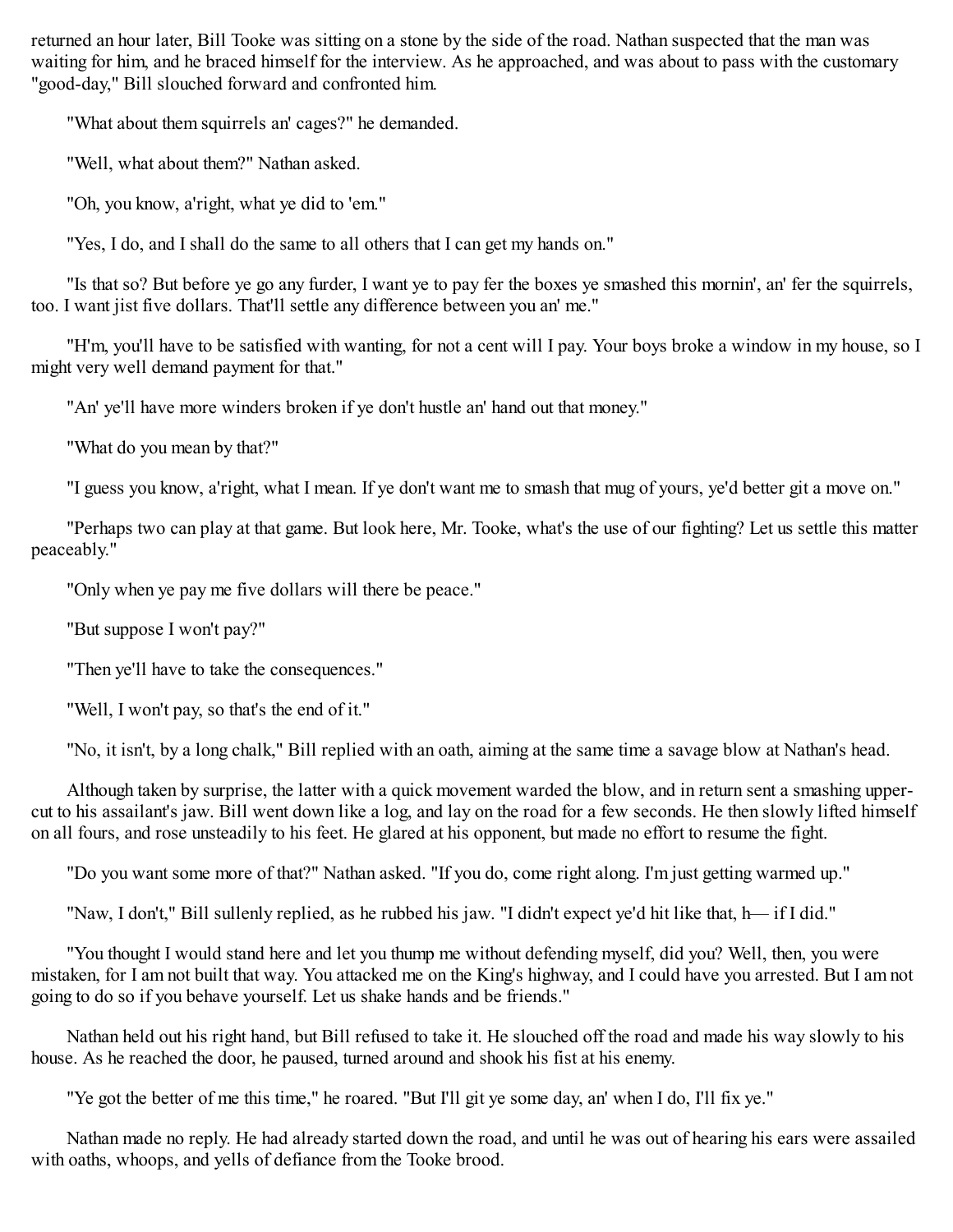#### **CHAPTER 5**

#### **Repairing the Fence**

<span id="page-19-0"></span>The Preston house was a large one, surrounded by spacious, well-kept grounds. It was a beautiful spot, the admiration of all who beheld it. There were large trees in abundance, and smaller ones recently planted. A picket fence divided this place from the adjoining lot, which had been seriously damaged by storms the previous winter. The fence had not been properly made at first, and this Nathan at once noted as he began to repair it early Monday morning.

He had looked forward to this work with considerable misgivings. He felt sure that he would meet Helen, and would be forced to speak to her. His beard would disguise his face, but his voice might betray him. That morning as he looked into his small mirror a sudden idea flashed into his mind. He would disguise his voice by affecting a nasal twang, and he would also "murder" the English language. If he did this he was quite certain that Helen would not recognize in John Stone, the carpenter, Nathan Strong, the man who once had meant so much to her.

He had been at work for about an hour when he saw Helen come out of the house with her two children. She looked more charming than on Sunday, so Nathan thought, as his eyes gave her a fleeting glance. Clad in a simple white dress, she seemed almost youthful in appearance. Would she come his way? he wondered, as he bent his head, and with an unsteady hand drove in a nail. He was not left long in doubt, however, for as soon as the children saw him, they gave a shout of delight and hurried toward him. The mother followed slowly after, stopping on the way to pick a lilac from a bush along the gravel walk. She was inhaling the perfume when she came near to where Nathan was standing. The latter pretended not to see her as he bent to fit a picket into its place. The children were watching him with wide-open eyes. They inherited their mother's beauty in face, eyes and hair. The boy was about six and the girl four. Mrs. Preston smiled upon them, and placed an arm lovingly about her son.

"I am going to be a carpenter when I am a man," the boy declared.

"You might do worse," was the quiet reply. "Don't you think so, Mr. Stone?"

Nathan thus accosted, straightened himself slowly up, and looked into the woman's eyes.

"It's an honest trade, madam," he drawled, "an', as ye say, the boy might do worse."

For a fleeting instant a peculiar expression appeared in the woman's eyes, and a perceptible color mounted to her cheeks. She then smiled, as if at what the carpenter had said, but in reality at the foolish notion that had come into her mind.

"I am glad to get this fence fixed," she said. "It has been an eye-sore to me ever since we arrived. I hope you had no trouble in finding the pickets. Mr. Preston is away from home, else he would have shown you where they were."

"Oh, I had no trouble, madam. The gal there in the kitchen showed me where to find 'em. She's some lass, that."

Nathan again bent and nailed on the picket. It brought back old memories to hear Helen talk, and her voice sounded as sweet as ever. His heart was beating so fast that he believed she could hear it. He longed for her to stay, and yet he wanted her to go away. He could not feel sure of himself in her presence, and his tongue might betray him if he said too much.

"When you get through with this fence I wish you would do some work for me in the house," Mrs. Preston remarked. "Several pantry shelves need repairing, and while you are here it is a good opportunity to get the work done. I hope you will have time."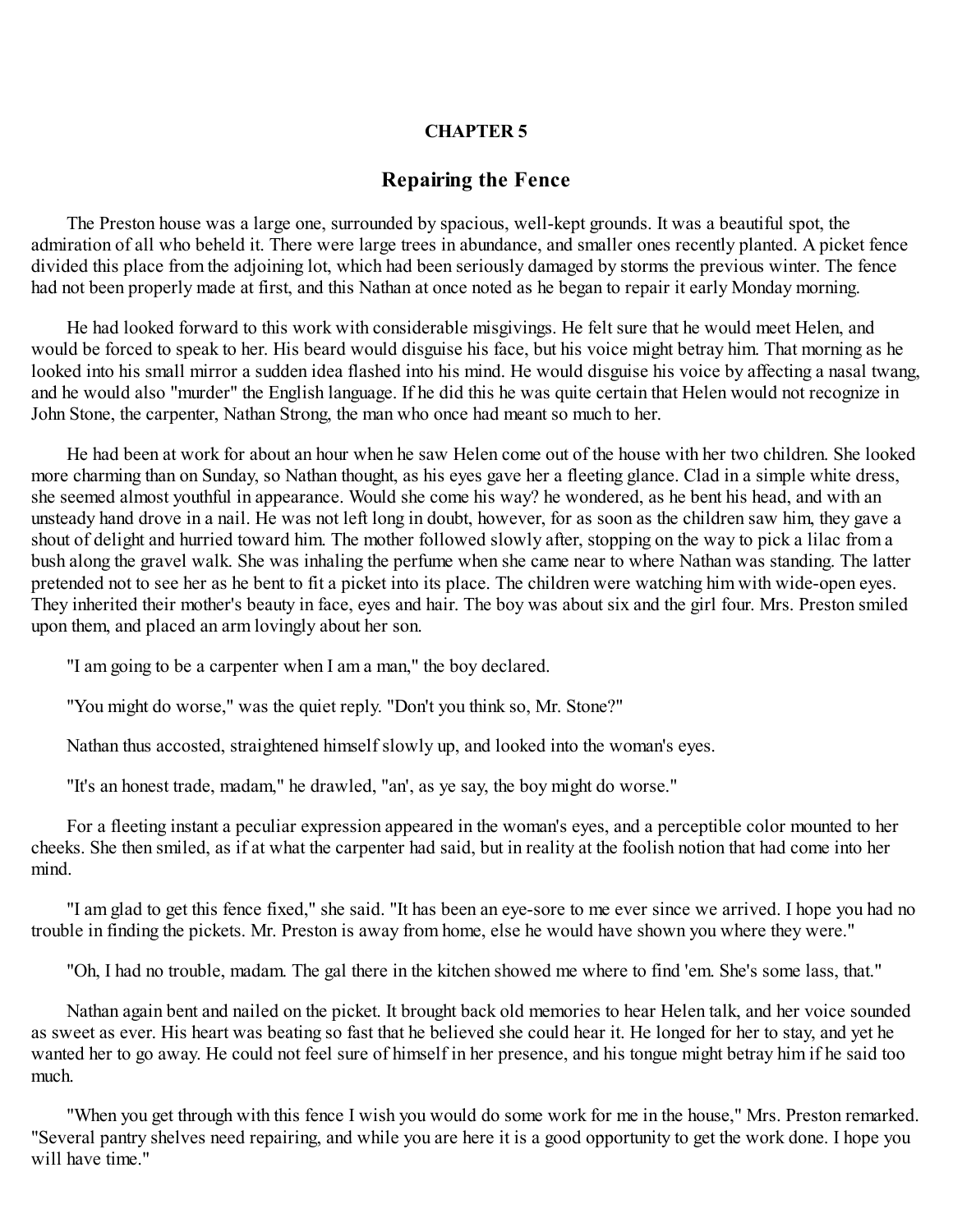"Time is nuthin' to me, madam, when it comes to repairin' things. That's my work. I'm allus on the lookout fer a job, watchin' the bend in the road, as the parson said in his sermon."

"So you were in church yesterday, were you?"

"Sure. I allus go. Me an' the parson are good friends. He allus says somethin' worth listenin' to."

"He certainly does, Mr. Stone. That sermon appealed to me very much. I suppose we are all watching the bend in the road, always expecting the golden van to appear, as Mr. Westmore said."

"Seems to me that your golden van has already come round the bend," Nathan replied, as he stooped for another picket. "With sich a fine place as this, another in the city, an' with two sich beautiful little children as these, what more could any woman want? Now, with me it's different. I ain't got wife nor chick, nuthin' 'cept a small bit of land, an' a poor house."

"But you have a big heart, Mr. Stone. Why, we have all heard of the wonderful doll you made for little Doris Watters, and how you rescued the squirrels from the Tooke boys."

"So ye heard about that!" Nathan nearly forgot his drawl in his astonishment.

"Oh, yes. Mattie, our kitchen girl, has been telling Donnie and Ruth all about it. They have made her tell it to them over and over again. That is why they are so interested in you, and look upon you as a hero. When they heard that you were coming to repair this fence, they were delighted. You notice how they are watching your every movement."

"Ye heard also about my scrap with Bill Tooke, I s'pose?" Nathan queried.

"We did, and I hope it will teach him a lesson. But he is an evil-minded man, so may try to seek revenge in some underhanded manner. But, there, I have kept you from your work. It is past breakfast time, and everything will be cold. Come, dears," and she turned to the children, "you may come again and watch Mr. Stone."

As the three walked away toward the house, Nathan bent to his task with renewed energy. He was deeply stirred by this unexpected conversation with the woman he loved, and her concern on his behalf. But it was just like Helen, he well knew. She had not changed in her simplicity of manner and interest in the welfare of those around her. She had always done so since he had first known her. She was always more ready to converse with the humblest rough-clad toilers than with those of wealth and position. Her friends had often bantered her about her fondness for such people.

"I like them," she had always replied. "To me they are all so genuine, different from many I meet in the so-called superior class."

Nathan ate his dinner in the kitchen, and Mattie waited upon him with special attention. He had seen the girl before, as her home was up the road. She was a good and faithful worker, but her fondness for gossip was well known. Not a thing happened in the neighborhood that Mattie did not know of it, and she spread the news as fast as possible. Her likes and dislikes were intense, so knowing her as they did, most people endeavored to keep in her good graces.

"I'm going to give you a special dinner to-day," she declared, as Nathan took his seat at the table.

"I'm glad to hear that," was the smiling reply. "But why? What have I done to make you give me a special dinner?"

"Because of what you did to Bill Tooke. I hope you broke his jaw when you knocked him down. My! how I wish I had been there when the thing flopped upon the road."

"You evidently don't like Bill."

"Like him! Like that snake? I guess not. I don't know anybody who does. But you must be careful, Mr. Stone. He's a snake, all right, and he'll wait to get back at you. Oh, I know him."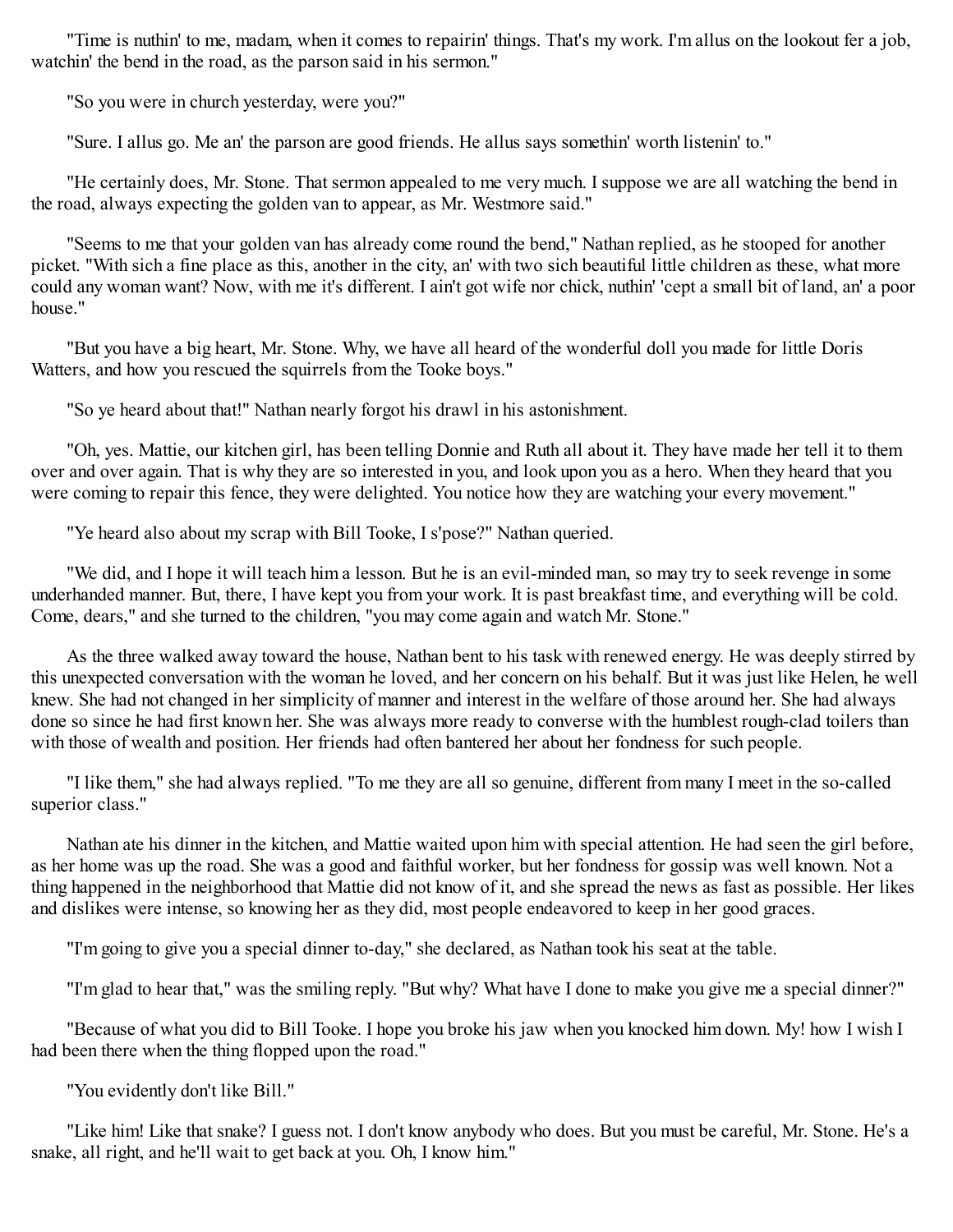"This is not a lawless country, remember," Nathan replied. "Most likely Bill will think twice before he tries to injure me. But if he does, I am well able to take care of myself."

"Maybe so," and the girl doubtfully shook her head. "Anyway, I advise you to be on your guard."

It took Nathan the whole of the afternoon to repair the fence. It was tedious work, for in some places he had to set in new pieces of scantling. The only time he lost was when he paused to saw some little blocks for Donnie and Ruth. They were delighted with these, and in their eyes the carpenter was a greater man than ever. This was during the early part of the afternoon. The mother had at length called them, and they went away with her down across the field toward the river.

Nathan had the fence almost finished when they returned. It was nearly six o'clock, and he wished to have supper in his own house. Mrs. Preston stopped to admire the fence, and congratulated Nathan upon his work.

"You will come to-morrow to repair those shelves, will you not?" she asked.

"Yes, madam, I'll be on hand if nuthin' stops me, sich as Bill Tooke, fer instance. One kin never tell jist what's round the bend in the road."

"That's quite true, Mr. Stone. The unexpected always lies ahead. I have been thinking very much about that sermon to-day, and—"

She ceased abruptly as the sound of an approaching auto was heard.

"It's daddy!" Donnie cried. "Come, Ruth, let's go and meet him."

Nathan turned and looked at the car which was now coming up the driveway. He then shot a swift glance at Helen, and noted that the bright, smiling expression had vanished from her face, and in its stead was a look of serious concern. She walked slowly away, and reached the car just as her husband alighted. He spoke to her rather sharply, so Nathan thought, although he could not understand what he said. He paid no attention to the children, but started at once toward Nathan. The latter stooped and began to pick up his tools. His heart was stirred with anger at what he had just beheld. What would not he give could he go home and find Helen awaiting him with two such charming little ones? But Preston seemed to think nothing of them. He was more interested in the fence than he was in his family.

"Got the fence done?"

Nathan straightened himself up at this question, turned and looked at Preston's coarse, flabby face.

"Yaas, guess she'll do fer a while," he drawled. "She was purty badly busted. Would ye like fer me to give her a coat of paint?"

Preston, however, made no response. He stood staring as if he had seen a ghost. His eyes bulged, and his face twitched. He then emitted a hollow, mirthless laugh, and turned to his wife who was standing by his side.

"Did you hear what this fellow said?" he asked. "He wants to give her a coat of paint," and he motioned to the fence. "I never knew what sex a fence is before. Come on, let's go into the house. I'm almost starved."

<span id="page-21-0"></span>Nathan at once picked up his tools and started for home. He knew that Preston had recognized him, and that his laugh and reference to the fence were merely a weak attempt to cover up his confusion. Nathan was deeply annoyed. He felt that the secret would soon be known throughout the entire parish, and he would be placed in a very awkward position.

#### **CHAPTER 6**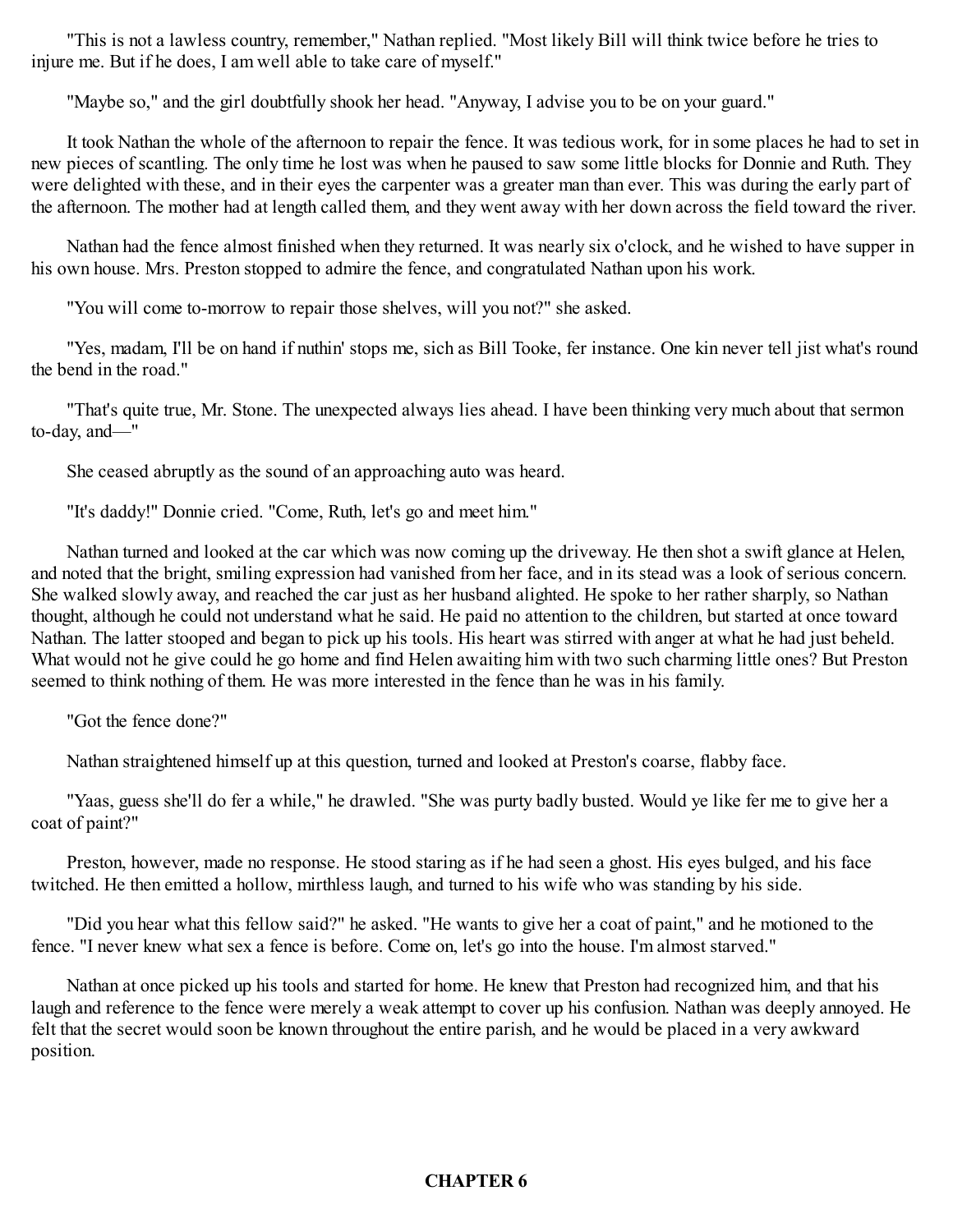#### **A Broken Shaft**

Nathan was late getting to sleep that night, as his mind was greatly agitated by the events of the day. He felt certain that Helen was unhappy, and he could not forget how the expression upon her face had suddenly changed upon the arrival of her husband. What was the meaning of it? he asked himself. Was Preston cruel to her? He well knew that the fellow was bad, but he could hardly imagine that he would treat such a woman as his wife in a cruel manner. He knew that Ned had recognized him as Nathan Strong, and he wondered what would be the outcome of it all. Would he tell his wife? And if he did, would her heart be stirred with any tender memories of bygone days?

He was awakened toward morning by the heavy roll of thunder. A storm was sweeping up from the west, and in a few minutes it was directly overhead. It was the heaviest of the season. The crashes were appalling, and the lightning incessant. It was awe-inspiring, but Nathan was not afraid. In fact, he enjoyed the wild tumult that was going on around him. He thought of Preston, and wondered how it was affecting him. He recalled how years before he had seen him tremble violently and his face turn white as death during a thunderstorm in the city. If he had been frightened then, would he not be much more so now? The storm infused into Nathan's soul a feeling of strength such as he had never experienced before. There was a mighty power back of that thunder and lightning, and upon it he could rely. Surely the One who controlled the heavens would see that justice was meted out to men upon earth. He might delay long, but in the end right would be enthroned. Nathan mused over all this while the thunder crashed, the lightning gleamed, and the rain beat against the window of his room. At length the storm rolled eastward, the rain ceased, and Nathan slept.

When he again awoke the sky was clear, and the bright sun was shining into his room. As he opened the door and stepped outside, a fairy world of beauty and wonder met his eyes. The air was fresh, with every leaf and blade of grass, wet by the rain of night, sparkling beneath the sun's friendly rays. How good to be alive on such a morning, Nathan thought as he stood and looked out upon the river, from which long wisps of mist were slowly rising and disappearing.

It did not take him long to prepare and eat his breakfast. Then when he had washed his few dishes and tidied up the kitchen, he went into his workshop for his kit of tools. He did not like the idea of repairing those shelves since his meeting with Preston the evening before. But he had promised Helen that he would do the work, so he determined to be true to his word.

He had just reached the main highway when an auto sped rapidly up the road, and slowed down close to where he was standing. The driver tossed a letter toward him, and without a word continued on his way. Nathan recognized the car as Preston's and the man as his chauffeur. He picked up the letter from the ground where it had fallen, tore it open and discovered therein a two-dollar bill. It also contained a slip of paper, signed by Preston, notifying him that his services would be no longer required. That was all, and not one word of explanation. But Nathan needed none. He understood the reason, and he knew, too, that the entire parish would soon be acquainted with the story of his career. A feeling of intense anger welled up in his heart as he again read the letter and looked at the bill. The latter was not the full payment for his day's work; there should have been fifty cents more. But it was just like Ned, and he knew that to collect the balance would cost more than it was worth. That was evidently the way the fellow had worked with small amounts as well as with large. Nathan at first was tempted to tear the bill to pieces, but upon second thought he realised that this would be foolish and childish. The money was his, and if Preston did not wish to pay him the rest, he could keep it.

Slowly he walked back to his workshop and placed the kit of tools upon the bench. He decided not to leave home that day, and as action was necessary, he did some work about the house, such as washing clothes and mopping up the kitchen floor. It was noon by the time he had finished, and after dinner he rested for a while upon the verandah. The mysterious sense of strength which had come to him during the thunderstorm still possessed his soul. And with it there was the feeling of calmness. His every movement during the morning spoke of self-control, and although Preston had been much in his mind he thought of him in a new light. What could the fellow do to harm him? The neighbors had common sense, and would not be easily influenced. Should they learn, as they undoubtedly would, that he was a jailbird, he had surely been long enough in their midst to have won their confidence and respect.

That afternoon he made the doll for Peter Martin's little girl, as he had promised. But he did not stop with one, for he made several, of different shapes and sizes. These he dressed with bright material he had purchased the week before at the store. When they were finished, he placed them in a row upon the window-sill back of his work-bench. That evening he went down to the shore and sat upon a log, where he gazed thoughtfully out over the water. He hoped that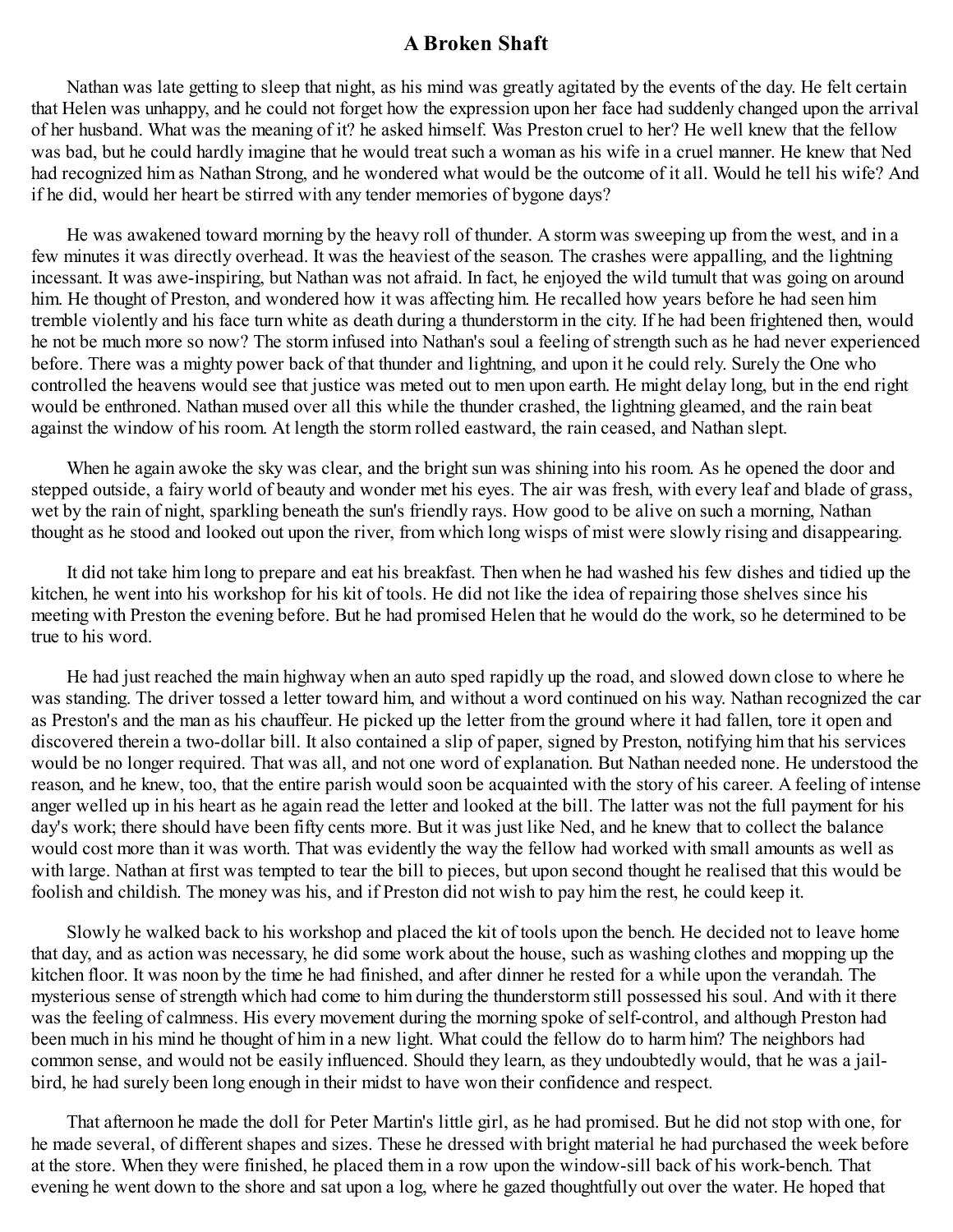Helen would take it into her mind to come there again with her little ones. If so, he was determined to speak to her and tell her who he really was, providing that her husband had not done so already. He had thought much about this during the afternoon. She would learn in time, anyway, so what was the use of keeping up the deception any longer? He felt that he could talk to her better freed from his disguise, and perhaps she might unburden her soul to him.

Although he remained on the shore until it was almost dark, Helen did not make her appearance, so slowly he wended his way back to the house. Then it was that he met with his first surprise. It was merely a brief note pinned to the back door informing him that Sam Dobson did not need him to shingle his roof. While Nathan was reading this, a team stopped out upon the road, and a man's voice hailed him.

"Jim Turner says he doesn't want ye to build that woodshed of his," was the message. "He asked me to drop ye word in passin'. Fine evenin', this."

Nathan made no reply, and as the waggon rattled along the road, he gazed after it as immovable as the trees around him. So it had come, but sooner than he had expected. Preston had wasted no time in spreading the report, and poisoning the minds of his neighbors against him. Others, no doubt, would soon follow the example of the two from whom he had already received word. Preston would like to starve him out, and thus force him to leave the place. But why? Was it because of his love for Helen? What other reason could the fellow have? Helen was Ned's wife, so why should he fear anyone else, no matter how fond the woman might have been of him in the past?

As Nathan brooded over these things while he sat alone that night, he thought of Preston's white, frightened face, and his peculiar manner the previous evening. Then there crept into his mind an idea which had come to him several times before, but which he had always banished as too ridiculous to be entertained for a minute. Was Preston the guilty one in connection with the theft of those bonds? He chided himself for the suspicion, but the more he considered it now, the more likely did it appear. He lighted his pipe and paced rapidly up and down the verandah. He was more agitated than he had been for a long time. Was the guilty one within reach? What could have given Ned so much concern last night but the thought of those stolen bonds, and unexpectedly meeting the man who had been charged with the deed, and who had suffered imprisonment? It did look reasonable, and the more Nathan thought over it, the more certain he became that his suspicion was correct. Then the bitterness of the situation dawned upon him. Who would believe him? Ned Preston was the son of a noted judge, and who would care to listen to the story of a common carpenter, and an ex-convict at that? Where could he get any proof that Preston was the guilty one? Years had passed, and most people had forgotten all about the affair. What chance would he have after such a length of time to prove his case? The idea of a judge's son being guilty of such an offense would be looked upon as the height of folly by all. Anyway, it gave Nathan considerable satisfaction that he himself had at last arrived at the conclusion as to the guilty one in connection with those stolen bonds. He had something now upon which he could work, so he determined to keep his eyes and ears open as never before.

That Preston had not been slow in spreading the report abroad about Nathan was apparent during the following days. Several people who had asked him to do some work sent word that they did not want him. This placed him in an awkward position. Unless he had something to do he could not live. As it was, he had very little money, for he had spent nearly all he had in buying his land, building and furnishing his house. It did not cost him much to live, but the little money he had on hand would not kept him long. Then there would be the slack winter months when he could not expect to make much, anyway. He might go to the city and obtain work, but he did not wish to do that if he could possibly avoid it.

He was thinking of this one night at the close of the week. No one had spoken to him for days except Peter Martin, who was as friendly as ever, and gave no sign that he had heard anything about his neighbor's career. Nathan had given up his visits to the Watters' house lest he might embarrass the widow should she not wish him to see her little girl. He felt that it was better for him to stay away altogether unless Mrs. Watters should send for him.

It was impossible for Nathan not to feel a keen sense of bitterness in his heart at the way in which he was being treated. His neighbors called themselves Christian people, and most of them attended the services of their church regularly. The parson, he knew, had often admonished them to be helpful to others, and nearly every Sunday they were reminded in the words of the Litany "to strengthen such as do stand, to comfort and help the weak-hearted, and to raise up them that fall." Yet why should they shun a man, and refuse him work when he was striving to lead a good life, even though he had served a term in the Penitentiary?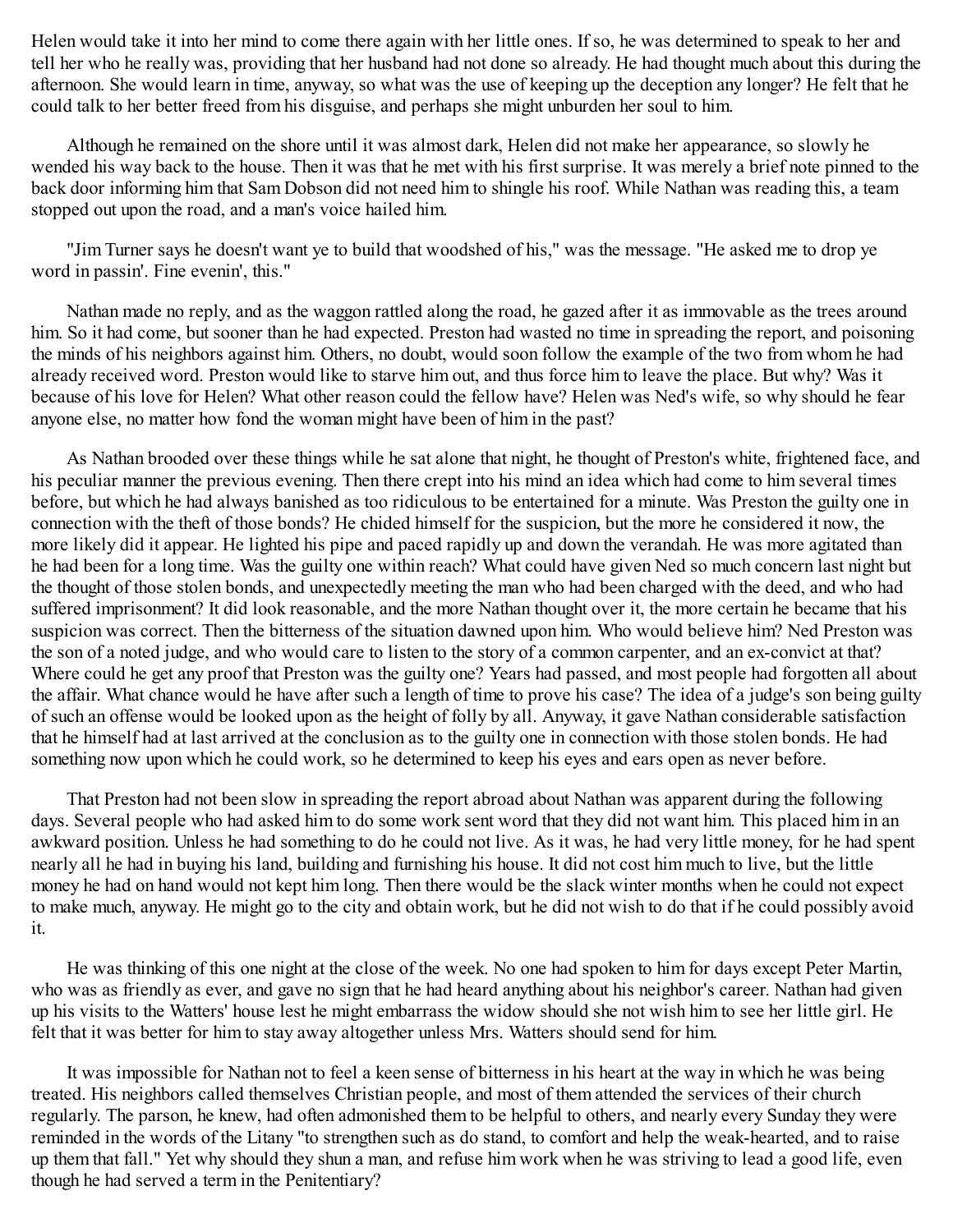Nathan was in the midst of this meditation when a loud knock sounded upon the door. As he opened it, he saw standing before him the towering form of Parson Westmore. He was panting heavily, and was quite agitated.

"I have met with an accident, Mr. Stone," he abruptly explained. "A car crowded me off the road just around the corner. My horse took fright, plunged into the ditch, and broke the right shaft of my waggon. I wonder if you can patch it up?"

"I shall do what I can," Nathan replied, as he accompanied the clergyman to the scene of the mishap. "Whose car was it?"

"Mr. Preston's. He was driving, and Bill Tooke was with him. He evidently didn't see me until I went into the ditch"

"And he didn't stop to see how badly you were damaged?"

"No, he kept right on at a high rate of speed. The roads are becoming unsafe these days with such reckless drivers abroad."

It did not take Nathan long to unfasten the shafts from the waggon, and carry them to his workshop. The parson followed, leading the horse, which he fastened to a nearby tree.

"The shaft is badly splintered," Nathan declared, "but I can patch it up for to-night. I shall take the measurements and make you a new one to-morrow. It will be ready right after dinner."

He then set to work and did as firm a job as possible, the clergyman watching him most intently.

"It was fortunate that I was near your place," he remarked.

"At the bend in the road," Nathan replied. "That's where the unexpected happens, so you said last Sunday."

"So I did! so I did! and here is the practical application of it."

"And it's not always the golden van, either, is it? Sometimes it is altogether different. Such has been my experience."

"So I believe, Mr. Stone, according to rumors I have lately heard."

"That I am a jail-bird?"

"Yes, yes, but I cannot believe such reports."

"They are true, nevertheless. You might as well know it now as at any time. Ned Preston has been circulating the news, so I surmise."

"It makes no difference to me, let me assure you of that, Mr. Stone. You have proven yourself a quiet and obliging neighbor, and a most earnest worshipper. I wish I had more like you in this parish."

"Others evidently do not think as you do, sir. From the way work has fallen off, it looks as if I might be starved out. Several orders have been cancelled since that news went abroad."

"Is that so?"

"It certainly is. I haven't anything to do now to make a living."

"Dear me! that's too bad. I had no idea that my people would treat you in such a manner. I wonder what I can do about it."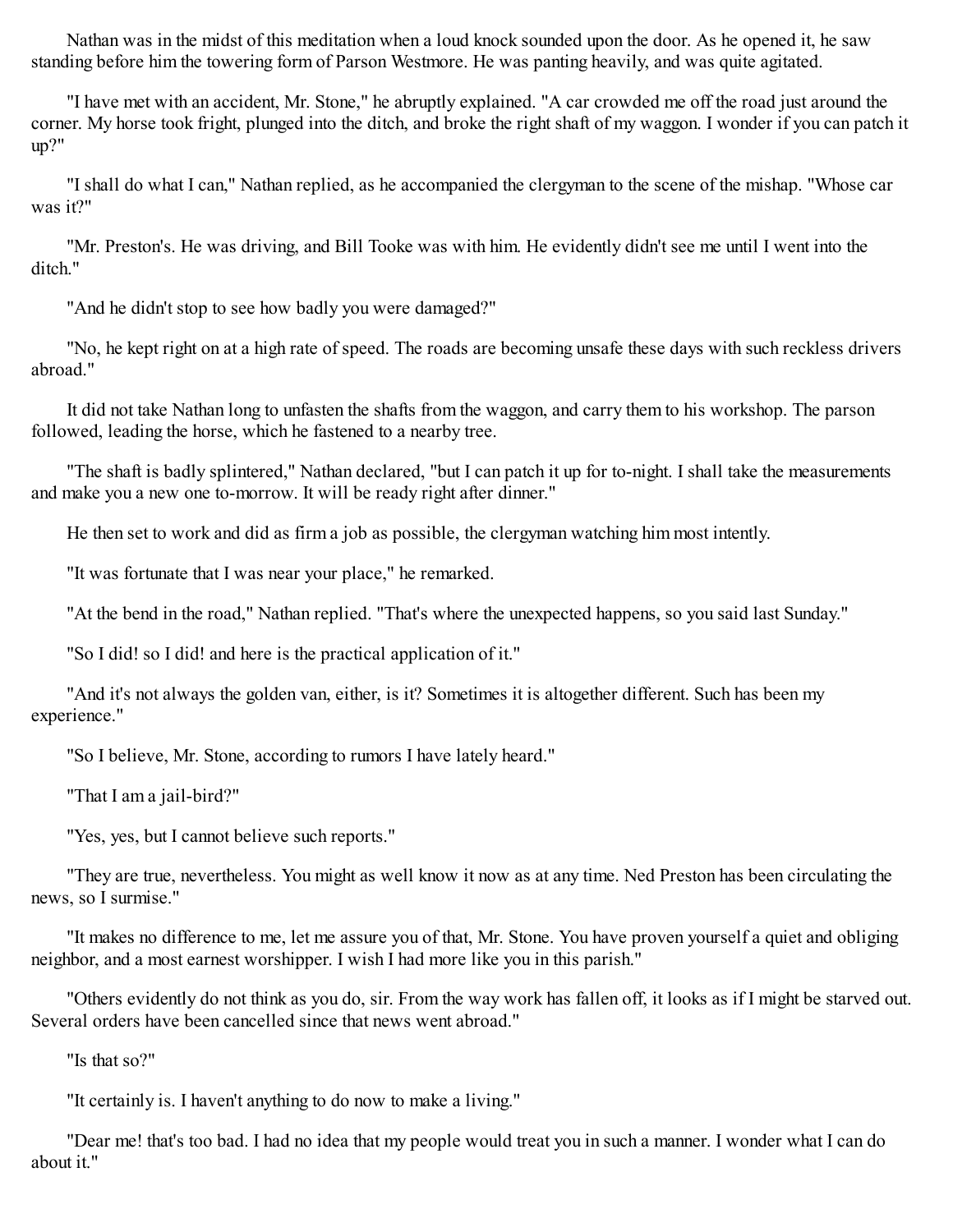"Do not trouble yourself, Mr. Westmore. I am not starved out yet. Something will come around the bend before long."

When the shaft was repaired, and ere they left the workshop, the clergyman pointed to a rustic chair in a corner of the room.

"Did you make that?" he inquired. "It is a very fine one."

"Yes, I made it some time ago when I had nothing else to do. I learned to make such things when at the Penitentiary. Would you like to have it?"

"Indeed I should. But what is the price? Perhaps it is more than I can afford."

"It will cost you nothing," Nathan assured him, as he picked up the chair and carried it outside. "It is no good to me, so I shall be delighted if you can make some use of it."

The parson protested, and offered to pay for the chair, but Nathan had his way, and tied it securely to the back of the waggon. Soon the shafts were in place, the horse hitched up, and the parson in his seat with the reins in his hands.

"I shall not soon forget your kindness, Mr. Stone," he said. "I shall pay you for your work when I come to-morrow. Keep up courage and do not worry. Perhaps the golden van will come around the bend sooner than you imagine."

"You may be right, sir," Nathan laughingly replied. "But what about the roots and snags which have to be torn up at times? You mentioned such things in your sermon, didn't you?"

<span id="page-25-0"></span>"Quite true, quite true. Yes, there are snags in the way, and one doesn't have to go far to find them. Get along, Jerry. Good-night, Mr. Stone, I hope to see you again to-morrow."

#### **CHAPTER 7**

#### **Through the Window**

As Nathan worked at the waggon shaft the next morning he wondered what Ned Preston and Bill Tooke had been doing together. That they had been bent upon some mischief he felt certain. It was most unusual for the two men to be so friendly. But, perhaps, their mutual hatred to him was the cause of it. Anyway, he would await their move, whatever that might be.

Parson Westmore came that afternoon for the new shaft, and while Nathan was removing the broken one, the clergyman sat watching nearby.

"I believe I have found work for you, Mr. Stone," he at length announced.

"That's good news," was the reply. "Have any of the neighbors repented?"

"Not that I know of. But this is a different kind of work, and that rustic chair you gave me last night was the cause of it. When I reached home with my prize, I found several friends there. They have cottages at River View where they are spending the summer. They were most enthusiastic over the chair, and I have taken orders for a number, providing you will make them. They asked what they would cost, and although I did not know for sure. I told them that they should be worth five dollars each, at least. They considered that reasonable, so if you are willing you can make three at once. I feel certain that others will want chairs as well, so you may work up quite a business."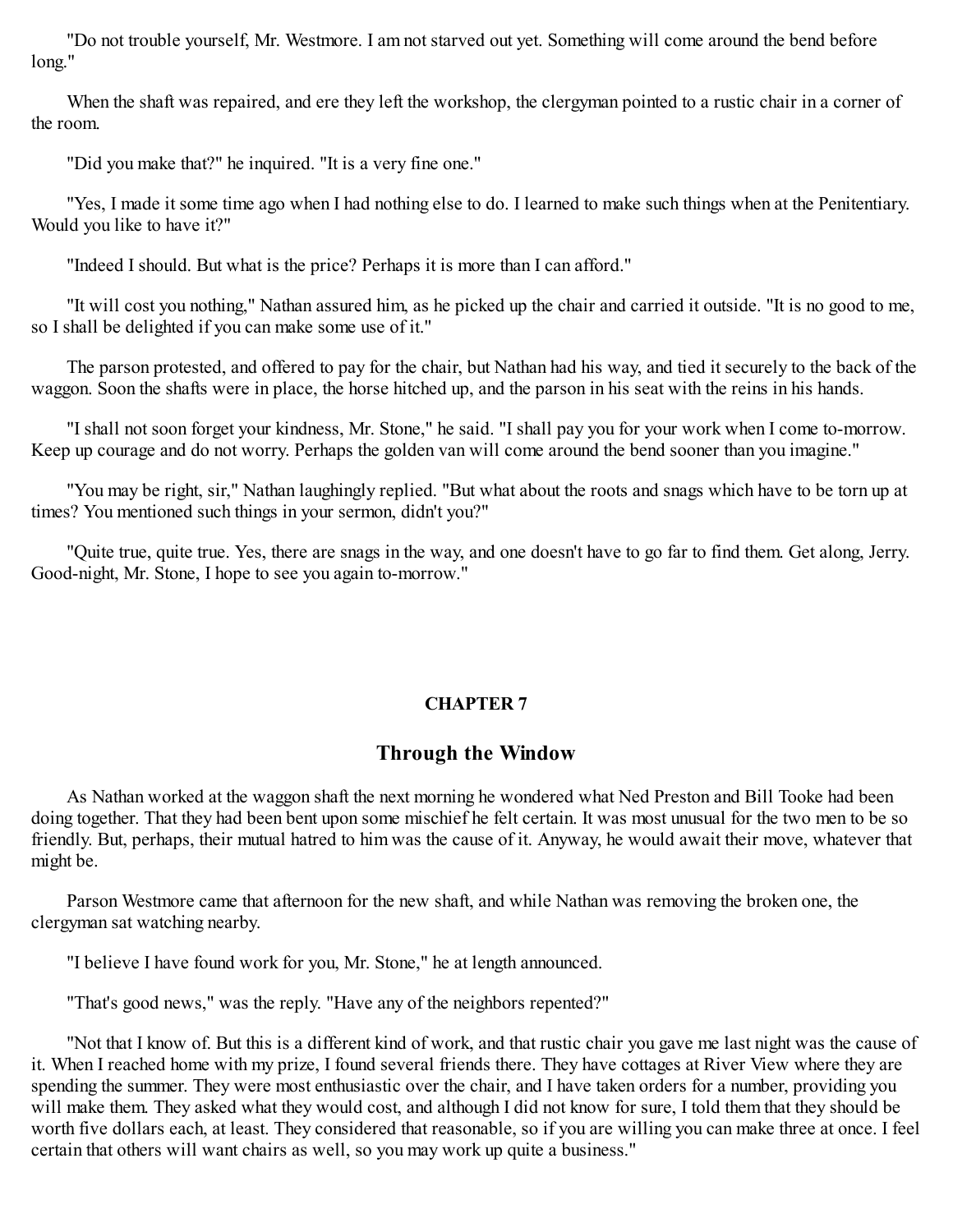Nathan was much touched by the clergyman's interest on his behalf.

"It is very good of you, Mr. Westmore," he replied. "I never thought of the idea before. River View is a busy place, I understand, so there should be a good sale for the chairs. I can make other things, too, such as flower-stands and tables. If I had a rowboat, I could take them there myself."

"You are welcome to mine, Mr. Stone. It has been seldom used since my son left home. It may leak quite a bit, so will need some caulking. You can get it whenever you are ready."

Nathan was greatly pleased at the idea, and a new spirit animated his soul as he thought of the prospects in store. He knew where he could find plenty of suitable wood, and he really enjoyed making rustic chairs and tables. He set earnestly to work, and various were the designs he made, giving his imagination free play, feeling certain that those who bought his wares would be satisfied.

The middle of the following week he took his first load to River View. He had caulked the parson's boat, and had given it a much-needed coat of paint, thus making it quite water-tight. His bulky outfit almost filled the boat, and besides the chairs and tables he took along with him the dolls he had made. It was a row of about six miles, but he enjoyed the trip. It was a beautiful morning, and the river was as smooth as glass. The people at the summer resort were in good humor, eagerly bought his entire stock, and ordered more. Parents purchased the dolls for their children, and several little ones were keenly disappointed at not obtaining any. But Nathan promised to bring more the next time, so they were comforted.

This success was most encouraging, and once more Nathan set to work upon a new supply. Only Peter Martin visited him, bringing fresh eggs and butter. Each time he stayed for a while, chatted, and watched the carpenter at his work.

"Ye learned that business well, Mr. Stone," he one evening remarked. "I wish t'goodness I could make sich things. I'm not much use on the farm these days, as I'm gittin' lamer all the time. My knee hurts me a great deal now. Yer fortunate in bein' so handy.

"But I paid dear for it, Mr. Martin," Nathan reminded, looking up from his work. "While I was learning to make chairs and such things I might have become a successful business man."

"So I understand, Mr. Stone, from what I have heard of late. But d'ye s'pose ye'd have been any happier than ye are now?"

"Perhaps not, although I'm very sorry that I didn't have a chance to try it out. You have heard the story of my career, no doubt, so it is not necessary for me to tell you about it. But a block of twelve years ruined in a man's life, just when he is in his prime, is a very serious matter."

"It sure is, an' no mistake about that. But success an' money don't allus bring happiness, remember. Look at Mr. Preston, fer instance. He's got money, an' is considered a smart business man. But is he happy? I should say not, from what I hear. Mattie Burns, the girl who works at his house in the summer time, has told my wife some things I wouldn't like to repeat. I guess Mrs. Preston has her own troubles."

"Mr. Preston should be happy, though, with such a wife and children as he has," Nathan replied.

"He'll never be happy with sich a conscience as he carries around. I don't see how he kin sleep at night after the mean, contemptible things that he has done. There's my leg, fer instance, an' the good money I had to pay out because of his diviltry. But, never mind, he'll git what's comin' to him some day, an' mebbe it'll all come in a bunch. It ginerally does when it starts, so I've noticed."

Peter rose slowly from the box upon which he had been sitting, and limped toward the door.

"There's a storm not fer off," he announced, as he opened the door and viewed the sky. "Rain's needed, an' we haven't had any since that last thunderstorm."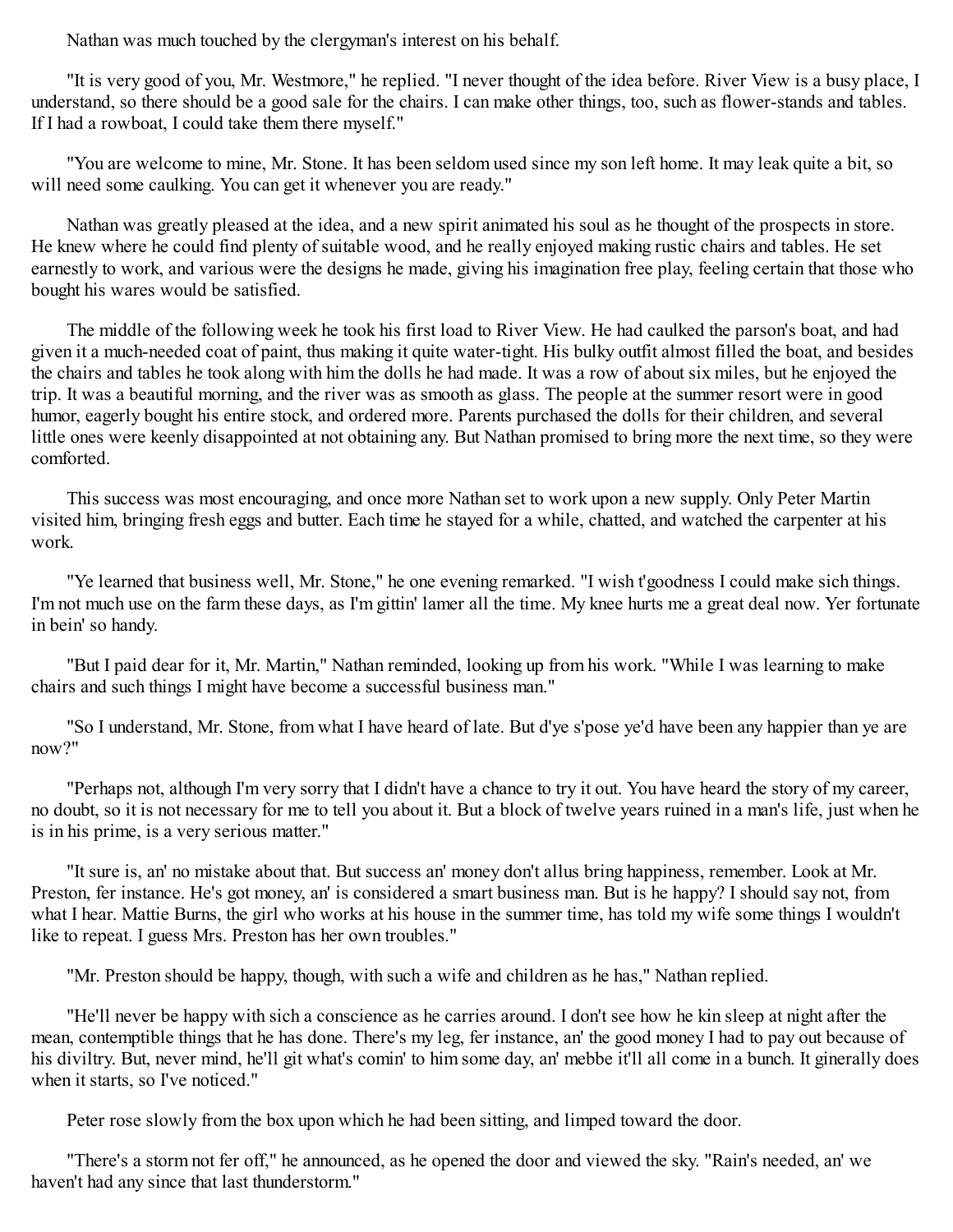"I hope it won't come to-morrow," Nathan replied. "I have another load almost ready to take to River View."

"Better be careful, Mr. Stone. It's mighty rough at times out there on the water. That flat-bottom boat of the parson's is hard to handle, 'specially with an outfit sich as you'll have. But good-night, an' good luck to ye."

The next day Nathan found that Peter's words were only too true. He started that afternoon for River View, and when halfway there the wind came up from the south. It had been threatening all the morning, but as the water was smooth, Nathan thought that he could reach his destination before it arrived. Now he knew that he had been mistaken. The wind steadily increased, and this, together with the mounting waves, made rowing very difficult. Often the spray dashed high, wetting his clothes and his load. It was a hard pull, and once he believed that he would have to give up and go back home. But he kept on, and at length, greatly wearied, he reached the summer resort. It did not take him long to dispose of his goods, and he then longed to return home. But he did not care to venture forth with the water so rough, so he waited, hoping that the wind would die down. Instead, however, it increased, until about dark it was blowing a gale, and ere long the rain began to fall. He, accordingly, abandoned the idea of returning by boat, and decided to walk. He could come back next day for the craft, or as soon as the storm ceased.

There was a large hotel at River View, and as Nathan was hungry, he entered the building and took a seat in a corner of the comfortable dining-room. To sit at a table covered with spotless linen, to be waited upon, and to eat food not of his own cooking, was a luxurious experience for him. He recalled how often he had frequented hotels and restaurants before his imprisonment, and had taken it all as a matter of course. But now it was different, and the novelty appealed to him. He watched with much interest the people seated at the various tables, noted their animated faces, and listened to their talk. Several consisted of family groups, fathers, mothers and children. How happy they must be in one another's company, he thought. Perhaps he, too, would be enjoying such a life but for the strange twist of fate that had overtaken him. Helen would be just where a beautiful woman was sitting by the side of her two radiant daughters, talking to her husband. A feeling of intense loneliness, mingled with bitterness, stole into his heart. What had he done to be deprived of the woman he loved, and all those things that make life worth living?

Happening to glance to the right, he gave a start as he saw Ned Preston enter the room, and with him was a woman of more than ordinary beauty of face and form. They took seats at a small table, and Nathan was glad that Preston's back was toward him. He did not wish the fellow to know that he was there, so from his corner he could watch them without attracting any notice. The man and the woman nearby also saw them. A look of deep significance passed between them, and the woman said something which Nathan could not catch. The two girls also looked around, and then whispered earnestly together. How Nathan longed to know what they were saying. That it was not of a very complimentary nature he felt certain. What kind of a life was Preston leading? he wondered. Was he in the habit of leaving his wife and paying attention to other women? It did appear so, and the thought stirred him to anger. Had Preston's wife been anyone else but Helen it would not have concerned him in the least. But to think that the one woman in the whole world who was dearer to him than life was the wife of the man before him, and he was tired of her, and was basking in the graces of another, was hard to endure. Nathan's hands clenched hard, and his eyes glowed with indignation as he thought of these things. He noticed that Preston was talking earnestly to the woman seated opposite him, and that she was looking with beaming eyes into his. This made Nathan more disgusted than ever. He rose from the table, made his way out of the room, paid for his unfinished meal, and left the building. It was raining hard, and the wind was blowing a gale. But he paid no attention to the weather. He wanted to get as far away from River View as possible, and so he at once set his face homeward. He walked with a rapid stride, in keeping with the tumult that was raging in his brain. His clothes soon became thoroughly soaked, but he did not mind. In fact, he never thought about them.

Darkness came upon him when he was about half-way home, and walking was difficult. Several times he was forced into the ditch by autos, and liberally splashed with mud and water. But steadily he kept on his way, and at length stopped in front of the Preston house. Light streamed from two front windows, and a desire entered his heart to know how Helen was spending the evening. Acting upon the impulse of the moment, he walked slowly up the driveway, and paused just at the edge of the large verandah, close by a group of thick lilac bushes. From here he could look into the sitting-room through the windows where the curtains were partly drawn aside. And there he saw Helen sitting near a little table, with the light from a shaded lamp falling upon her face and hair. A wood fire was burning in the grate, and at this the woman was gazing. He could obtain only a side view of her face, but from her serious expression he surmised that she was in deep thought. Her hands were clasped in her lap, and her head was bent somewhat forward. Nathan knew that it was unmanly for him to be standing watching her, and he was about to hurry away, when the woman rose suddenly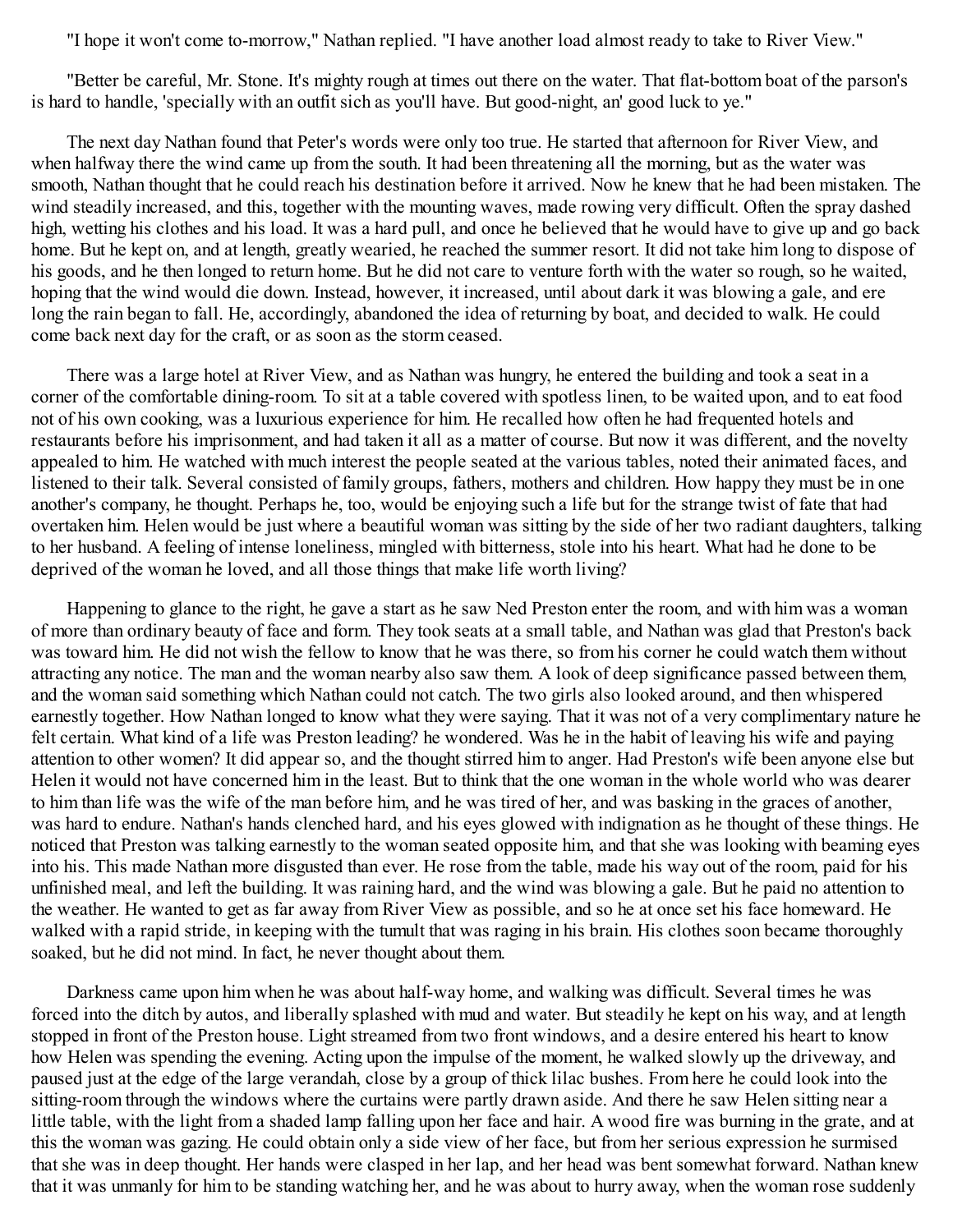to her feet and walked rapidly up and down the room. This she did several times, and the watcher was thus enabled to see her face to a good advantage. And what he saw there startled him, for it was the face of a woman in the depths of despair. Once she paused, clasped her hands wildly together, and her body trembled. An intense longing swept upon Nathan to rush into the house, seize her in his arms and comfort her. He realised, however, that such a thing would be madness, so he crushed back the desire that was burning in his heart, turned and fled away, lest he should be tempted to follow his wild impulse. But he had seen enough to know that the rumors he had heard concerning Helen Preston were true. She was most unhappy, and it was due to the man she had married. She evidently knew the kind of life he was leading, so while he was spending his nights with other women she was left alone in solitude and despair.

#### **CHAPTER 8**

## **A Startling Confession**

<span id="page-28-0"></span>When Nathan reached home he built a fire in the stove, changed his clothes, and hung the wet ones up to dry. The heat felt good, and the room seemed exceptionally cosy and comfortable after his battling with the storm. He lighted his pipe, stretched himself upon the cot near the stove, and gave himself up to the enjoyment of a much-needed rest. The rain drove lashingly against the window facing south, and he could hear the wind tearing through the trees at the back of the house. It was good to be under shelter on such a night, and but for the thought of Helen alone in her distress he would have felt quite happy.

A loud rap outside startled him, and when he had thrown open the door, he saw Peter Martin, dripping with wet, standing before him. In his hand he held a piece of paper which he at once gave to Nathan.

"It's a phone message from the city," he explained. "I happened to be at the store when the call came fer you. I told Dobbins that you were away from home, an' that he'd better git the message, an' I would deliver it, so there it is."

"Come in, Mr. Martin," Nathan invited. "It is nice and comfortable in here."

"Can't stay a minute, Mr. Stone, though I'm much obliged, all the same. My horse is jist outside."

"Thanks very much for your kindness, Mr. Martin. You should not be out in such a storm as this."

"That's quite true, but us farmers have to turn out in all kinds of weather. We're used to it. Good-night."

When Peter had gone, Nathan carried the piece of paper to the light, and with difficulty read the scrawl written with a lead pencil.

#### "DEAR MR. STONE:

"You are wanted at the city early to-morrow morning at the office of Black & Muirhead, lawyers, 61 Crescent Street. It is a matter of great importance, and your presence is urgently desired. I have taken this message for you.

"J. E. DOBBINS."

Nathan stared at these words, read and re-read them. What does it mean? he asked himself. What could the lawyers want with him? Had it anything to do with those stolen bonds? The thought made his heart beat fast, while an expression of hope dawned in his eyes. But such an idea was ridiculous, he felt certain, and he chided himself for his foolishness. "A matter of great importance," so the message said. There were only two matters of great importance to him in life, and one was the unravelling of the mystery connected with those stolen bonds. The other was his love for Helen. This could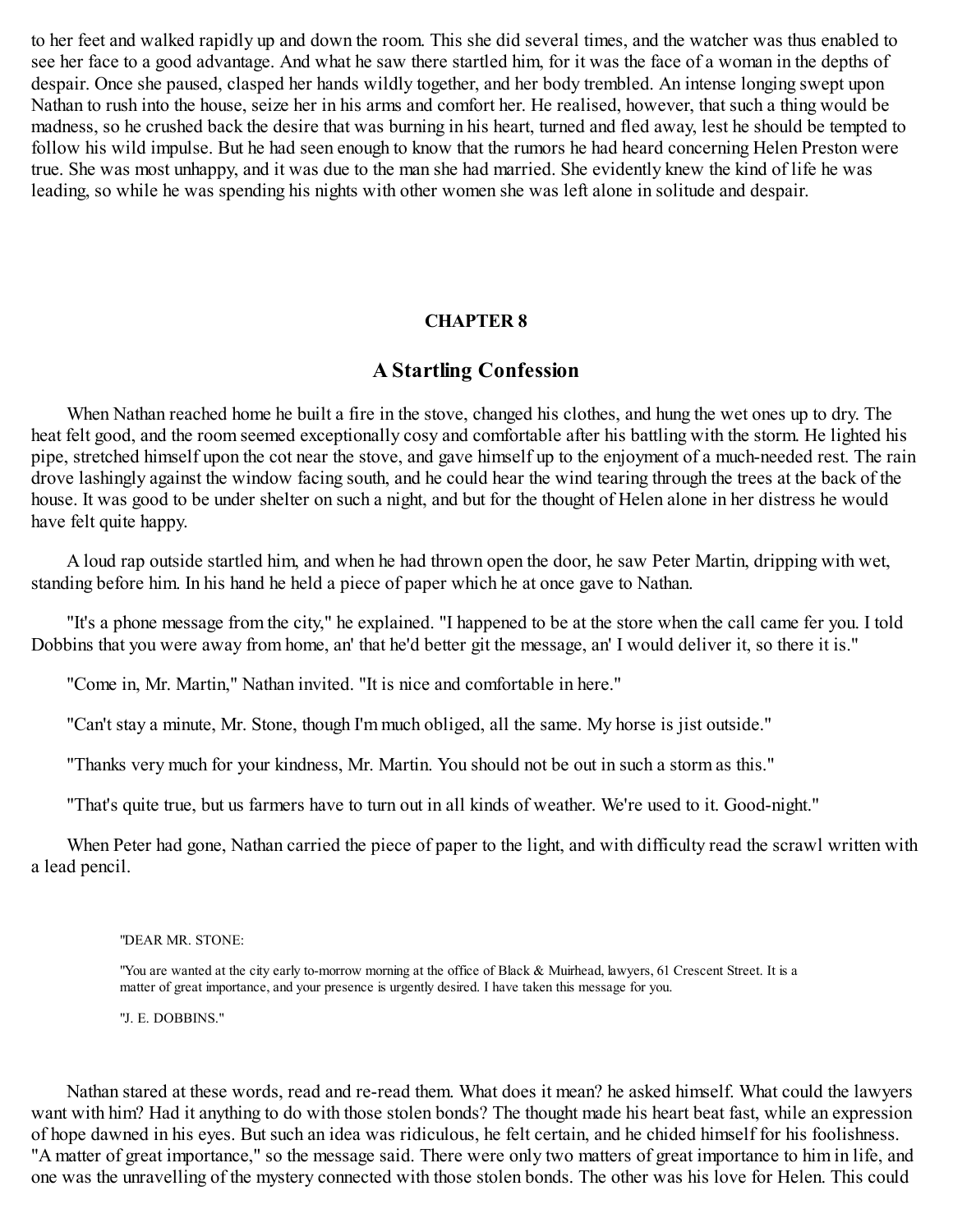not have anything to do with her, so, therefore, it must be something about those bonds.

Nathan slept but little that night. He had much to keep him awake, for when not thinking about the message he had received, Helen was in his mind. He was up early, and at the wharf some time before the little steamer arrived. Never was the boat so late, he thought, and never did it take her so long to reach the city. When at length the trip was ended, he sprang ashore, hurried up the street, and in a few minutes he was on board a car, headed for the business heart of the city. He had no difficulty in finding the office of Black & Muirhead, where he at once met Mr. Black, the senior partner, and stated who he was. The lawyer greeted him in a most friendly manner, shaking hands with him, and offering him a chair.

"I was afraid you would not get here in time," he remarked, as he picked up a folded paper from a number of neatlyarranged documents on his desk. "But now we can get right ahead with the business."

"What is the matter of great importance, anyway?" Nathan asked. "I am completely in the dark as to why you sent for me in such a hurry."

"I cannot explain to you just now, Mr. Stone, but you will understand shortly. A client of mine is anxiously awaiting you, so we shall go to him right away."

Thrusting the paper he was holding in his hand into an inside pocket, and taking down his hat from a hook, the lawyer left the office, with Nathan wonderingly following. Outside there was an auto standing, and in another minute Mr. Black was at the wheel and was threading his way through the crowded streets, headed for the main residential portion of the city. At length they came to a beautiful avenue lined with stately trees, where large residences lifted their imposing fronts, and well-kept lawns gladdened the eyes of all who passed that way. Along this they sped, and stopped at last before a house more magnificent in appearance than any they had yet seen. Here they alighted, and Mr. Black at once led the way up the smooth concrete walk, and rang the bell. A maid opened the door, and as the men entered, she conducted them up the richly-carpeted stairs, and ushered them into a room on the right. Nathan gave a slight start of surprise as his eyes rested upon a man lying upon a bed, his face white and haggard. Bright, restless eyes watched the lawyer as he drew near, and a skeleton hand motioned the attendant nurse to leave the room.

"Has he come?" the sick man eagerly asked. "Is that Nathan Strong?"

At these words Nathan stepped quickly forward, for in the invalid he recognized his former co-worker, Matthew Halton.

"Yes, he is the man," the lawyer replied. "But keep calm, Mr. Halton, as you will need all of your strength for this interview."

"You are right, Black. But give Mr. Strong a chair, here close to my side. Ah, that's better," he continued, when the lawyer had complied with his request.

For a full minute the invalid kept his eyes fixed upon Nathan's face with a mute appeal, such as an animal sometimes exhibits when in deep distress. Several times he moistened his parched lips with his tongue and attempted to speak. Nathan could hardly believe that this was the man of abounding health he had known years before. He knew that Matthew Halton had succeeded in life, and from a humble office worker had rapidly risen to be one of the city's most prominent business men. The praise of him was upon the lips of all, and his outstanding career was held up as a worthy example to the young. He was always foremost in every good work, and his liberality was well known. He had been untiring on behalf of his city's welfare until disease laid him low. General regret had been expressed at his illness, and for weeks the newspapers had been issuing daily statements as to his condition. Nathan had always read these with more than ordinary interest, owing to his acquaintance with the man in former years.

"Have you brought the paper for me to sign?" Halton asked the lawyer.

"Yes, sir, it is right here. Are you ready?"

"Just a minute, Black," and the invalid lifted his right hand as he spoke. "I have something to say to Mr. Strong."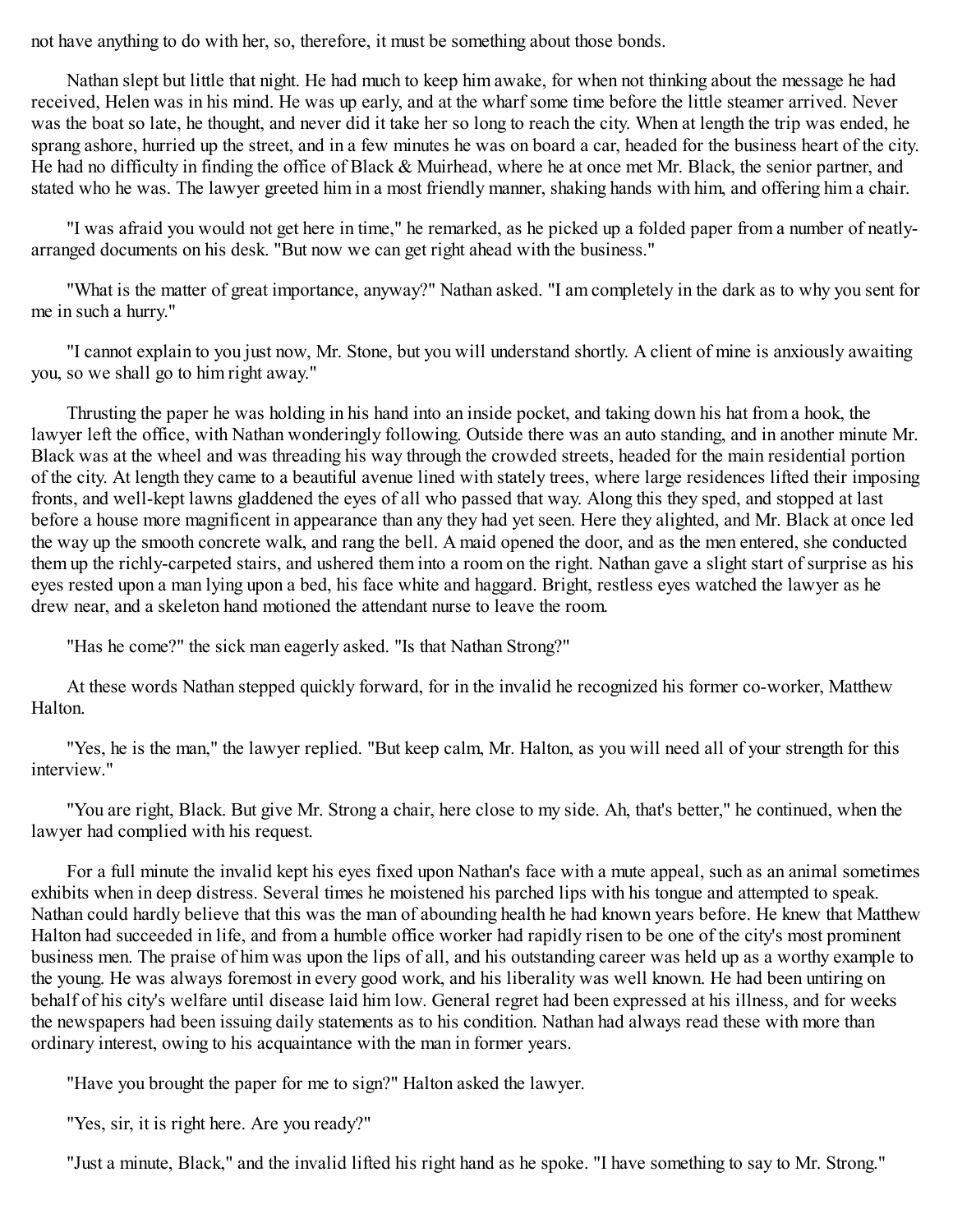He then turned to the man seated by his side.

"Have you any idea why I sent for you, Strong?" he asked.

"I am beginning to suspect something now," was the reply.

"Ah, is that so? My! we had trouble in locating you. I was sure that I would die without seeing you."

"And how did you find me?" Nathan asked, as Halton again paused to moisten his lips.

"It was through Ned Preston. He told me where you were living."

"Did he?" Nathan's hands clenched hard, while an angry gleam flashed in his eyes.

"Yes, and I sent for you as soon as I found out."

"And what do you want?" Nathan peremptorily demanded. "I am here, so I would like to know what is the meaning of all this."

"You are here to listen to the confession of a dying man. Oh, Strong, I have been living in hell for years, with no rest of mind day nor night."

"Hell, then, must be a different kind of place from what I have always been taught," Nathan sarcastically replied, as he glanced around the luxuriously-furnished room. "You have evidently thrived during your period of torment."

"I have, indeed, but at what a price! It was the price of manhood and peace of soul. Oh, how I have suffered!"

"And you were not the only one, remember."

"What! Do you know? Do you understand what I mean?"

"I think I do."

"That I stole those bonds?"

At this confession Nathan rose to his feet, and towered above the bed. Outwardly he was calm, but a tumult was raging in his heart. A longing swept upon him to seize the wasted man lying before him, and bestow upon him the punishment he deserved. Halton seemed to read something of this in his manner and his eyes dilated with fear. He shrank back and pulled up the bedclothes as if for protection. Nathan noted this, and a sense of pity smote him for the miserable creature cowering before him.

"I won't harm you," he said. "Why should I add more misery to you than that you have already endured. I guess the Lord has dealt with you according to your deserving."

"He has! He has! But why am I so terribly punished while he who led me into guilt has perfect health, and has not been hounded in conscience?"

"And who is that?" Nathan sharply demanded.

"Don't you know?"

"I think I do, but I wish to hear it from your own lips."

"It was Ned Preston, the villain. Did you suspect him?"

"I did."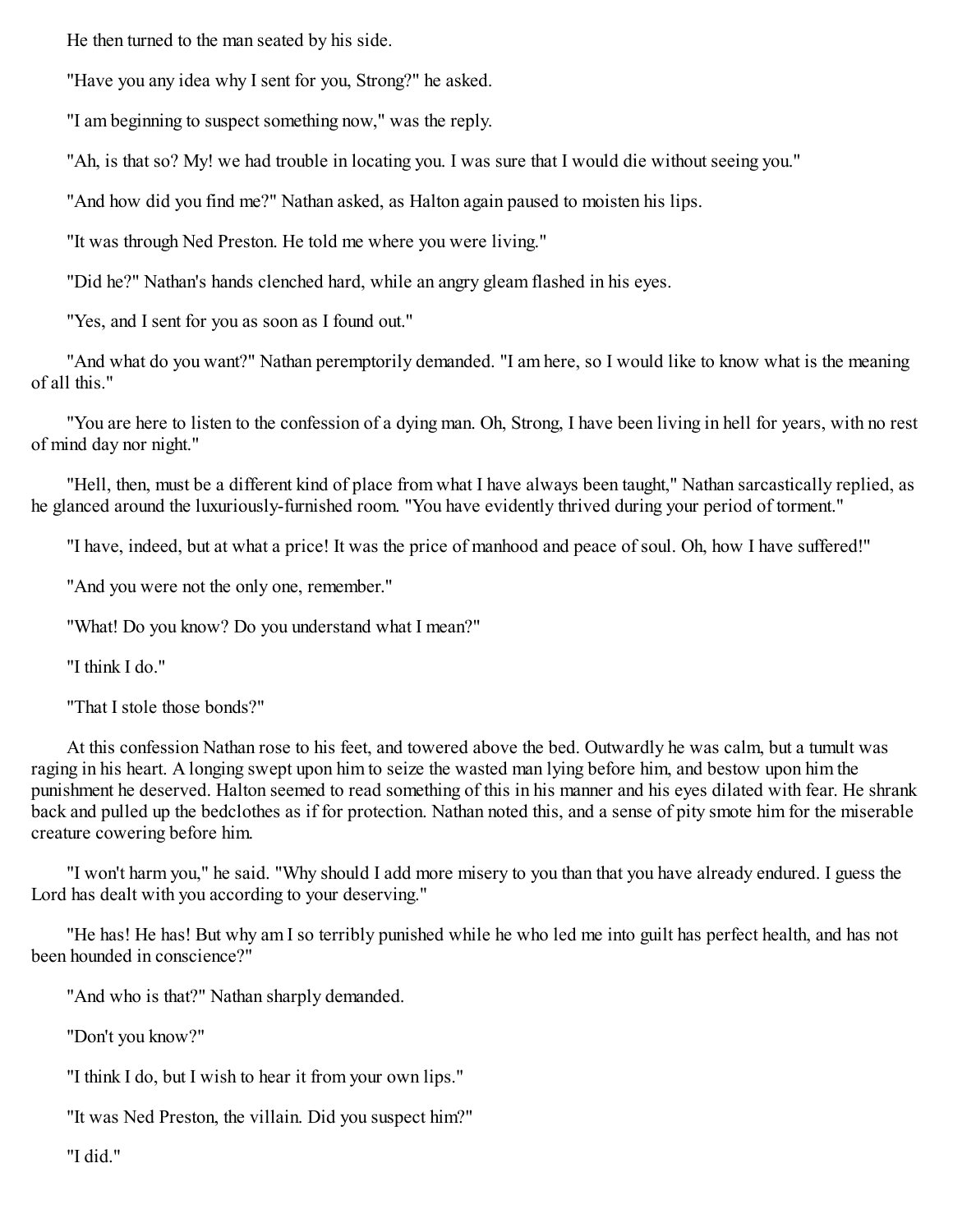Nathan rasped forth these words, and there was something in the tone of his voice that sent a chill of apprehension through the listening lawyer. As he watched the cruelly-wronged man before him, he did not envy Preston's success and ill-gotten gains.

"Yes, it was Ned who plotted the whole affair," Halton explained. "He was rooming with you, so it was easy for him to place several of those stolen bonds in one of your grips. He led me into it, for both of us were badly in need of money. No one ever suspected us, and when we prospered, people believed that our success was due entirely to our own keen business talents. But everything we own was built upon those bonds we stole. Why, whatever we touched after that turned into gold. We were Fortune's favorites, and we had all that the heart could desire."

"Except peace," Nathan drily remarked.

"Ah, you are right so far as I am concerned. The more I prospered, the more peace fled from me. I have this beautiful house, but it is not a home. I married a woman and lavished my wealth upon her. But she left me, and my two children went with her. I disowned them, and have lived alone in this house which is nothing but a prison, attended by my servants who care for me because I pay them well. I have bestowed gifts without stint, and have thrown myself into the welfare of this city. But all in vain. Peace is as far from me as ever. 'There is no peace to the wicked,' so the Bible says, and I know only too well how true are those words."

"Do you see Ned Preston often?" Nathan asked. "His conscience doesn't seem to be troubling him."

"I see Ned only occasionally, though that is too often. But he is not happy. I know that from what I have seen and heard. He is living a fast life of shame, and he has given himself up almost entirely to drink and bad women. It is terrible!"

Halton ceased, and began to cough violently. The excitement was telling upon him, and he was weakening fast.

"Perhaps you had better not talk any more to-day," the lawyer suggested. "The strain is too great."

"I must talk," the invalid vehemently declared. "I must unburden my soul, and tell of the things that have lain hidden there for years. I have been in hell, and to talk to some one is a little relief."

"I see that a man may be a prisoner, though not confined by bars and locks," Nathan remarked. "I suffered years in the Penitentiary, but you have been in a worse prison."

"You are right. You were an innocent man, and your conscience was clear. But I—oh, God!"

Halton lay panting for breath, and his cough again swept upon him. A hectic flush tinged his cheeks, and his eyes were unusually bright. The lawyer nervously fumbled the paper he was holding in his hand, and when the cough had ceased, he moved closer to the invalid.

"Suppose you sign this paper now, Mr. Halton," he again suggested. "It is very important, you know, and should, ah —anything happen to you, justice might not be done to Mr. Strong."

"You are right, Black. Give me a pen and I shall sign at once. But, stay, read it once more that I may be sure it is complete."

The lawyer did so and in a low, clear voice read the confession of Matthew Halton, implicating himself and Edward Preston, and fully exonerating Nathan Strong. There were not many words, but they were sufficient, and as Nathan listened, a thrill of joy surged through his being. At last his name was clear, and all would acknowledge him as an innocent man who had been shamefully treated. He beheld almost as in a dream the lawyer going to summon the nurse and one of the household servants to witness the signing of the confession. He saw them enter, watched Halton write his name and the witnesses theirs. Then when the lawyer had added his signature, and attached several seals, Nathan drew a great sigh of relief.

"That is yours," he heard Mr. Black say, as he handed him the paper. "For your sake I am thankful for this day's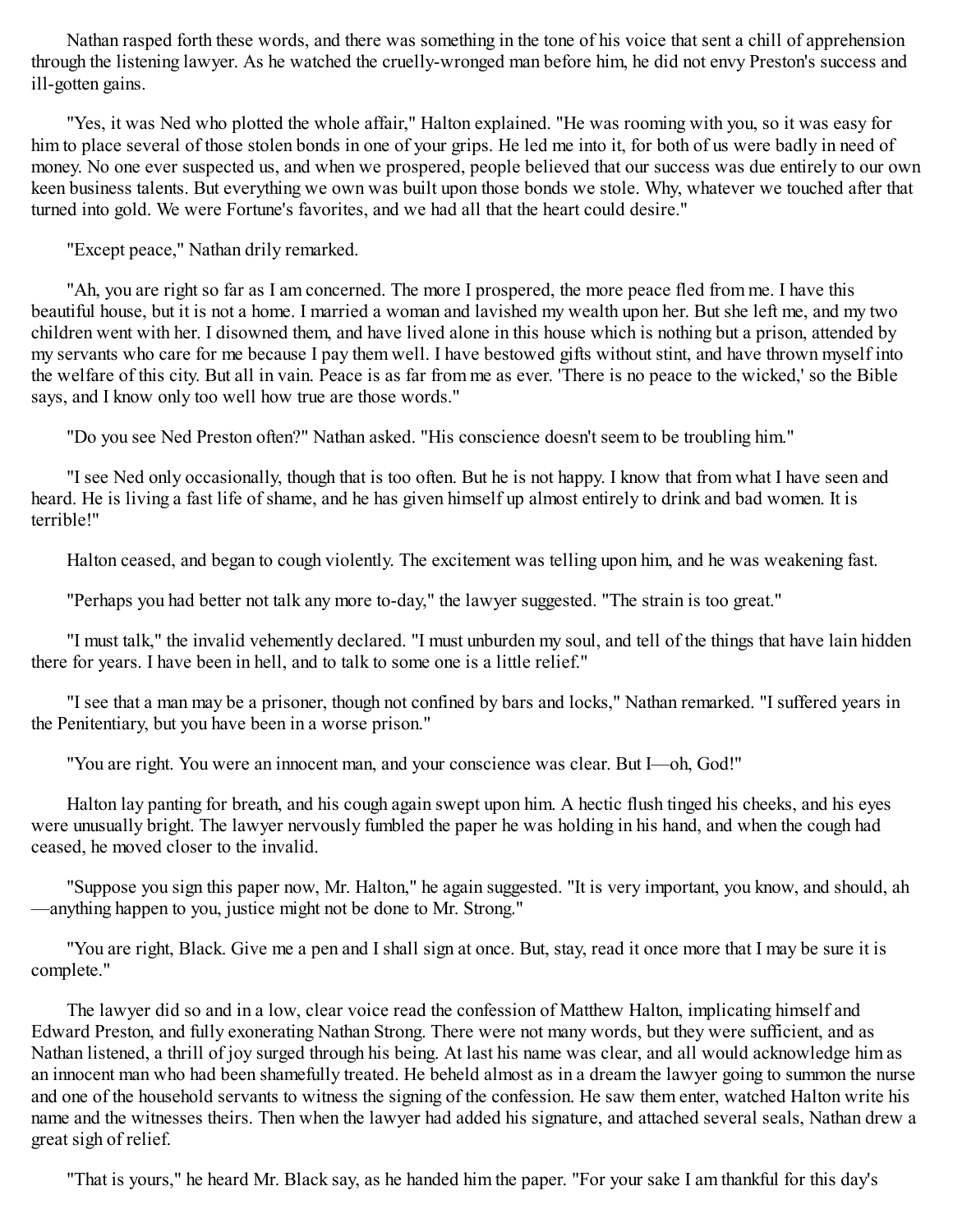work. Allow me to congratulate you."

Nathan seized the outstretched hand, and a mistiness dimmed his eyes.

"Thank you," he replied, and his voice was somewhat unsteady. "It is hard for me to realise the truth of all this. I must get out into the fresh air that I might think it all over. I hope it isn't only a dream."

He was moving toward the door, when a feeble cry from Halton caused him to stop and look around. The invalid was trying to rise, but as Nathan stepped swiftly to his side, he fell back again upon the pillow. The wretched man caught Nathan's right hand in his, and held it fast.

"Will you forgive me?" he asked. "I don't want to go until I hear the words from your own lips."

Nathan hesitated, and tried to free his hand. How could he forgive the man who had so deeply wronged him? But Halton would not let him go.

"For God's sake! Don't deny a dying man's last request," he pleaded. "You will, won't you?"

"Yes, I forgive you," was the somewhat reluctant reply. "But I can't forgive Ned Preston. You will soon have to answer to your Maker, but Ned will have to answer to me. Good-by."

<span id="page-32-0"></span>Without another word, he withdrew his hand, and strode rapidly out of the room.

#### **CHAPTER 9**

#### **The Struggle**

The little steamer *Banner* was making her regular evening run up river, and she carried a fair-sized cargo. Farmers, and others, were congregated on the lower deck, assembled in little groups, discussing various topics of interest. Nathan sat alone upon an empty crate, clutching in his hands a copy of the evening paper he had obtained before coming on board. He paid no attention to what was taking place around him, for his mind was centered upon an article telling of the death that day of Matthew Halton, the prominent citizen. It was a most laudatory account, setting forth Halton's successful business career, his outstanding integrity, his numerous gifts, and his deeds of charity.

"Some men build upon the defeat and ruin of others," so ran the article. "Some hoard their ill-gotten gains, or squander them in purely selfish interest. Some never think of others, and are of little use to their community. But with Matthew Halton it was different. Whatever he possessed was due to integrity of character, and honest business methods. In the path of his success he left no wrecks behind, and no man was the poorer because he lived. Men and women in all stations of life found in him an ever-ready and sympathetic helper. He turned a deaf ear to none, and because of his great heart and open hand thousands to-day will mourn their loss."

Nathan read no more, and the paper dropped upon his lap. His eyes stared straight before him out upon the river. So Halton had died just an hour after he had signed the paper, he mused. He thrust his right hand into an inside pocket of his coat to make sure that the document was safe. It was the most precious thing he possessed, and he trembled at the thought of losing it. What would people say when the truth concerning Halton became known? he wondered. And the newspaper which had said such laudatory things, would it remain silent? Would it give as prominent a space to the injustice done to Nathan Strong as it did to the death of Matthew Halton? He had his doubts. Anyway, he was determined that he would soon give it a chance. And what about Ned Preston? When the exposure came, what would be said of him and his contemptible deed?

Since leaving Halton's house Nathan's heart had been on fire with a desire for speedy revenge. He had wandered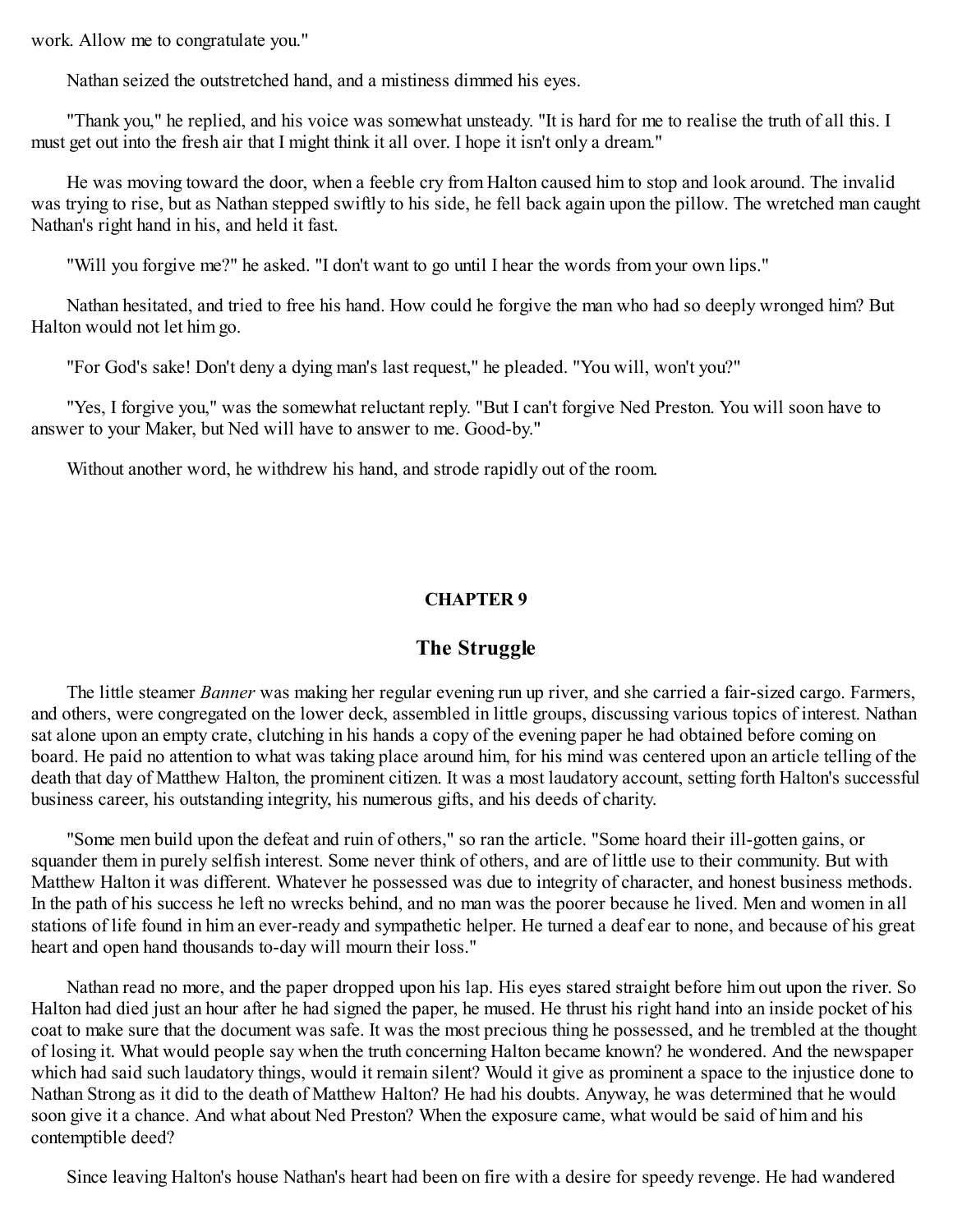aimlessly about the city, except when he was standing watching Preston's office situated in the main business section. He longed to go to the villain and tell him what he had learned. But he resisted the temptation, deciding to go home first that he might brood upon it, and silently triumph for a time over the victim soon to be in his clutch. No longer was he the carpenter, content with his humble tasks of building and repairing. The beast within him was aroused, and revenge was his one desire. He rejoiced in this feeling. He had often experienced it during the years of his imprisonment when he had beaten with his hands against the walls of his cell, and passed sleepless nights in wild impotent rage. But that had all passed forever, so he believed, and he had come forth from his bondage a new man, clothed with the majesty of selfmastery. Little did he really know of the strange depths of the human heart when face to face with an overmastering impulse or a strong temptation.

And through the memory of his sufferings came the thought of his parents. Although he knew that they had always believed him to be innocent, yet he was certain that his imprisonment had shortened their lives. It was bitter to think that two such worthy people had been enforced to endure such agony of soul and mind owing to the misdeeds of others. Oh, if they were only alive to hear the proof of their son's innocency!

So vehement was his emotion as he thought of them, that he rose abruptly to his feet and walked over to the port side of the boat. He looked out upon the water through the steadily deepening darkness. Some things he could do, such as hale Ned Preston to justice, but to bring back his parents and give them comfort in their old age was beyond his power. His attention was suddenly arrested by voices close at hand. He glanced around, and saw several men standing near, one of them holding a newspaper in his hand.

"Yes, Matt. Halton was a good man," he was saying. "I worked fer him once, an' he treated me white."

"Pity there ain't more like him," another replied. "Now, there's Ned Preston, fer instance. He's a shyster, if ever there was one. Why, he owns houses in the city that ain't fit fer pigs to live in. People have to take 'em because houses are so scarce. He charges big rents, too, an' if a man can't pay on the dot, out he goes bag an' baggage, right on the street. He has turned people out in the dead of winter when they had no places to go to. An' look at Preston with his fine house in the city an' another in the country."

"It's a wonder the law doesn't step in an' make him fix up his houses," one of the men remarked.

"Law!" was the contemptuous retort. "The less said about law the better when it comes to the rights of tenants."

The conversation drifted off to politics in which Nathan was not interested. But he had heard enough to give him food for serious thought. So Preston was grinding down the poor in the city, was he? Owned houses which were not fit for pigs to live in, while he built the finest for himself. But that would soon be changed, and Ned would occupy a cell in the Penitentiary. He would then be in his right place, and he would stay there, too, for a long time.

It was dark when the *Banner* reached River View. Here Nathan landed and went at once to his boat which was drawn well up on the shore. In a few minutes he was headed homeward, pulling steadily at the oars. It was a beautiful night and hardly a ripple ruffled the surface of the water. Sounds along the shore could be clearly heard, the laughter of children, the barking of dogs, and the raucous honks of auto horns. Nathan paid little heed to these, for his mind was too deeply occupied with the strange events of the day. But when he came opposite the Preston house he rested upon his oars, and allowed the boat to drift with the tide which was setting up. A light streamed from a window in the front of the house on the hill, and Nathan pictured Helen sitting alone in the room as he had seen her that night of the storm.

Silently he dipped his oars into the water and urged the boat shoreward. Some unseen force seemed to be drawing him against which he had no power of control. A disturbing idea had come into his mind which was now battling fiercely with the raging spirit of revenge. If he should expose Ned Preston and bring him to justice, how would it affect Helen? He knew the sensitiveness of her nature, and how could she stand up under the ordeal? Would she be able to bear the disgrace and agony of mind which would surely be hers when she learned that her husband was a criminal? He believed that her heart would be broken, and that she would never again hold up her head and face the world. And it all rested with him. Nathan's hands gripped hard upon the oars, and his firm-set teeth told of the struggle that was going on within. Preston must be punished, but he would not suffer alone. He would drag down innocent ones with him. That Helen would be one of them was almost too terrible for Nathan to contemplate.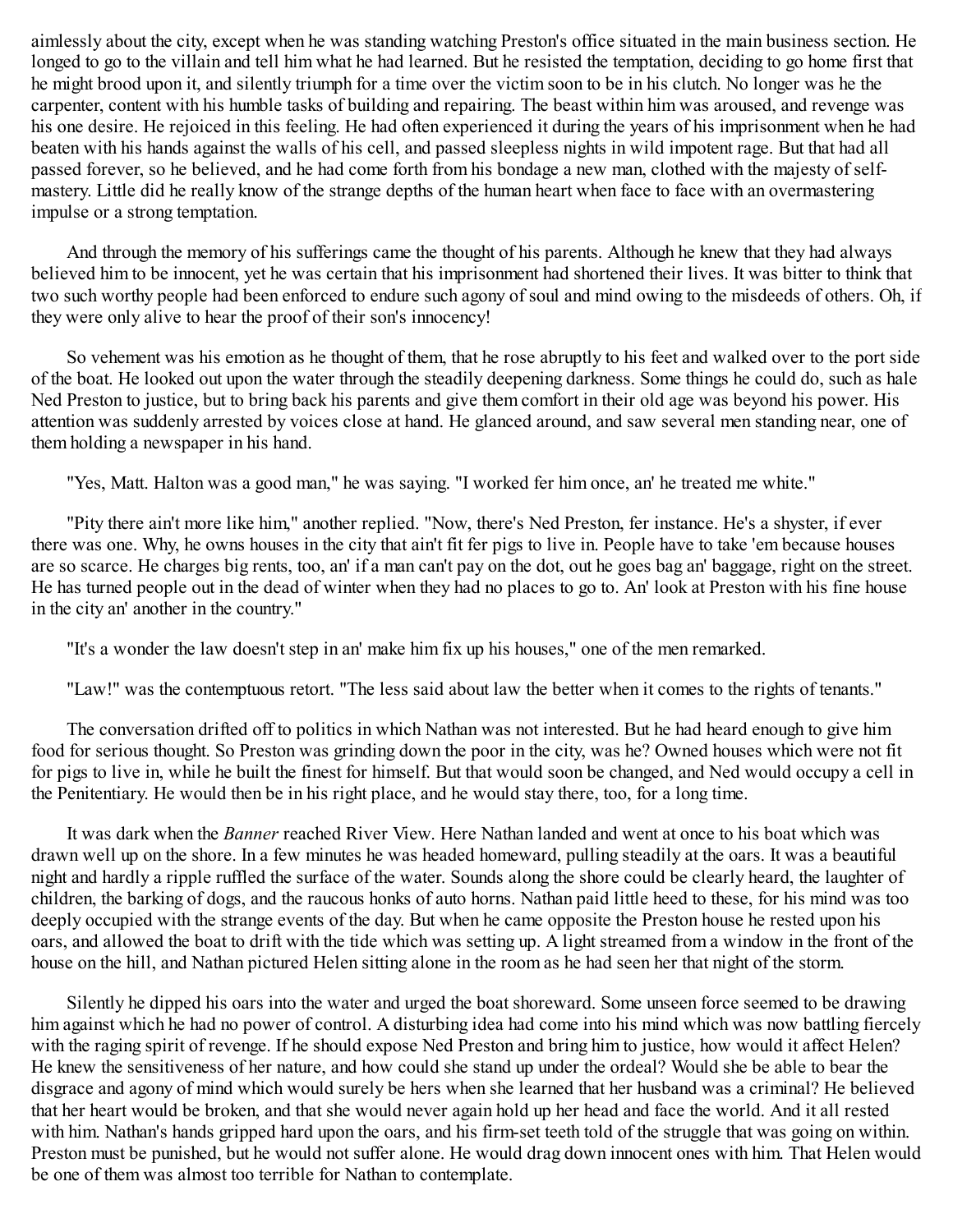He had gone but a short distance when he again ceased rowing. A woman was singing in close to the shore, and her voice floated sweetly through the night out over the placid water. Nathan's heart beat fast, for he was certain that it was Helen's voice he heard. It could be no other, and he recognized the tune and the words she was singing.

> "Somewhere the sun is shining, Somewhere the song birds dwell; Hush then thy sad repining, God lives, and all is well. Somewhere, Somewhere, Beautiful Isle of Somewhere, Land of the true where we live anew, Beautiful Isle of Somewhere."

Nathan listened spellbound. It had been long years since he had heard that voice lifted up on the wings of song. It had always thrilled him in the past, but never so much as now. The calmness of the night and his own agitated state of mind, perhaps, had much to do with enhancing the effect. He also detected a deep note of pathos in Helen's voice which had not been there before, and he believed that he knew the cause. And he was about to increase her sorrow, and to add another overwhelming burden to her life!

Impulsively he swung the boat around, and rowed homeward with great strong strokes. He had almost given way to the desire to go to Helen and comfort her. He had to get away from the place of his temptation and that sweet plaintive voice which was affecting him so keenly. No matter how much Helen meant to him, he was not going to allow his love to interfere with his bringing her husband to justice. Of that he was determined. He would not play the weak, sentimental fool, and thus allow a villain to go free. Helen could never belong to him, anyway, and he had his own life to live and his name to clear. Helen had married Preston, and surely she had known what such a union would mean. And although she had suffered at his hands, most likely she would stand by him to the last, and repudiate with scorn and contempt the one who was instrumental in bringing him to justice. Women had done so in the past, and most likely Helen would do the same now.

Such were some of Nathan's thoughts as he drove the boat through the water straight for his own landing-place. He pulled the craft well up on the shore, and walked slowly up the path toward his house. He made a mere pretence at eating the supper he prepared that night, for all the time he was waging the greatest battle of his life. He could not remain still, as he had to be on the move to keep pace with his active mind. For some time he strode up and down the gravel walk outside the house. He summoned to his aid all the weapons in the arsenal of revenge, and when he at length went back into the house, he brought down his Bible and read over several Psalms of cursing and judgment. He knew them by heart, for he had often repeated them during the first years of his imprisonment. But now he wanted to look at the words themselves upon the printed page. He gloated over the pictures they brought to his mind. He recalled the terrible injustice that had been meted out to him, his disgrace, the ruin of his life's hopes, the loss of Helen, and the winning of her by Preston. But when his mind turned to his parents and all that they had endured, his anger grew more intense. He thought of their grave, patient faces, and how they had gone silently about their daily tasks with the image of their only son undergoing the bonds of imprisonment. With a great cry as of a wounded animal, he hit furiously out at an unseen enemy. He would be avenged. But how? Could he depend upon the law to give him justice? This unspoken question startled him. How had the law served him in the past? Could he expect any different treatment now? Ned Preston was a judge's son, and although the evidence would be all against him, he would have money to back him up, and who could tell what influences might be brought to bear upon the case, and he might go unpunished. Anyway, the affair would be long drawn out, due to many postponements. No, that would not do. Preston must be punished at once, and most effectively, at that. Nathan determined to take the matter into his own hands. He would defy the law which had treated him so cruelly, and after he had wreaked his revenge upon Preston, it could do with him as it wished. Nothing would much matter to him after that. The law could put him to death, if it so desired. There was nothing for him to live for, anyway, and no one would grieve for him.

<span id="page-34-0"></span>For a few minutes he stood like a statue in the middle of the room. He then seized his hat, blew out the light, tore open the door and sprang out into the darkness.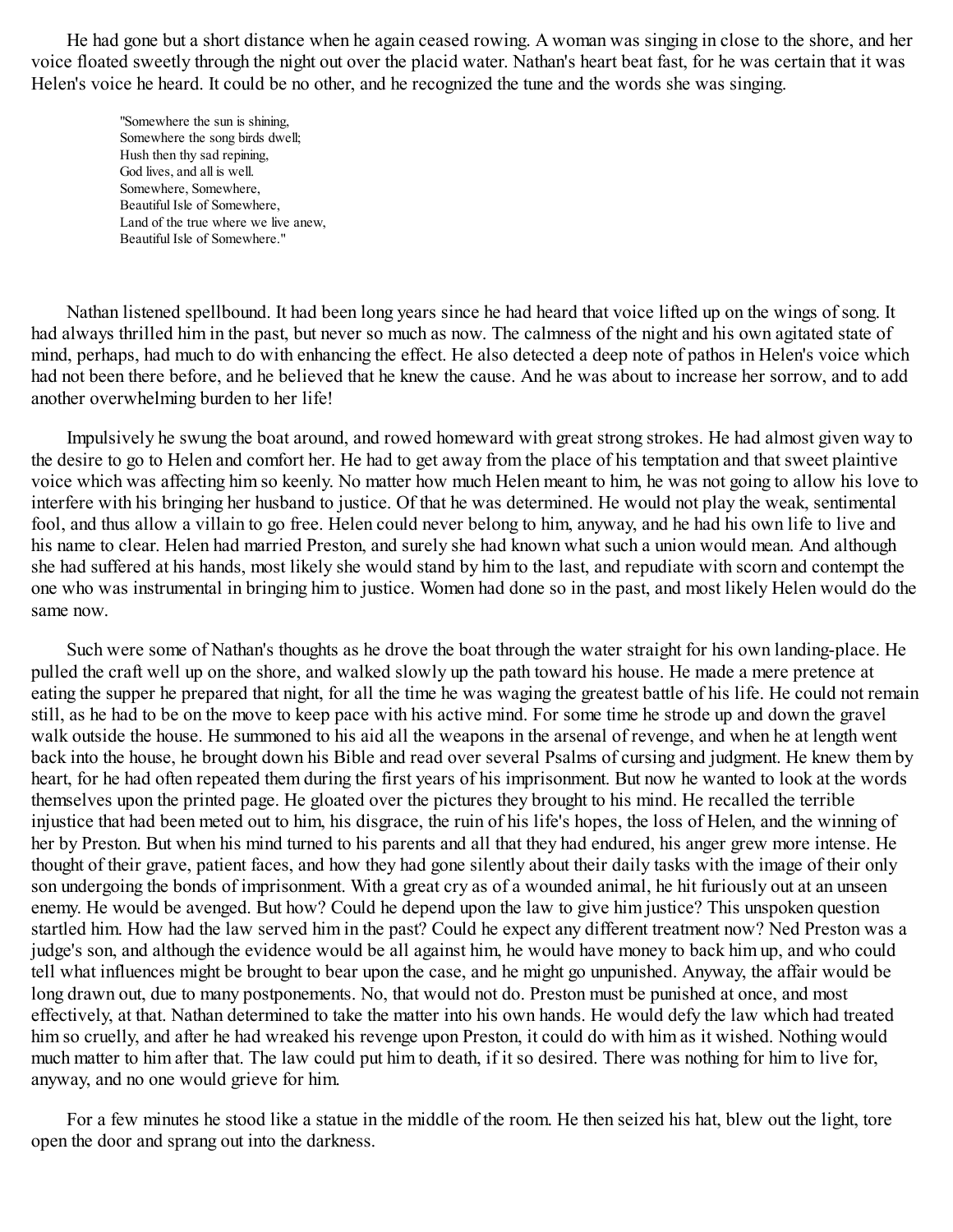#### **CHAPTER 10**

#### **The Fugitive**

Nathan hurried down the road with a strong, rapid stride. The spirit of the cave man possessed him. He had been deeply wronged, and he would pay back in full the injury that had been done. The blood surged madly through his body, and his brain throbbed. Forgotten was all feeling of mercy, and forgiveness was a thing of naught. Even his love for Helen was unable to restrain his wild ungovernable passion. Like a raging torrent it was ready to sweep all before it, the innocent and guilty alike.

He had gone several hundred yards when a peculiar sound arrested him, and stayed his hurrying feet. It came from the right, just ahead. He listened intently, but hearing nothing more, he was about to resume his journey, when he heard it again. It was like the low moan of some creature in distress. He took a few steps forward, and peered keenly through the darkness. But he could see nothing. Only the sounds were more frequent now, and he felt sure that they came from a human being. It was a still night, so striking a match, he searched the side of the road, and ere the feeble flame had flickered out, he saw an object lying huddled in the ditch. That it was some one in distress he was well aware, so he advanced, struck another match, and beheld the form of a man lying at his feet. He spoke, but received no reply. The moaning alone continued, at times scarcely audible.

Nathan was in a quandary. He was anxious to get on his way, and yet he could not leave the unconscious man there. Something had to be done, and all that he could do was to get him back to his house. He reached down, laid his right hand upon the man's shoulder, and gave him a slight shake.

"What's the matter with you?" he demanded. "Are you sick or drunk?"

This had the desired effect upon the prostrate man. He moved and tried to scramble to his feet.

"Don't take me back!" he feebly moaned. "Let me go! For God's sake, don't take me there again!"

"Shut up," Nathan sternly ordered. "Are you drunk? If you are, then I'll leave you and get on my way."

This brought the bewildered man somewhat to his senses, and he clutched frantically at his rescuer.

"Don't leave me!" he pleaded. "I'm not drunk, only dead beat, and starving. I thought you were—"

He ceased abruptly, and his clutch relaxed.

"You're not going to take me back, are you?" he asked. "You're not going to put me in that hole again? I must see my wife and child first."

"No, I am not going to take you back," Nathan assured, thinking that the man was wandering in his mind. "Come, buck up. I'm going to take you to my house and give you something to eat. Get up, and I'll help you."

Slowly the man rose to his feet, and as Nathan took him by the arm he noticed that he was tottering and trembling violently.

"I can't walk," the stranger moaned. "I'm too weak. Let me stay here and die."

"Nonsense," Nathan chided. "I'm going to take you home, if I have to carry you every step of the way. But I guess you can walk, all right, with my assistance. Come on."

Thus encouraged, the man allowed Nathan to help him out of the ditch and to guide him slowly along the road. At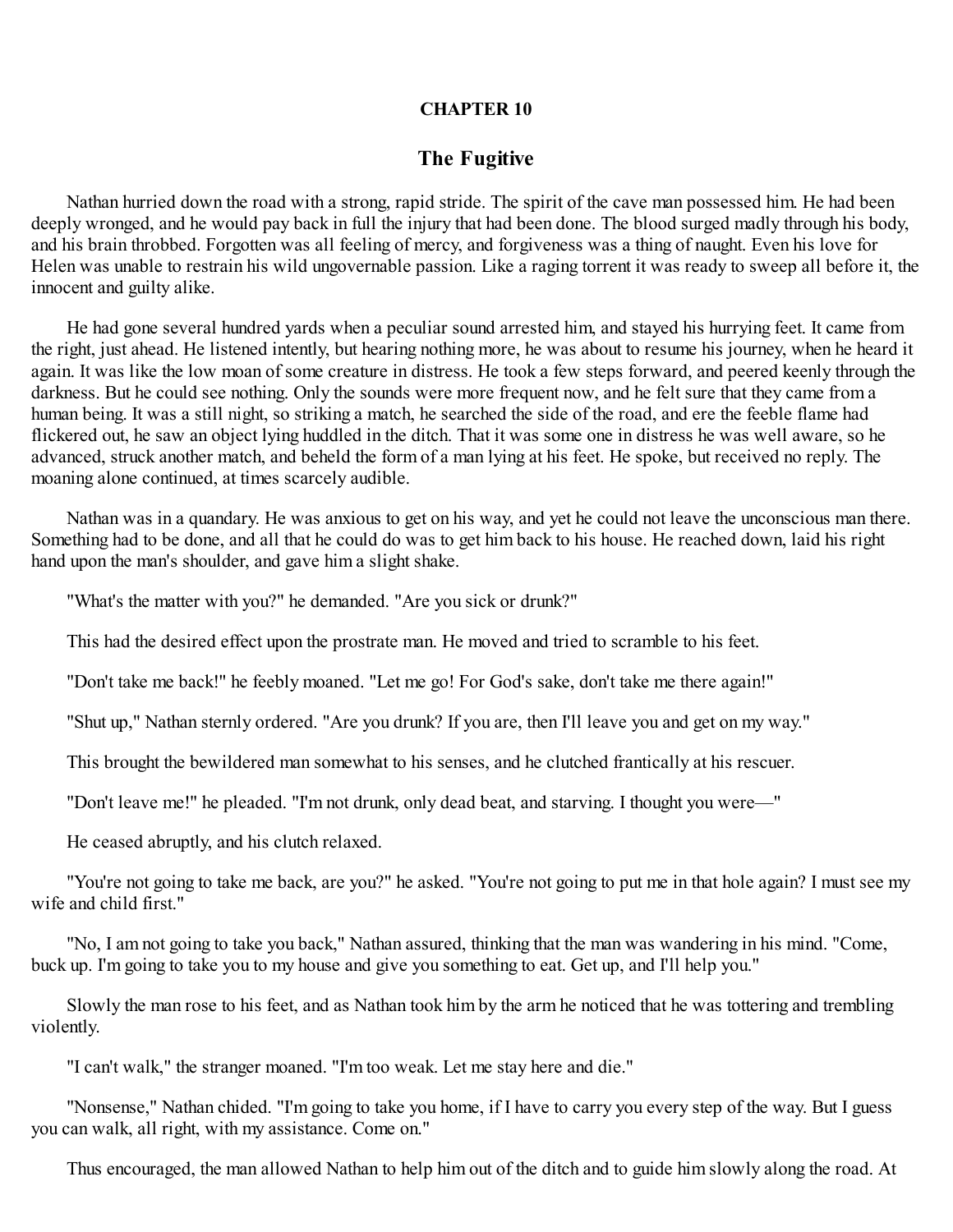times he would have fallen but for the strong arm supporting him. Twice Nathan believed that he would be forced to lift him bodily and carry him the rest of the way. He spoke encouragingly, and he could tell that the man was bravely exerting every ounce of strength to stand upright. At length the house was reached and the exhausted man placed upon the cot in the kitchen. Nathan at once lighted the lamp, and as the gleam fell upon the stranger's face, he gave a start of surprise. He recognized him, and knew very well where he had seen him before. He also understood the meaning of the strange words he had uttered down the road. He said nothing, however, although his hands trembled slightly as he started a fire in the stove, and poured some water into the kettle. Several times he glanced toward the cot, and noticed that the visitor was lying very still with his eyes closed. With as little noise as possible, Nathan prepared a simple meal, and when the tea was made he aroused the sleeper.

"If you're hungry, now's your chance," he said. "Perhaps you will feel stronger after you have eaten something."

The man lifted himself slowly from the cot, and dragged his weary form to the table. His hands clawed at the food, and he ate more like a ravenous beast than a human being. Nathan, watching, felt a deep sympathy for the unfortunate fellow, although for a while he said nothing. When at last the man's appetite was appeased, he drew his chair a little closer and laid a hand upon the man's arm.

"When did you get out?" he asked.

Startled and amazed, the visitor shrank back from the touch, and rose unsteadily to his feet.

"W—why do you ask that?" he demanded. "What do you mean?"

"Come, come, I know who you are, so it's no use trying to put up a bluff. You are Henry Stairs, No. 421, sentenced to five years in the Pen."

"Lord!" The man's unshaven jaws worked convulsively as he tried to remonstrate.

"It's no use, old man, so quit it."

"But how do you know me?" Stairs gasped.

"Because I was there when you entered."

"You were! And who are you? I can't recall your face."

"Not likely," and a smile spread over Nathan's face. "This beard makes a fairly good disguise. But don't you remember No. 737?"

"Ah, yes, I do," and Stairs' face brightened a bit, and he gave a sigh of relief. "I was scared almost out of my senses when you asked me when I got out of the Pen. But you won't send me back, will you?"

Nathan's only reply was to motion the man over to the cot.

"Do you smoke?" he asked.

Eagerly Stairs reached out and grasped the well-filled pipe which was offered him, and when it was lighted, he leaned back and drew long, deliberate puffs.

"My! that's a treat," he commented. "It puts new life into me."

After Nathan had placed more wood in the stove, he sat down by the cot.

"Now, explain why you are here," he began. "Tell me the truth."

"I escaped with two others from the Penitentiary," Stairs confessed in a low voice. "But, say, you won't send me back, will you?"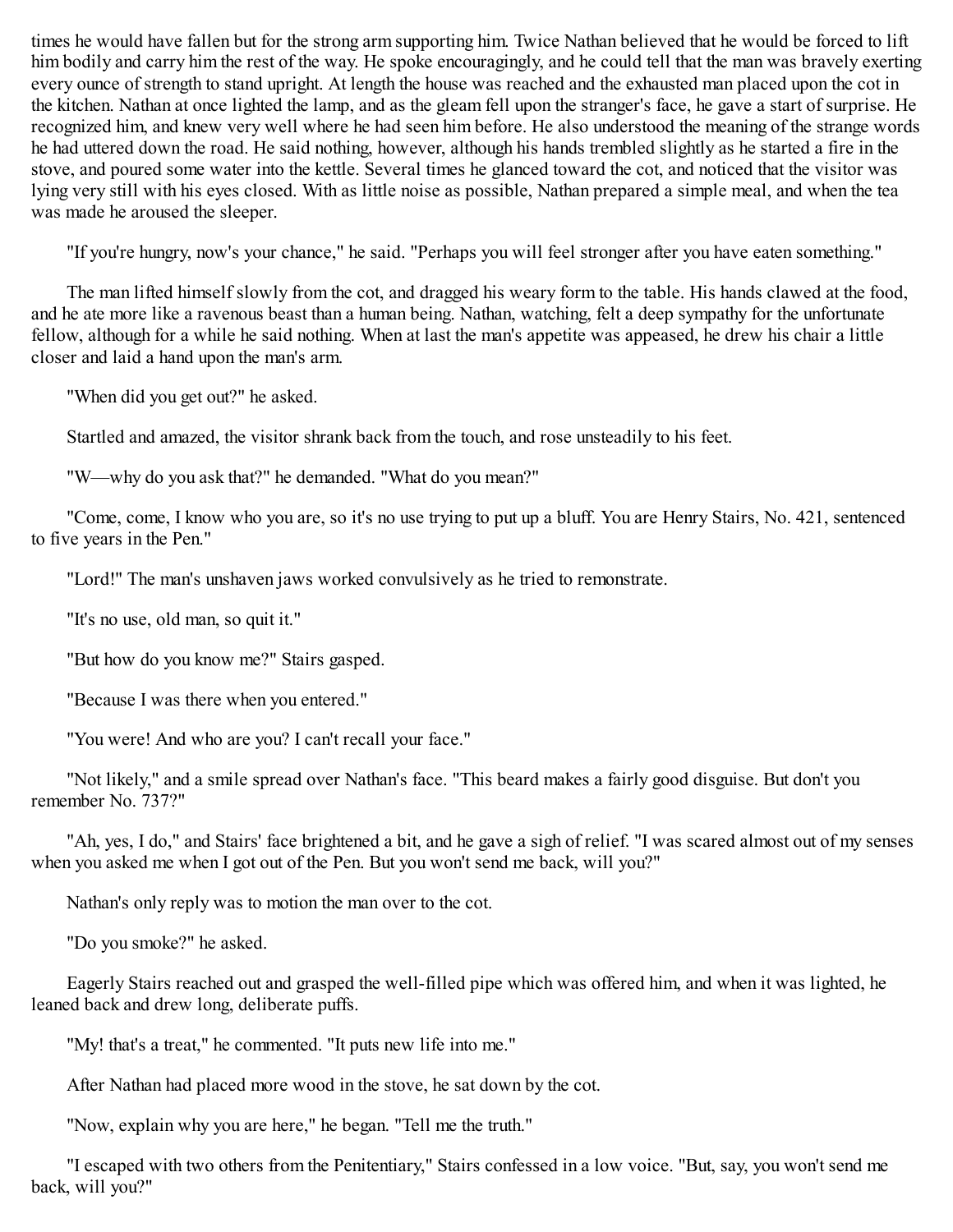"That was a foolish thing to say," Nathan replied, ignoring the question. "How much longer did you have to serve?"

"One year."

"Only one year! Why, man, you must have been crazy. You are sure to be caught, and then you will be given a further sentence."

"Oh, I am afraid so, and that's what's troubling me. But the chance came, and I could not resist the temptation. I did so want to see my wife and child."

"So you were on your way to them when I found you?"

"Yes. I was dead beat, and almost starved. I was afraid to ask for grub from any of the houses for fear they might spot me."

"Why were you put in the Pen?"

"Because I stole food for my starving wife and child. I could not get work, so I was driven almost to despair. But if they had only given me another chance I would have paid for all I took. But I had no one to speak for me, and so was convicted."

"And what has become of your wife and child?"

"My wife has been doing some housework by the day. Oh, my heart is almost broken to think that she has to do it! If they had only given me one more chance and allowed me to work, I would have made good."

The man's face hardened, and his eyes glowed with an angry light. Nathan asked no further questions just then, but remained in deep thought. So this poor fellow would have to go back to the Penitentiary for another term, and his wife would be forced to drag out a miserable existence to support herself and child. Surely in a civilized and Christian land there should be a more humane system. Criminals, no doubt, had to be checked and taught a severe lesson, but was the present method of punishment as sensible as it might be?

"You will not send me back, will you?" Stairs again anxiously asked.

"No, I shall not send you back," Nathan replied. "Others, most likely, will attend to that. But as you cannot remain undiscovered for any length of time, I advise you to go back of your own accord. It may be much easier if you do."

"No! no!" the unhappy man cried. "Anything but that! I will die first!"

"But you have your wife and child to consider," Nathan reminded.

"I know it, and for their sake I hope to obtain a pardon. Surely I have been punished enough, and mercy will be granted me. I am not well, and another year in that hole will finish me. Oh, I must be free!"

"Then you have gone about it the wrong way, it seems to me. If you had not escaped there might have been some chance of getting you out on parole. But now I am afraid it is too late."

"So you think I should go back? You have been in the Pen, and know what the life there means."

"I certainly do. I was imprisoned unjustly for the crime of others, so you can form some idea how I suffered. But, come, you are very tired and need a good night's rest. We can talk this all over to-morrow. I am in no mood for an argument now."

Nathan decided to give Stairs his room, while the cot in the kitchen would do for himself. He wanted to be alone that he might think, for his mind was greatly disturbed. After Stairs was in bed, Nathan went back into the other room, but not to rest. He thought of the poor wretch who had come so unexpectedly into his life. What had led him almost to his door? This thought startled him. But for his finding that helpless man most likely he would have met Ned Preston, and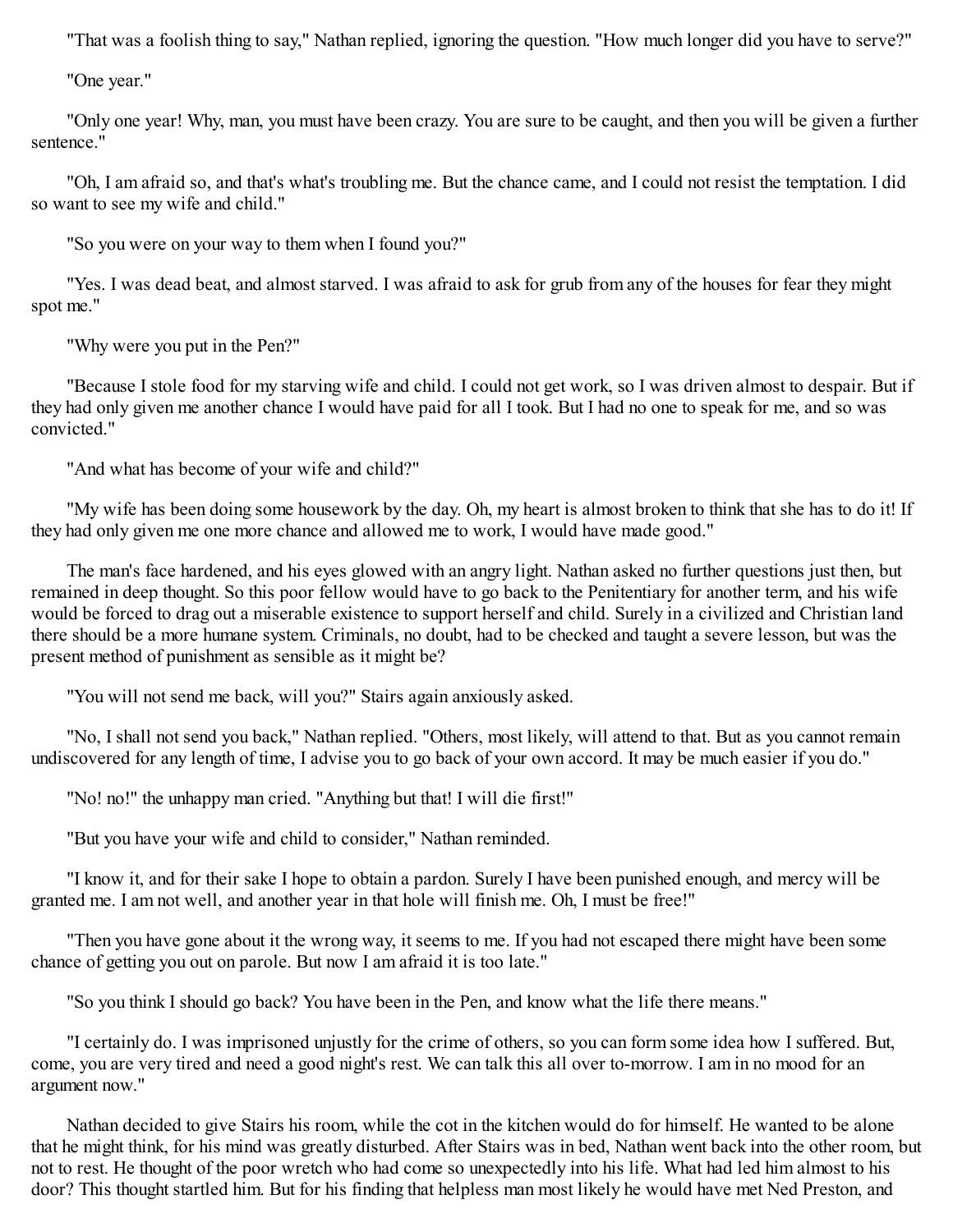what would have been the result? He shuddered as he thought of his burning rage and the vengeance he had vowed upon his enemy. Even now, perhaps, he might be a murderer, for there had been murder in his heart, and he certainly would have killed Preston had he met him that night. The perspiration came out upon his forehead, and his body trembled. A murderer! And Henry Stairs had unconsciously saved him from that terrible deed! But why had the escaped convict happened his way and dropped into the ditch so near his house? He could not believe that it was altogether by chance. There must have been some special reason in it all. Perhaps Stairs had been directed that way. A feeling of awe entered his heart at the thought.

He rose abruptly to his feet and paced rapidly up and down the room. The more he thought about it, the more convinced he became that his life was being directed by Another, stronger and wiser than himself. It also brought to him a sense of comfort. No longer would he give way to the wild ungovernable passion which had agitated his soul. He would remain calm and self-possessed, trusting that everything would come out all right at last.

He thought, too, of the sleeping man in the next room, and recalled what he had said about his wife and child. He had only wanted another chance, an opportunity to work, and he would have made complete restitution for the wrong he had done. But it had been denied him. Instead, he had been imprisoned, while his wife and child were left without any support. Stairs was not a criminal by nature, but merely driven to the verge of despair through force of circumstances. He believed that there was something radically wrong with such a system. Almost unconsciously he quoted a verse from "The Ballade of Reading Gaol":

"For man's grim Justice goes its way, And will not swerve aside: It slays the weak, it slays the strong, It has a deadly stride: With iron heel it slays the strong, The monstrous parricide."

He knew from experience how true were these words. He had come across men in the Penitentiary who should have been forced to work and make such restitution as was possible for the lives they had ruined, for the homes they had broken up, and for the money they had stolen. Those men were placed in safe keeping, and punished according to the law of the land. But their imprisonment did absolutely nothing to remedy the injury they had committed. Such a system did not seem sensible.

Then Ned Preston came into his mind. That he could put the fellow into the Penitentiary he felt certain. But would that be the best way to deal with the rascal? Would it not be better for him to make restitution for the wrongs he had done? But how could this be carried out? Who was to take up the matter and compel him to do this? If the law took him in hand, he might be imprisoned after a long delay. But the evils he had done would remain. No restoration would be made. That would not be at all satisfactory. Surely there was some other way. Why could he not do it himself? Nathan reasoned. He could meet him face to face, and charge him with his villainy. If Ned would not do as he wished, he would let the law take its course. Four things stood out clearly in his mind—those miserable tenements in the city, Ned's debts to Peter Martin, the cause of Mrs. Watters, and Helen's sad life. Nathan now knew the course he would pursue, and let Preston refuse to obey if he dare.

## **CHAPTER 11**

## **Restitution**

Nathan slept late the next morning, as he was very tired after his trying experience of the previous day. Stairs stayed in bed until noon, and when he came from his room he looked greatly refreshed. Nathan greeted him cordially, and motioned him to the table where dinner was served.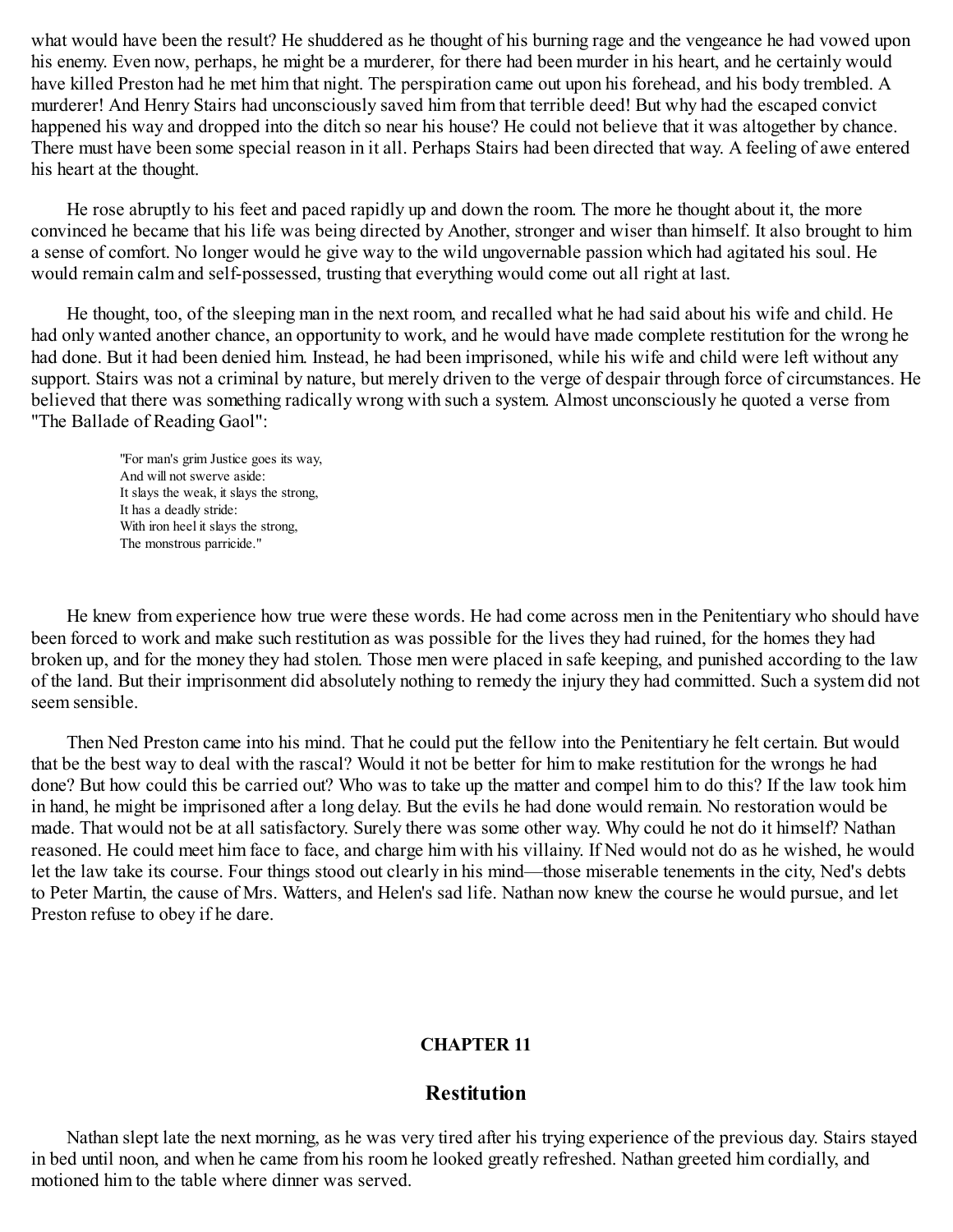"You must be hungry after your long fast," he said, "so set to work at once. You look in good shape for the road again."

"I dread the thought of doing that," the visitor replied. "The nearer I get to the city, the more fearful I become. But I must see my wife and child before I am captured and sent back again. It is a long walk, but I do not dare to go on the steamer. It is not safe for me to travel by day, although I did it at times."

While Stairs was eating, Nathan did considerable thinking. It would not be right for him to keep the man for any length of time in his house, knowing that he had escaped from the Penitentiary. It was really his duty to assist the authorities by sending them word about the escaped convict. If he failed to do so, the law might lay hold on him as harboring and hiding the man. Just what the punishment would be he did not know, although the fact that he himself had served a term might make it very unpleasant for him if found out. But he did not wish to give Stairs up. He would urge him to return of his own free will after he had seen his wife and child. Then a new idea entered his mind, and he wondered why he had not thought of it before. He would take Stairs to the city himself in his small boat. They could go by night, and thus escape observation. He said nothing about it just then, but when Stairs had finished his dinner, and was enjoying a smoke, Nathan turned to him.

"Would you like for me to take you to the city in my boat?" he asked.

"Would you do it?" The expression in the man's eyes showed his eagerness, and he almost dropped the pipe in his excitement. "When? To-night?"

"Perhaps so. It will take me some time to rig up a sail. I shall have to go to the store for cotton first."

"And you really mean it, then?"

"Yes, if you promise me one thing."

"What is that?"

"If after you have seen your wife and child you will give yourself up, and go back and finish out your term."

"Oh, Lord!" Stairs groaned. "How can I! It will mean going to Hell again."

"There is no doubt about that. But most likely you will have to remain there much longer if you don't give yourself up, so you had better decide to do as I advise."

"Is there no way I can get out on parole?" the unhappy man asked. "Others have done so."

"Have you any friends who might intercede for you?"

"Not one, and that was the trouble when I was sentenced to the Pen. No one cared what happened to me or to my family."

"Well, if I undertake to do what I can for you, will you promise that you will give yourself up after you have seen your wife and child?"

"Yes, I promise," was the low reply. "But for God's sake, do what you can!"

"I shall do all in my power," Nathan assured. "But you stay here now while I go to the store. I want to get to work upon that sail as soon as possible."

Nathan made his way slowly, up the road, thinking deeply as he walked. How was he to help Stairs in his trouble? He knew of no person of influence to whom he could turn, and without such help there was very little chance of success. If he had sufficient money he might engage the service of a skilful lawyer. But he had only a few dollars left, and that would not go far he well knew.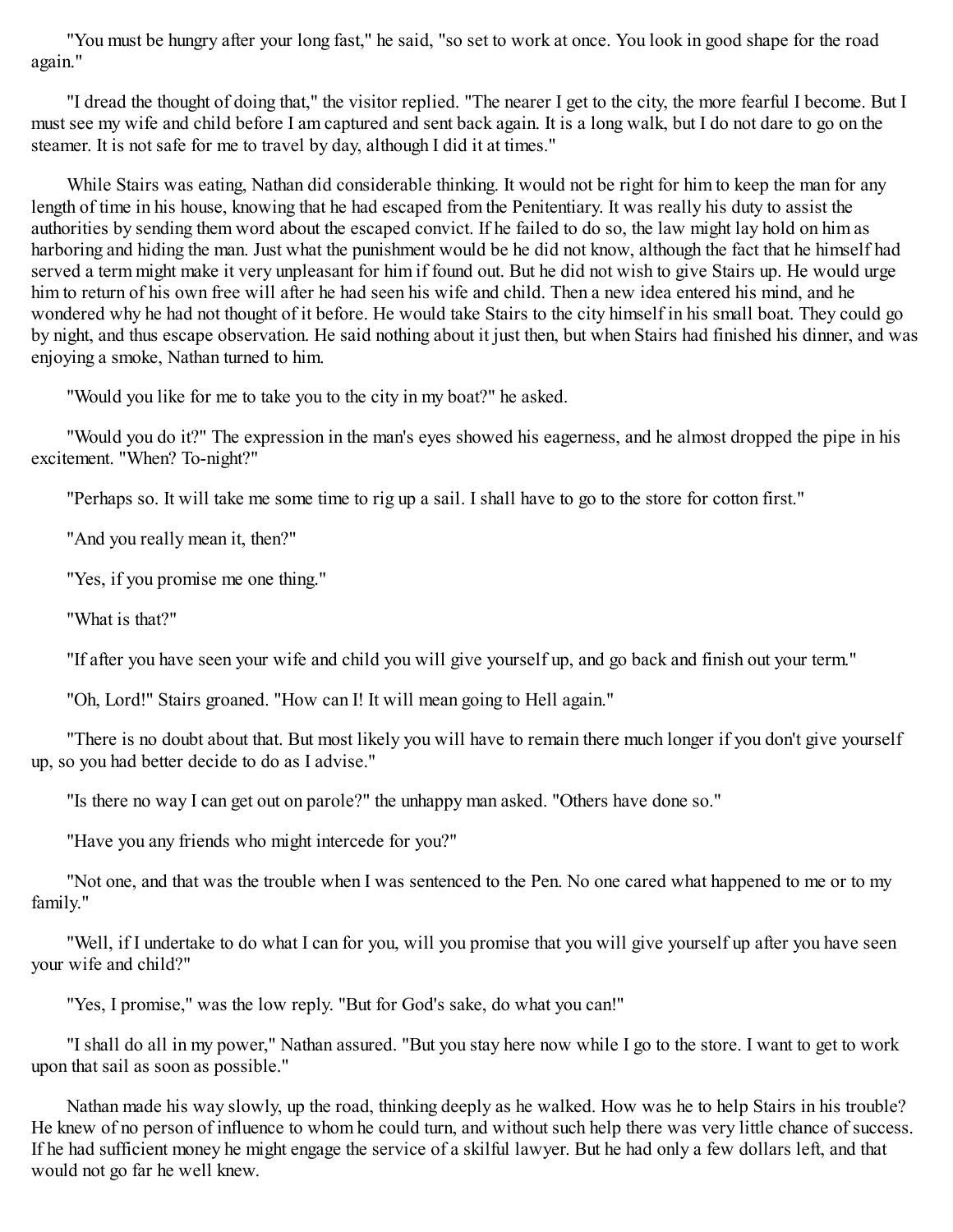He called at Mrs. Watters' to see how Doris was getting along. He had not been there for several days, and he did not know how he would be received. He found the child improving as well as could be expected. Her eyes brightened as the visitor entered her room, and a smile illumined her face. But the widow seemed to be in deep distress. It was evident that she had been crying, while her words and manner told of some trouble that was affecting her. Nathan found it difficult to talk to her, so he stayed but a few minutes. He wondered what was the matter with the woman. He had longed to ask her, but had refrained, feeling that she might resent his interference.

Upon reaching the store, he got his mail, which consisted of the daily paper, and a letter from Black & Muirhead. This he at once opened, and as he read, his eyes widened in amazement, and a slight gasp of astonishment escaped his lips. It was from Mr. Black, and the tone was most friendly, not like the usual curt business letter.

"Dear Mr. Strong," it began,

"No doubt you know that Matthew Halton died shortly after our visit to him the day he signed that paper. I now wish to inform you that his will names you as the principal beneficiary. This will be gratifying news to you, and I wish to extend my heartiest congratulation. I cannot say now what the estate is worth, as there has been no time as yet go into details. But if you can come to the city at your earliest convenience, we can then go into the matter as fully as possible. Of course, as you are well aware, it will take over a year to get the business settled and the will probated, but the sooner we begin upon the work, the better it will be. Mr. Halton requested me to notify you of this immediately after his death, so I am merely carrying out his wish.

"Yours very truly "W. J. Black."

Nathan read this letter through twice ere thrusting it into an inside pocket of his coat. It seemed like a wonderful dream from which he would suddenly awake. Matthew Halton had made him his principal beneficiary! He understood the reason. It was the belated restitution of a conscience-stricken man for the wrong he had committed. How much was the estate worth? he wondered. What would people say when they heard the news? And how would it affect Ned Preston? A spirit of exultation possessed him, and he was about to rush from the store to give vent to his excited feelings in a rapid walk home, when he thought of the cotton.

"You must have received startling news to-day," the storekeeper remarked, as he measured off the number of yards required.

"Yes, yes, most startling," Nathan replied.

"Nothing bad, I hope." The storekeeper was very curious, and eyed his customer with considerable interest.

Nathan pretended not to hear as he counted out the money and laid it upon the counter. He then picked up his parcel, and was about to leave the building, when the storekeeper again spoke.

"By the way, Mr. Stone, did you see that account in yesterday's paper about the escape of those prisoners from the Penitentiary?"

"No, I did not. I was in the city, and was very busy. I shall read it, however, when I get home."

"It is reported, Mr. Stone, that one of the escaped men passed this way last night. Bill Tooke is on the lookout for him now."

"Why is Bill so much interested?" Nathan inquired.

"Oh, there is a reward of one hundred dollars offered for the capture of the man. The others have been already taken."

"So Bill hopes to get that reward?"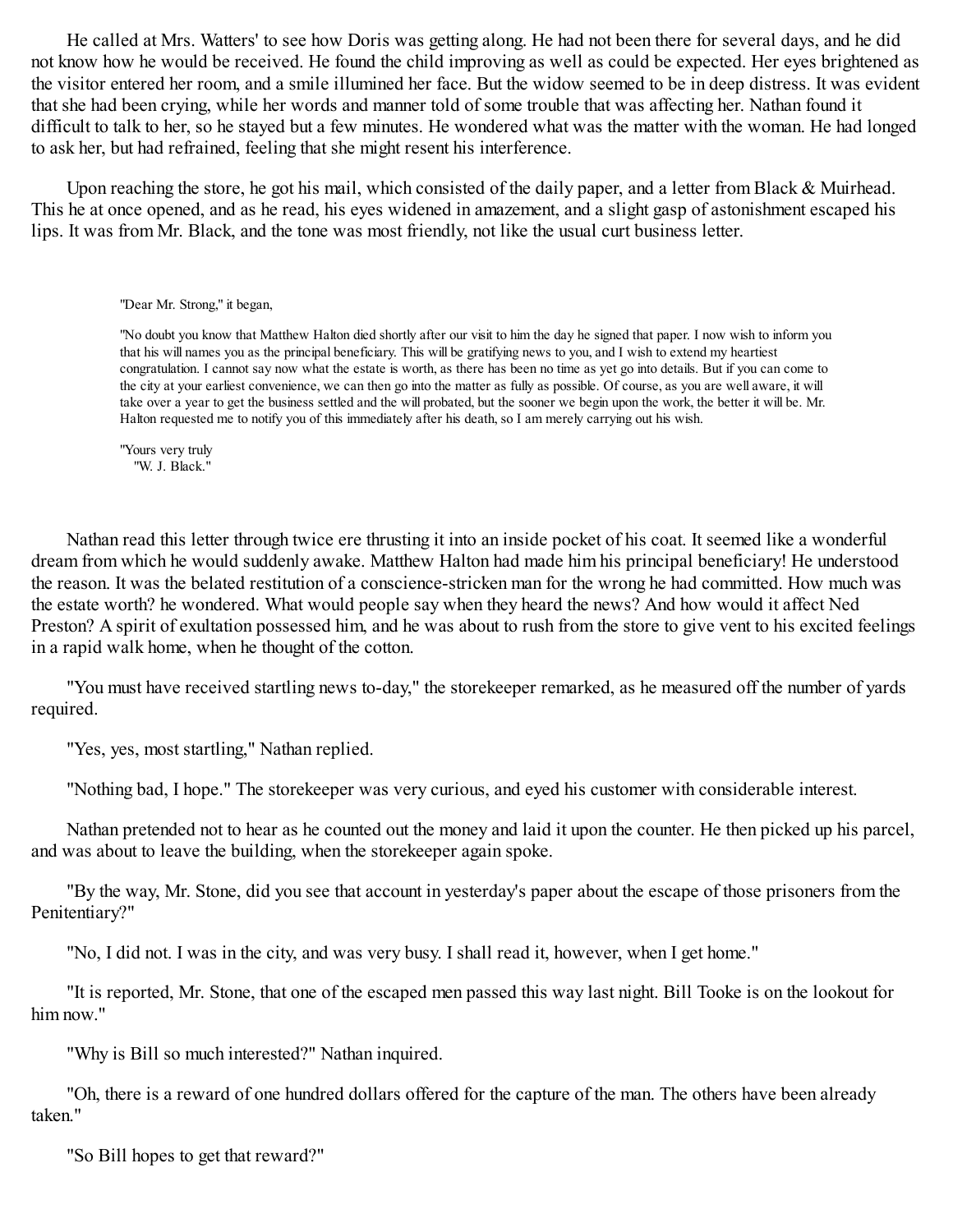"He certainly does. He's been on the tramp all day, down the road, I guess. I hope he'll succeed, for he owes me a big store bill."

Nathan was in no mood for further talk, but left the store and hurried homeward. He noted that the wind had veered from the west, and was blowing gently down river. This was most fortunate, and he considered it as a favorable omen. His brain was in a whirl. The information he had received from the lawyer was enough to stir any man. But to learn in addition that a reward was offered for the capture of Henry Stairs, and that Bill Tooke was in pursuit, aroused him to the highest pitch of excitement. He knew very well that he could not save Stairs from going back to the Penitentiary, but he was determined to do all in his power to take him to his wife and child. And more than that, he wished to defeat Bill Tooke. It was just like the sneak to be hot-footed after a wretched fugitive. If Bill had justice meted out to him he would now be serving a sentence himself behind prison bars.

When Nathan reached home he found Stairs sunning himself in front of the house in full view of the road. This was an unwise thing to do, and when Nathan told him what he had heard, he was greatly alarmed. With trembling hands he read the account in the paper about his escape, and the reward offered for his capture.

"They are sure to get me!" he wailed. "I shall never see my wife and child again!"

"You will have a chance if you keep out of sight and obey me," Nathan replied. "Stay close in the bedroom, and don't show your face for the rest of the day. I must get to work at that sail, and haven't any too much time. I have delayed too long already."

Nathan spent the rest of the afternoon in his shop, and when he had made the mast and yards, he fashioned a leeboard, for there was no centre-board in the small boat. He also put the finishing touches to several chairs and tables which he planned to take with him to the city.

After he had taken Stairs' supper to him in the bedroom, he ate his own in the kitchen. He desired to keep his guest out of sight lest anyone should come unexpectedly to the house and see him. When he had washed the supper dishes, he spread the cotton out upon the floor, and cut it to the right size. Then with a needle and coarse thread he began to hem the edges and form holes to fasten the sail to the yards. This took him some time, and darkness overtook him before he was half through. But he was in no special hurry now, as he decided to wait until ten o'clock for the ebb-tide. The wind was so light that he would need a favorable current to make much progress. Even then he questioned whether he could reach the city before daylight.

A rap upon the door startled him, and when he had opened it, he saw Peter Martin standing before him. The visitor limped over to a chair and sat down. He viewed with interest as well as curiosity the sail lying upon the floor.

"Off fer a trip, eh?" he queried. "Tired of rowin', I s'pose."

"I am," Nathan replied, as he resumed his sewing. "I am getting lazy these days."

"Say, did ye hear about that escaped prisoner?" Peter asked. "The women folks around here are 'most scared t'death. I believe I jist saw him."

"Where?" Nathan looked up from his work as he spoke.

"Peekin' in at your winder jist a minute ago. As I came from the road I saw a man standin' at the winder over that table. Thinkin' that it was the escaped prisoner, I tried to creep up an' capture him. But he heard me, an' you should have seen the way he took to his heels. It's too bad, fer I might have got that one hundred dollars which is offered."

Outwardly Nathan remained very calm as he picked up one end of the sail and pretended to examine it carefully. But he was greatly concerned. Someone must have been watching his house, and who could it have been but Bill Tooke? The thought brought an angry glow into his eyes. If he had only caught the sneak prowling around, he would have broken every bone in his body. His anger was rapidly increasing, and this Peter noted.

"It's no wonder ye git mad," he remarked. "What business has a man prowlin' around places at night, peekin' in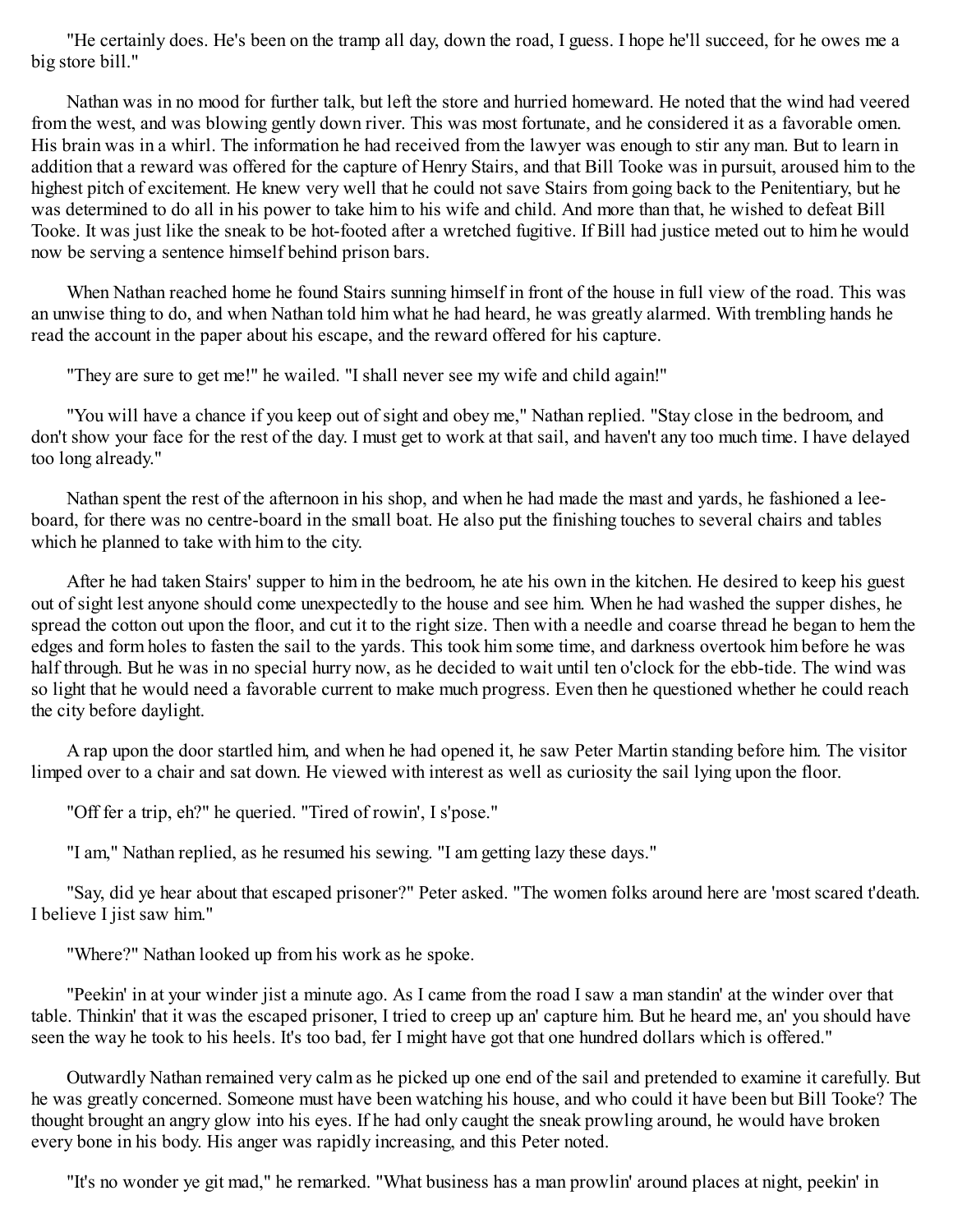winders? No one kin tell what mischief he's plannin'. If it hadn't been fer this lame knee of mine, he wouldn't have got off as he did. Confound Ned Preston. He's to blame fer that."

"Perhaps there are some men at liberty who should be in jail," Nathan replied, wishing to change the course of the conversation.

"I know it, Mr. Stone, an' Ned Preston's one of 'em. Have ye heard about poor Widder Watters? Her trouble is due to that villain."

"No, I haven't heard anything lately. But when I called there this afternoon to see her little girl, I noticed that Mrs. Watters was greatly worried about something."

"An' she has cause to be," Peter angrily declared. "That accident to her little lass has meant heavy doctor bills. She's not been able to earn any money since it happened, as she had to stay at home to look after the child. The mortgage interest is now overdue, an' Preston has threatened to foreclose if the amount is not paid at once."

"He has!" The needle dropped from Nathan's fingers, and he stared at his visitor. "The scoundrel!"

"Ay, yer right in that, Mr. Stone," Peter agreed. "He is a scoundrel, an' no mistake. He robbed Mr. Watters, who died of a broken heart. Now he is robbin' the widder an' the fatherless; that's what he's doin'."

Nathan picked up the needle, and continued his sewing. His mind was now firmly made up. Ned Preston must not be allowed to harm Mrs. Watters. There was a way to stop the villain, and he would do it. There were other scores to settle, as well.

"Do you suppose Preston will carry out his threat?" he at length asked.

"Indeed he will. That man hasn't any soul. Look what he did to me. He robbed me, that's what he did. An' I've been lame ever since."

"Tell me about it, Mr. Martin."

"Why, haven't I told ye already?"

"You did some time ago, but I want to hear it again. He cheated you, did he not?"

"I should say he did. He agreed to give me fifteen dollars a thousand fer all the logs I could git out five winters ago. Then when they were rafted an' shipped, he would only give me seven dollars. So there I was, laid up with a bad knee, an' besides losin' the two thousand dollars which Preston owed me, I had to sell a fine tract of timber to pay other expenses. I was lucky to save me place."

Nathan listened to this story with a new interest. When he had heard it before it had aroused his anger. But then he was unable to do anything. Now, however, it was different, and he would see to it that Preston made proper restitution for the wrong he had done.

Peter rose slowly to his feet, and started for the door. He paused with his hand upon the latch, and looked back.

"Bill Tooke is after that escaped prisoner," he remarked. "He wants to git the reward. But wouldn't it be a great thing fer the country if criminals who are at large could be rounded up an' put in jail? Bill an' Ned Preston would be there in a jiffy."

"Perhaps there is a better way than putting such people in jail," Nathan replied.

"In what way, Mr. Stone?"

"Why, to force them to make restitution for much of the evil they have done. Putting Preston in jail, for instance, wouldn't help you any. Neither would it relieve Mrs. Watters of the burden she is bearing."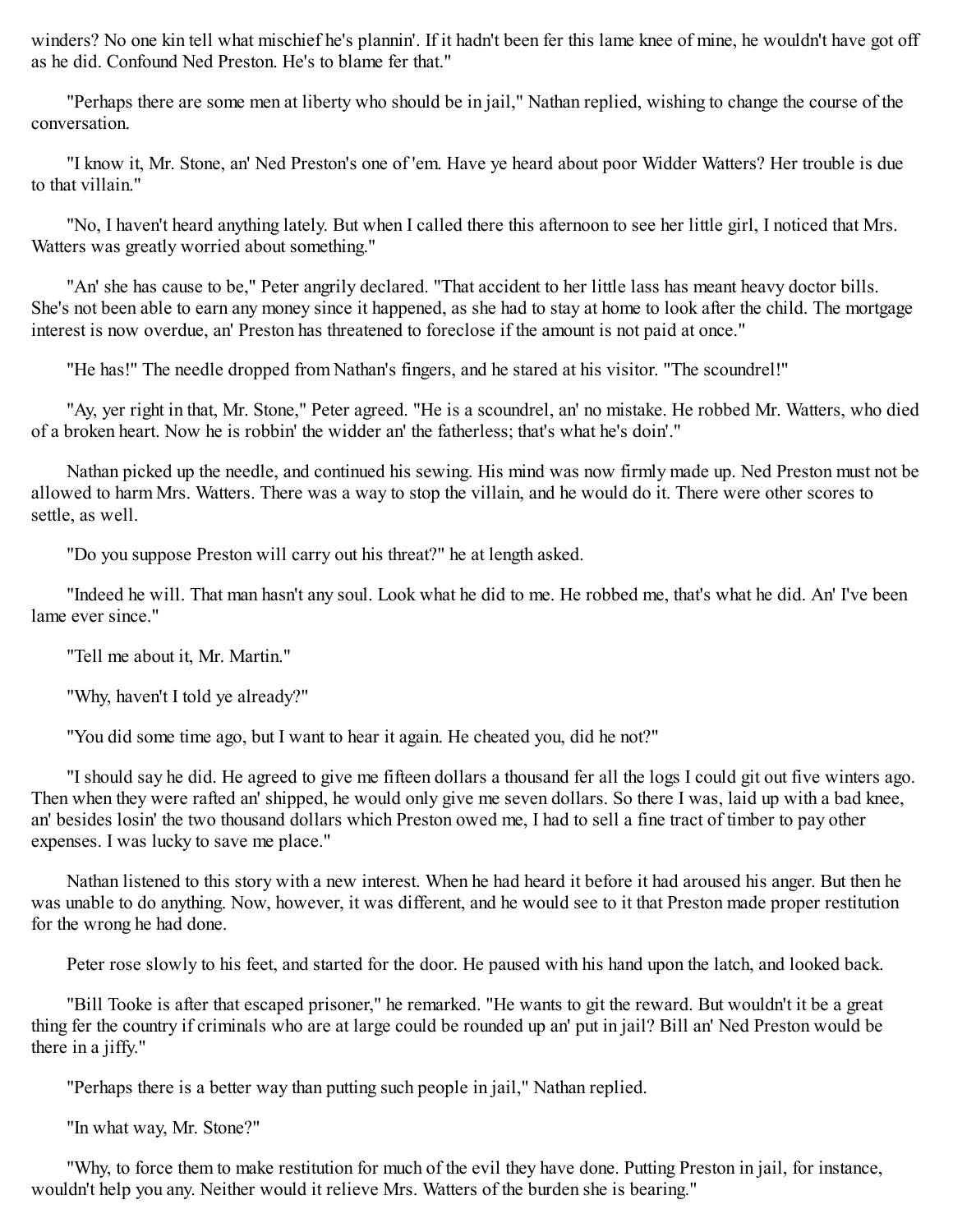"What d'ye suggest, then? What else could be done?"

"Make him pay what he owes you, and support the widow. That would be much more effective, it seems to me."

"H'm!" Peter grunted, "that might be all right in theory, but how kin it be carried out? It's like the fable of the mice who planned to have a bell placed around the neck of the cat to warn them when she was near. It was a great idea, an' all the mice were delighted. But when one old mouse asked them how they were goin' to git the bell on the cat, they were dumbfounded. They hadn't taken that into account. So when ye talk about makin' Preston pay what he owes, the question is, How is it to be done? an' who is to do it?"

"I am," Nathan quietly replied.

"You!" Peter's eyes bulged with amazement.

"Certainly. Do you doubt my word?"

"Oh, no, I don't doubt yer word, though I do doubt yer sense. I allus considered you a man of good jedgment, but I guess I'll have to change me mind. You force Ned Preston to pay his debts! I'll only believe it when I see it."

Nathan felt somewhat annoyed at these words, although he made no further reply, but worked steadily away after his visitor had departed. He knew it was but natural for Peter to treat his boast with scorn. Was it not the way of the world? But a feeling of strength and superiority rose within him. He would show Peter, and others, too, for that matter, that the humble carpenter was a force to be reckoned with. Ere long Halton's money would be at his disposal, and money meant power. Then he had the signed document which would bring Preston to terms. Oh, yes, Peter might scoff now, but he would show him what he could do.

He thrust his right hand into an inside pocket of his coat, and touched a folded paper hidden there. That touch brought a gleam to his eyes and a smile to his face. It was the magic wand that would work wonders.

## **CHAPTER 12**

# **The Flight**

The tide had been running down for about half an hour when Nathan pushed his boat from the shore and sprang in. He had the chairs and tables on board, with Henry Stairs seated in their midst. This was done as a precaution, lest he should be observed from any craft they might meet. Nathan shipped the sail, seized the oars, and rowed the boat out into midstream. He then ceased rowing, settled himself comfortably astern, and drew the sail up to the gentle breeze. Thus with wind and tide favoring them, they slipped noiselessly down the river.

It was a beautiful night, the heavens thickly studded with stars. Lights twinkled from houses along the shore, and the glare of rapidly-moving autos could be plainly seen. Voices of men and women drifted across the water, and at times they passed close to groups of campers. Complete silence was maintained on board the little craft, as this was considered advisable. They wished to run no risk lest they should betray their whereabouts to any who might be spying upon their movements. But both were doing considerable thinking. Stairs was looking hopefully forward to meeting his wife and child, and now that he was on the last lap to the city he was consumed with feverish excitement. Nathan, on the other hand, was musing over the strange course of events which was causing him to make this voyage. What a peculiar thing life was, after all. A year ago he was a prisoner, with hope low in his heart like the poor fellow near him. Now he was his own master, to go where he willed, and with the proof of his complete innocency secure in his pocket. And soon he would be a rich man, able to take his place once more among men, and with the stain wiped forever from his name. And he had Preston at his mercy, to force him to do as he commanded.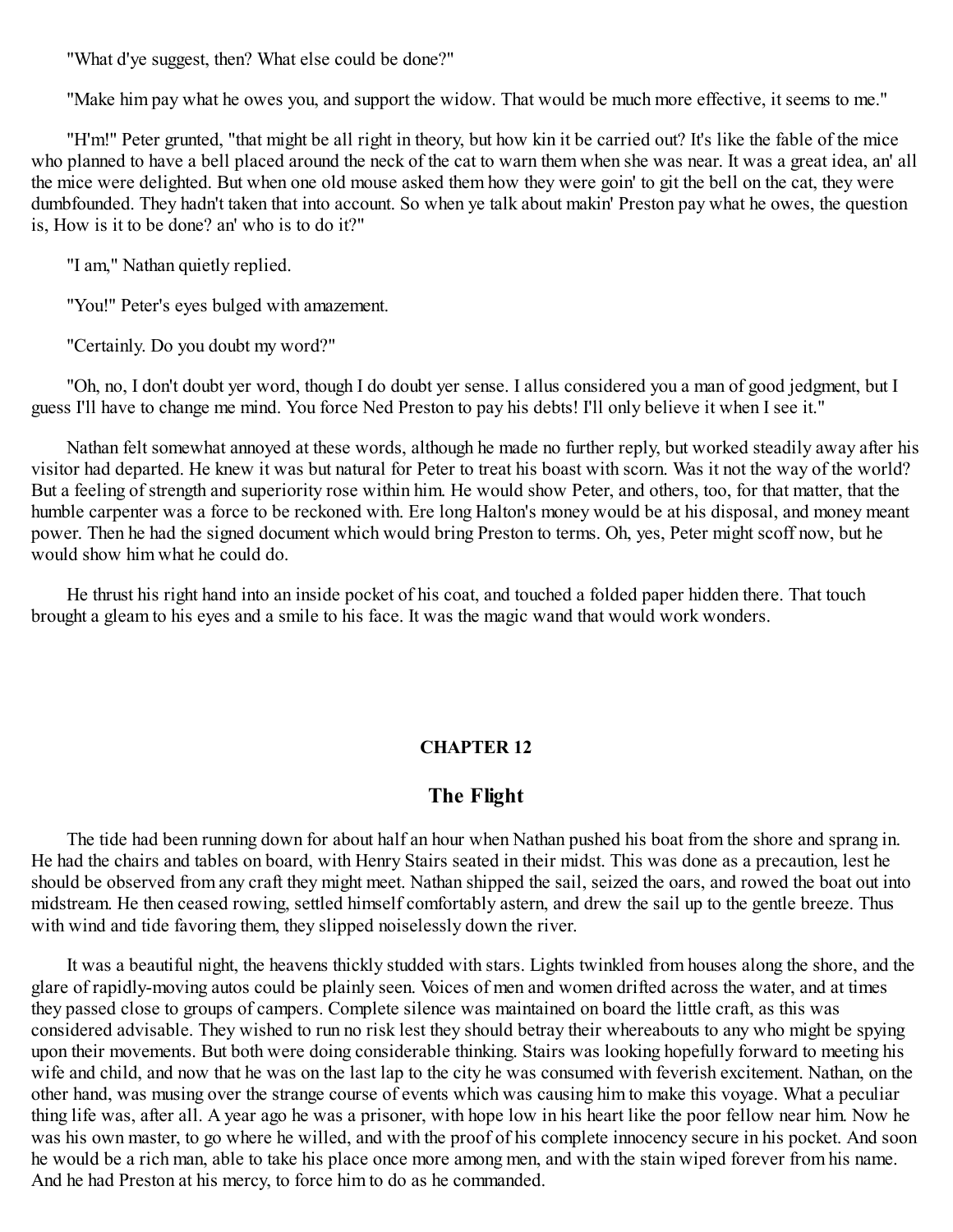His thoughts naturally turned to Helen. Although she could never belong to him, he loved her as of old, and he would shield her, if possible, to the last. He would not bring sorrow and disgrace upon her if he could help it. Never for a moment did he doubt Preston's willingness to obey him to the letter.

Ere long the wind died down entirely, and the river became as smooth as glass. Nathan again took to the oars, and with long steady strokes drove the boat onward. They passed River View, where, late though it was, the place was brilliantly lighted, and the sound of merrymakers drifted to them across the water. Nathan wondered if Preston was spending the night there in drinking and revelling, while his wife was keeping her lone vigil at home. How he longed to go ashore, and if he found the villain there, to expose his crime to his companions. What a delight it would be to see him shrink back, and turn deadly pale with fear and consternation. The temptation was hard to resist, and intuitively he turned the boat shoreward. This was only a sudden impulse, however, and the next, instant he swerved back to his former course, and continued on his way.

Thus hour after hour Nathan bent to the oars, and the dawn of a new day was brightening the far-off eastern horizon when two-thirds of the voyage had been made. He was tired and disappointed, as he had hoped to reach the city before day-break. This was now out of the question, so it would be necessary to remain in some secluded place and wait until darkness had again enshrouded the land. He had got Stairs this far, so he did not wish to run any risk by landing him in the city in broad daylight.

For another half hour he continued his rowing, when observing a little cove where the trees stood thick around, and with no house visible, he ran the boat ashore. Stairs was asleep, so letting him remain where he was, he sat down upon the gravel, and ate part of the lunch he had brought with him. Ere long he was joined by his companion, who had aroused from his slumber with a start, and had stepped quickly ashore.

"I thought something had happened to us," he remarked, as he ate some of the food Nathan offered to him. "It was a bad dream, I guess. Where are we, anyway?"

"Held up for the day," Nathan explained. "We failed to reach the city, so must stay here for the day. I am going to have a sleep, so advise you to do the same. It's just as well to keep out of sight, for we can't tell who might be prowling around."

"You sleep while I keep watch," Stairs replied. "I've had a good rest already. If anyone comes this way, I'll give you warning, so we can get away in time."

Nathan merely smiled, being too tired to enter into any conversation. He took one of the two blankets he had brought with him, selected a comfortable place in the midst of several small thick fir trees, and in a short time was fast asleep.

He was aroused by a cry of fear, causing him to leap to his feet. What time of the day it was he did not know. Rushing toward him was Stairs, his eyes big with terror, and his body trembling violently.

"What's the matter?" Nathan demanded, coming forth into the open.

"The Police! The Police!" Stairs gasped.

"Where?"

"Up there, coming this way."

"To the boat, quick," Nathan ordered.

In another minute they were both on board, and Nathan was rowing hard away from the shore. He could see uniformed men running down the bank, while one, who seemed to be the leader, called to him to stop or they would shoot. But Nathan paid no heed to the order. He rowed harder than ever, straight for the opposite shore. Several revolver shots rang out, but they did no harm.

"We're in for it now," Nathan panted, as he rested for a few seconds and wiped his moist forehead. "We're making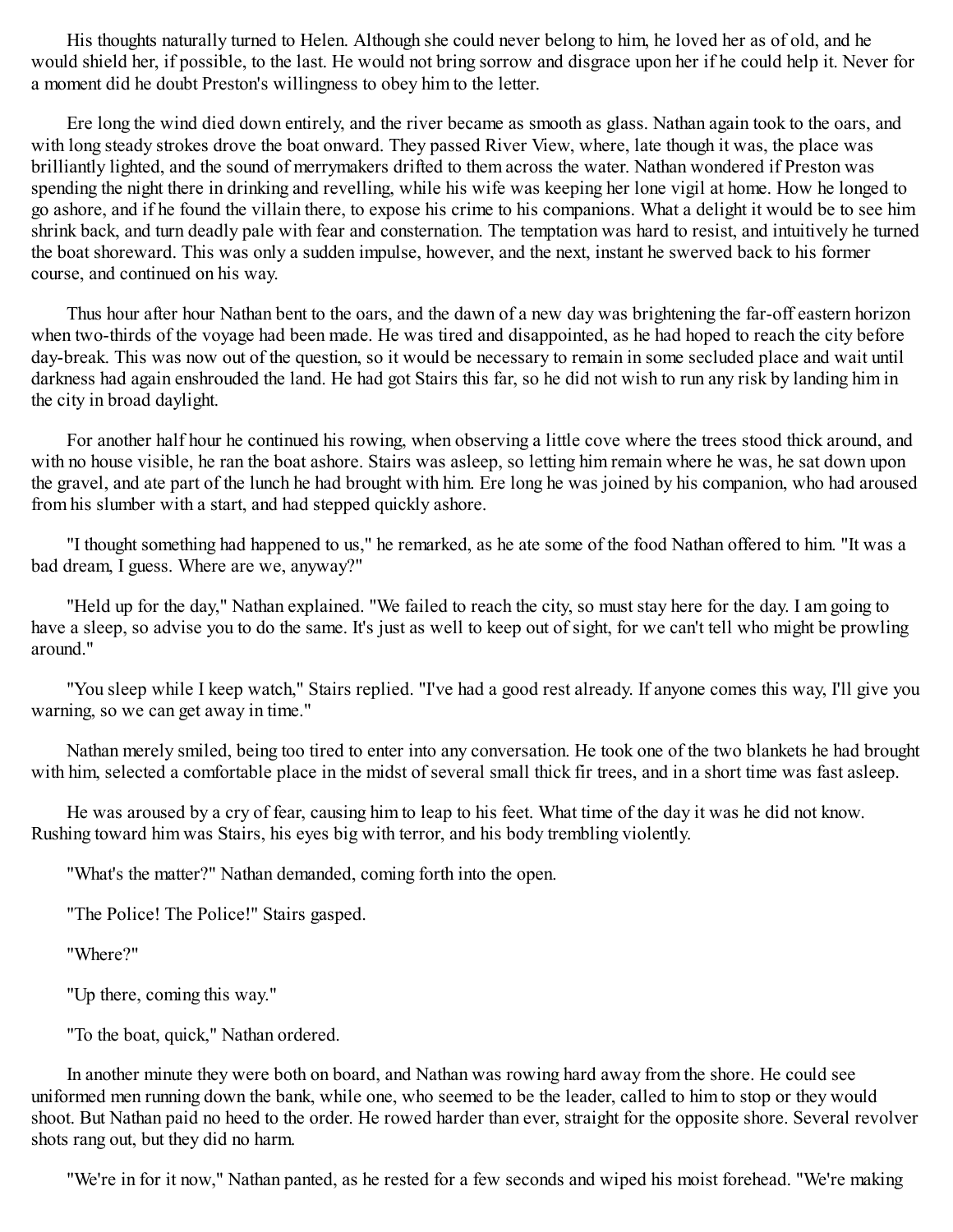matters worse, I know, but I'm going to get you to your wife and child, and then I'm done with you."

Stairs made no reply, but crouched in the bottom of the boat in fear and dejection. The sight of the Police had unnerved him. The old terror of capture overwhelmed him, and the vision of his lonely cell, and perhaps solitary confinement, loomed before his mind.

"I won't go back!" he at length wailed. "I will die first! But I must see my wife and child."

"Come, brace up," Nathan encouraged. "Don't talk that way."

"But what am I to do? The Police will get us both when we reach the city."

"Will they? I am not altogether sure of that."

Nathan was rowing hard again, and was drawing closer to the opposite shore. Occasionally he turned and looked ahead, and what he at last saw filled him with hope. It was a large motor-boat, where two men were preparing to depart. He ceased rowing, stood up, and hailed them. He then turned to Stairs.

"You are to be the sick man," he said. "You must play your part well."

"What do you mean? What are you going to do?"

"Get you to the city in that motor-boat. You must go to the hospital. See?"

"I do. Now I understand. Yes, I'll be a very sick man. And I won't be pretending, either, for I never felt worse in my life."

In a few minutes they were alongside of the motor-boat, and Nathan briefly explained what he wanted, and the need for haste. The two men looked at Stairs huddled in the bottom of the small boat, and at once agreed to go as fast as possible.

"We are just leaving for the city, anyway," one of them said, "so it will be no trouble."

With their assistance Stairs was carefully transferred to the motor-boat, and placed in a comfortable position. The rowboat was fastened to the buoy, and they were off. As they cut through the water, Nathan glanced anxiously back to the place where the policeman had disturbed them, but no sign of them could be seen. He felt certain that they would hurry back to the city and be there when they landed. The high-powered engine throbbed and the boat raced forward, although it was all too slow for the anxious man. The owners of the craft paid little attention to him, and if they noted his worry at all, they, no doubt, attributed it to his concern for his sick companion. Stairs acted his part to perfection, and kept up a constant moaning.

"What ails the fellow, anyway?" one of the boatmen at length asked.

"It's hard to say," Nathan replied. "That's why I want to get him to the city as fast as possible. He was taken bad just a short time ago."

It took them but half an hour to reach their destination, and the boat moored close to a wharf where a steamer was just tying up.

"This is fortunate," Nathan remarked, "as I can get one of those autos. How much do I owe you men for your kindness?"

"Nothing," one of them emphatically replied. "You haven't put us out, and we were only too glad to help you."

Having thanked them, Nathan hurried away, and in a few minutes an auto was backing down to the boat. Stairs was placed on board, and they were whirled away. Nathan breathed a sigh of relief as they moved through the crowded streets. No sign of the policemen did he see, and he was thankful that he had succeeded in eluding them so far. He tried to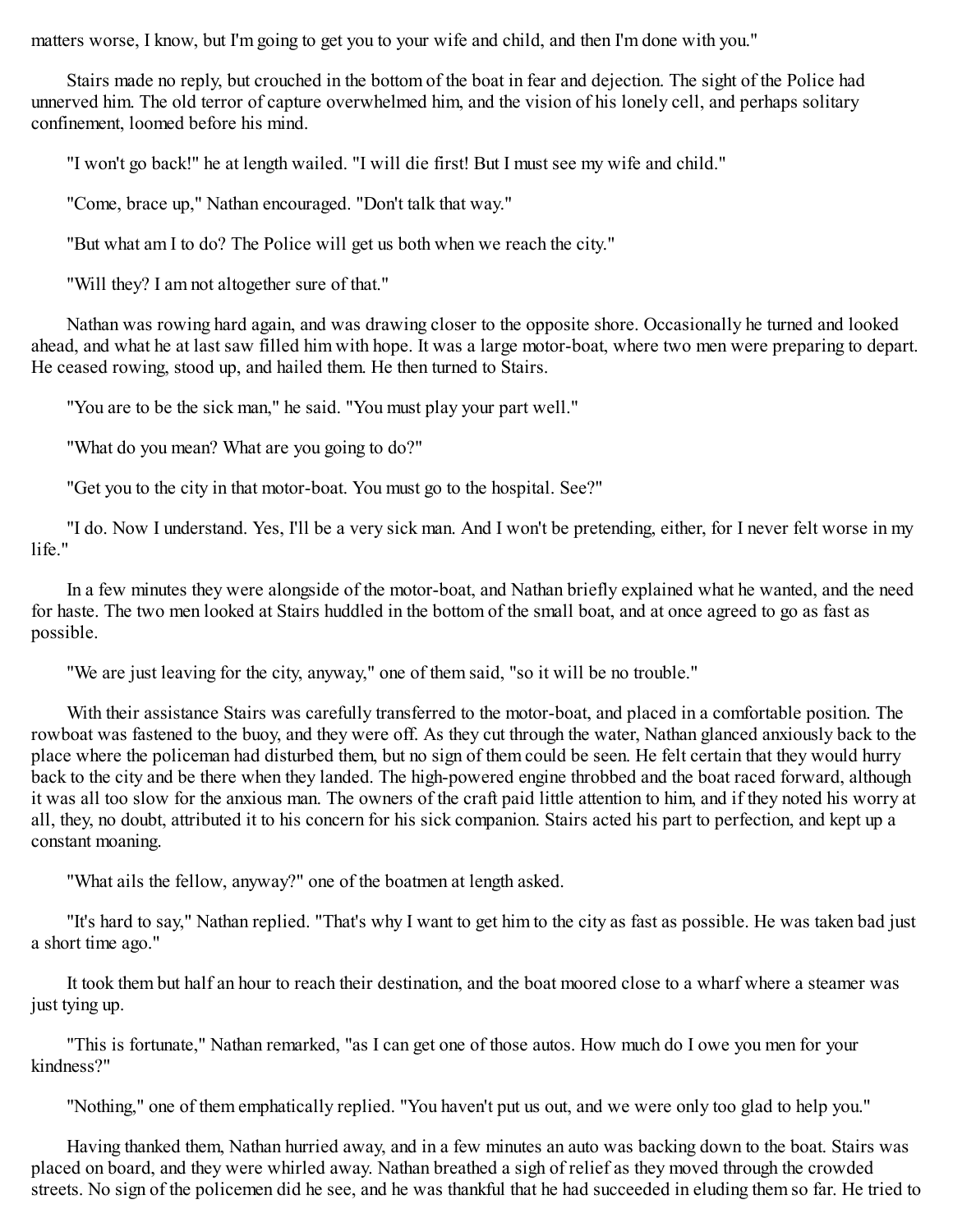arouse his companion, telling him that he could get well now. Stairs, however, made no reply, but sat huddled in his seat, leaning heavily against Nathan. The latter became alarmed and looked anxiously into Stairs' face. He noticed that it was very white and haggard. He knew now that the man was really sick and in much distress. Again he spoke and gave Stairs a slight shake. Receiving no reply, he was forced to wait while the auto glided on its way. The driver had his direction, so it should not take long to reach their destination.

In a few minutes the auto stopped in front of a miserable ramshackle house in a wretched part of the city. The driver opened the door, and Nathan briefly explained the situation.

"We must carry this man into the house," he said, "as he is unconscious. But find out first if Mrs. Stairs lives here."

The driver did as he was ordered, and returned shortly with the information that Mrs. Stairs was at home, and lived in the top flat. Lifting the helpless man from the car, they carried him into the building and up the rickety stairs. It was a difficult task, and by the time they reached the top landing they were both panting heavily. Nathan knocked at the only door in sight, and when this was almost immediately opened, a woman appeared. A frightened look came into her eyes when she saw the two strange men. Then she gave a startled cry, took a quick step forward, and threw her arms about her husband's neck.

"Henry! Henry! What is the matter?" she asked.

But no reply came from that silent form, so relaxing her arms, she allowed the men to carry Stairs into the room. She followed and pointed to a cot against the wall. Here the men deposited their burden, and then Nathan glanced around. What a desolate place it was, with scarcely any furniture, except one broken chair, a box which evidently served as a table, and the cot.

"Are you Mrs. Stairs?" he asked, turning to the woman. He knew very well that she was, but he had to say something, and that was all he could think of just then.

But the woman made no reply. She sank upon the floor by her husband's side, and took one of his hands in hers.

"Speak to me, Henry," she pleaded. "It is Martha. Don't you know me?"

Seeing that her words were of no avail, she looked up into Nathan's face.

"Is he dying?" she whispered. "Oh, don't say that he is!"

"He is very sick, I fear," Nathan replied. "We must get a doctor at once."

"A doctor! How am I to pay for a doctor? Look," and the woman leaped to her feet, "all I possess is what you see here. How am I to pay for a doctor?"

"Then I will," Nathan emphatically declared. "This man must have medical aid. I shall go and telephone immediately."

He started for the door, but stopped and looked back.

"Is this the way you have been living, Mrs. Stairs?"

"Living! Starving, you mean, and my child, too. Now she is in the hospital, and I shall soon be in the Insane Asylum. I have sold nearly everything to live. But my child needed more than I could provide, so I sent her to the hospital. And to-morrow I am to be turned out on the street because I can't pay the rent. Oh, what am I to do, now that Henry has come home sick!"

"Who is going to turn you out on the street?" Nathan demanded.

"Why, Mr. Preston, of course. He owns this house, and several more adjoining. Anyone who doesn't pay on the dot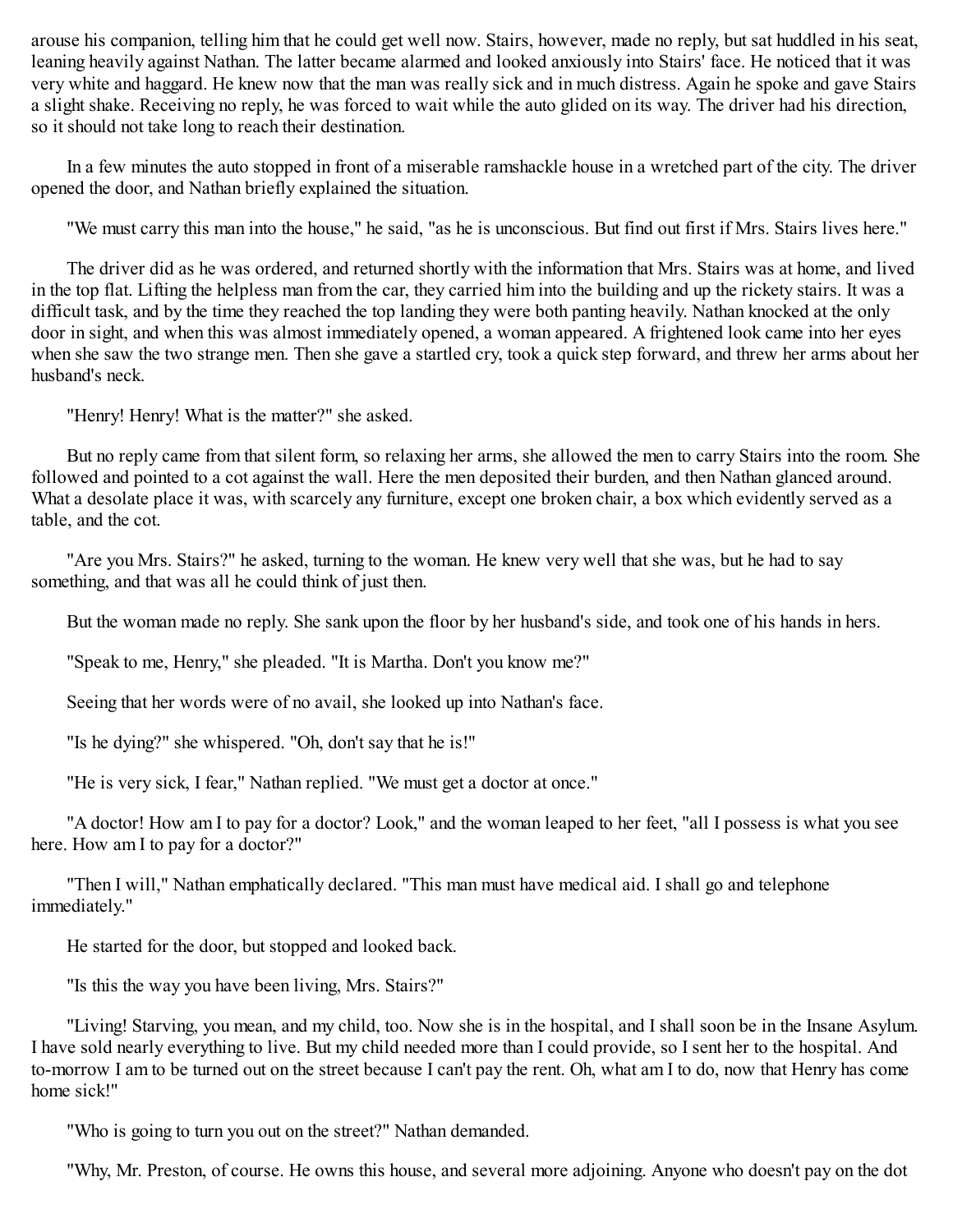is turned out. He is a hard man."

For a few seconds Nathan stared at the woman, and only with difficulty controlled the rage that swept upon him. Mrs. Stairs noted the angry expression in his eyes, and shrank back a little.

"I couldn't help it," she explained, thinking that Nathan was blaming her for her miserable condition. "Nellie was sick and I could not leave her to go to work, so there is no money to pay the rent."

"I am not blaming you, Mrs. Stairs." Nathan had control of himself now. "I was only thinking of the wretch who is about to turn you out on the street. But, there, we must not talk any longer at present, as your husband needs assistance at once."

He hurried out of the room and down the stairs. He was about to step out upon the street when three policemen confronted him, and laid firm hands upon him.

"We want you," one of them said. "And where is the man who was with you?"

Nathan hardly heard these words, for he had caught sight of Bill Tooke standing a little apart, his face beaming with triumph. How he longed to spring forward and lay violent hands upon the sneak. In fact, he did make an impulsive movement, but the grips upon his arms tightened.

"None of that," he heard one of the policemen say. "Don't try that game upon us. Where is Henry Stairs?"

"Up there," and Nathan motioned to the top flat. "But for God's sake, don't go up there now! The man's dying, and I've just come down to phone for a doctor."

"Look here, stop this nonsense," was the stern order. "Do you think well believe such stuff as that? Get in there," and the speaker pointed to the car. "And see that you don't try any of your fooling, either. We'll look after the dying man, all right."

### **CHAPTER 13**

# **Behind Prison Bars**

So once again Nathan found himself behind prison doors, alone with his thoughts. Although this cell in which he was confined was different from his former ones, yet it seemed almost like home. The sounds he heard were quite familiar, and looking through the little barred window in the door he could see other prisoners walking up and down the enclosed space outside. He was glad to be alone that he might think over all that had taken place. His brain was in a tumult, and his heart charged with anger and indignation. On his way to the jail he had thought of Mr. Black, and he had asked the turnkey to phone to him requesting him to come to him at once. He knew that he would need legal advice, and he believed that the lawyer would do all that he could on his behalf.

As he paced up and down his small cell, he mused over the strange twist of Fate which had placed him again in such a serious position. How long was this injustice to continue? he asked himself. Why should he, an innocent man, be thus treated, while the guilty ones were free? Most likely he would be charged with abetting and aiding Henry Stairs, an escaped convict, and what the punishment would be he had no idea. And should he once more be committed to the Penitentiary, his plans concerning Ned Preston could not be carried out. He wanted to go to him, confront him, and compel him to bow to his will. But now all this would be frustrated, and nothing would be accomplished. Preston would deprive Mrs. Watters of her home, he would turn Mrs. Stairs out upon the street, he would continue his neglect of Helen, and go on with his evil manner of living. Nathan lifted his right hand and pressed the pocket which contained Halton's confession. How useless appeared that document now, and when would he be able to use it? Only a short time before he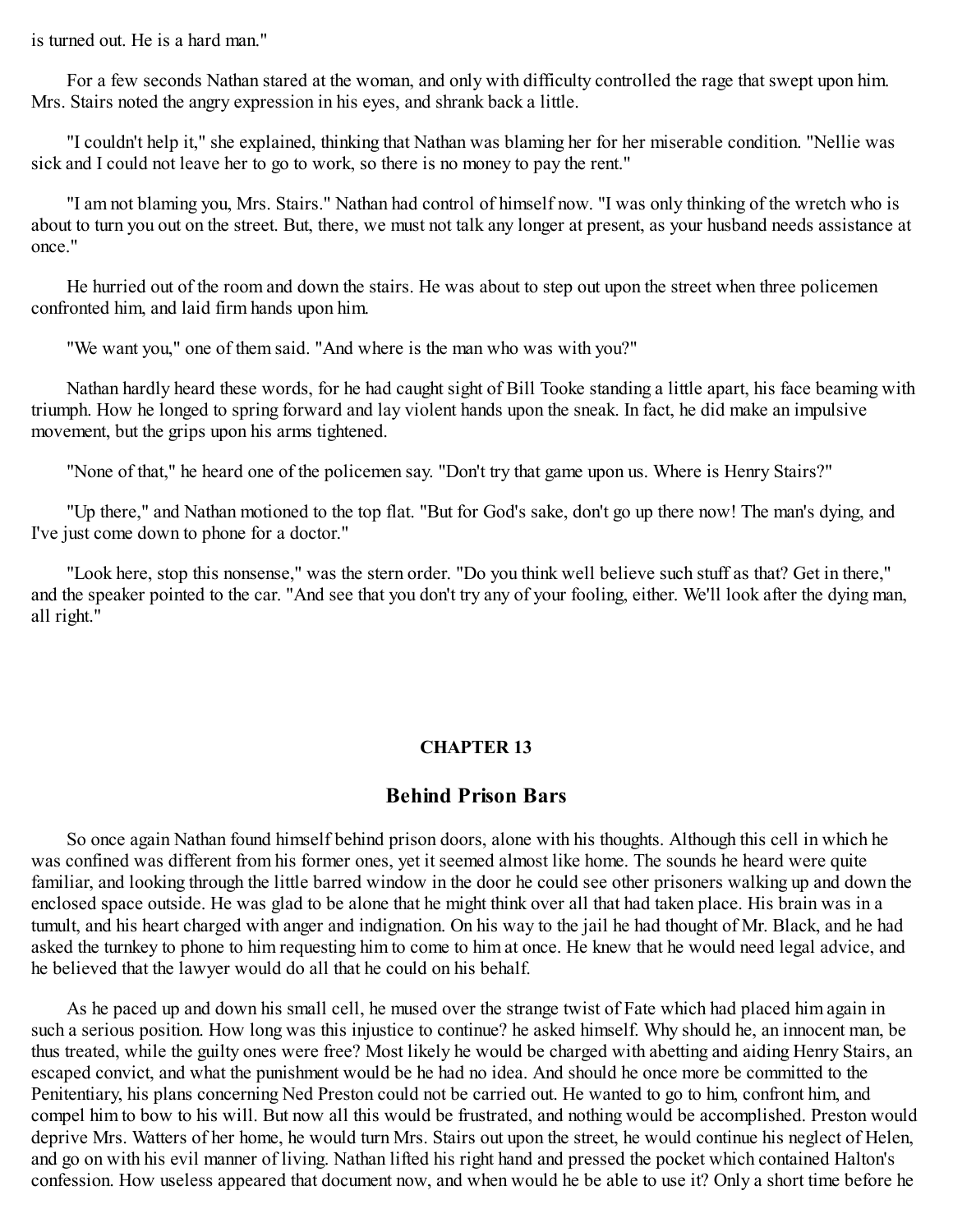had been confident of success, but now his hopes seemed shattered, and all because Henry Stairs had crossed his path.

His thoughts turned to that scene on the river bank when the policeman had arrived. Who had summoned them? It must have been Bill Tooke, he was well aware, for he had seen him in front of the Stairs' house. Had he followed them through the night, spied out their hiding place, and notified the Police? Most likely that was what he had done. But did he have an accomplice? Had he walked the whole of that distance? Perhaps someone had taken him in his car, and who else would that one be but Ned Preston? Perhaps the two were working together. Bill wished to obtain the reward offered for the capture of the fugitive. But he wanted revenge as well. And Ned Preston was anxious to get the man he feared out of the way, and once more securely locked up in the Penitentiary. It all seemed reasonable to Nathan as he brooded over the matter. And they had succeeded in their efforts!

Although he tried to keep calm, yet his heart was hot within him. He felt like a caged lion. His enemies had accomplished their designs, and he longed to break his prison bars that he might set upon them, confound their schemes, and expose them to the glare of the world. Such were his thoughts when Mr. Black arrived, and never was Nathan more pleased to see anyone than the face of the worthy lawyer. He related to him the full story since his finding of the fugitive by the side of the road to the time he left him to telephone for a doctor. Mr. Black was a most interested listener, jotting down the details in a note book.

"I must see Stairs," he said when Nathan had finished. "I hope he has recovered sufficiently for me to talk with him, as it will mean so much to you. My! this is a gloomy place," and he shivered as he glanced around the cell. "I think I can get you out on bail."

"When will my case come up?" Nathan asked.

"In the morning, and I want to do all I can to get you acquitted. It will never do to allow you to be sent up for trial. You see, we've got that Halton estate to settle. Yes, I'll go and get you out on bail at once. I think I can arrange it."

"Let me stay just where I am," Nathan replied. "I don't mind it so much now since I've had this talk with you. I am used to a place like this, remember. Never mind about me now, but go and see how poor Stairs is getting along. And do what you can for his wife. Don't let Preston turn her out on the street. Pay the rent, and I will make it good when I get some money."

Nathan slept well that night, for he was very tired after his trying experiences. He was greatly refreshed when he awoke, and ready for whatever adventures the day might bring forth. Life held much in store for him now, and if he could only get out of this difficulty, he could go straight ahead.

At the appointed time he was taken with other prisoners into the court room, and seated on the long bench to await his turn. His companions in distress all wore woe-begone expressions. There were several "drunks," and they showed most plainly the effects of their recent carousals. Two were up for theft, and one for a more serious offense. When these cases had been dealt with, some being fined and others remanded, Nathan was called. He told his story in a straightforward manner, not in a pleading, whining voice as had some of the others. His speech and manner made a favorable impression upon the police magistrate and the spectators. He was closely cross-examined, but he passed triumphantly through the ordeal.

Bill Tooke was next called. As he told his story, Nathan learned that what he had surmised the evening before was true. He swore that he had been on the lookout for Stairs, and when he learned that he was travelling down the river road, he trailed him to Nathan Stone's house. And there he had seen him through the window one night, and he was hiding among the bushes when he left in the boat for the city. He had travelled down the road, and when the two had landed early in the morning, he had phoned to the Police, and then showed them the place where the men were hiding.

It was quite evident that Bill received much pleasure in telling of his detective work, and several times he glanced at Nathan. When he was through, Mr. Black asked him if he had walked the entire distance that night, and he replied that a man had taken him in his car. When pressed to tell who the man was, he said that it was Edward Preston. Nathan knew that Ned was in the court room among the spectators, and a thrill of pleasure came over him. Tooke had not been alone in his detective work, that was quite evident.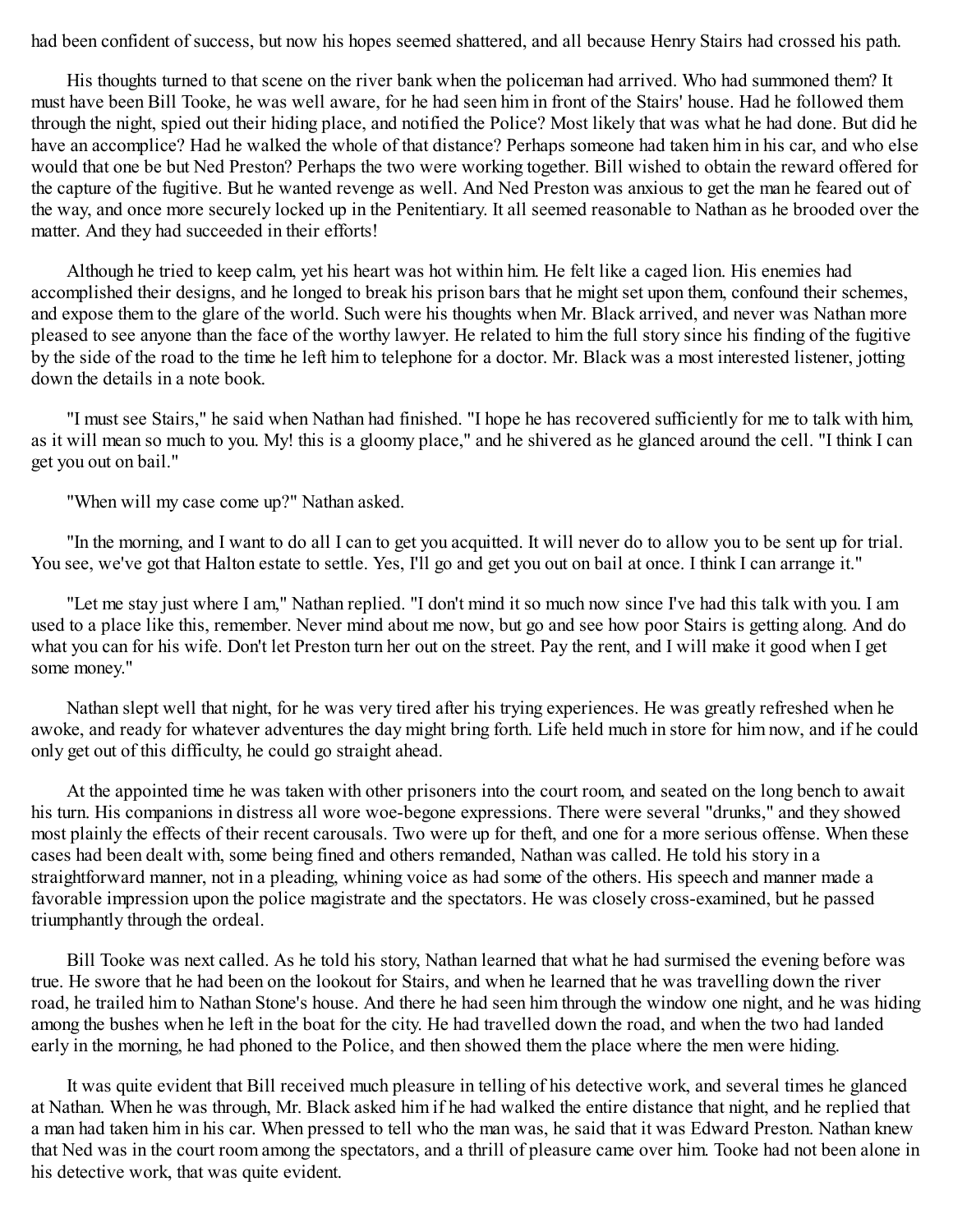When Mr. Black's turn came to sum up the evidence, he made a masterly speech on behalf of his client. He was known far and wide as a most clever lawyer, and a man of unimpeachable character. His words, accordingly, bore great weight, and all listened to him with special attention. He traced the story from the night Nathan had found Henry Stairs lying practically unconscious by the side of the road, how he had taken him to his own house, and cared for him. Then moved by pity, he had arranged to conduct the fugitive to his wife and child. This was only upon the condition that Stairs would give himself up of his own free will after he had visited his family. In proof of this, he read Stairs' own sworn statement made at the Public Hospital where he had been taken owing to his illness.

"Stairs is a sick man," he said with solemn emphasis. "He is also an escaped convict, and in the eyes of the law his sworn statement which you have just heard is of no account. But I have read it that you may know and judge for yourselves. He thinks that he is dying, and perhaps he is, and as a dying man he would have nothing to gain by swearing to a lie. He was a sick man when found by Nathan Strong by the side of the road. It is the firm conviction of the doctor who is now attending him that if he is sent back to the Penitentiary he will not live long. Even now he has only a fighting chance, and needs the greatest care. In every heart which is human there surely must be sympathy to-day for this unfortunate man. In the Penitentiary he was not well, and so overmastering was his desire to see his wife and child once more before death claimed him, that he took a desperate chance when the opportunity came. And what was the condition of his home when he arrived? His only child was sick in the hospital, and his wife ready to be turned out upon the street by a merciless landlord. Nearly every scrap of furniture had been sold by Mrs. Stairs to provide food for herself and little one. Anyone who will take the trouble to go to that miserable house will see for himself what a wretched place it is, a totally unfit abode for human beings. And this, remember, is right in our city, at our very doors, and we were ignorant of it, or closed our eyes to the disgrace. My client here has been the means of bringing this to our notice. He did not harbor and abet an escaped fugitive. On the contrary, he acted the part of a wise counsellor, and proved himself a friend to a man in need. He might have handed Stairs over to the authorities, and thus claimed the reward that was offered. He did nothing of the kind—that was done by another, who according to his own words and manner of speech took a diabolical delight in his deed."

The lawyer's closing words were most impressive. He urged that his client be set free at once. An injustice had been done to him, and all worthy citizens would rejoice at his acquittal.

This speech affected all very keenly, and it was no surprise when the police magistrate, after he had reviewed the case, discharged the prisoner. He warned him of the great risk he had run in fleeing from the Police when they had ordered him to return to the shore. But considering his motive, and the wise counsel he had given the fugitive, he felt that it was only right that he should be acquitted. He spoke, too, in most caustic words of what Mr. Black had said about Henry Stairs' home, and urged those present to take immediate steps to assist his wife, and compel the landlord to remedy the wretched condition of the house.

Nathan and the lawyer walked slowly down the stone steps leading from the court house, and out upon the street. They were silent for a while, each being wrapped in his own thoughts. The sound of the one o'clock gong aroused Mr. Black from his meditation.

"Come and have lunch with me, Mr. Strong," he invited. "There are several important matters I wish to discuss with you."

"Thanks," Nathan replied. "I did not realise until now how hungry I am. I cannot begin to tell you how grateful I am for what you have done for me this morning. Some day I hope to repay you for your kindness."

"And repay others for their kindness, eh?" the lawyer queried.

"Indeed I shall, Mr. Black. One man, especially, shall have my immediate attention. He was in the court room, as you no doubt noticed."

"Yes, I saw him, and I understand what you mean."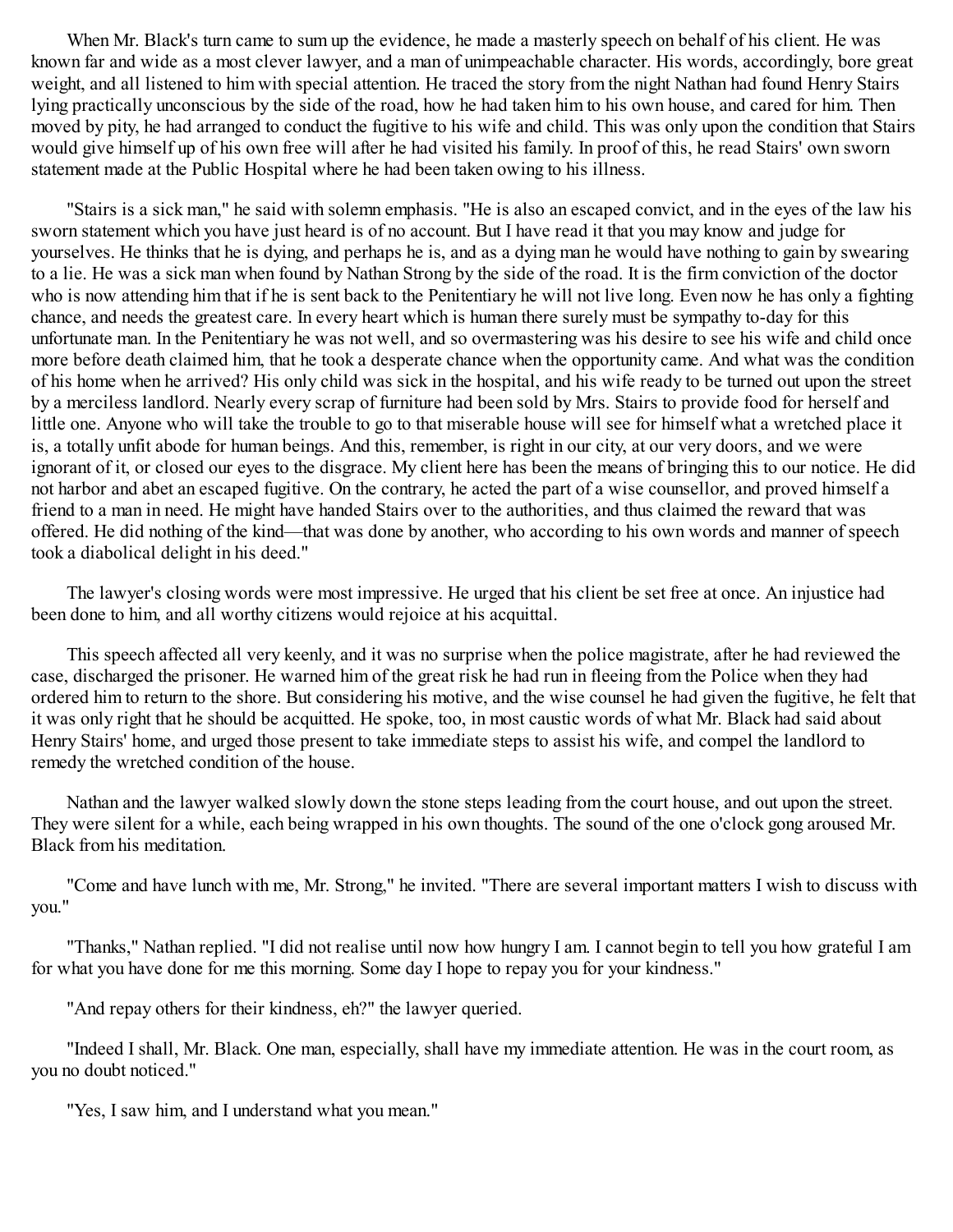### **CHAPTER 14**

# **Stern Terms**

Nathan spent part of the afternoon with Mr. Black discussing Matthew Halton's estate. He heard the lawyer's voice as he read out the list of bonds, mortgages, debentures, and other investments. But his mind was elsewhere, and he was impatient to be away from the office.

"Look here, Mr. Black," he at length interrupted, "I am not much interested in all this just now, so suppose we put it off until another day."

"Not interested!" the lawyer exclaimed in amazement. "Why, man, what is the matter with you? Think of the fortune that has been left to you."

"There was a time when it would have meant everything to me," Nathan slowly replied. "But it is different now. Money has but little fascination for me. To work and make an honest living is all that I desire. I am a carpenter, a builder, and a repairer, and my happiest moments are those when I am working at my trade. I have seen how money in abundance often brings misery instead of happiness. No, let me get back to my work, and the fulfillment of my plans, and you can look after Halton's estate for me. I may change my mind later, but at present I am in no mood for this business."

"And do you intend to spend the rest of your life in the country?" the lawyer asked. "Why not move to the city?"

"How could I enjoy life here? I like the country, its great open spaces, the freshness of the air, and the quietness of it all. Then at night when my work is done, there is the restfulness of my house, my books, meditation, and undisturbed sleep. What more could any man desire?"

"But have you reached that stage yet, Mr. Strong?"

"What do you mean?"

"Have you not your name to clear?"

"I have not forgotten that. As soon as you are through with me I am going to see Preston. I may need your assistance."

"And you shall have it. You have Halton's confession, I suppose?"

"Yes, it is safe in my pocket."

"So you intend to expose Preston?"

"Not if he obeys my orders. He must make as full restitution as he can for the wrongs he has committed."

Then as briefly as possible Nathan explained his plan for bringing Preston to task.

"But that won't be sufficient punishment," the lawyer replied when Nathan had ended. "That fellow should be sent to the Penitentiary."

"Perhaps so, but that won't make amends for the wrong he has done. It will not relieve Mrs. Watters in her distress, it will not compensate Peter Martin for his loss, neither will it improve those miserable tenement houses which Preston owns in this city."

Nathan said not a word about his wish to shield Helen, and the lawyer suspected nothing.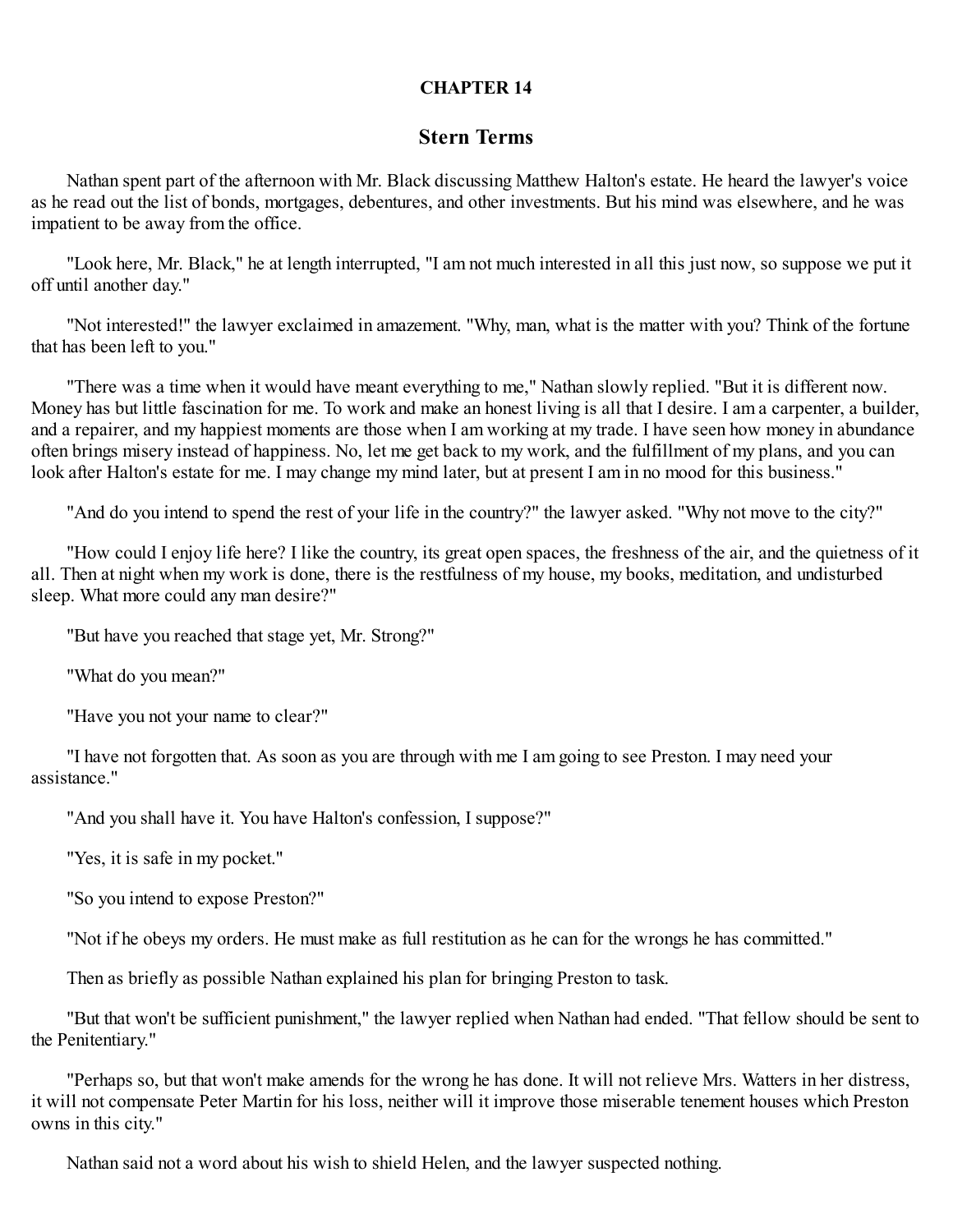"Imprisonment is all right for a certain class of criminals, no doubt," he continued. "But in other cases it works a great injustice to the innocent to whom no restitution is ever made by the ones who committed the injuries. I am not a lawyer, and have nothing to do with the making the laws of our land. I am merely taking a commonsense view, and intend to try it out upon Ned Preston, at any rate."

"I am afraid your plan will not work, Mr. Strong. It is contrary to all law and precedent."

"But not contrary to the precedent of nations, it seems to me."

"In what way?"

"Surely you should know. Suppose the nations of the world treated one of their number which has committed serious wrongs in the same manner as we treat an individual offender, what would be the outcome? That nation would never be able to make any restitution. Take Germany, for instance. We know that she stands convicted as a thief and a murderer on the most colossal scale. Yet the cry is to-day that she must not be put down and out, but should be given a chance to remedy some of the terrible injuries she has done. Cripple her trade, crush her, obliterate her, so to speak, and what would be the result? She would never be able to make amends for her ghastly deeds, neither could she pay her enormous debts now due to the ones she has harmed. She must be given an opportunity to make good as far as possible. Now, if such a policy is considered advisable in dealing with a criminal nation, why is not the same reasonable method used in reference to the individual? But it is not, and that is what surprises me."

Nathan suddenly paused, and looked at the lawyer.

"Pardon me," he said with a slight smile. "Why should I talk to you like this? You, like everyone else, will consider me a fool for suggesting such ideas."

"No, I do not, Mr. Strong," the lawyer emphatically declared. "I like to hear your views; they are most refreshing. I quite agree with you."

"I am glad to hear you say that, Mr. Black. Ned Preston has injured many. He is a villain, and must be punished. But why shut him up, thus making it impossible for him to remedy the wrongs he has committed? No, far better to compel him to make restitution, and that is what I intend to do. What is commonsense with a criminal nation, is surely the same when dealing with a criminal individual."

"Well, I wish you success," Mr. Black replied. "But it is well to remember that Preston is a shrewd, tricky man, so you will have to be very careful. If you need my assistance, I am always at your command. And, by the way, I am going to place some money to your credit in the Atlantic Bank. Although you may not care for money, you may find use for it sooner than you expect."

On his way from the lawyer's office Nathan bought a copy of the evening paper from a newsboy. Coming to a square, he sat down upon one of the benches and began to read the account of the trial. It was displayed in big headlines, and told in detail of the escape of Henry Stairs from the Penitentiary, and his capture by the Police after an exciting chase. Credit was given to Bill Tooke for the part he had taken, and how he would receive the reward which had been offered. The miserable condition of the Stairs' home was also mentioned, that the wife was about to be turned out on the street for non-payment of her rent, and that she had sold nearly all of her furniture to provide food for herself and sick child. A large space was devoted to Nathan's trial, and Mr. Black's able defense. Part of his address was given, as well as the scathing remarks by the police magistrate in reference to the miserable tenement in which Mrs. Stairs was living. It closed with an earnest appeal to all citizens to assist the unfortunate woman, and to force the landlord to improve the condition of his houses.

Nathan read all this with great interest, and then sat for a while lost in thought. His mind turned to Henry Stairs, and he longed to do something to get the man pardoned. Some one better known than himself should prepare a Petition and get it signed. Mr. Black was just the man, and he would ask him to do it.

He rapidly retraced his steps to the office, and suggested his plan to the lawyer. The latter smiled as he picked up a paper lying upon his desk.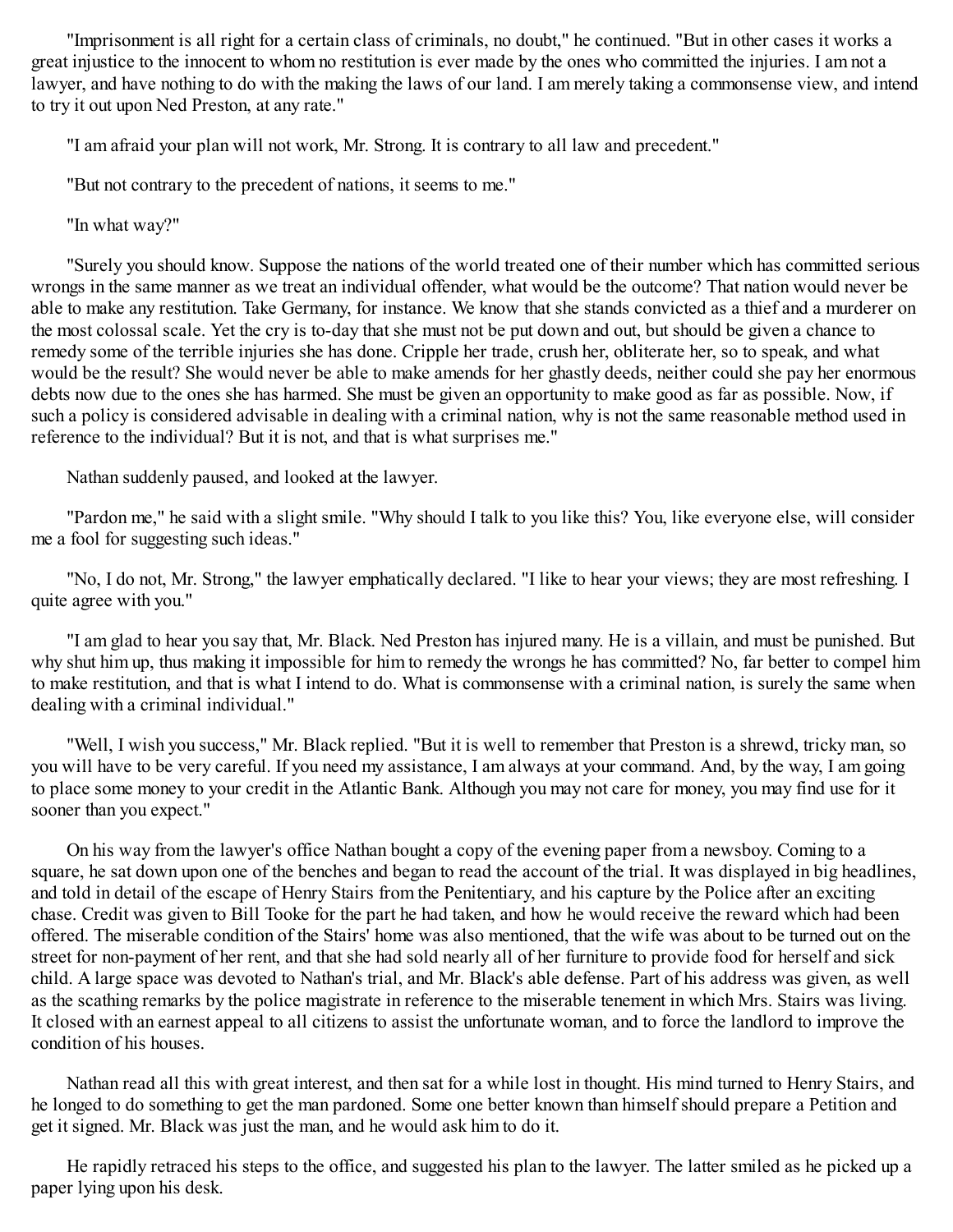"I have already done it," he replied. "Several leading men spoke to me to-day about it, so I have drawn up this Petition. Copies will be made and placed throughout the city. I feel certain that thousands will gladly sign it. You may be assured that I shall do all in my power to obtain a pardon for Stairs. I am well acquainted with the Minister of Justice, and hope to see him myself and make a personal appeal."

Perfectly satisfied, and thanking the worthy lawyer, Nathan again left the office, and went at once to Preston's place of business. When he entered the waiting-room he found several people already there, seated upon benches arranged against the walls. He was informed by a young woman that Mr. Preston was busy, so he would have to take his turn in seeing him.

Nathan was thus forced to wait and possess his soul in patience. He glanced around upon his companions, and noted that they were nearly all women, and poorly dressed. Their appearance told of dejection, and whenever Preston's loud, threatening voice sounded from the office, their faces betrayed their fears. This was all very interesting to Nathan, and a feeling of satisfaction came into his heart. He had the power to help these unfortunate people, and as he listened to Preston, although he could not understand what he was saying, he smiled, thinking how soon the man would be pleading for mercy instead of threatening.

At length the office door was flung open, and a woman came out. She was crying, and held a handkerchief to her eyes. Preston followed, and glared upon those waiting outside.

"Next!" he roared, and then returned to his desk.

Nathan at once arose and made for the door. But the young woman in attendance confronted him.

"There are several before you, sir," she said. "You must wait your turn."

"Oh, I guess it's my turn now, all right," Nathan replied, as he pushed her gently aside and entered the office. He closed the door and walked at once to the desk where Preston, with head bent, was examining a paper.

"I am next," Nathan began, and at these words Preston looked quickly up. Then seeing who it was, he rose to his feet.

And truly there was reason for the pallor which suddenly appeared in the man's face. Instead of finding before him one of his cringing, whining tenants, he beheld the last man in the whole world tie wished to see. Drawn to his full height, and with his keen piercing eyes, he seemed to Preston like an avenging demon. He cowered, shrank back as from a blow, and sank down heavily into his swivel-chair. In another minute he had somewhat recovered his composure, and the light of defiance shone in his eyes.

"Who are you?" he demanded. "And what do you want?"

"Don't you know me?" Nathan asked.

"Why, yes, I believe I do. You are Stone, the carpenter, who fixed my fence."

"And only got part of my pay," was the retort.

"I paid you enough for what you did. Is that why you are here? I shall not give you a cent more."

"Ned!" the word was spoken very quietly, but it sent a chill through Preston's soul.

"Well, what is it? Out with it."

"I guess you know me, all right. And you know, too, that I have not come here for that half dollar you owe me. I have come to meet the man who ruined my life, and married the woman I love."

"Ruined your life!" Preston gasped, while his hands gripped hard the edge of his desk.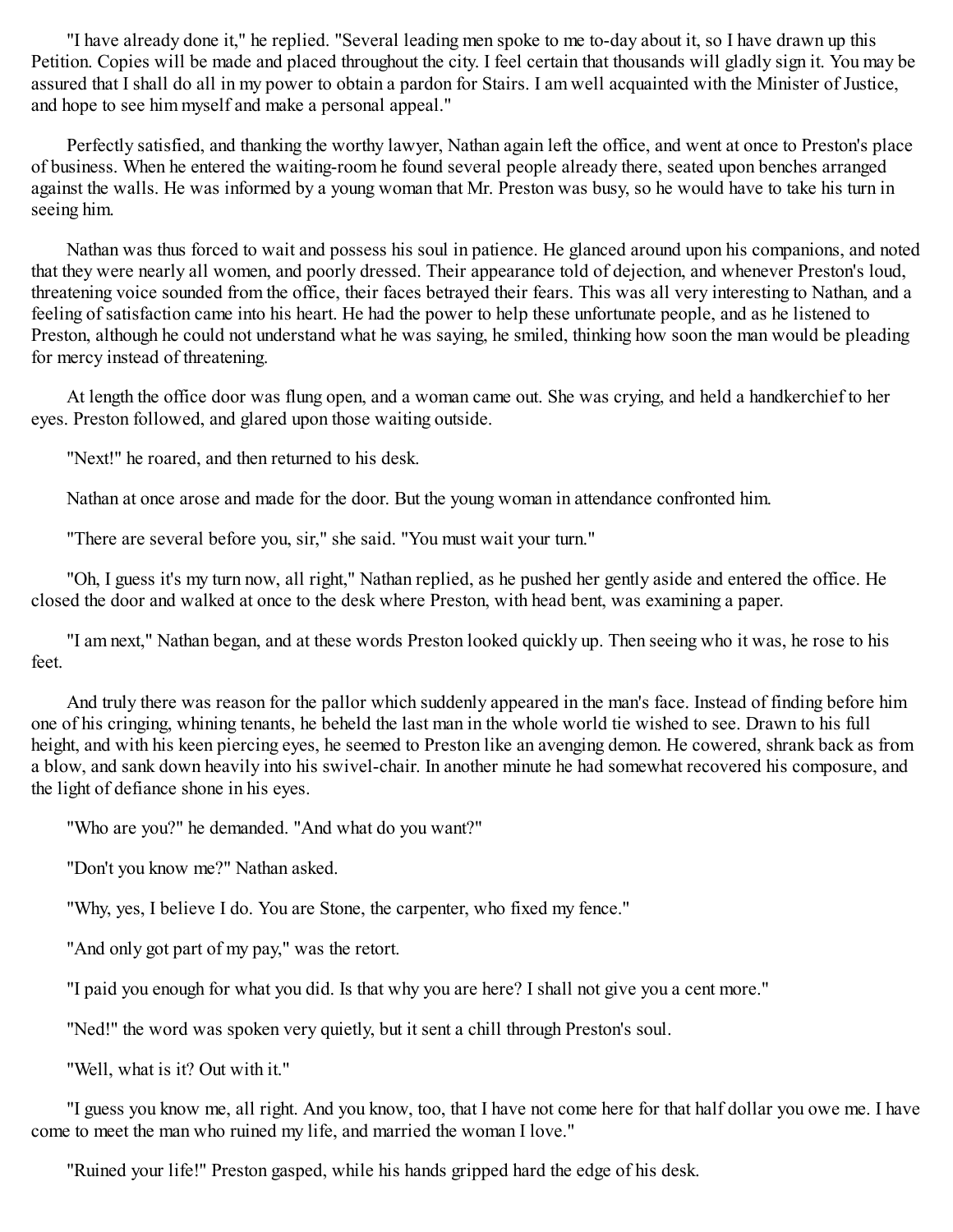"Yes, ruined my life. You stole those bonds, Ned, and I was punished for your crime."

Preston tried to make some reply, but his lips would not utter the words. Nathan rejoiced in the man's abject appearance, and determined to lengthen the agony as much as possible.

"What's wrong with you, anyway, Ned?" he asked. "You don't seem to be comfortable."

"There's nothing wrong with me. You'll soon learn that to your sorrow if you don't get out at once."

"Oh, you won't undertake anything like that, Ned. You should know why I am here. I have come to get satisfaction for the injury you did me. You stole those bonds, and laid the blame on me."

"You lie, you confounded villain. This is a hold-up. I shall call the Police, and have you arrested. You should never have been let out of the Penitentiary."

"You tried to get me back again, when you aided Bill Tooke, didn't you? But that scheme failed. You hoped to trap me, but now you are trapped yourself, for you are at my mercy."

"Am I? In what way? You charged me with stealing those bonds. Where is your proof?"

"Right here," and Nathan placed a hand over the pocket which contained the confession. "Do you doubt my word?"

"Certainly. Do you think I'm a fool? But, there, I haven't time to talk to you any longer. People are waiting for me outside."

"Let them wait, Ned. They'll have to wait for you much longer when you're behind prison bars. Now, look here, you stole those bonds, and I have complete proof of it."

"Where did you get it?"

"From Matthew Halton."

This was more than Preston expected. He stared at his accuser, his face blanched with fear.

"But Halton is dead," he found voice to gasp.

"I know he is. But before he died he made a full confession in the presence of a lawyer, while two persons witnessed his signature. I have it with me now."

"Let me see it," and Preston reached out a trembling hand.

"There it is," Nathan replied, holding forth the document. "I shall read it, if you wish."

Preston, however, remained silent. He crouched in his chair, his eyes glaring hard at the man before him. He seemed more like a wild beast, ready to spring, than a human being.

"Let me read it," he presently requested. "I want to see the words with my own eyes."

"No, it doesn't leave my hand, Ned," Nathan declared, as he thrust the paper back into his pocket. "It is safer with me than with you."

"You'll use that, I suppose, to put me in the Penitentiary. Preston's words were weighted with fear and despair.

"Perhaps so. But it all depends upon yourself."

"Upon myself! Why, what can I do? You've got me in your clutches, and you can do what you like with me. But for God's sake, don't put me behind the bars! Anything but that!"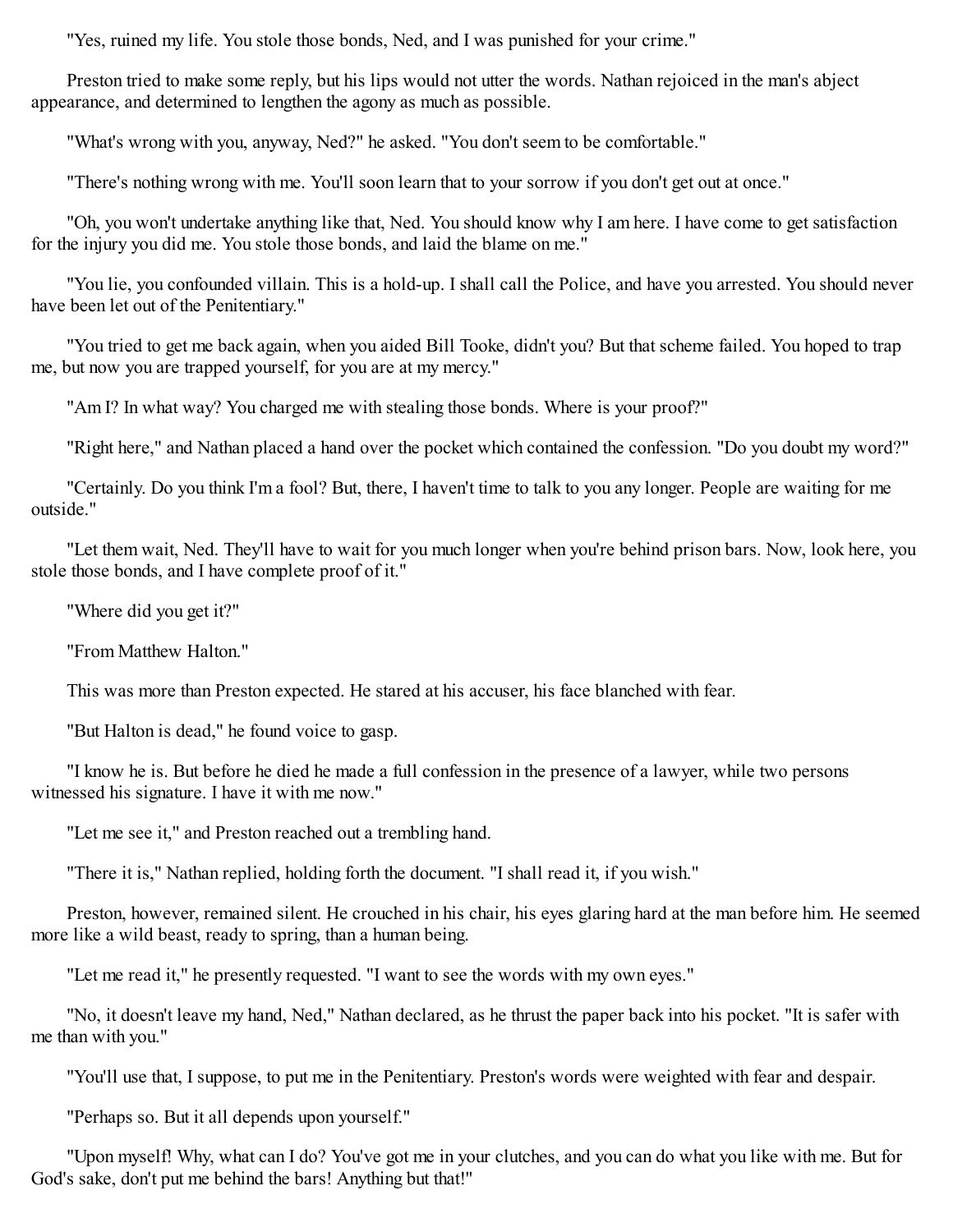"So you wouldn't like a dose of your own medicine, eh? You had no hesitation about giving it to me. But I am going to give you a chance, providing you obey my commands. There is a way whereby you can save yourself."

"Is there! What is it? Money? Name your price, and we will settle at once."

"Yes, money is part of the price, but not for myself. I am not in need, as Halton left me most of his estate."

"He did! How much was he worth?" Preston was again the eager, grasping, money-loving fiend. Nathan noted this, and he was more disgusted than ever.

"I do not know how much he was worth. But what difference does that make to you? I should think you would be sick at the thought of money after what you have done. No, I do not want money for myself, but for others you have wronged."

"Others I have wronged! Who are they, pray?"

"You must surely know. If not, I shall enlighten you. Unless you wish to go to the Penitentiary, I command you to lift the mortgage from Widow Watters' place, and to pay her the money you stole from her husband. There now, keep quiet," Nathan sternly ordered, as Preston started to protest. "And you are to make complete compensation to Peter Martin for the contemptible way you treated him several winters ago. You owe him two thousand dollars, at least, for the logs you got from him. You cheated him, and you know it. Then, you are to put those miserable tenement houses of yours in good repair, and treat your tenants as human beings, and charge them a reasonable rent. And further, you are to give up your disgraceful manner of living, such as drink and fast women, spend more of your evenings at home, and be a good husband to your wife, the best woman on earth. These are some of the conditions, and I may think of others later."

Preston was standing when Nathan finished, his body trembling, and his face white with rage.

"You devil!" he cried. "Do you expect me to do all that? Do you take me for a fool?"

"You will be a fool, Ned, if you don't. Refuse, and you can put up with the consequences."

"But your demands are too hard, they are unjust."

"Are they as hard as what you meted out to me? This is merely justice, and if you are wise you will accept my demands. I want your answer at once."

Preston again slumped down into his chair, and remained silent for a few minutes. He was thinking deeply, and Nathan wondered what was passing through his mind. He thrummed upon the desk with the fingers of his right hand, while his eyes gazed unseeingly at the wall before him. He was in a tight corner, and knew it. But Preston was not a man to be easily downed. It was his nature to struggle fiercely, and when beaten in one direction, he would always seek some other way. Any method that would serve his purpose he never hesitated to use. As a rule, he threatened, and he had found this satisfactory, especially with those who could not help themselves. But when graciousness was needed, he could be all that, and more, too. The serpent's heart could feign repentance. The saying of the writer of old was applicable to him, "The words of his mouth were smoother than butter, but war was in his heart; his words were softer than oil, yet they were drawn swords." In this manner he generally gained advantage over any unsuspecting opponents.

"Look here, Nathan," he at last began, "I know you have got me in a nasty trap, and I deserve it. I certainly did treat you in a most criminal way, and I should go to the Penitentiary for it. I am really surprised that you are so merciful to me. Yes, I will agree to your demands, and make whatever restitution I can. But give me a little time, say a week, in which to do so. It will take longer to make arrangements about repairing my houses, although I shall set to work at once. If in seven days restitution is not made to Mrs. Watters and Peter Martin, then you can go ahead and expose me. Will you accept my word of honor?"

"I am willing to give you a week, Ned, but for heaven's sake, leave out about your word of honor," Nathan icily replied. "You haven't the least spark of honor in your soul, as you have only agreed to this under stern compulsion. But, remember, if seven days from now you have not fulfilled my demands, Mr. Black, of the firm of Black & Muirhead, will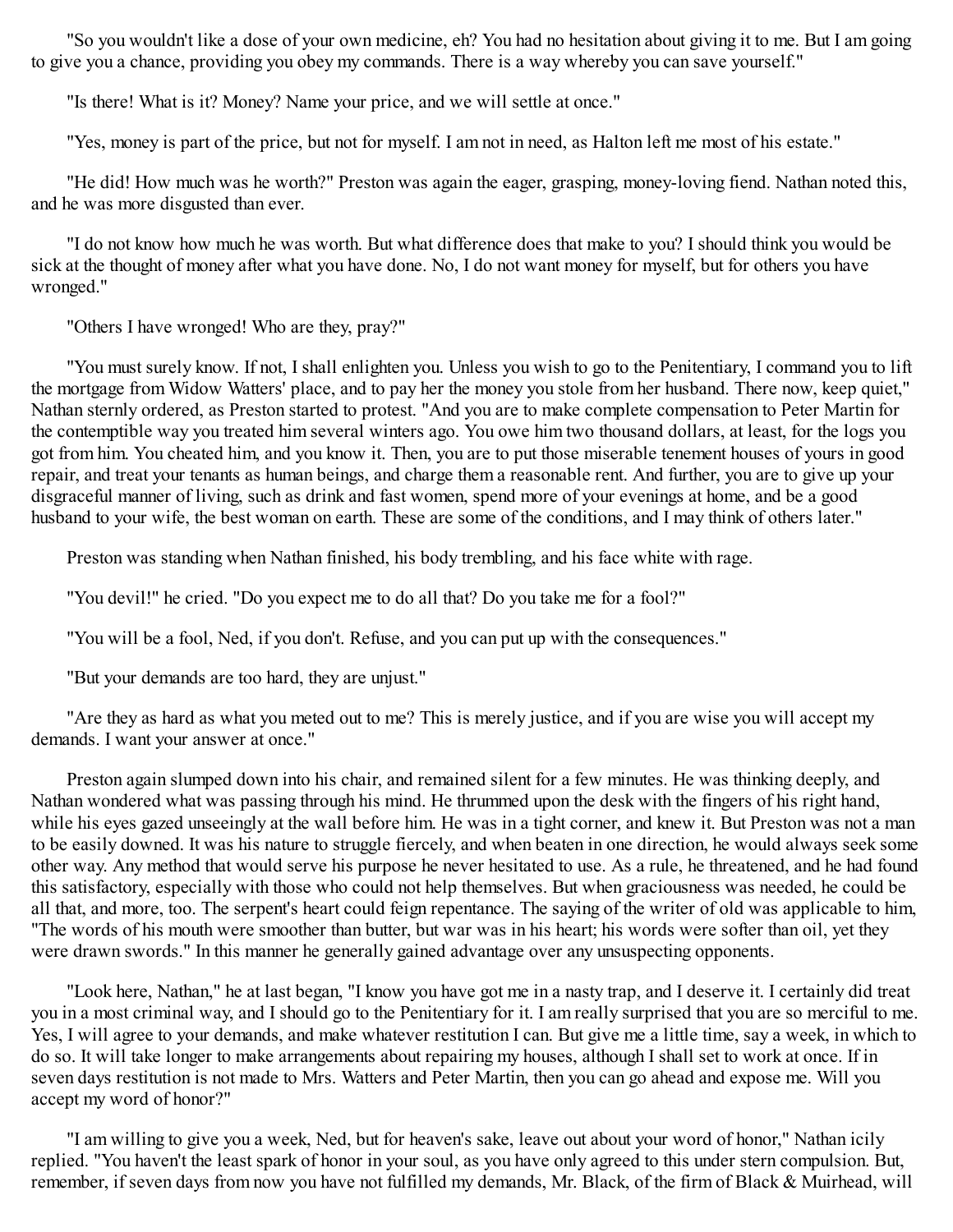take charge, and you know something about him."

"So Black is your lawyer, eh?"

"He is, and he knows all about Halton's confession."

"Good Lord! This is awful!"

"It is, and it will be more awful if you try any nonsense. And don't overlook what I said about your giving up drink and fast women. There is Helen, also, to be considered."

"Has Helen been saying anything to you?" Preston asked this question as calmly as he could, but his voice betrayed his anger.

"No, she has not. The only time I have spoken to her since obtaining my freedom was the day I repaired your fence. She had no idea who I was, and not likely she knows yet."

"But you couldn't disguise yourself from me. I knew you the minute I set my eyes on you."

"I guess it was your conscience, Ned, and not your eyes. I am giving you the credit of having a conscience, which is going a long way."

"You seem to consider me a regular devil, Nathan."

"And haven't I good reason if I do? Would anyone with the slightest spark of manhood do what you did to me? Why I am amazed at myself for my patience. Some men, if their lives had been ruined as mine has, would have tracked you down and shot you on sight. But thank God, I am different."

"You want revenge, nevertheless."

"Revenge! Yes, but revenge that will do the most good to the ones you have injured. Mine is a new kind which, perhaps, you are incapable of understanding. It is the Master revenge. I shall leave you now, but, remember."

## **CHAPTER 15**

# **A Helping Hand**

Nathan went at once to see Mr. Black, and related to him his conversation with Preston. The lawyer was greatly interested, although he shook his head doubtfully.

"I hope it will work out all right," he replied, when Nathan had ended. "But Preston is a tricky man, and will endeavor to crawl out of the trap some way. He has been in tight corners before, so he knows all the ways."

"But he won't get clear this time," Nathan stoutly asserted. "I have given him just one week. If at the end of that time he has not obeyed my orders, I am going to ask you to take the case in hand. When he finds out that I mean business, it will make a great difference. I am going home to rest, and await developments."

"Back to your retreat, eh?" the lawyer queried. "How I envy you."

"Envy me! What for?"

"Your life in the open these beautiful days. I was born in the country, with hills all around, the forest near, meadows,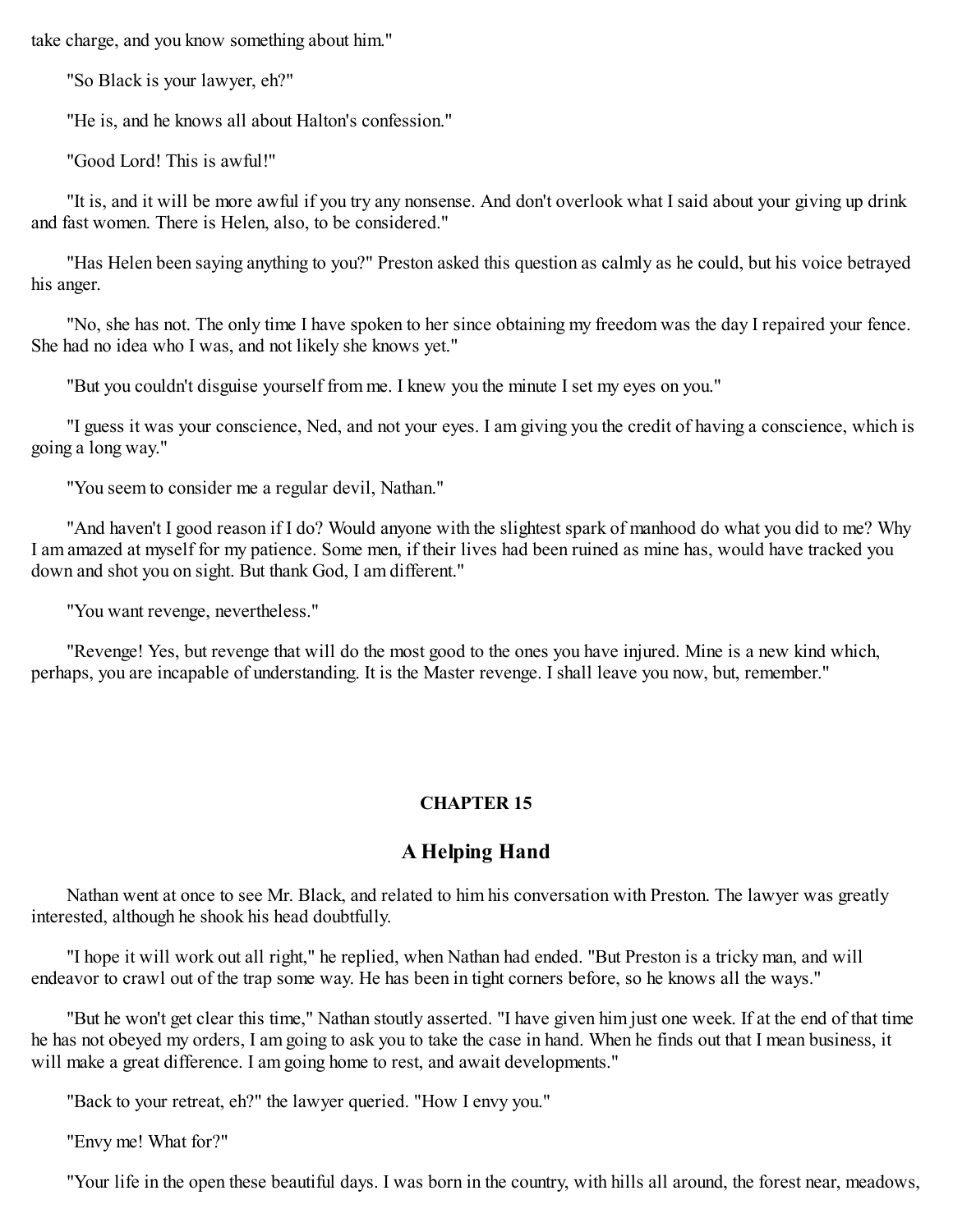river and lakes. Yet I left them all to spend a life of drudgery here in the city."

"You seem to thrive upon it, though, Mr. Black. You look so hale and hearty."

"That may be true," and the lawyer smiled somewhat sadly. "See that," and he pointed to a piece of paper pinned to his desk. "I found that several years ago. It is a translation from the Chorus of an ancient writer. Listen,

> "Oh, take me to the mountains! Oh, Past the great pines, and through the wood, Up where the lean hounds softly go A-whine for the wild things' blood."

"Now, those words stir me, and do you know, I visit the hills every morning in my mind. I wander through the woods and meadows. I take a refreshing dip in the lake where I used to swim as a boy. I fish in the old brook, drink from the ice-cold spring, lie in the newly-mown hay, sleep in my little bed at night and hear the rain beating on the roof. And living that life over every morning, puts me in good trim for the duties of the day. It is a great tonic."

"I understand," Nathan quietly replied. "I have been in prison, too, and know what such thoughts mean. But, there, I must hurry away now to catch my steamer."

The *Banner* was about ready to leave her wharf as Nathan stepped on board. He wished to be by himself, that he might think over all that had happened during the day. He found a secluded spot on the main deck, and there in a corner he seated himself upon a small camp-chair, and leaned back against the wall which separated him from the purser's bedroom.

He had been here but a few minutes when three people, a man and two women, brought their chairs and sat down a short distance away. At first he paid no attention to them, but continued his meditation. At length, happening to glance in their direction, he straightened suddenly up as he recognized the man as Judge Preston. He looked much older than when he had last seen him on that fateful day when he had committed an innocent man to the Penitentiary. But he seemed to be as overbearing and petulant as ever, and answered curtly whenever the women spoke to him. Nathan noted his fat face, small eyes, and bull-like neck, and a feeling of repulsion swept over him. How often in his lonely cell he had pictured the man in his mind, and vowed vengeance some day. And here he was close at hand, and he could do nothing. The weapon of revenge was in his pocket, but he must not use it. If Ned Preston obeyed the orders he had received, his father would go to the grave without any knowledge of his son's infamy. It did not seem right that the judge should escape. He should be made to suffer, and his haughty pride humiliated. It was hard for Nathan to control himself as these thoughts surged through his mind. Perhaps he was a fool, after all, for the course he had taken. Would it not be better to let the law deal with the guilty one? Even now Ned Preston might elude him, and he recalled Mr. Black's warning. Ned was a judge's son, and the law had many loop-holes for a rogue to escape.

Nathan could not help hearing what the women were talking about. He felt sure that they were the judge's wife and daughter. They were as talkative as the man was silent.

"I am so glad we came by the boat," the elder woman was saying. "Ned wanted to take us in his car, but this is such a change. He has gone to notify Helen of our coming. She will be quite surprised."

"Oh, I guess nothing will surprise her, mother," the other sarcastically replied. "She doesn't take much interest in us and our affairs. I know she worries Ned a great deal."

"I am afraid so," and Mrs. Preston gave a deep sigh. "Poor Ned looked troubled when we called at his office on our way here. Did you notice it, dear?"

"Yes, mother, he was unusually pale. Perhaps he is annoyed about his name being in the paper this afternoon. Did you see it, papa?" she asked, turning to the judge.

"Yes I did," was the snapping reply.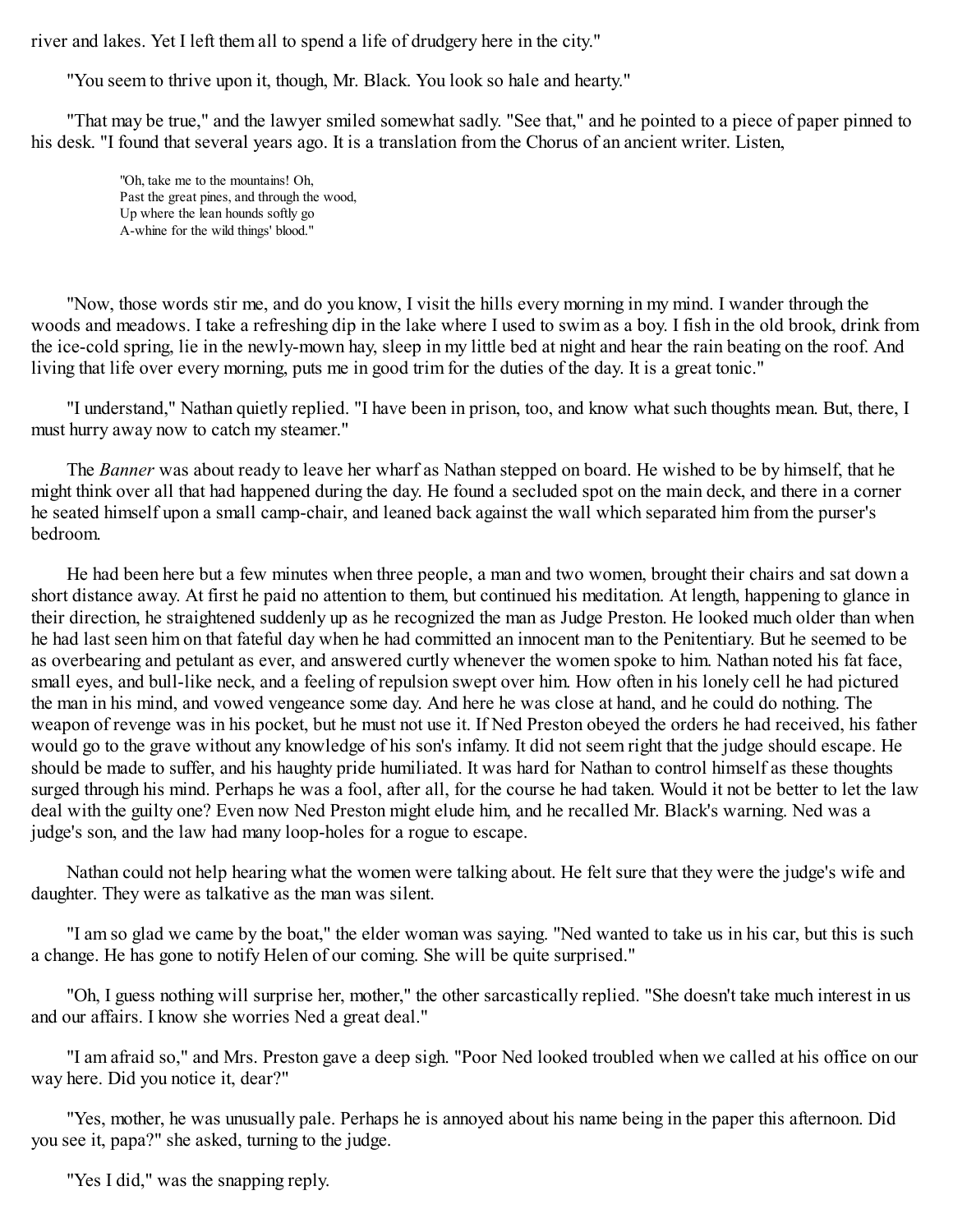"And isn't it a shame that Ned's name should be mentioned in connection with that disgraceful affair?"

"It is. Very disgraceful."

"I was speaking to Ned about it," Mrs. Preston remarked, "and he told me that the man who aided that fugitive to escape the Police served a long term in the Penitentiary. Did you know that, John?"

"I did, for I sentenced him."

"You sentenced him!"

"Certainly, and if he'd been before me to-day, I should have sent him up again. He is a dangerous man to be at large. And he's now living in the country near Ned, just think of that!"

"He is!" Miss Preston exclaimed. "Why, I feel afraid already. It isn't safe for Helen to have such a man in the neighborhood. I wonder if she knows about him."

Nathan had heard enough. He rose abruptly to his feet, stepped swiftly past the three, and made his way down to the lower deck. And here he remained, silent and thoughtful, as the steamer plowed on her way. He was on the lookout when they came to the wharf where the Prestons were to land, and he saw Ned there with his car. As they drove away, he thought of Helen, and pitied her. What chance would she have with those two self-complaisant women? he asked himself. How repellant they must be to her, and how her gentle nature must recoil from their sharp tongues and prying eyes.

Nathan thought of all this as he sat on his verandah that evening after supper. It was good to be back home again. There was a quiet peace surrounding him, and a restful spirit possessed his soul. He wondered how Helen was enduring her visitors, and if she longed to be away from them. There were more prisoners in the world than those behind bars and bolts, he mused. Helen was really a prisoner, he felt sure, even though she lived in a fine house. So was her husband, but in a far different sense. He smiled as he recalled his conversation with Ned, and the despair he had exhibited. And Black, the lawyer, was a prisoner, too. He longed for the free life in the open, but was compelled to remain in the city, most of the time in his office. But he was not like Ned Preston. He looked forth from his place of confinement to the hills, forest, lake and river. Although his body was enslaved, his mind was free and noble. Ned, on the other hand, peered forth angrily and fearfully upon life. His heart was bad, therefore his deeds were evil. There came to Nathan's mind two lines he had learned years ago, and which had often inspired him during those terrible year in the Penitentiary:

"Two men looked through prison bars, The one saw mud, the other saw stars."

"I guess that is very true," Nathan remarked aloud. "I must try to see more of the stars, although it is difficult to keep one's eyes off the mud when there is so much of it around."

He was aroused by the sound of a waggon coming along the road. It stopped in front of the house, and Nathan saw Mr. Westmore alight and walk toward the verandah. He noted that the old man's step was not as brisk as formerly, and that he seemed very tired. He rose to his feet as the clergyman approached.

"Sit down, sir," he invited, offering him a chair.

"I can't stay long," the Parson replied, as he settled down wearily upon the proffered seat. "I have just come from Silas Fletcher's. One of his little children died this afternoon, and I have come to see if you will make the coffin. I have brought the measurements. I hope you will be able to do it."

"Certainly, Mr. Westmore, I shall make it in the morning. But what was the matter with the child?"

"Diphtheria, and a very malignant kind. I am afraid there will be other deaths in the family. Poor Mr. and Mrs. Fletcher are almost heart-broken and completely worn out. They live three miles back from the river, and are very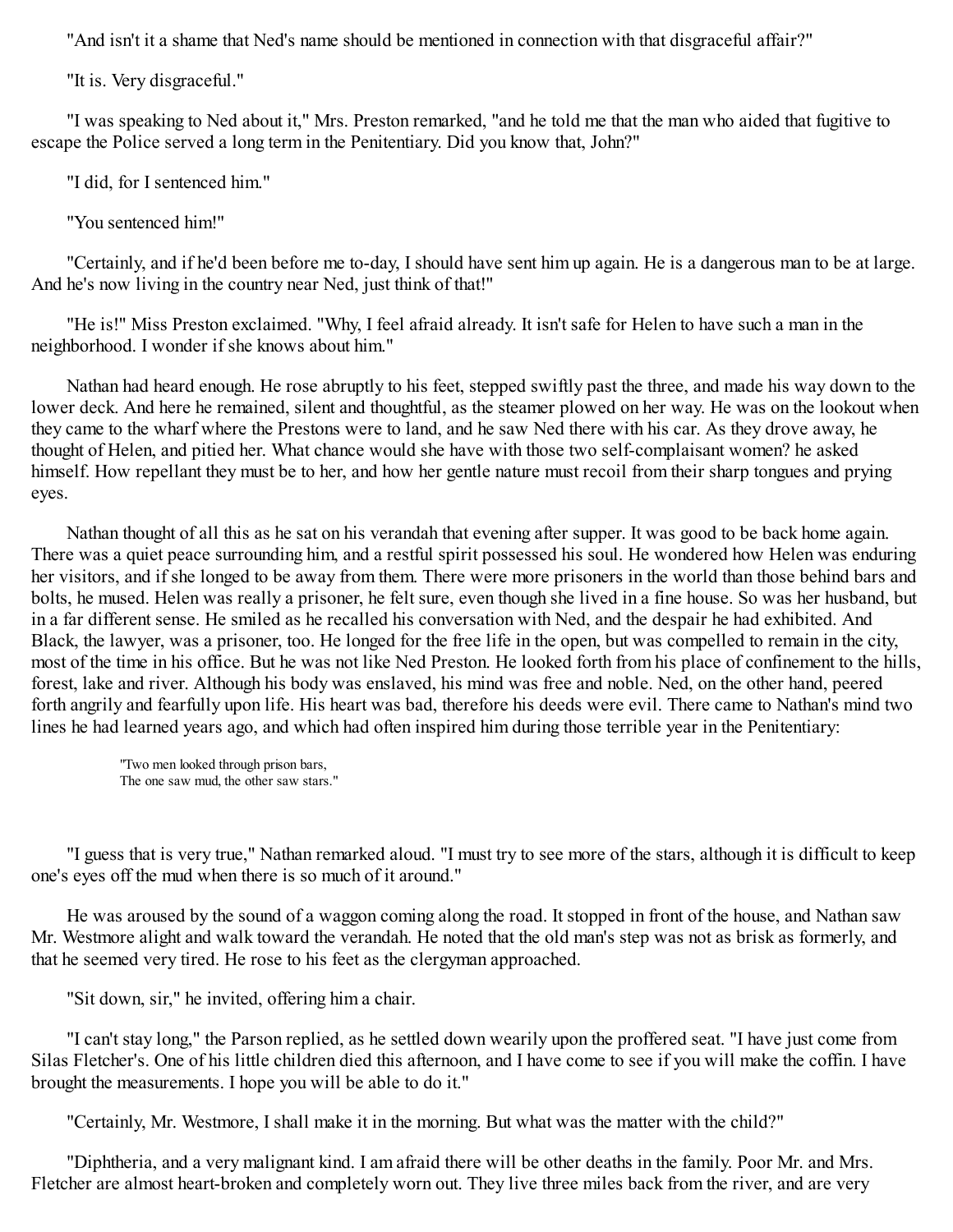industrious and respectable people."

"Have they had the doctor?"

"Oh, yes. But he lives a long distance away, so it was too late when he came to do anything for little Bennie. The neighbors are so afraid of the disease that they will not go near the house."

"But you have been there," Nathan reminded. "Were you not afraid?"

"I am different, remember. I must go wherever duty calls. I am going back again just as soon as I get a little rest."

"In the morning, Mr. Westmore?" Nathan inquired.

"Yes. And I shall come this way, so if you have the coffin ready I can take it with me. It will not be large, and I know I can manage it in my waggon."

"When will the funeral take place?"

"To-morrow afternoon, providing you can get the coffin ready."

"It will be ready early in the morning, Mr. Westmore. You can leave that to me."

"Thank you very much, Mr. Stone," and the Parson rose to his feet. "I must go home now. What a comfortable place you have here. I almost envy you such a life. Good night."

Nathan was deeply moved by the words and manner of the old clergyman. How light he made of his own part in helping the stricken Fletchers. But Nathan knew from what he had heard of his deeds in the past, what a great comfort and assistance he always was in times of trouble. Like his Great Master he was ever going about doing good, and all classes were alike to him. To think of the man was an inspiration.

Nathan had never made a coffin, but he knew just what was needed. He lost no time that night in going to the store to obtain the necessary materials. He paid for these, and when he reached home, he went at once into his workshop. He selected several of his choicest boards, and by the lamplight over the bench he worked hour after hour. Not until the last touch had been given to the little coffin, and a rough outside box made, did he lay down his tools. He had completed his work, and could afford to rest.

Nathan was ready when Mr. Westmore arrived, and went with him on his mission of mercy. The Parson objected, saying that it was unnecessary for him to run any risk. But Nathan told him not to worry, that he was only too pleased to be of some assistance.

"I have only myself to consider," he said, "so why should I not go? And, besides, you will need help at the funeral."

Nathan found Mr. and Mrs. Fetcher quiet, friendly people, and their grief touched his heart.

"Bennie was such a bright boy," Mrs. Fletcher said, "and always so willing to do what he was told. And now he is lying there so still, the poor dear. Just come, Mr. Stone, and have a look at him."

Three other children were sick in bed, so the poor woman was kept very busy. Nathan did what he could to help, for which she was most grateful.

"Why, you are as handy as a woman," she complimented. "Now, some men are no use in the house at all. But you are different."

Nathan noted the quiet dignity of this woman, and her self-restraint. And how brave she was in the face of her great bereavement. Even when the little coffin was borne from the house and laid in the waggon, she made no outcry, but stood in the doorway watching all that was taking place.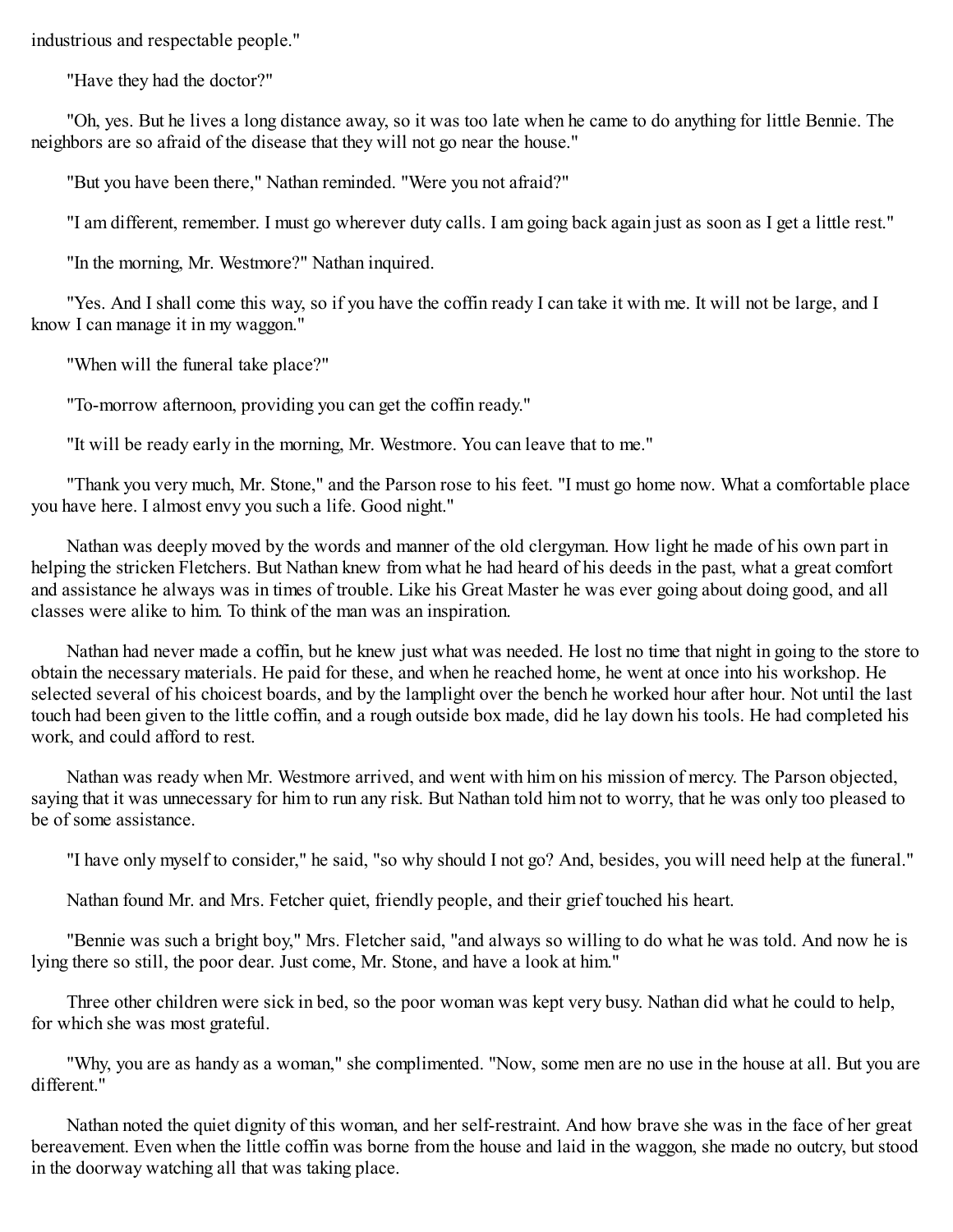"Good by, little Bennie," was all she said, as if the boy were just leaving for school. She remained there while the two teams moved slowly down the highway, and until the trees hid her from view.

Nathan's heart was heavy. Had Mrs. Fletcher made a fuss, or cried out in her distress, it would have been some relief. But to see her standing there without a word was almost more than he could endure. And to think that she had to go back to the care of her other children, not knowing which of them would be the next to be taken from her.

"Mrs. Fletcher is a heroine," he remarked to the Parson.

"Indeed she is, Mr. Stone. I have known her for years, and she has always been that way. Mrs. Preston thinks she is a wonderful woman, and often visits her. She was so grieved this morning when I told her about Bennie's death."

"Do you mean Mrs. Ned Preston?" Nathan asked.

"Yes, the very one. She is a noble woman, and does so much good in a quiet way. I wish I could say the same about her husband. I cannot understand how she came to marry a man like that."

Nathan made no reply, for the clergyman's words had given him food for much thought. He had no idea before that Helen went to the Fletcher's. But it was just like her, he knew. She had not changed, but was as sympathetic as ever. What steps would she now take to help the stricken family? he wondered. She could not very well go herself, as she had her own two children to consider. Perhaps she would engage the services of a trained nurse. Then he thought of the money Mr. Black said he would deposit in the bank to his credit. Why not use some of that? Yes, he would do it. Impulsively he turned to the clergyman.

"Mrs. Fletcher should have a nurse," he began. "She will break down if she doesn't have a woman's help."

"I am afraid so," Mr. Westmore replied. "But where is the money to come from to pay a nurse? Silas has a hard time to make a living, as it is. He cannot afford any extra expense."

"But I can, sir, and I am willing to furnish the money."

"You!" The Parson stared at his companion in astonishment. "Why, only a short time ago you were very hard up, so you told me. Didn't you have to make chairs and tables for a living?"

"Quite true. But since then I have had a fortune left me, and do not know what to do with it."

Mr. Westmore looked keenly into Nathan's face, as if to see whether he had taken leave of his senses. The latter smiled.

"You needn't doubt my word," he informed him. "What I have told you is true. I have plenty of money now, so if you know of a good nurse, engage her at once, and I shall pay her."

"God bless you!" the clergyman fervently replied. "You have taken a great load from my shoulders. Yes, I know of a nurse at River View. I am sure she will go, and I shall phone to her immediately after the funeral. I prayed very earnestly last night for someone to help poor Mrs. Fletcher, and my prayer has been wonderfully answered."

When they reached the burying ground, the coffin was lifted from the waggon, and lowered into the grave. After the Burial Service had been read by the Parson, Nathan shovelled in the earth. This completed, the three men stood there looking upon the little mound. Tears streamed down the father's cheeks. At length he turned to Nathan.

"Thank you, sir, for your kindness," he simply said. "I shall never forget it. Please let me know how much I owe you."

"You owe me nothing, Mr. Fletcher. I consider it a privilege to be able to help you."

"But the cost! the cost!"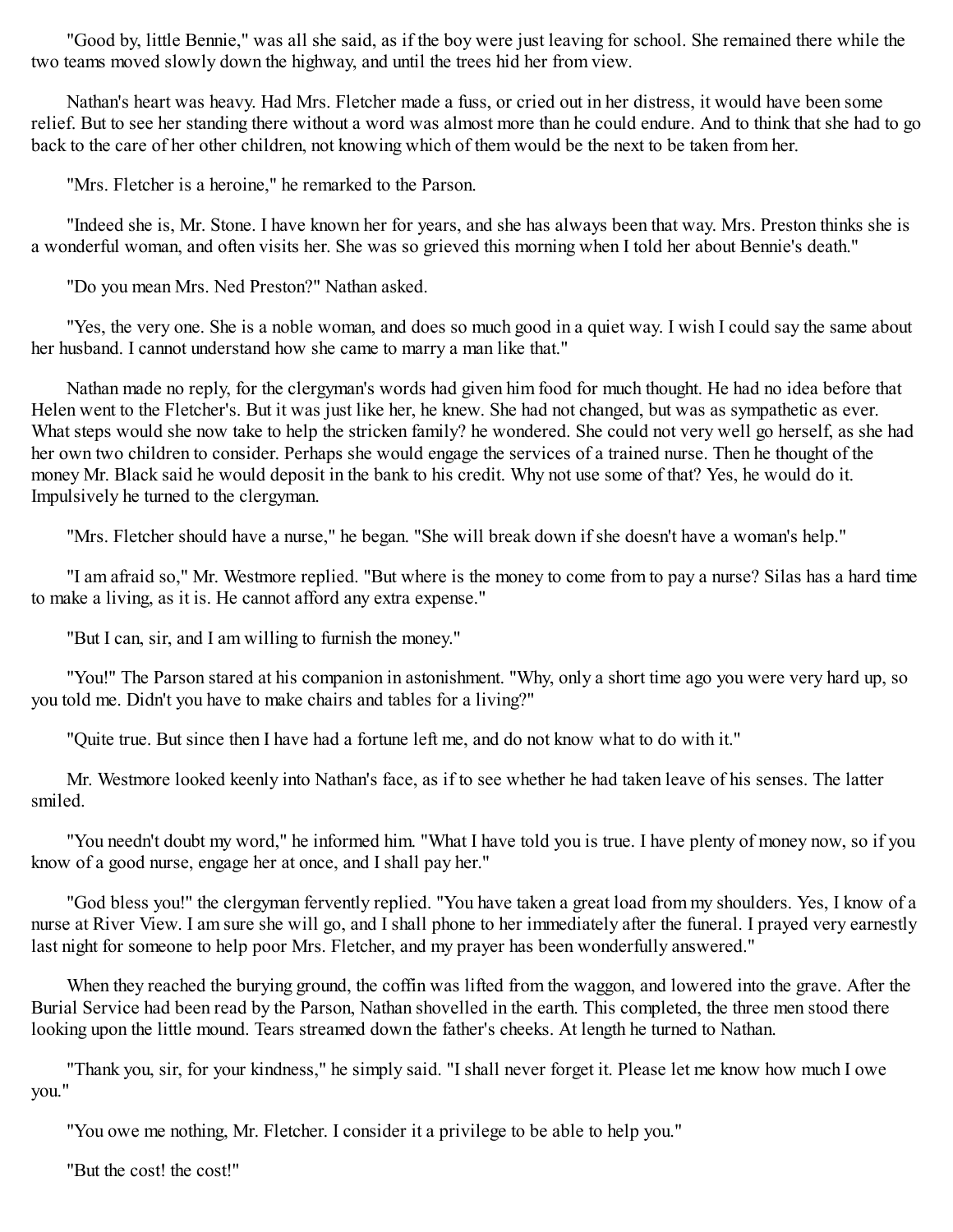"Everything is paid for, so do not worry."

As Mr. Fletcher stood there, overcome by this unexpected kindness, the Parson laid a hand upon his shoulder.

"Come, Silas," he said. "Mr. Stone wants no pay for what he has done. He is a true man of God."

"He is, he is," the grief-stricken man murmured. "The Lord will reward him."

Nathan and the clergyman stood and watched, the man as he mounted his now empty waggon and drove slowly away. They made no comment, for words were unnecessary. Their hearts were deeply stirred, and there were tears in their eyes, of which they were not ashamed.

### **CHAPTER 16**

## **Stricken Down**

During the remainder of the afternoon Nathan was busy in his workshop. He had chosen with much care a piece of sound wood, and from this he fashioned a little cross, of Celtic design, such as he had seen in pictures. On this he carved with his knife the one word "Bennie," and colored the letters with black paint, which caused them to show up clearly against their white background. After supper he carried the cross down to the burying ground, and placed it at the head of the little grave. He then gathered a number of wild flowers and laid them tenderly over the mound until every portion of the raw earth was hidden from view. A sweet peace reigned in his heart as he did this, all the more satisfying because it was a work of love.

Upon his return to his house, he seated himself upon the verandah and smoked in silent contentment. He thought much about Mr. and Mrs. Fletcher, and the great sorrow that had come into their lives. He also recalled what the Parson had said in reference to Helen. When he thought of her she seemed to be very near, as if her spirit were surrounding him. This had been so in the past, but especially so this evening. He meditated upon it, and wondered if she was thinking of him. He saw her again as he had seen her years ago at the garden gate when he had bidden her good night. It was the same girlish form he beheld, the flush of health upon her cheeks, and the light of joy and love kindling her eyes. No man had ever loved as he loved Helen, so he believed, and that love was still true and deep, even though she was wedded to another. According to the law of the land she was Ned Preston's wife, but according to a higher law she belonged to Nathan Strong.

And thus he reasoned as he sat gazing out over the river. When Ned came into his mind, he wondered if the fellow had done anything as yet to make restitution for the wrongs he had committed. But he did not wish to think about him now. The death of the child had calmed his agitation, and the thought of Helen had brought peace into his soul. The evening was conducive to such feelings. As the darkness deepened, and the inanimate forms around him grew less and less distinct, he settled comfortably back in his chair, and gave himself up to the enjoyment of it all. The air was balmy and refreshing, with scarcely any wind astir. The stars twinkled overhead, while lights from several houses on the opposite side of the river emitted their feeble rays. Various sounds came through the deepening darkness, such as the bark of a dog, the quack of a wild duck down among the rushes, the occasional cheep of a drowsy bird, or the rumbling of a farm waggon upon the road.

For some time Nathan sat there, thinking deeply. At last he knocked the ashes from his pipe, and was about to go into the house, when a wild cry startled him, and caused him to spring to his feet. It came from his own shore, and he could hear the splashing of water and frantic calls for help. Feeling certain that someone had met with an accident, and was in danger of being drowned, he hurried down the path, and as he neared the shore he shouted out that he was coming. When he entered the thick bushes it was difficult for him to see, so he was forced to pick his way quite cautiously. The cries had now ceased, and he feared that he was too late.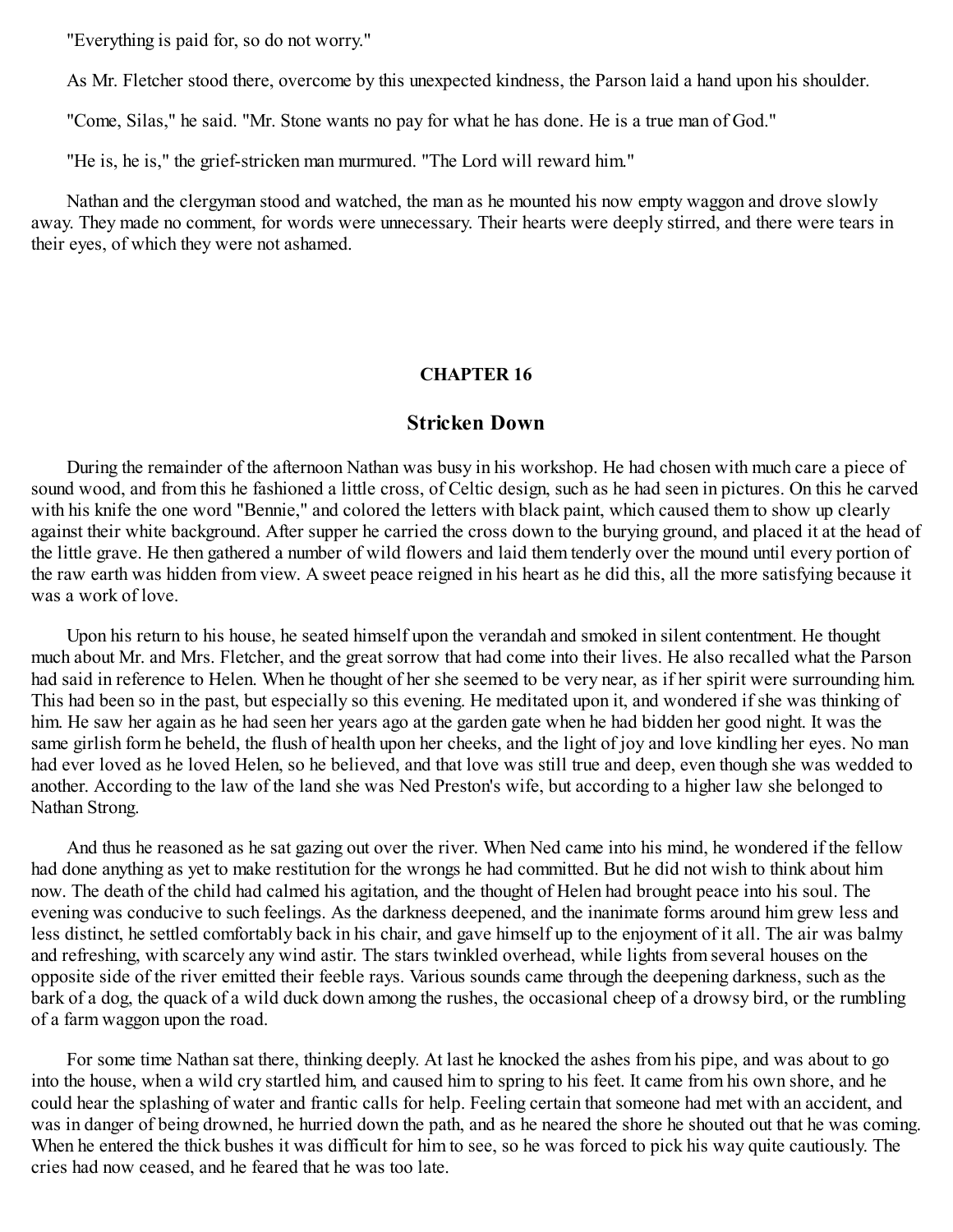He had just reached the lower side of the thicket, and had paused to peer keenly out over the water, when a noise at his side startled him. Before he could lift a hand, something struck him upon the forehead, and with a groan he toppled and crashed into the bushes. And as he lay there, the form of a man bent over him, his pockets were quickly searched, and from an inside one a folded paper was drawn forth. With a chuckle of satisfaction, the assailant stepped out upon the path, and hastened up from the shore. Cautiously he approached the house, keeping close to a row of trees by the side of the road. Presently he gave a low whistle, which was immediately answered by a gruff voice. Soon another man appeared, walking unsteadily as if he had been drinking.

"Did you get it, Bill?" he eagerly inquired.

"Y'bet," was the reply. "He went down like a baby. I guess that is what ye want," and he handed forth the paper.

"G-good for you, Bill. I won't forget thish. Here's shomthing for you," and he thrust a roll of bills into the other's hand as he spoke. "Come home wish me, Bill. I'm a bit unshteady on my feet to-night. Here, have a drink; it's good shtuff."

In a few minutes the two were reeling down the road, each trying to hold the other up, and talking in a most maudlin manner.

When Nathan opened his eyes, he did not try to understand what had happened to him. He saw the stars shining overhead, and watched them curiously. One star larger than the others fascinated him. It was smiling at him, and he tried to smile back. Then it seemed to change, and it was no longer a star but Helen's face. How bright and beautiful she appeared, and he wondered what she was doing away up there. That was a funny place for a woman to be. He called to her, and the sound of his voice startled him. It brought him somewhat to his senses, and for the first time he realised that his head was hurting him. Where was he? What was he doing there in the darkness? He reached out and felt the trees and bushes. Strange that he should be in such a place!

Then all at once his memory returned. He struggled to his feet, and peered through the night. He had been struck on the head as he was on his way to help some one struggling in the water. He found it difficult to stand, he was so dizzy. He groped his way to the path, and there he sank down upon the ground. How his head did hurt! He raised his hand and felt a large lump back of his right ear. Somebody must have hit him. The thought stirred in him a feeling of anger, and aroused him to action. Again he struggled to his feet, and staggered along the path. How far away seemed his house. Could he ever reach it? But still he moved forward, sometimes swaying, but never falling until but a few yards from the verandah. And there he fell, and only with difficulty was he able to drag himself up the steps and into the house.

The world then to Nathan was suddenly turned upside down. He was falling from a fearful height, and hands of demons were waiting to receive him. He struggled and tried to call for help, but words would not come to his lips. He saw Ned Preston and Bill Tooke jeering at him in his misery. Presently Helen's face appeared. She was holding out her hands, and urging him to come to her. All this faded, and he was once more in the Penitentiary, beating against the door and walls of his cell in a vain effort to escape. And coming to his aid was a little child, with a wonderful halo about its head, and holding in his hands a cross, the very one Nathan had made and placed over the grave. But there was blood upon it now, and it was dripping from above. This puzzled him, but lifting his eyes, he saw two wonderful hands with a deep wound in each from which the blood was trickling. Then a face appeared, such as he had never seen before, so beautiful was it, and with eyes full of compassion. He knew it at once as the face of the Master, and on His head was a crown of thorns. With a cry of intense joy he raised his hands as if to grasp that wonderful form. Instantly the vision faded, and in its stead he beheld the anxious face of Parson Westmore bending over him. He tried to rise, but was too weak.

"Where am I?" he feebly asked. "What has happened?"

"Hush, hush," was the reply. "You are right in your own bed."

Then another man, a stranger, came to his side, who looked keenly into his face.

"He will be all right now," he heard him say.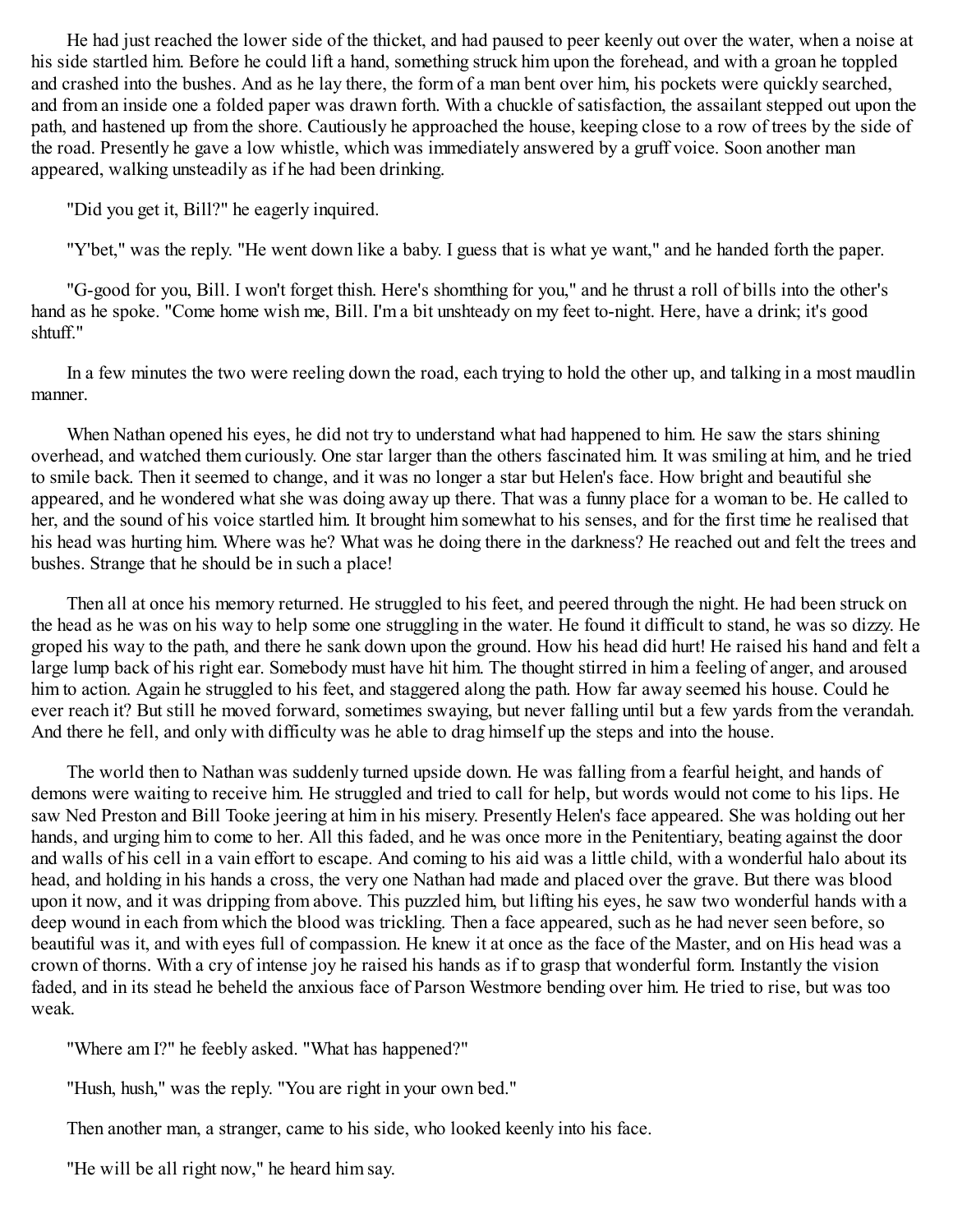"Will he recover, doctor?" the Parson asked.

"I believe so. But he must have very careful attention."

So that strange man was the doctor, Nathan mused. What in the world was he doing there? But so tired was he that he did not ask any questions. The bed was comfortable, and he felt so sleepy. He knew that a soft light hand was placed upon his forehead, and he heard a woman's voice. He thought it must be Helen's, and he gently whispered her name.

When he again opened his eyes, he felt altogether different. His sleep had refreshed him, and his mind was clearer. He saw a woman sitting near the window, reading. He knew she was a nurse by the dress she wore. She looked somewhat like Helen, although not so beautiful. But what was she doing there in his room? Had he been ill? He remembered that the Parson and the doctor had been by his side when he had aroused from his strange dream. Yes, something must have happened, he felt sure. He made a motion as if to rise, and in an instant the nurse rose to her feet. She saw the light of understanding in his eyes, and smiled.

"Are you feeling better?" she asked.

"I guess so. But, say, I'm almost starved."

Again the nurse smiled, and at once left the room. In a few minutes she returned with some steaming broth.

"Try this," she said, as she dipped the spoon into the dish. "I am going to feed you."

"Do you think I am a baby and must be fed?" Nathan indignantly asked.

"You must be a baby for a while, Mr. Stone, until you get a little more strength. I am merely obeying the doctor's orders."

Nathan was forced to submit and take just as much broth as the nurse would permit. He wished to take an abundance, for he was very hungry.

"Give me something stronger than this," he ordered. "I want a big dinner."

"Then you will have to wait until it is cooked, Mr. Stone. And, besides, it would not be good for you just now. You have been very ill."

"I believe I have. So you came to nurse me. Who sent you?"

"Mr. Black, the lawyer. He is a personal friend of mine."

"But how did he know I was sick?"

"He saw about your accident in the paper, and brought me up in his car."

"He did! So I met with an accident, did I?"

"Oh, I merely called it that, as no one seems to know just what happened. But, there, you must not talk any more now."

"I must talk," Nathan insisted. "It doesn't hurt me. Now, tell me, how long have I been in bed?"

"For nearly a week. The doctor was very anxious about you for several days."

"And did you take care of me all that time?"

"I was here, but the neighbors took turns in staying, especially at night. The Parson and Mr. Martin were here a great deal. They would not leave me alone with you. Now, I am not going to talk any more at present. You must go to sleep."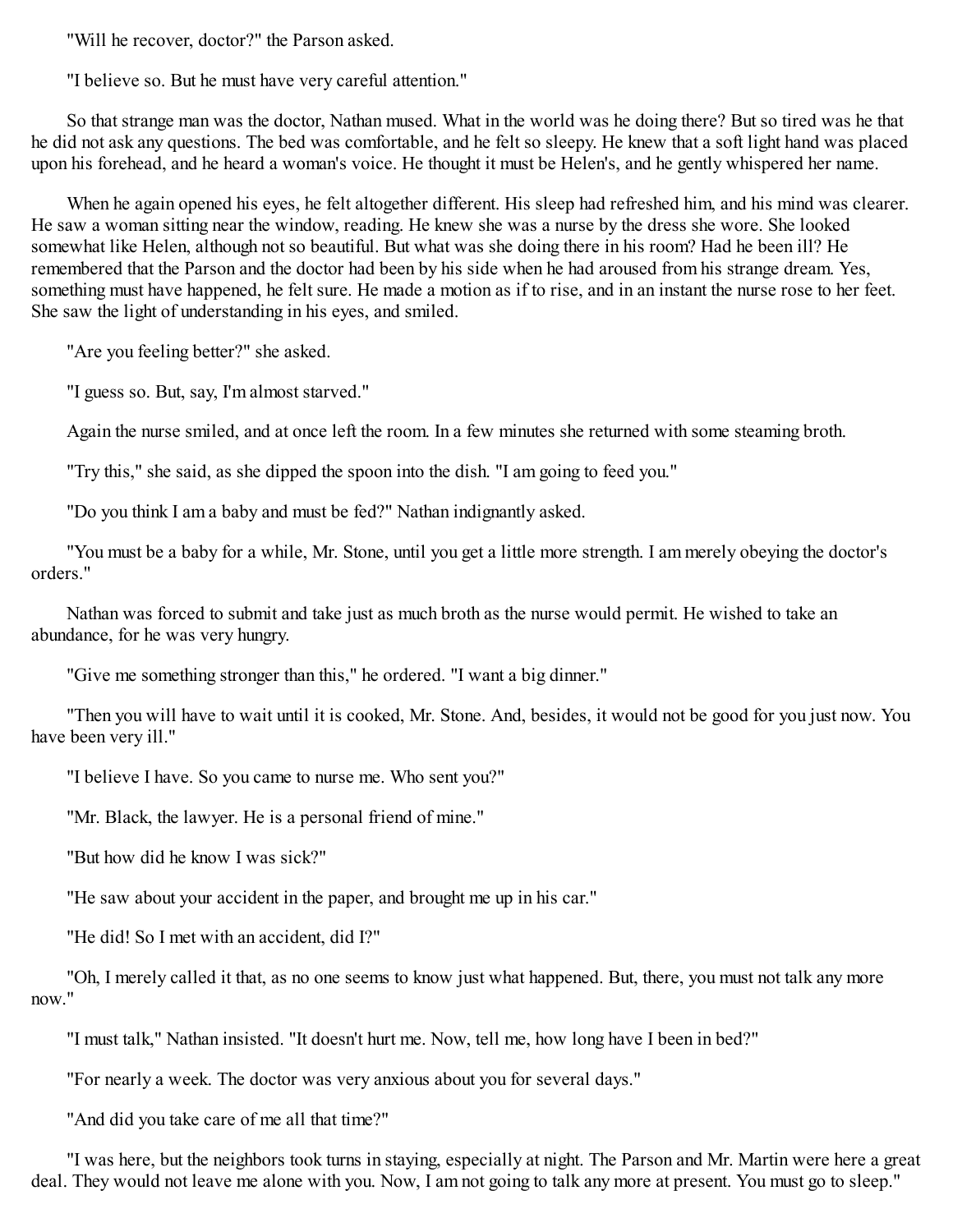Nathan, however, was not inclined to do as he was told. While the nurse busied herself in the kitchen, he tried to recall the events which led up to his visit to the shore in response to the call for help. But his mind was not very clear, and he was thus thinking when the Parson arrived. The latter took his hand, and his face beamed with pleasure as he looked down upon the patient.

"More like your old self, eh?" he queried. "My! I am glad."

"Yes, I feel better, thanks to you and other kind friends for what you have done for me. But what happened to me, anyway?"

"That's what we don't know," the clergyman replied, as he sat down by the side of the bed. "Peter Martin found you early one morning lying on the floor, raving at a great rate. He had a hard time with you, but as soon as he could get word to the neighbors, they came and gave a hand. Did you fall and hurt yourself?"

"I know very little about it, Mr. Westmore. I was sitting on the verandah that evening, when I heard a voice calling for help down by the shore. There was a great splashing of water, so I was certain that somebody was in danger of drowning. I hurried down as fast as I could, and when I came near the shore I was suddenly knocked down. How long I remained there I do not know, but have a faint recollection of staggering up to the house. That is all I can remember."

"Strange! very strange!" the clergyman commented. "Are you sure you didn't faint, owing to your hurrying so fast, and falling, struck your head against a stone?"

"I am certain that nothing like that happened. I was struck by some person, for I heard a sound at my side just as the blow fell."

"Dear me! this is all very puzzling," and the Parson rubbed his chin in a thoughtful manner. "I cannot understand it at all. This is a very quiet neighborhood, and we never had such a mysterious thing to happen before. But here comes the nurse, and she will give me a great scolding for keeping you talking. I must hurry away now, so good by for the present."

## **CHAPTER 17**

## **A Star and a Toad**

Nathan made steady improvement, and in a few days was able to be around again. He had no longer any need of the nurse, so she went back to the city, and once more he was left alone to do his own cooking and housework. He was glad of this, for the presence of the nurse, good and kind though she was, worried him. He was ashamed of his meagre household effects, especially his dishes, which were very few. On the other hand, he missed her, and the place seemed lonely after her departure. He realized now more than ever that it takes a woman to make a house beautiful. He thought of what a home he might now have, with Helen by his side, but for the villainy of Ned Preston and his accomplice, Matthew Halton. And in addition to this he had been treacherously stricken down in the night. What else had Fate in store for him? he wondered, and was he to go on meeting with adventure after adventure to the end of his life? Other men around him did not have such serious experiences, so why should he be continually hounded by forces over which he had no control?

Nathan was anxious to learn if Preston had fulfilled the promises he had made to him that day in the city. He had heard nothing from him, and knew not what he had been doing. He determined to visit Mrs. Watters just as soon as he was able, and he believed that he could find out something from her. As for Peter Martin, he had said nothing about receiving any money. The time allotted to Preston was now past, and it was evident that nothing had been done in the way of restitution.

He was thinking of this the evening of the day the nurse left, as he was sitting upon the verandah. It was a night similar to the one when he had heard the cry of distress from the river. He had walked about some that afternoon, so felt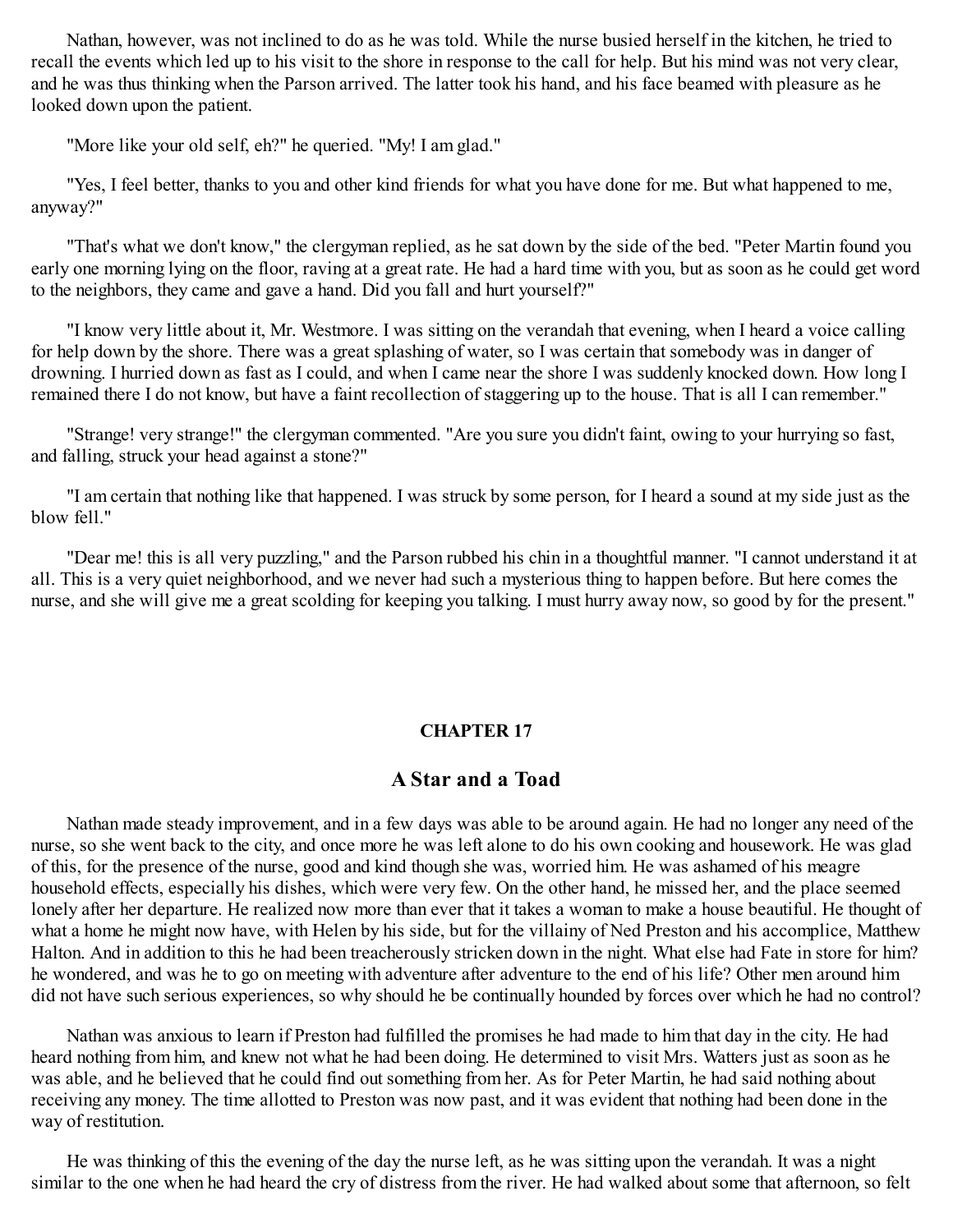quite well and strong again. In a day or two he would go to the city and consult Mr. Black, so he planned. He would also find out if Preston had taken any steps to have his miserable houses improved. If not, he would have everything turned over to the lawyer and let him handle the matter.

And as he sat there, Peter Martin limped in from the road, and took a seat by his side. Nathan offered his visitor some tobacco, which was gladly accepted.

"I'm all out of terbaccer," Peter explained, as he filled his well-blackened pipe. "I intended to git some at the store to-day, but fergot all about it. I guess it must have been the condition of Bill Tooke's family that put it out of me mind."

"Why, what's the matter there?" Nathan asked. "Not sick, I hope."

"They're starvin'; that's what's the matter, Mr. Stone. Bill has disappeared, an' no one knows where he has gone. He's been away fer over a week, an' left his family without a scrap of food in the house. The children were over to the store beggin', an' around to the neighbors, too, I guess. It looks as if the parish will have to keep 'em, fer Mrs. Tooke can't manage alone with that brood."

"But has no one seen Bill?" Nathan enquired.

"No, not since the night you met with that accident. There are some nasty stories goin' around, but I put no credit in 'em. Bill is a bad man, we all know, as fer as stealin' goes, but I never knew of him doin' any real bodily harm sich as happened to you. He's too much of a coward fer that."

"So people think that he was the one who struck me down?"

"Yes, that's what they're sayin', but not openly, ye understand. They're jist whisperin' it, so to speak, fer no one wants to be brought up fer slander. Bill might come back at any time, an' he's jist the man who would like to make trouble. Nuthin' would suit him better than to sue somebody fer damages. He has nuthin' to lose, while we have our farms. That has allus struck me as unfair. Why is it that a man who isn't worth a hill of beans kin trump up a charge against some neighbor, an' put him to no end of trouble an' expense?"

"But he would have to prove his charge, remember," Nathan reminded. "The law will not allow a good citizen to be ruined by such a creature."

"That may be all very well as fer as it goes, Mr. Stone. But think of the trouble, worry, an' expense a good citizen is put to in order to defend himself. He has to hire a lawyer, an' that sometimes means as much as his place is worth. An' supposin' he does win his case, what does he git in return? Nuthin', an' the man who brought in the charge gits scott free, 'cause he ain't worth a cent. No, it ain't fair by a long chalk."

While Peter was thus talking, Nathan was doing some serious thinking. He was rather surprised that people associated Bill Tooke with the deed down by the river. But he himself had thought of it ever since he regained his senses. It was no doubt revenge the man sought. If he had intended to kill him, he would have finished him on the spot. Then, perhaps, when he found out how serious was the injury, he had become frightened and cleared out. Yes, it did seem reasonable. But did Tooke have any other object in view? Was he Ned Preston's tool? The idea came to him with startling intensity. Ned had a reason for doing away with the man who stood between him and the Penitentiary. But never before did Nathan imagine that he would resort to bodily injury to accomplish his purpose.

"Have you seen Preston lately?" he asked, turning to Peter.

"No, I have not, though I have heard about him. He's been hittin' the booze pretty lively, so I've been told. I do pity that wife of his."

By this Nathan knew that Ned had not fulfilled his promise, and had been drinking hard, no doubt, to drown his despair. But was that the only reason? he asked himself after his neighbor had gone. Did he imagine that he could evade the issue and escape? The only way for him to do that was to obtain possession of Halton's confession. This thought caused Nathan to straighten suddenly up, as a great fear leaped into his mind. Had he obtained it? Was that the cause of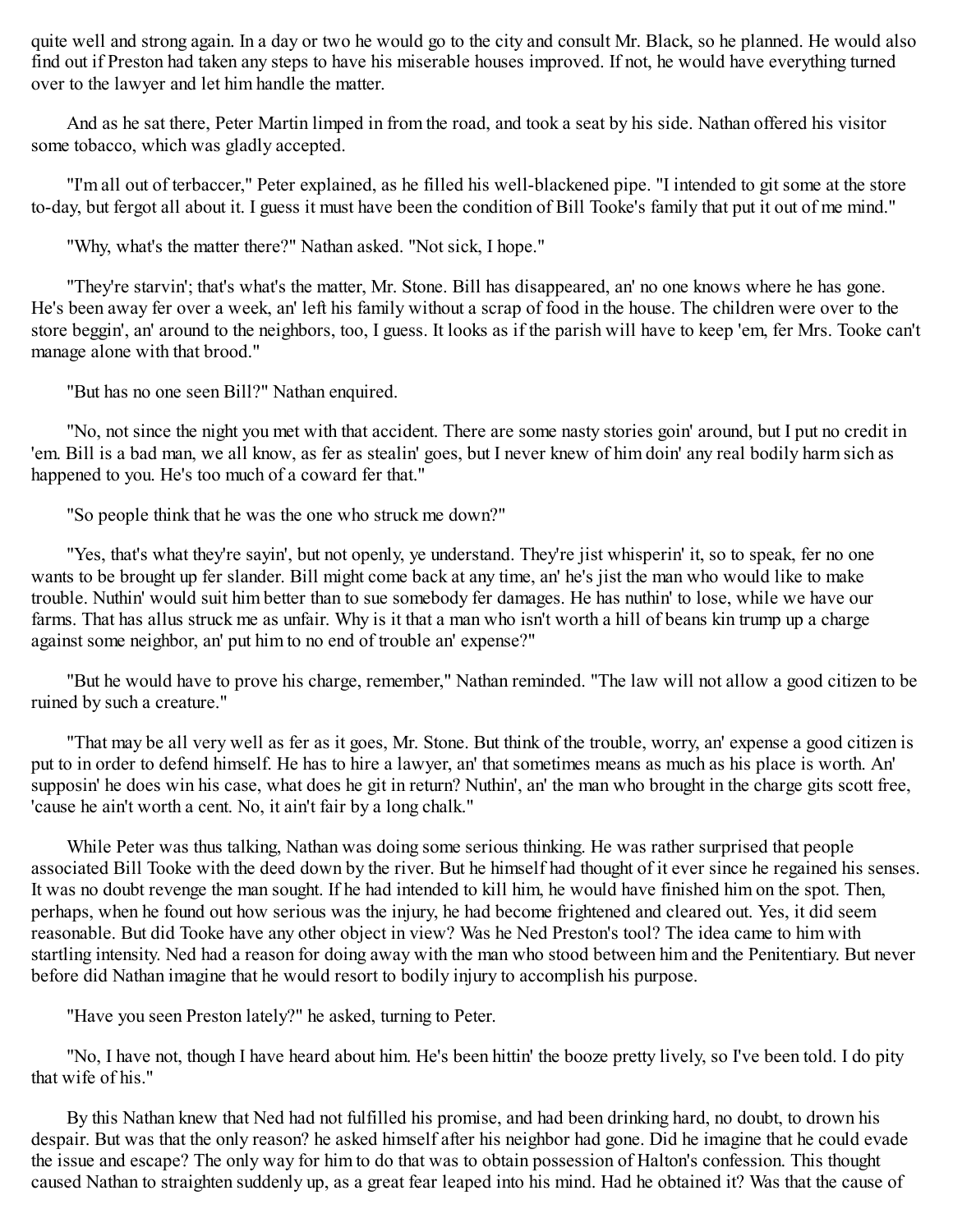the attack? Trembling with excitement, he rose to his feet and went into the house. The coat he had worn that night to the shore was hanging in his bedroom, and he had not used it since the accident. It took him but a minute to reach it, and thrust his right hand into the inside pocket. Then a cry burst from his lips. The paper was gone!

Nathan stood there amazed and dumbfounded. His eyes stared straight before him, and his body was motionless as a statue. At length he groped his way into the outer room, and sank down into a chair by the writing-table. He understood now the meaning of that attack. Preston wanted the confession, and he had either done the cowardly deed himself, or had hired Bill Tooke to do it. All was clear, and so Ned had won again.

Nathan's weak condition had much to do with the spirit of despair that now settled upon him. He had fought hard, but everything had been against him. He had tried to be true, to face the world bravely, and not whine like a whipped cur. Freedom from the Penitentiary had given him renewed energy, and he had determined to press manfully forward, clear his name, and to be of some use in the world. But all that seemed in vain. The powers of darkness were opposing his steps, and seeking his ruin.

He rose from his chair and paced up and down the room. A deep, raging anger consumed him. Where was the justice of it all? he asked himself. What was the use of being honorable and upright when evil was permitted to triumph? He recalled his years of confinement, suffering for the sin of others who had become prosperous. He thought of his parents, and what they had endured. He looked around and the loneliness of the room swept upon him. Others had their homes, with loved ones near. And what did he have? A house, and nothing more. But his enemy, the man who had done him so great a wrong, had the one woman in all the world he held most dear. Why were such things permitted?

As he moved to and fro, the beast nature within him slipped its leash and ran wild. No longer was Nathan the quiet, self-controlled carpenter, but a brute of the jungle. Devils in forms of human beings were continually pursuing him. He could not escape, so he would fight, he would tear, he would rend asunder. He would be a law unto himself, for that was his only protection. The law of the land had failed him in the past, and it might do so again. Ned Preston and Bill Tooke had triumphed for a time; they had robbed and injured him. But he would track them down, and have revenge. They had shown no mercy to him, so he would grant none to them. His emotion was intense, and the room seemed unbearably close and oppressive. The walls appeared to be crowding in upon him like menacing arms ready to crush him to death. Anywhere was better than in that silent house. With a moan he fled from the room, out into the night. The air cooled his hot face, and his brain cleared. He was weary from his overmastering excitement, so dropping upon the grass, he lay there in the midst of the dew. The stars twinkled as of old, and sounds of night drifted to his ears. These he hardly noticed for a time, but as his calmness returned, he stretched out his hands to the great vault above. It was a mute appeal for help, a longing for some sustaining power in his hour of agony.

For some time he remained there, fighting the battle he had so often fought before. But he was weak now, and the floodgates of his passion were wide open. He had little strength to contend against the overwhelming torrent. His eyes were turned upward, and as he looked, a star shot across the sky, and then disappeared. He had often seen such a thing before, and had thought very little about it. But now it was different. It impressed him deeply, for that shooting star seemed to him as a sign etched for an instant in a streak of flaming glory by an unseen hand. It sent a thrill of strength through his soul, mingled with a sense of awe. Perhaps it was a message direct to him, he mused. It was foolish of him, no doubt, to believe such an idea, and yet it brought some comfort to his heart, and soothed the fever within.

Nathan was very still as he watched the heavens and thought of all this. Then something moved in the grass by his side. Almost intuitively he reached out in the darkness, and when his hand touched the body of a toad, he gave a slight gasp of fear, and shrank back. Then he laughed, and the sound of his own voice startled him. But the tension of his severe mental strain was broken, and he felt relieved.

Slowly he rose to his feet and stood silently there in the night. His mind was very active, and he was thinking keenly. The glory and mystery of a flaming star, and the touch of a loathsome toad! What a contrast! Surely these two coming so close together must have a meaning. What was it? Ah, now he grasped the idea. His life was meant to be glorious. He was intended to look up to things high and noble. But he had forgotten, so that vivid star in the sky was a reminder to him of his manhood. And the toad—a repulsive thing of earth—was a warning lest he should lose the majesty within, and become a mean, vile creature from which people would shrink in fear. Such was his interpretation, and it sent the blood coursing through his body. He felt much stronger. No, he would not sink; he would rise. He had been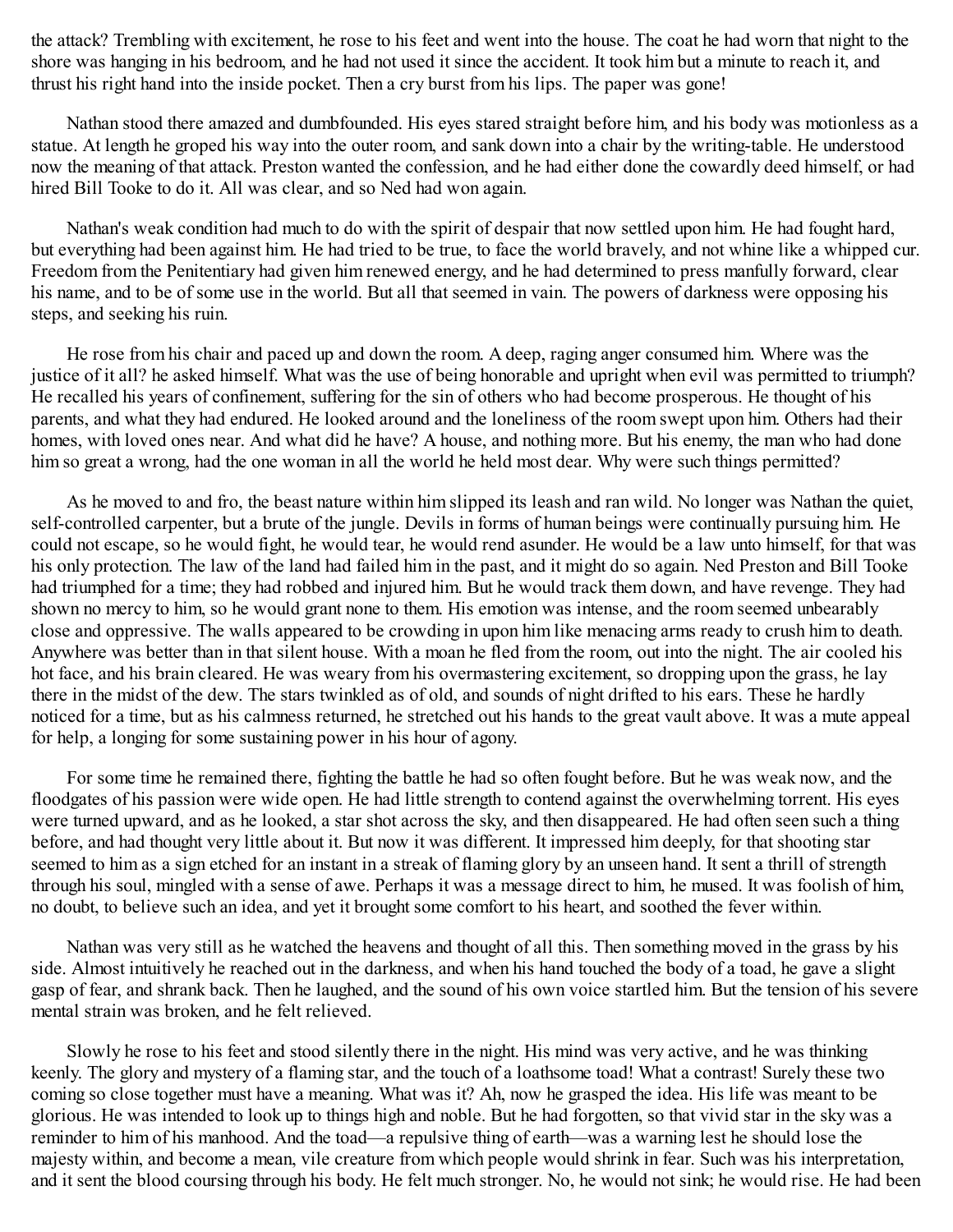wronged, defeated, but he would win as a man, and not as a beast.

### **CHAPTER 18**

### **Inspiration**

It was late next morning when Nathan awoke. He was in no hurry to get up, as it was Sunday, and there was really nothing for him to do. He was much refreshed after his sleep, and the brightness of the day brought him renewed courage and strength. The mental storm of the previous night had now given place to a confident peace. He was in a better frame of mind, and when he at last got up, dressed, and went out of doors, life once more appealed to him. All nature was astir. The birds were chirping among the trees, the bees were humming amidst the flowers, and butterflies were zigzaging here and there. The river was unruffled, and the great trees along the shore were mirrored in the placid surface. There was peace everywhere, in keeping with the Day of Rest. It affected Nathan like an elixir, and he drank in great draughts of the invigorating air. He resolved that no matter how he had been treated, he would enjoy this day. Come what might, evil or good, he would not worry about what lay beyond the bend in the road.

He went into the house and prepared his late breakfast. It consisted of a fresh egg, toast and coffee. It was the first meal he really enjoyed since his accident. After he was through, he filled and lighted his pipe, and smoked to his heart's content. A well-worn copy of Emerson's Essays was nearby, for it had been his habit to read while eating. He opened it now, dipping here and there, and refreshing his mind with passages he had formerly underlined. They brought a thrill to his soul, especially sentences from the essay on Heroism.

"Oh, friend, never strike sail to a fear! Come into port greatly, or sail with God the seas. Not in vain you live, for every passing eye is cheered and refined by the vision... I see not any road which a man can walk, but after the counsel of his own bosom.... It may calm the apprehension of calamity in the most susceptible hearts to see how quick a bound nature has set to the utmost affliction of malice."

Nathan liked these words and he thought upon them for some time. Last night he was ready to strike sail to fear. But he had been wonderfully strengthened and warned by a sign from heaven, and the toad he had touched. He was well aware that they had not been sent for his special benefit. They had merely happened while his soul was deeply stirred, and he had appropriated them for his good.

Rising at length from the table, he washed his few dishes, and went down to the shore. This was his favorite haunt on fine Sundays, but he had a special reason for going there now. He had a faint hope that Halton's confession might have dropped from his pocket, and that he might find it among the bushes. But although he searched most carefully when he reached the place, it was nowhere to be seen. Certain was he now that it had been stolen, and that Ned Preston had destroyed it long ere this.

Seating himself in a shady spot under a big branching tree, he leaned back against the huge trunk and gave himself up to the spirit of meditation. It was good to be there, with no one near to disturb him. Of only one person he thought this afternoon, and how gladly he would have welcomed her. In fact, he did look more than once downstream, hoping that Helen might take it into her head to come that way. Of course, he was well aware that if she did appear he would leave the shore so that she might not see him. But it was pleasant to think about her on an afternoon such as this, and wonder what she was doing.

He was startled by the church bell as it rang out its summons to worship. He had forgotten all about the service, and as he had not attended for two Sundays, he decided to go. And besides, he felt the need of the spiritual uplift which he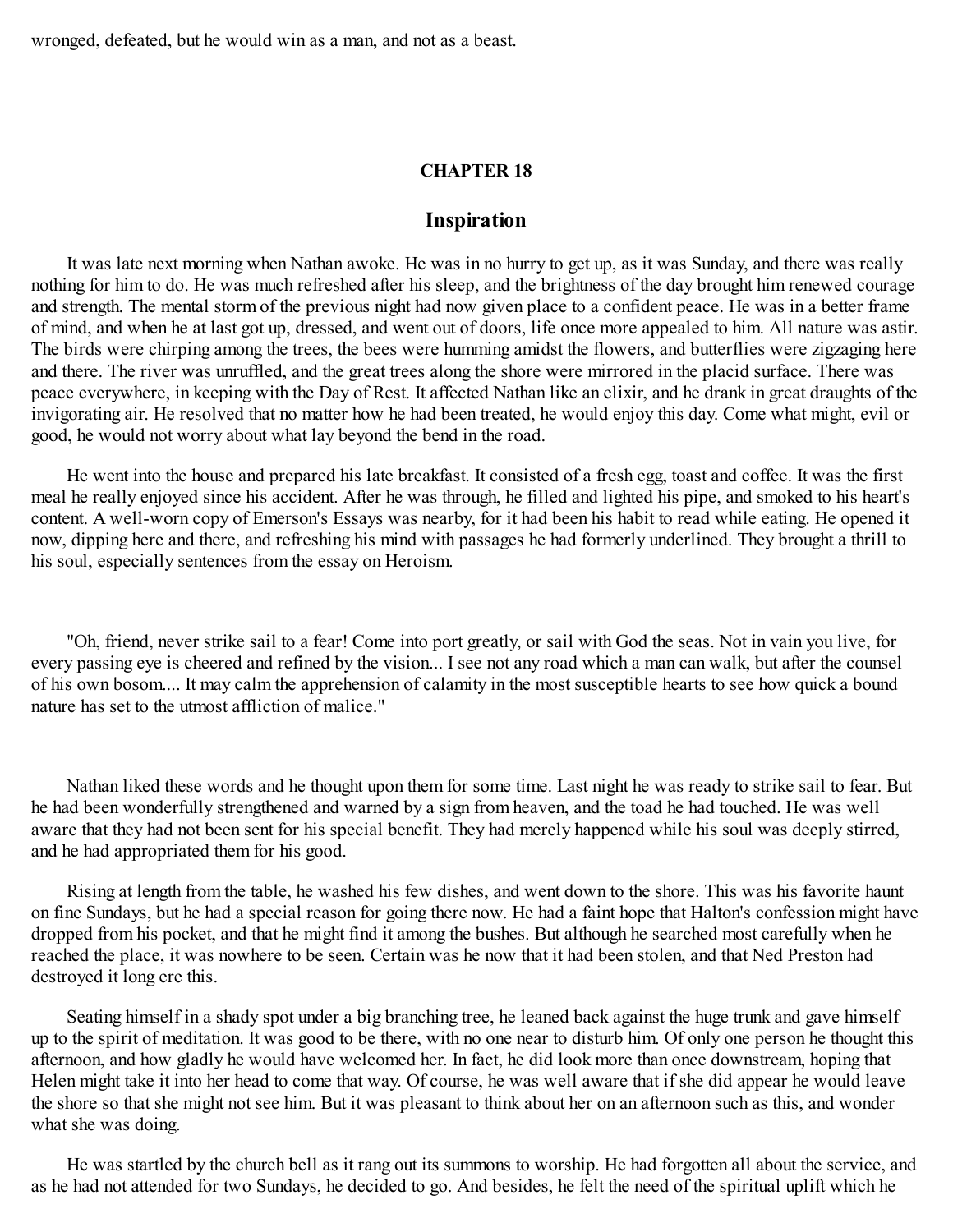had always received in that little sanctuary of peace.

Nathan knew that this was the half-hour bell, so he waited until the final summons sounded forth ere he left the shore and made his way slowly across the field. He strolled through the grave-yard, stopping for a few seconds to look upon the little mound with the faded flowers and the cross he had erected. He was the last to enter the church, and he slipped quietly into a back seat just as the Parson was giving out the opening hymn. The first person he saw was Helen, seated at the little organ, ready to play in the absence of the regular organist. Here was a treat in store for him which he had not expected. He had not heard her play for years, but how often he had watched her in her old home, seated at the piano, playing some old familiar songs. He had always been charmed then, but never so much as on this bright Sunday afternoon. He thought more of her, and was more intent upon watching her than the words that were sung. He could see the side of her face quite clearly from where he was sitting, and he thought that she was somewhat pale.

When the hymn was finished, Helen left the organ, and stepped back to where her two children were standing. As she did so, she gave one quick, searching glance down at the congregation, and Nathan was sure that she looked straight at him. His heart beat fast, and a strange thrill of happiness possessed him. Perhaps she had turned to him with the feeling that he would help her. It seemed so to him, anyway, and he longed to know what was passing through her mind.

The service that afternoon seemed especially adapted to Nathan's needs. The hymns were appropriate to his state of mind, and the psalms for the day were of an inspiring nature.

"The Lord is my light and my salvation, whom then shall I fear? The Lord is the strength of my life, of whom then shall I be afraid?

"Though an host of men were laid against me, yet shall not my heart be afraid, and though there rose up war against me, yet will I put my trust in Him."

He liked those words, and also the Parson's sermon. It was a simple beautiful address on Temptation, and most helpful. It seemed as if the venerable man knew of Nathan's terrible struggle the evening before, and had prepared his sermon for his special benefit. Among other things, he spoke about the loneliness of temptation, and how it would often come to one in the darkness of night, and in times of deep depression. He referred to the solitude felt by Christ in His trial, in the desert, in Pilate's judgment-hall, and in the garden. He closed his sermon with the words of a noble man:

"You are tried alone—alone you pass into the desert—alone you must bear and conquer in the Agony—alone you must be sifted by the world.... The strength that is in a man can only be learnt when he is thrown upon his own resources and left alone. What a man can do in conjunction with others does not test the man. Tell me what he can do alone.... It is one thing to rush on to danger with the shouts and sympathy of numbers: it is another thing when the lonely chieftain of the sinking ship sees the last boatful disengage itself, and folds his arms to go down into the majesty of darkness, crushed, but not subdued."

Nathan was intensely interested in these words, and as he passed out of the church after the benediction had been pronounced, they kept running through his mind. He longed to know the author, and he determined to ask the Parson at the first opportunity. Indeed, this came sooner than he expected, for Mr. Westmore called to see him on his way up from the church.

"I am pleased to know that you are getting along so well," the clergyman remarked, as he stepped upon the verandah. "I saw you at church, and you seemed greatly interested in my sermon."

"And so I was," Nathan replied, as he offered his visitor a chair. "It was one of the best sermons I ever heard. And I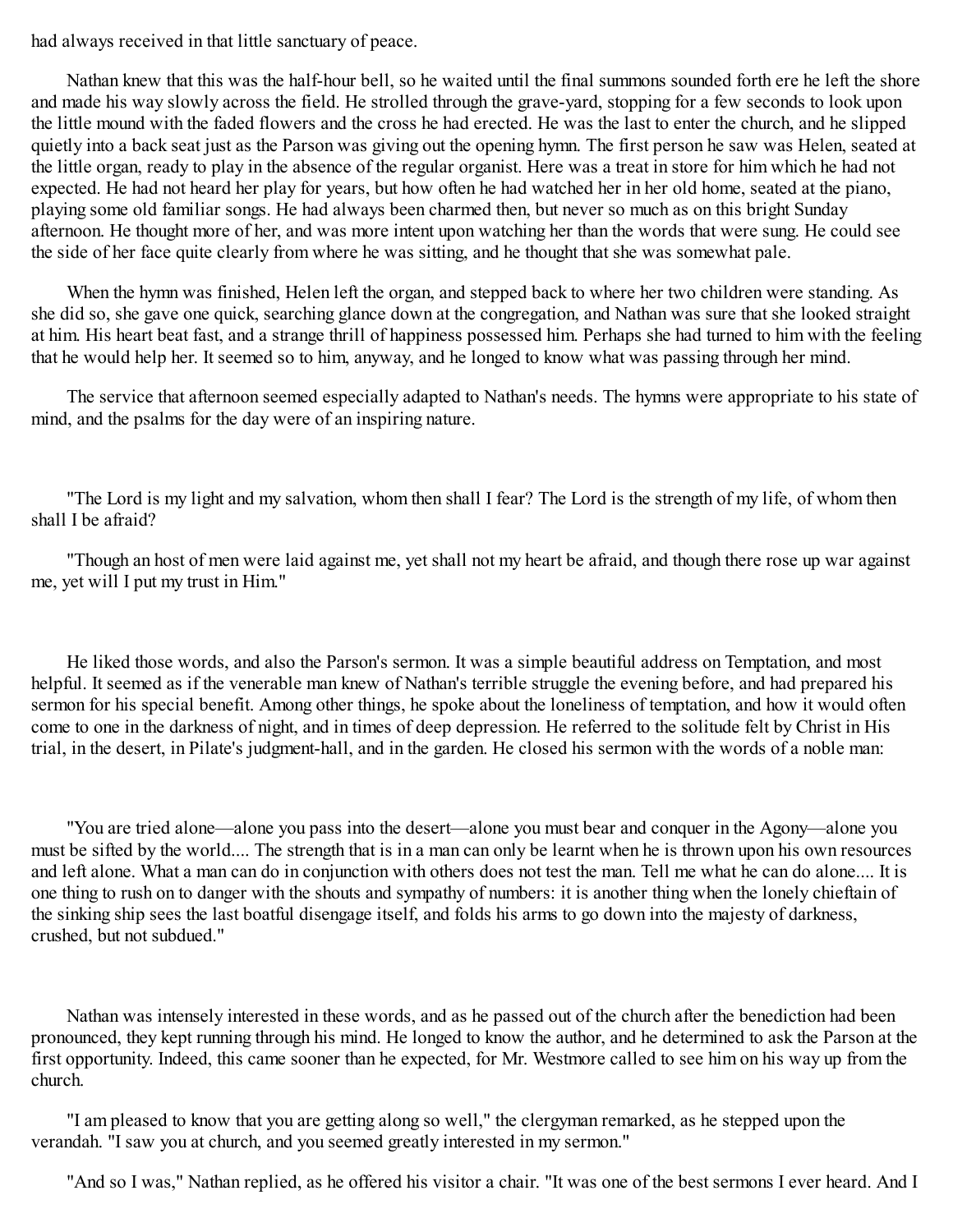enjoyed so much your closing quotation. Would you mind telling me the author? I should like to know more about him."

"Oh, that was from a sermon by Robertson, of Brighton, and it was preached over seventy years ago. Robertson is a great favorite of mine, and I most always carry one of his books with me. I have a copy in my grip now, so shall be delighted to let you have it."

The Parson went out to his waggon, and shortly returned, holding in his hand a small volume.

"This is it," he began, "and you will notice how worn it is. I like to dip into this when I have a few minutes alone, and always get something new and inspiring. Robertson was a remarkable man, saintly, and a true scholar. He committed to memory the whole of the New Testament, both in English and in Greek, just think of that! I must not tire you, however, with a long account of the man. But read 'The Loneliness of Christ,' from which I quoted to-day. Mrs. Preston is very fond of it, and knows most of it by heart. How her face brightened this afternoon when she heard those words so familiar to her. She is an exceptional woman. I supposed you noticed how well she played at the service. The organ became an instrument of wonderful power under her skillful touch."

"I was greatly impressed by Mrs. Preston's playing," Nathan replied. "She seems to be very attentive to her religious duties."

"Indeed she is. But she does not stop there, for she puts her religion into practice. You would be surprised if I told you all the things she has done for the Fletchers. When she learned of their affliction, she was bound to go right out to the house and help them. But I induced her not to do so on account of her own children. She saw the wisdom of my advice, so sent food and clothing instead. She takes an interest in everyone in trouble. Why, when you were lying unconscious, she came to my house several times a day to inquire about you. She asked no end of questions about your house, and if you were comfortable. She knows as much about you as I do. She is certainly a woman very much out of the ordinary. But there, I have stayed too long, so must get on my way. Keep that book as long as you like, and when you have read it, I shall gladly let you have another."

Toward evening the weather changed, and the wind drifted in from the south. The sky became overcast, and Nathan knew that rain was not far off. He sat that night by his writing-table, reading the book the Parson had left. The more he read, the more he enjoyed it, for he found it a wonderful treasure house, filled with good things. Several of the noblest passages he committed to memory. At times he would place the book upon the table and meditate upon what the Parson had told him about Helen, and how fond she was of Robertson's sermons. He wondered if she enjoyed them as much as he did, and which portions appealed to her most of all. What bliss it would be to have her with him, seated by his side, doing some fancy-work, perhaps, while he read aloud. He had often pictured just such a scene, and it was always evening. What a difference between his bright dream and the dreary reality.

He recalled again the glance Helen had given him at church that afternoon, and what the Parson had said about her interest in him. Did she know who he really was? Perhaps she did, and her love might have been increasing during the years of her sad married life. It gave him comfort to feel that such was the case, and although she could never legally belong to him, he believed that he was much in her mind, and that she still loved him.

He was thus thinking, when he heard footsteps upon the verandah, and then a timid knock sounded upon the door. Wondering who it could be, he rose quickly to his feet, threw open the door, and looked out. A slight exclamation of surprise escaped his lips, and his eyes brightened with joy, for standing before him he beheld the white face and trembling form of Helen Preston!

## **CHAPTER 19**

**The Night Visitor**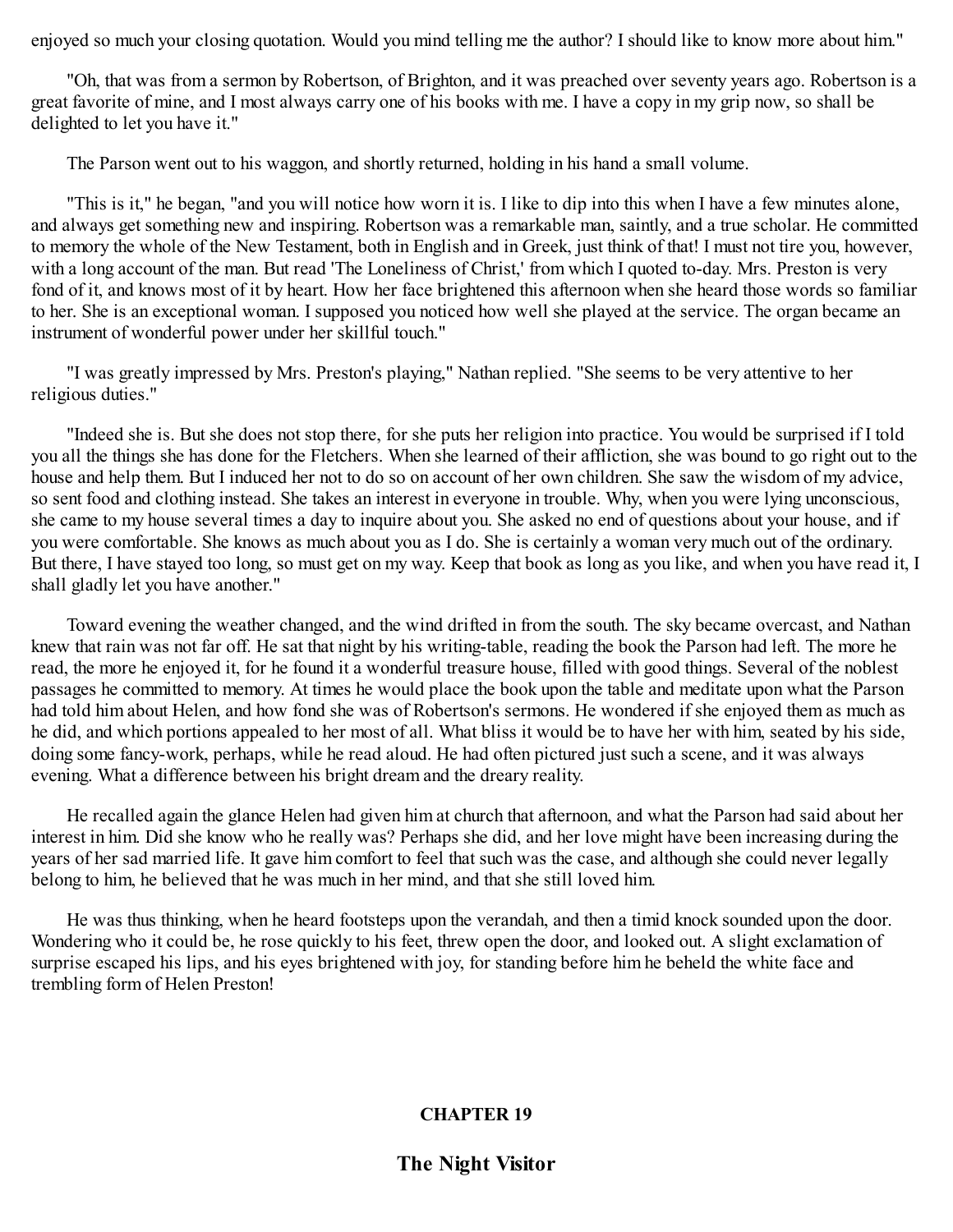"Are you Nathan Strong?" the woman asked in a low voice.

"Why, certainly," was the astonished reply. "Have you any doubt about it?"

"No, no, only I wanted to be absolutely sure, and to hear it from your own lips. Oh, I shouldn't be here!" and she glanced nervously around.

"Do not be afraid," Nathan assured. "Come inside; it will be safer there."

He offered her a chair near the table, then turned and closed the door. He also drew down the blind of the one window to the room. He then came and stood by her side.

"There, that is better," he remarked. "No one can see us now."

"Oh, I am so glad, Mr. Strong, but——"

"Don't call me that," Nathan interrupted. "I am not 'Mr. Strong' to you."

"I know it," and the woman's head bent a little, while a slight flush appeared upon her cheeks. "But it was so long ago I called you 'Nathan' that I thought you might consider it strange if I did so now."

"Years have made no difference in my feelings toward you," Nathan quietly replied. "You are still 'Helen' to me, and always will be. Let me be 'Nathan' to you just for to-night, at least."

For a few seconds there was silence in the room. Then Helen gave a slight nervous laugh, and again glanced anxiously around.

"You wonder, no doubt, why I am here," she began. "But I have something which I believe belongs to you. Here it is," and she handed him a paper which she had drawn forth from under the rain-coat she was wearing.

Nathan took it in his hand, noting, as he did so, that it was scorched as with fire. He unfolded it, and his eyes at once brightened with joy. It was the missing confession!

"Helen! Helen! Where did you get this?" he demanded.

"Oh, I hardly dare tell you," she replied. "I am afraid, terribly afraid."

"You need not fear, Helen. I shall do nothing that will harm you in the least degree."

"I am not afraid of you, Nathan, but of Ned. If he should ever know that I gave you that paper he would kill me, I feel certain."

"No he won't. And, besides, he will never find out from me, so you need not worry. Did Ned steal this?"

"I cannot say for sure. I only know that he came home drunk the night you were hurt, and I was sitting alone before the fire, which was very low. He was in a wretched condition, and could hardly stand. He went at once to the fire-place and threw in that paper. He then dropped upon the floor, and there he lay, talking in a wild manner about how he had outwitted his enemy. Thinking that the paper was of some special importance, and that Ned did not realise what he was doing, I managed to rescue it. I read it that night after Ned was in bed, and, oh!——"

She ceased abruptly, and her agitated manner, and the strained expression upon her face, told of the agony she was undergoing. Nathan felt sorry for her, although he said nothing.

"You can imagine what a shock I received," she continued. "I knew that Ned was doing what was wrong, but never for an instant had I ever suspected him of such a cowardly deed as that. I was almost wild with grief and despair, and then when I heard what had happened to you, I thought I should go out of my mind. I was certain that Ned had done it in order to get that paper, and if you died he would be hung."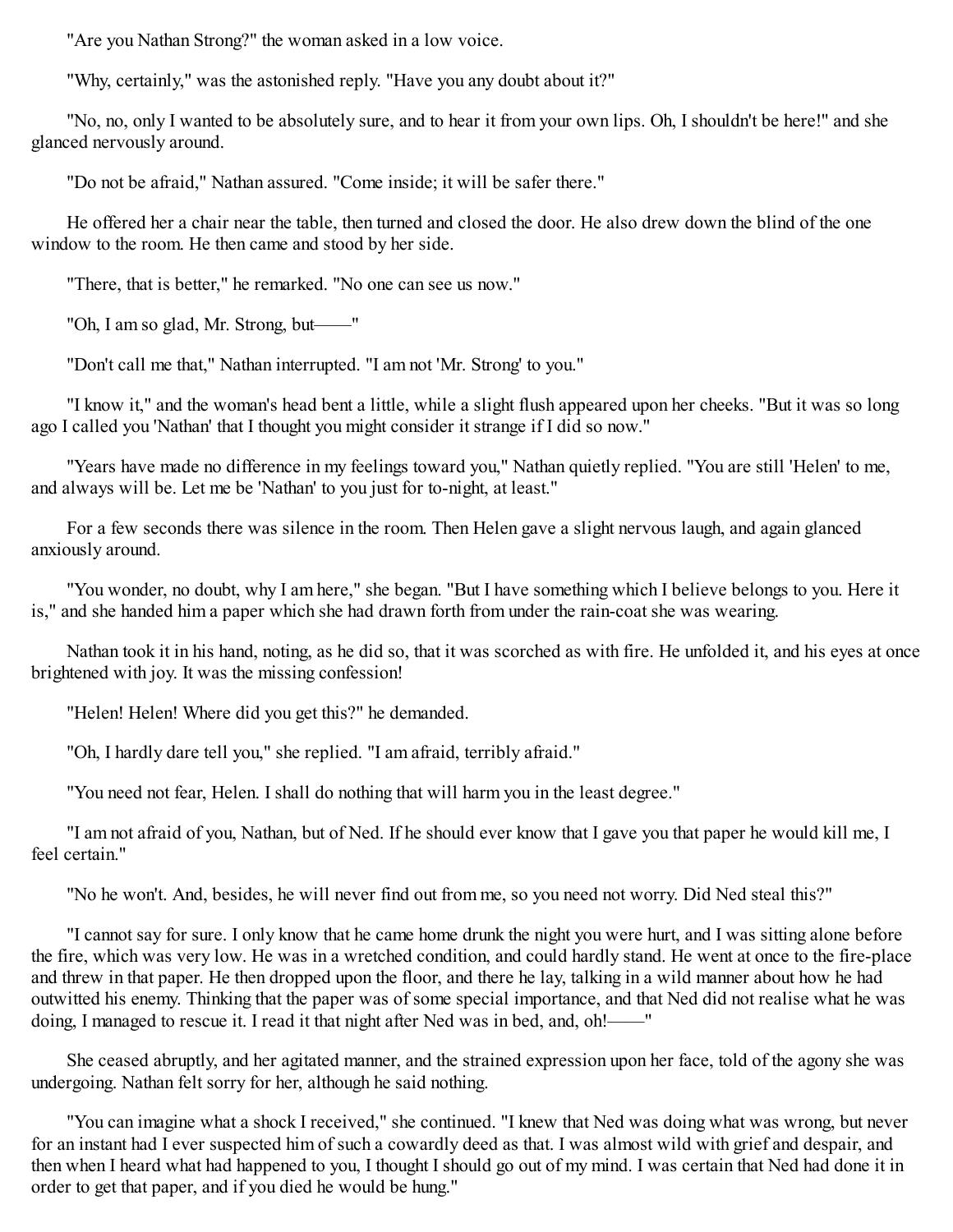"It's a wonder you didn't destroy this," Nathan replied, motioning to the paper. There was a note of bitterness in his voice, for he believed that Helen had only been concerned about him for Ned's sake.

"I was tempted to destroy it," the woman confessed. "I thought of my children, and what a terrible disgrace it would be should their father be put in the Penitentiary, or—or hung. Anything but that, I reasoned. On several occasions I was on the point of destroying that paper, but each time I resisted the temptation."

"Why?" Nathan asked. "It seems strange that you didn't do so. It would have protected your husband, yourself, and your children, would it not?"

"Perhaps so, but it would not have been just to an innocent man."

"So you included me in your thoughts, I see."

"Certainly I did, especially when I found out how shamefully you had been treated. And, besides, I learned something else about you."

"What was that?"

"Your remarkable generosity and forbearance in connection with my husband. When you received Matthew Halton's confession, you might have taken immediate action against Ned, or, at least, exposed him to the world. You did nothing of the kind, however, but kept silent. A man who can do such a thing as that is far above the ordinary, so it seems to me."

"How did you find that out?" Nathan asked in surprise.

"Oh, I merely surmised it. You had the confession but made no use of it."

"I am afraid that generosity and forbearance toward Ned had nothing to do with it, Helen. I did use it upon him, and it was partly for your sake."

"You did! For my sake!"

"That was the principal reason. My regard for you has never changed, and I love you as much now, and perhaps more, than I did years ago. No doubt you have forgotten all about the past, but I have not, and never shall. Yes, I did it that you might not suffer."

Nathan took several rapid turns up and down the room, and again came to her side.

"You know the reason now, Helen, and I am not ashamed to tell you. I wished to shield you and your little ones, for I know what a noble woman you are. How many in your situation would have brought such a paper as this to me? Why, they would have destroyed it at once."

"That was what I was tempted to do, as I have already told you," Helen replied. "Even last night I was wavering, but when I heard that sermon this afternoon on Temptation, I was undecided no longer. It thrilled me, especially the quotation about the 'lonely chieftain of the sinking ship' standing bravely at his post of duty, and with folded arms going 'down into the majesty of death, crushed, but not subdued.' Why, I felt ashamed of myself for my cowardice, and waited impatiently for night to come that I might restore that confession to you."

Helen spoke rapidly, and her face was lighted with a glory such as Nathan had never seen there before. He knew that she was a woman who, like the 'lonely chieftain of the sinking ship,' would go down to death rather than do a dishonest or an ignoble thing. He loved her more than ever for her courageous spirit, although he could not tell her so. And this was the woman united to such a man as Ned Preston! He turned abruptly to the door, opened it, and looked out. It was very dark, and the rain was now falling. Helen mistook his action, thinking that he considered her weak and foolish.

"I hope you do not misunderstand me," she said. "I have tried to do what was right, but God alone knows how hard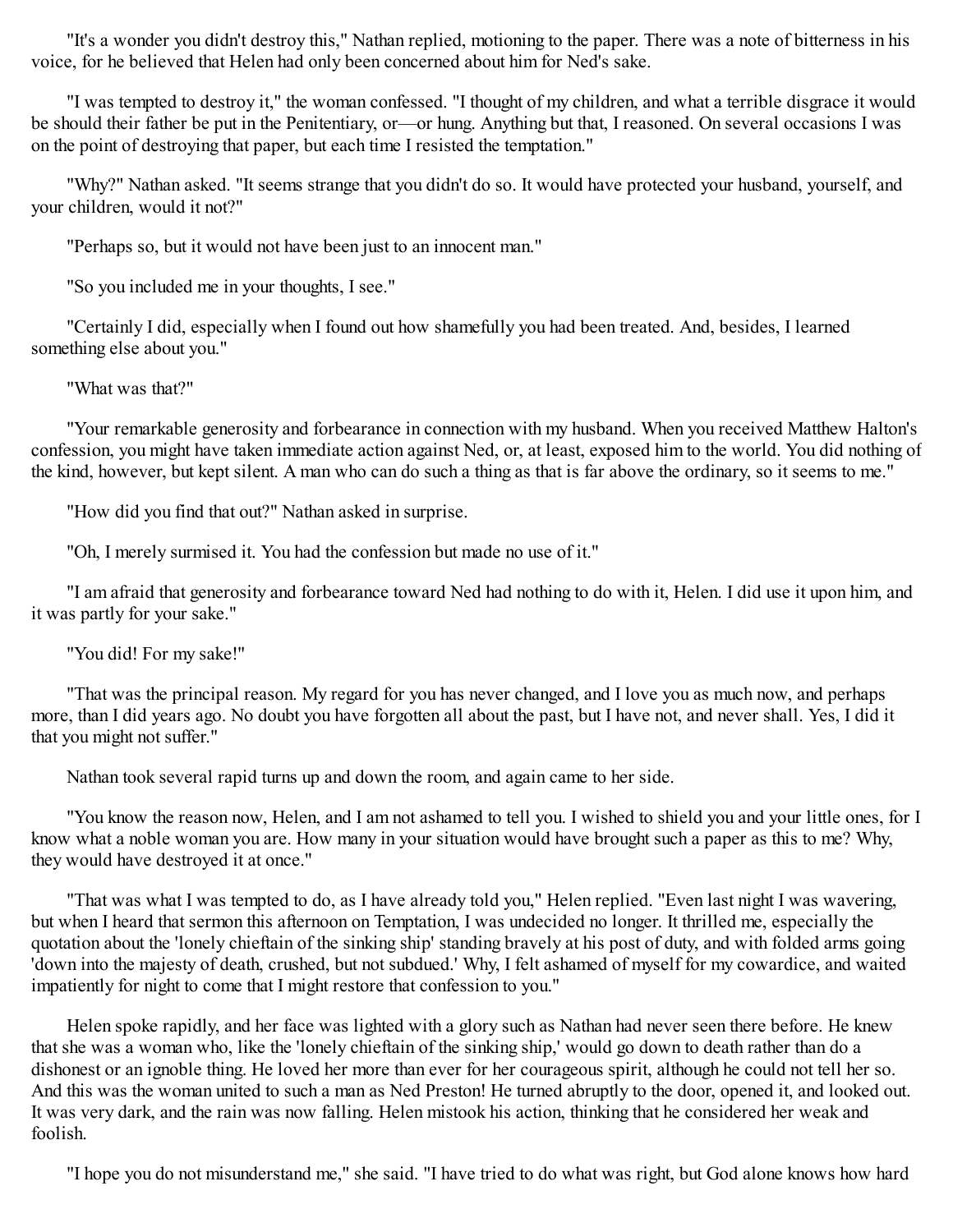it was."

"I understand you, perhaps more than you imagine," Nathan replied, as he closed the door and returned to her side. "I know that you are a true woman, one of the noblest. I only wish that I could do something to help you. But what can I do except save you from more trouble?"

"And you will not take action against Ned?" Helen eagerly asked.

"Not if he does what I want him to do. I have demanded that he make as full restitution as possible for a number of wrongs he has committed. So far, he has not complied with my request."

"But how can he do that? Can he ever make restitution for the injury he has done you?"

"I am not thinking of myself, Helen, but of others. I have asked Ned to pay Peter Martin what he owes him; to return to Mrs. Watters the money he cheated from her husband, and to improve his wretched tenement houses in the city. And more than that, and of greater importance to me, he is to give up his evil manner of living and to treat you as a husband should."

"Oh!" Helen's startled exclamation, and her rigidly clasped hands plainly told of her great agitation. Her teardimmed eyes were turned upon Nathan's face. "You ordered him to do that!" she gasped.

"I certainly did, and gave him just seven days in which to do it. But so far, he has done nothing."

"My mind is now clear about something that was puzzling me," Helen replied. "I could not understand how Ned knew you had that paper. He never said a word to me about it."

"Does he as a rule talk to you about his affairs?"

"No, he never does. But it is a wonder he didn't say something when he had been drinking heavily. That is the time I learn some of the secrets he always tries to keep from me."

"It's strange that he never told about stealing those bonds."

"No, he never breathed a word about that, and he has never mentioned your name to me since we were married, so far as I can remember."

"And good reason, too. He caused me to go to the Penitentiary, and stole you from me. I wish to speak to you plainly now, Helen, for we are merely friends, and can be nothing more. But the man who is your husband injured me more in taking you from me than in any other way. I could have borne the unjust imprisonment patiently if I had known that when I was free you would be mine. But when your letters to me ceased, and someone sent that article about your wedding, I lost hope, and longed to end my miserable existence. I had always clung to the idea that you believed me innocent until then"

"But why did you write me that letter saying you were guilty?" Helen asked in astonishment.

"What letter?"

"The one I received from you, in which you said that you had stolen those bonds, and that I was not to write to you any more."

Helen was looking straight into Nathan's eyes as she uttered these words. But she was unprepared for the sudden transformation which swept over his face, and the terrible expression which leaped into his eyes. She shrank instinctively back, and lifted her hand as if for protection. Nathan, however, seemed not to notice this, but grasped her by the arm, his whole body trembling violently.

"Helen! Helen! are you telling me the truth?" he asked in a voice that was little more than a hoarse whisper. "Surely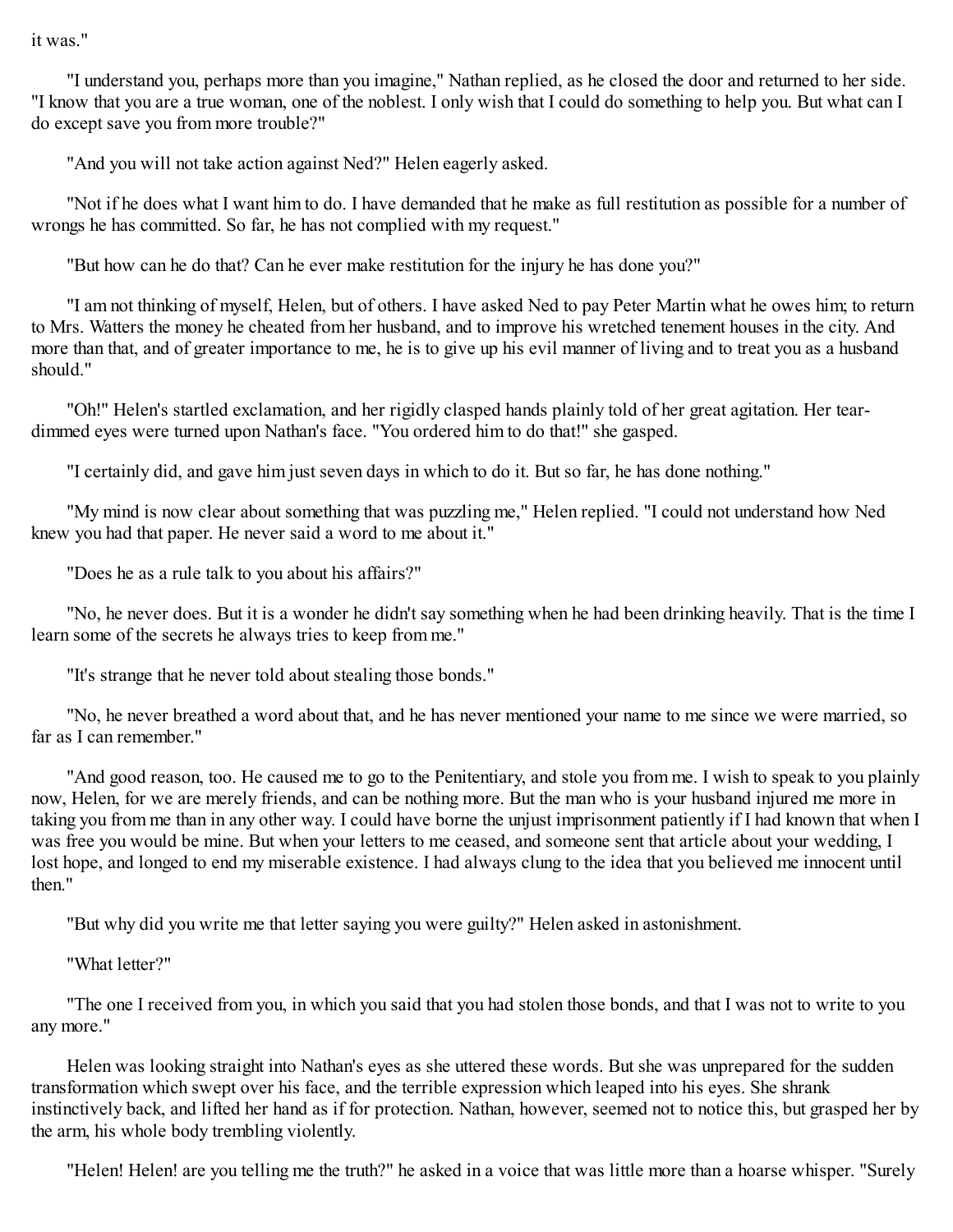you didn't get a letter like that—and from me! Impossible!"

"But I did, Nathan, and it was on the same kind of paper you always used when writing from the Penitentiary, and the writing was like yours. You must have written it."

Slowly Nathan's hand moved from the woman's arm and dropped to his side. His slightly-bent shoulders straightened until he was standing erect as a statue. The blood surged wildly through his veins, although outwardly he appeared unusually calm. But it was the calmness of a man who through many trials and much injustice had become master of himself. His eyes, which had been staring hard before him, turned to Helen's uplifted, tear-stained face. A great longing swept upon him to stoop and enfold this unhappy woman in his arms, urge her to leave her wretch of a husband, and flee with him to the remotest part of the world. He could use Halton's money, and with it make amends for the wrongs he and Ned Preston had committed. The next instant he had banished this temptation, as unworthy of himself and the woman he loved. No, he would not run away, but fight through like a man.

"Helen, I did not write that letter," he at length found voice to say. "I know nothing about it."

The woman looked at him as if she had not heard aright. She tried to speak, but words would not come. With a cry of despair, she bowed her head upon the table and sobbed most pitifully. Nathan made no attempt to soothe her, but stood silently by her side. When the flood of grief had at last spent itself, he laid his right hand gently upon her shoulder.

"That letter ruined both our lives, Helen. Can you not surmise who wrote it and forged my name?"

"Oh, I have no doubt who it was," the woman replied, as she raised her head and looked again into Nathan's face. "I need no one to tell me that. But what villainy! What treachery!"

She sprang to her feet, her eyes ablaze with anger. She stood there, lithe and supple, her graceful form perfectly erect. The change was startling. The quiet, confiding woman had been suddenly transformed. She had patiently endured and suffered for years, but this new revelation of the baseness of the man she called "husband" was the breaking-point.

"I must go now," she declared, "but I go a different woman from the one I was when I entered this house. Oh, Nathan, if I had only known!"

"I understand, Helen. It would have meant so much to us both. But now it is too late."

"Yes, yes, too late!"

She sighed, and held out her hand.

"Good-night, Nathan," she simply said. "I must go now."

"Not alone along that dark road, Helen. I am going with you."

"You must not. You are not strong. I am not afraid of anything to-night. I need the darkness, for it will cover my grief."

Nathan, however, paid no heed to her words, but turning, he put on his rain-coat and hat. Seeing that he was determined to accompany her, Helen made no further protest. Together they passed out of the house and along the dark, silent road. Neither spoke, but walking side by side, each was sustained by the other's presence. At last Helen stopped.

"This is far enough, Nathan," she told him. "I can see the light ahead. Good-night, and may God bless you."

Impulsively the man reached out, found her hand, and raised it to his lips. Then they separated, one to go back to his lonely house, the other on to a life from which all joy and hope had fled.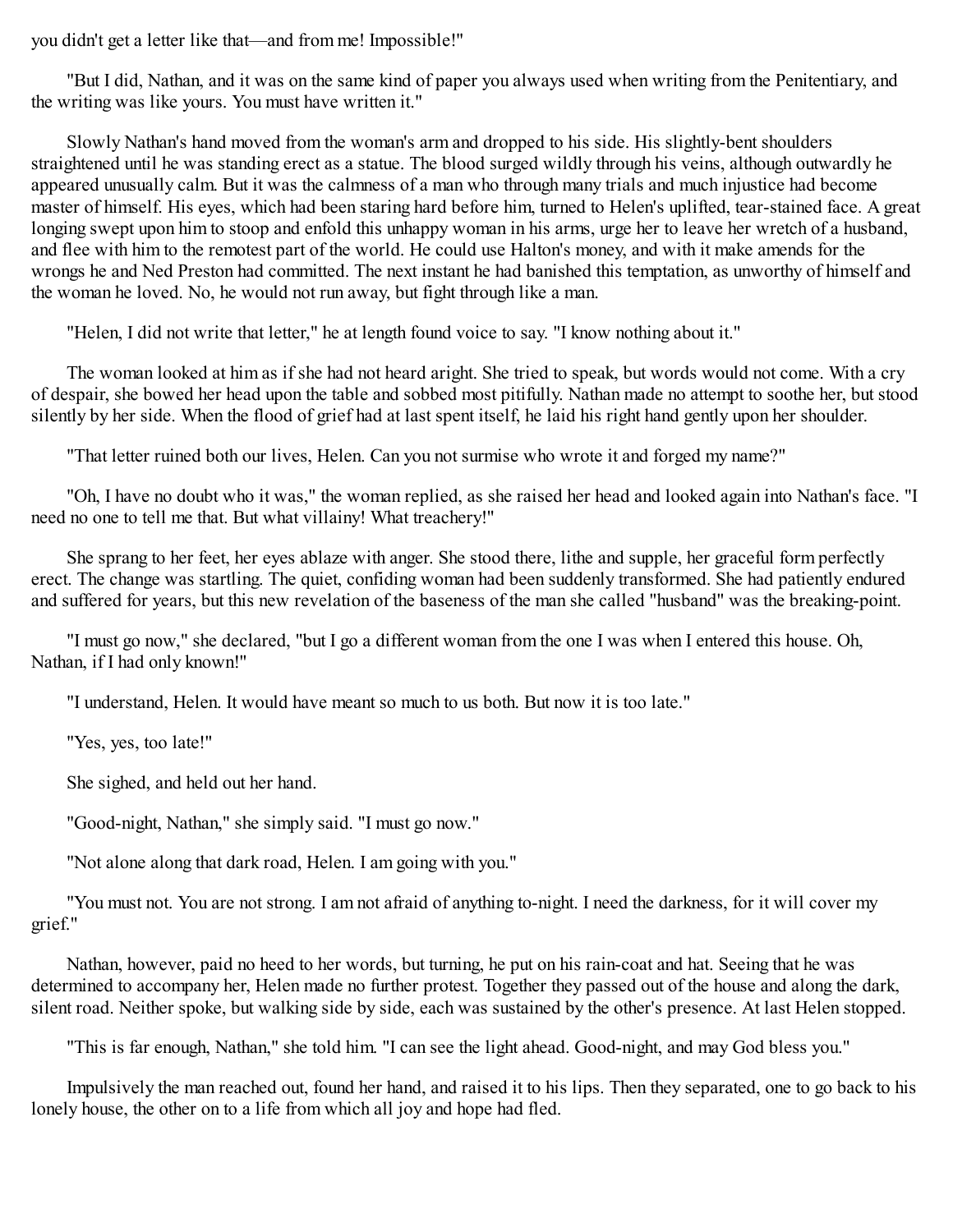#### **CHAPTER 20**

#### **A Desperate Attempt**

Nathan was in a most thoughtful mood as he walked home that night. He was not really unhappy, for the thought of Helen's visit filled his soul with an indefinable joy. That she had come to him at last after long years of separation, and had talked with him, meant much to the lonely man. The new revelation of Preston's baseness stirred him deeply, but he thought less of him now than he did of Helen. He well knew that Ned was capable of any degree of infamy. This was but another in the long chain of evil deeds he had been forging, and for which he would have to answer when the time came. With Halton's confession once more secure, Nathan felt himself again master of his adversary.

Reaching at length his house, he entered, and the first thing that met his eyes was something white lying upon the floor near the table. He picked it up, and knew it instantly as Helen's handkerchief, which she had evidently dropped in her excitement. It was but a small, fragile thing of silk, delicately embroidered, and in one corner there was the single letter "H." But it meant much to him. It belonged to her who was dearer to him than life. She had held it in her hands, and with it she had wiped away the tears from her eyes. Impulsively he pressed it to his lips, but the next instant his hand dropped, and he glanced guiltily around.

"What a fool I am," he growled. "I must stop this nonsense. What right have I to be doing such a thing? Helen is another man's wife, and here I am kissing her handkerchief."

Picking up the lamp, he went into the kitchen and lifted down from the shelf the little box which contained his precious treasures. He carried it to the table, opened it, and looked in. There was the five-cent piece the bright-faced lad had given him weeks before. He had forgotten all about it, but now he lifted it out and held it in his hand. The memory of the day he had received it came back to him, and the thrill that had stirred his heart by the child's manly action. Carefully he wrapped the coin up in the silk handkerchief, and dropped the little package into the box. When he had replaced the latter upon the shelf he went back into the other room, and sat there for some time in deep thought. A strange new glory seemed to pervade the place, especially the table upon which Helen had bowed her head. It was the transforming power of love in the heart of the silent man which made the difference.

Nathan went to the city in the morning on the early boat. He had slept well, so was in good form for the trying work he knew that lay ahead that day. His main object was to meet Ned Preston, and ascertain what he intended to do. There would be no further delay, Nathan was determined about that. He had Ned once again in his control, and he would not loosen his grip until he had obeyed him to the letter.

Upon reaching the city, he went immediately to Preston's office, but he was not there. In fact, he would not arrive for another hour, so the young woman in attendance informed him. Mr. Preston had phoned from his country place that he was unexpectedly detained that morning. Rather than wait, Nathan decided to go to see Mrs. Stairs. He had been anxious to learn how she was getting along, and what had become of her husband. He was surprised to find them both at home, looking quite happy. They gave him a hearty greeting, and explained all that had recently taken place.

"Through the kindness of many friends I am out on parole," Henry told him. "In a few days I hope to be able to work, and Mr. Black has obtained a position for me. I can never repay that man for his great kindness."

"Neither can we repay you, Mr. Strong, for what you have done for us," Mrs. Stairs added. "But for you, Henry would have died by the side of the road. I am certain of that."

When Nathan left the house an hour later, his heart was filled with thankfulness. He felt satisfied that the Stairs would get along very well now, and that they would not be in dire need again. He intended to keep them under his special care, for he believed they were people worthy of much consideration.

Preston had just arrived as Nathan once again entered the office, and he was standing talking sharply to his stenographer. As he turned and saw Nathan, he stared hard at him for a few seconds. He seemed upon the point of saying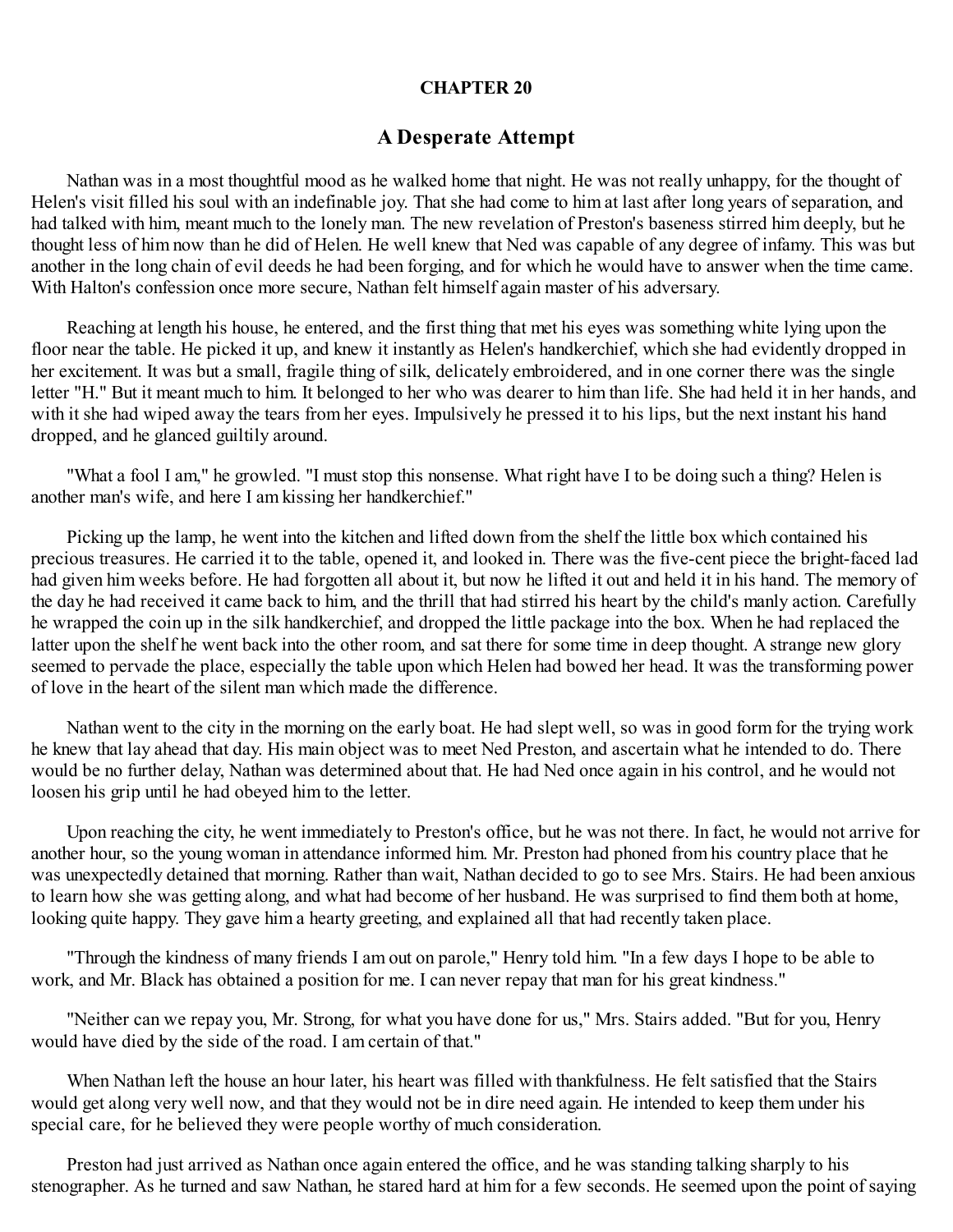something, but instead, he motioned to his inner office.

"What are you doing here?" he sternly asked, after he had closed the door, walked over to his desk, and sat down.

"To see you, of course," Nathan replied. "What else would bring me?"

"H'm, is that so? I should think you'd be ashamed to come after what you did to my wife."

"Do to your wife! Why, what do you mean?"

"Oh, you know, all right. Filled her mind with all sorts of nonsense, and turned her against me. She raised hell this morning, and that's what kept me late."

"Following your example, is she? But she can never show such a devilish crop as you can boast of, Ned. You evidently disliked a dose of your own stuff. What did she tell you?"

"Oh, nothing much; just a few words. But, Lord! they cut like a knife, and the way she looked at me with those wonderful eyes of hers! I can't get it out of my mind. And it's all your doings."

"Perhaps so, Ned, but whose fault is it, after all? Didn't you bring it upon yourself? You know what your life has been, so why are you surprised when your wife has learned something more of your baseness. But I didn't enlighten her."

"You didn't! How did she find out, then?"

"You will have to ask her yourself. But I am not here to talk about this. I want to know why you have not obeyed my orders?"

"Orders! Your orders mean nothing to me. I'm not your slave."

"You seemed to think you were the last time I was with you in this office. Have you forgotten that?"

"Not at all. But things have changed since then. If you happen to have Halton's confession with you, please read it."

Nathan noted the expression of triumph upon Preston's face, and the sneering smile that lurked around the corners of his mouth. But when he had brought forth the paper, and held it up, there was a startling change. Preston's eyes grew big with astonishment, and his hands trembled.

"W-where did you get it?" he gasped.

"Get it!" Nathan repeated. "Why do you ask that? You knew very well that I had it."

"Yes, yes, but I thought—I thought——"

"Your thinking didn't do any good, Ned, so don't try so hard again. It might get you into more trouble. I am not going to ask you how you got this paper from me the night I was stricken down on my own shore. Neither am I going to tell you how I happen to have it now. But here it is, and if you don't obey my orders at once, I shall take immediate action. There will be no further delay this time, remember."

Preston was looking keenly at the document, and he noticed that the edges were somewhat singed. He then stared hard at Nathan.

"Are you a man or a devil?" he asked in a hoarse voice. "I burned that paper in the grate, and here you have it with you."

"And so you acknowledge the deed, eh, Ned? Well, that is interesting. But look here, you'll find me to be a devil, all right, if you don't do as I order. I want you to answer at once. Are you going to obey me, or are you not?"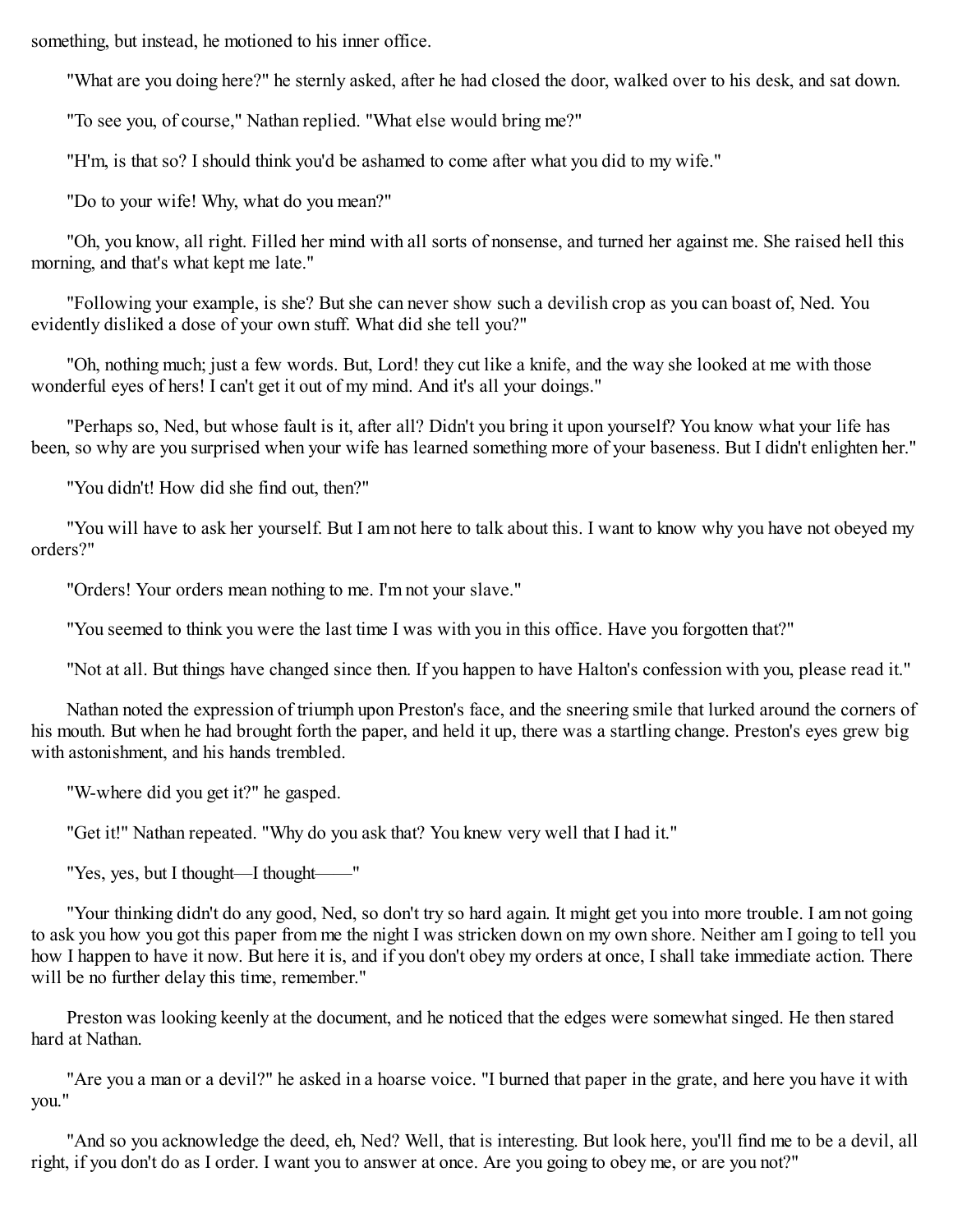"What is it you want me to do, Nathan? I guess I've forgotten."

"H'm, your memory must be very poor, Ned. Anyway, I shall soon tell you. You must pay Peter Martin what you owe him, and also Mrs. Watters, the widow, whose husband you robbed, and broke his heart. Settle with these two first of all, and we can attend to the other matters afterwards."

"But this is a regular hold-up," Preston declared. "It's disgraceful!"

"You didn't seem to think so when you cheated them. You considered it shrewd business, no doubt, when you had them in your clutches. Perhaps you will see differently now."

"I shan't pay them," Preston vehemently cried. "Five thousand dollars! Why, it's outrageous! They can go to the devil for all I care, and you, too."

"Very well, then, Ned; if that is your decision, it's no use for me to waste any more time. You have had fair warning, and I have been more lenient to you than you deserve. Mr. Black can attend to you now."

Nathan turned and was moving toward the door, when Preston called him back.

"Don't be in such a hurry, Nathan," he cried. "This is a comtemptible piece of business, and I'd like to skin you alive. But you've got me in a fix, and I can't help myself. It would not do for this to get abroad. And, besides, it would kill my father and mother. Yes, I might as well pay up, and get the whole d—— business settled. Will you deliver the cheques if I make them out?"

"Certainly," Nathan replied, returning to the desk. "I shall leave them with Mrs. Watters and Mr. Martin this evening."

Preston pulled open a drawer of his desk, as if to get his cheque book. Swiftly his right hand was thrust in, and the next instant Nathan was staring into the muzzle of a levelled revolver.

"Ah, I guess that'll bring you to your senses quicker than anything else," Preston remarked. "Now hand over that confession, and no fooling about it, either. If you don't I'll shoot you as I would a dog. Hurry up and get a hustle on."

Nathan looked steadily at the infuriated man, and realized that what he threatened he would do. He noticed, however, that the hand holding the weapon trembled, and that it would take but little to divert the aim. A sudden idea flashed into his mind, so thrusting his hand into his pocket, he brought forth the coveted paper.

"Ah, I knew that would fetch it," Preston sneered, as he eagerly reached out his left hand. "Your little game didn't work after all, did it?"

Nathan's only reply was to thrust the confession across the desk, and as he did so, his hand struck the revolver a slashing blow, which knocked it out of Preston's nervous hand. He then leaped forward, seized Ned's wrists, and forced him back into the chair from which he had attempted to rise. A fierce but brief struggle at once ensued, for the baffled man was no match for the powerful form bending over him. In a few minutes Preston was forced to give up. He sat very still, panting heavily from his exertions. Nathan then picked up the revolver from the floor, extracted the cartridges, and placed the weapon in his pocket.

"It's better there," he calmly remarked. "A coward such as you are, Ned, should never handle such a thing as that. Now, what have you to say for yourself? Nothing? Well, perhaps silence is better. But let me tell you this, if some men were in my place, they would crush every bone in your body. Why, I am surprised at my own self-restraint, considering the way you have treated me."

He stood near the desk intently watching the cowering man before him. Presently Preston looked up, and a quiver shook his frame. He stared for a few seconds at Nathan, and all at once the enormity of the crime he had almost committed rushed upon him like a flood. He buried his face in his hands, as if to hide some terrible vision that had come before him. He raised his head, and struggled to his feet.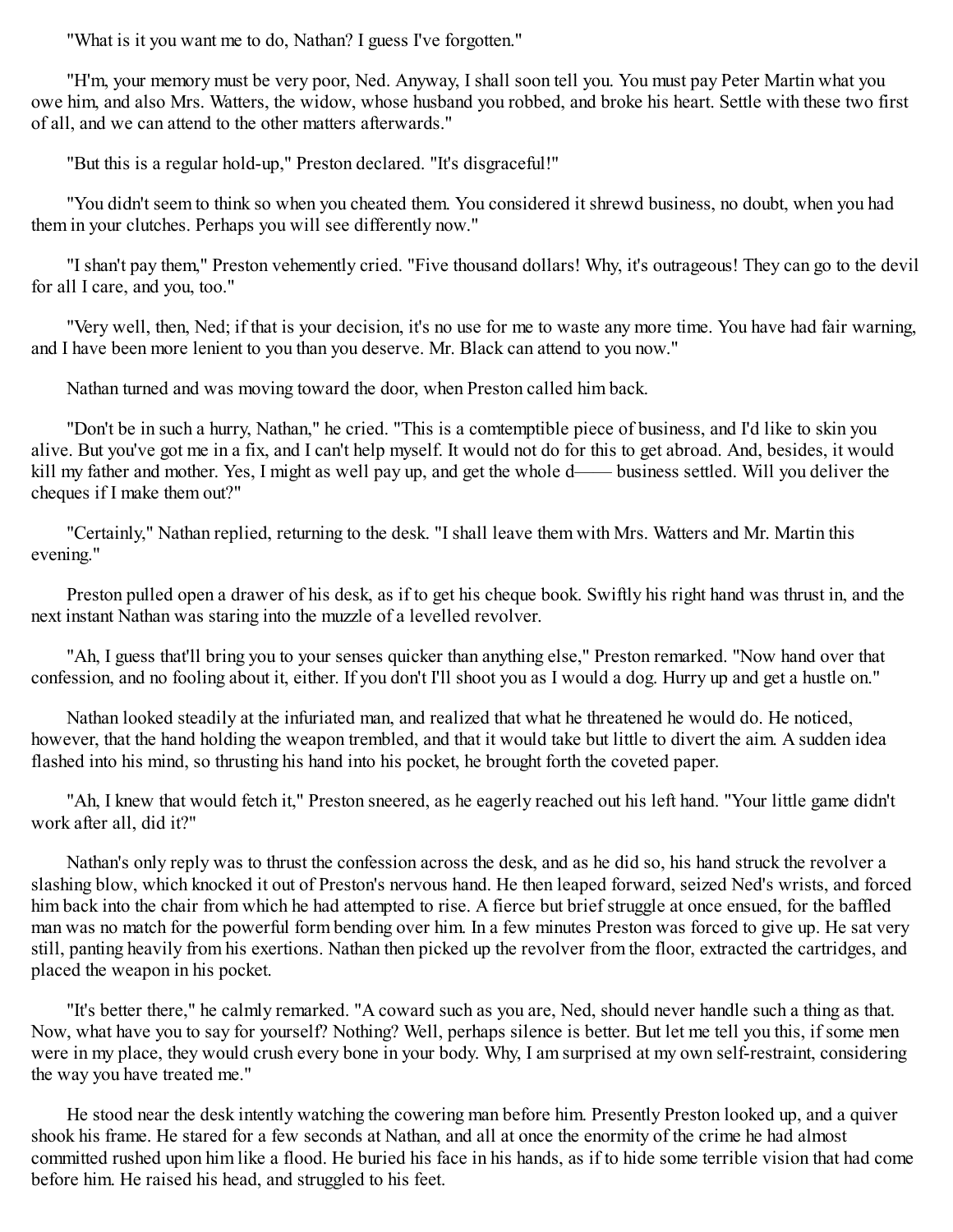"Nathan! Nathan!" he cried. "Heavens, I might have done it! Oh! oh!"

"You intended to do so, didn't you, Ned?"

"I did! Before God, I did! You saved me from murder!"

He raised his right hand to his face, and staggered back a step. Nathan knew that the man was terribly in earnest, and that an overwhelming fear possessed him.

"How could you do it, Nathan?" he hoarsely asked. "Do what?"

"Be strong and patient, while I have been acting the fool? Some men would have killed me."

"I know it, Ned. But never mind about that now. Make out those cheques, and be quick about it."

"Ah, yes, the cheques," and Preston sank down into his chair. "I shall do it at once, and get it ended."

He picked up his cheque book and fountain pen, but his hand trembled so much that he could hardly write. Several times he was forced to stop. But at last the work was completed, and the cheques handed to Nathan, who examined them most carefully.

"This will do for to-day, Ned," he told him. "But get busy and attend to those tenement houses of yours. Remember, also, what I told you about Helen."

Before Preston could reply, the telephone rang. Indifferently he lifted the receiver, and as he listened, his face grew as white as death. He tried to say something, but words would not come to his lips. He hurriedly replaced the receiver, and rose to his feet.

"My father is very ill; dying!" he announced. "Heart trouble. O Lord! haven't I endured enough for to-day. My father dying! My father dying!"

He seized his hat, rushed across the room, and tore open the door. Nathan slowly followed, after he had carefully placed the cheques and the confession safely away in one of his pockets.

## **CHAPTER 21**

## **Repairing Things**

Very glad indeed was Nathan to be back home again, and able to settle down to steady work. The excitement of the past weeks had disturbed him very much, and he desired quietness and rest. His own house was a more pleasant abode, after all, with the open spaces surrounding it, the friendly sentinel trees, and the pure invigorating air. Here a man could be renewed in mind and body, and do his work most effectively. The city did not appeal to him. There was too much confusion of competition, the mad rush after excitement and the newest fads, with little chance for the soul to expand and develop. He had truly learned that the real kingdom of God is within one's self, and lacking that, all the glitter and outward trappings of the world will not give him complete contentment. Hence, his thoughts, his work, and his books, occupied all his waking hours.

He rejoiced over the happiness that had come to Mrs. Watters and Peter Martin upon the receipt of the cheques. The tears of joy that glistened in the eyes of the widow, and her quiet expression of gratitude, were reward enough. She was not a woman given to effusion, for years of struggle and sorrow had deepened the self-restraint in her naturally reserved nature. With Peter Martin it was different. As he held the cheque in his hand, and learned whence it had come, he was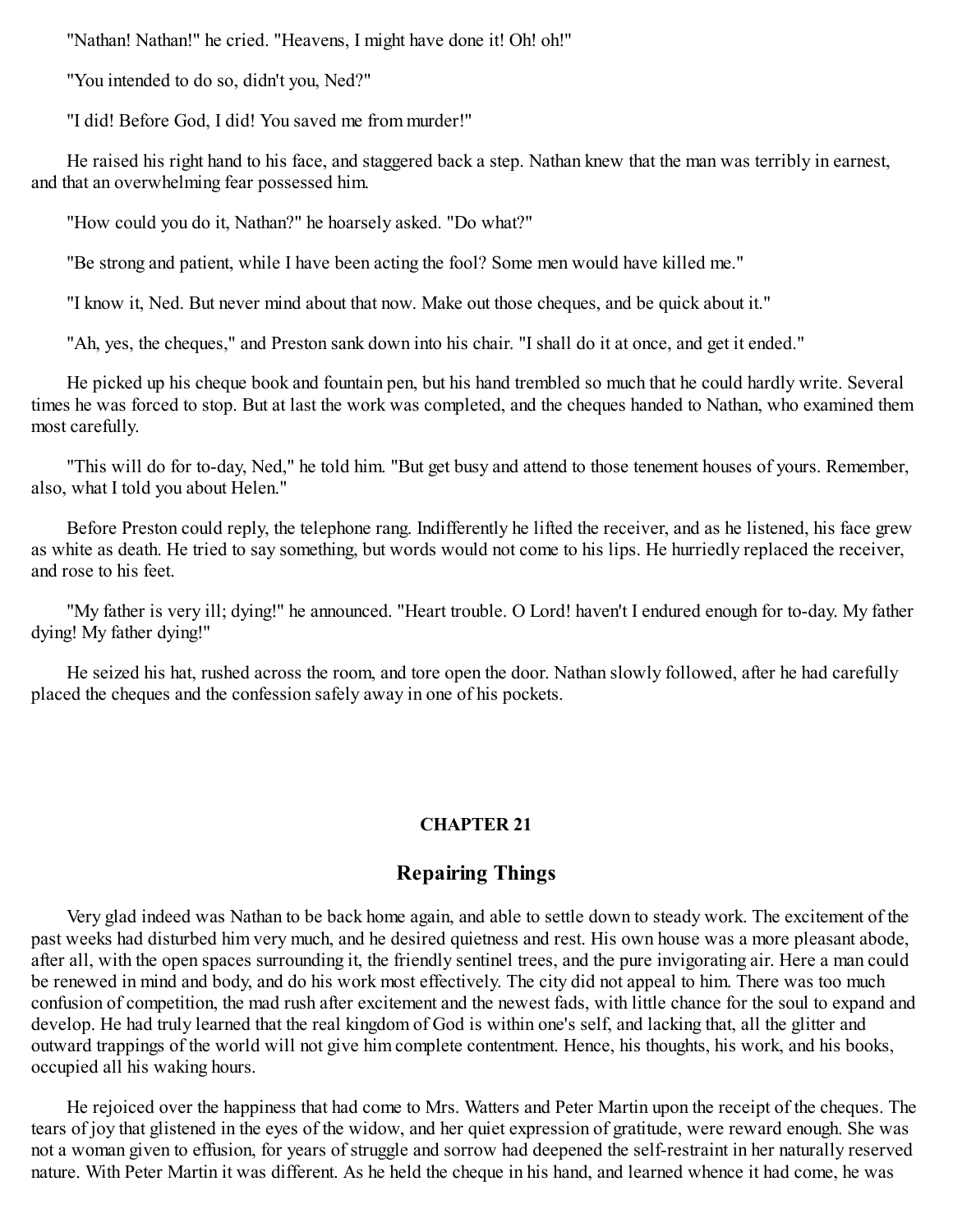greatly moved and sobbed like a child, so much did it mean to him.

"This brings new life to me," he at length found voice to say. "I never expected any justice from Ned Preston, so why he has done it now is more'n I kin understand. Two thousand dollars! Why, it's a fortune to me."

He accompanied Nathan to the road and, ere turning back, he seized his neighbor's hand and held it for a few seconds in a firm grip.

"God bless ye, sir," he fervently said. "You had an important part in gittin' that money, I feel sure, fer Ned Preston would never have done it of his own free will. I kin never repay ye."

Nathan thought of all this as he sat alone that night in his house. How much better it was to force Preston to make some restitution for his evil deeds than to thrust him behind prison bars. He recalled the man's agony in the office, and wondered whether it would change his manner of life, and how his father's sudden death would affect him. So far he had compelled Ned to obey him, but he wished to make him do more than that. It was his desire now that he should turn from the errors of his ways, live the right life, and be a faithful husband to Helen. If he would do that, Nathan could then overlook his injury to him in the past. It would be far better, and it would give him greater satisfaction than to seek mere brute revenge. And unless Ned's conscience was completely seared, this after all might be the most effective revenge, when the guilty one would cry like the unhappy king of old,

"My conscience has a thousand several tongues, And every tongue brings in a several tale, And every tale condemns me for a villain."

Nathan hoped that such might be the case with Preston. He wanted him to suffer, but from the suffering to emerge purified and changed. It would be very hard, he well knew, to crush back the feeling of joy should he learn that Ned was enduring the torments of the damned. But he would endeavor, at any rate, to resist the temptation and to prove himself a man of strength. If he could do that, it would be a royal revenge as set forth by the life and teaching of the Master of Galilee.

Following swiftly upon this train of thought came a vision of Helen that night she had visited him. He beheld again her white face turned appealingly to his, and her dark, wonderful eyes, tear-gemmed and fearful. He saw the grace of her white hand as it rested upon the partly-opened door, and her shapely head, crowned with a wealth of black hair, bending so pathetically over the table. She had needed him that night, and she needed him now. But should Ned become a changed man, what would be the result? Would Helen be satisfied? Would she ever think of Nathan Strong, or again seek his assistance? Perhaps not. Yet he had the feeling that her heart belonged to him, even though she was the wife of another. Why should he desire, then, the reformation of the man Helen did not love, and never could love? Should he not wish that Ned might continue in his old way if it would mean the drawing of Helen nearer to him? This was the great temptation which beset the lonely man, and fierce was the struggle before the victory was won. But win he did, and came forth from the conflict stronger than ever. The strength of the vanquished enemy had entered into his own soul, and with it came a new power and a comforting peace.

Nathan had a keen desire to continue his carpentering work, so the next day he turned over in his mind what he should do. He longed to be once more building and repairing. He did not wish to do it now for money, but for the joy of the doing, and not for those who were well able to pay, but for the ones who could not. He had no intention of going elsewhere, but to seek opportunities in his own neighborhood. He felt that there must be such work he could do, if only he could find out where it was.

It is an established law of nature that every desire has somewhere its fulfillment. Nathan found this to be true in his case when the Parson called that afternoon. They were seated upon the verandah, and the visitor was talking about the church, the graceful spire of which could be seen in the distance among the tree tops.

"We hope to celebrate the seventy-fifth anniversary of the building of that church next year," Mr. Westmore announced. "But before that takes place many things will have to be done upon it. I am almost ashamed when strangers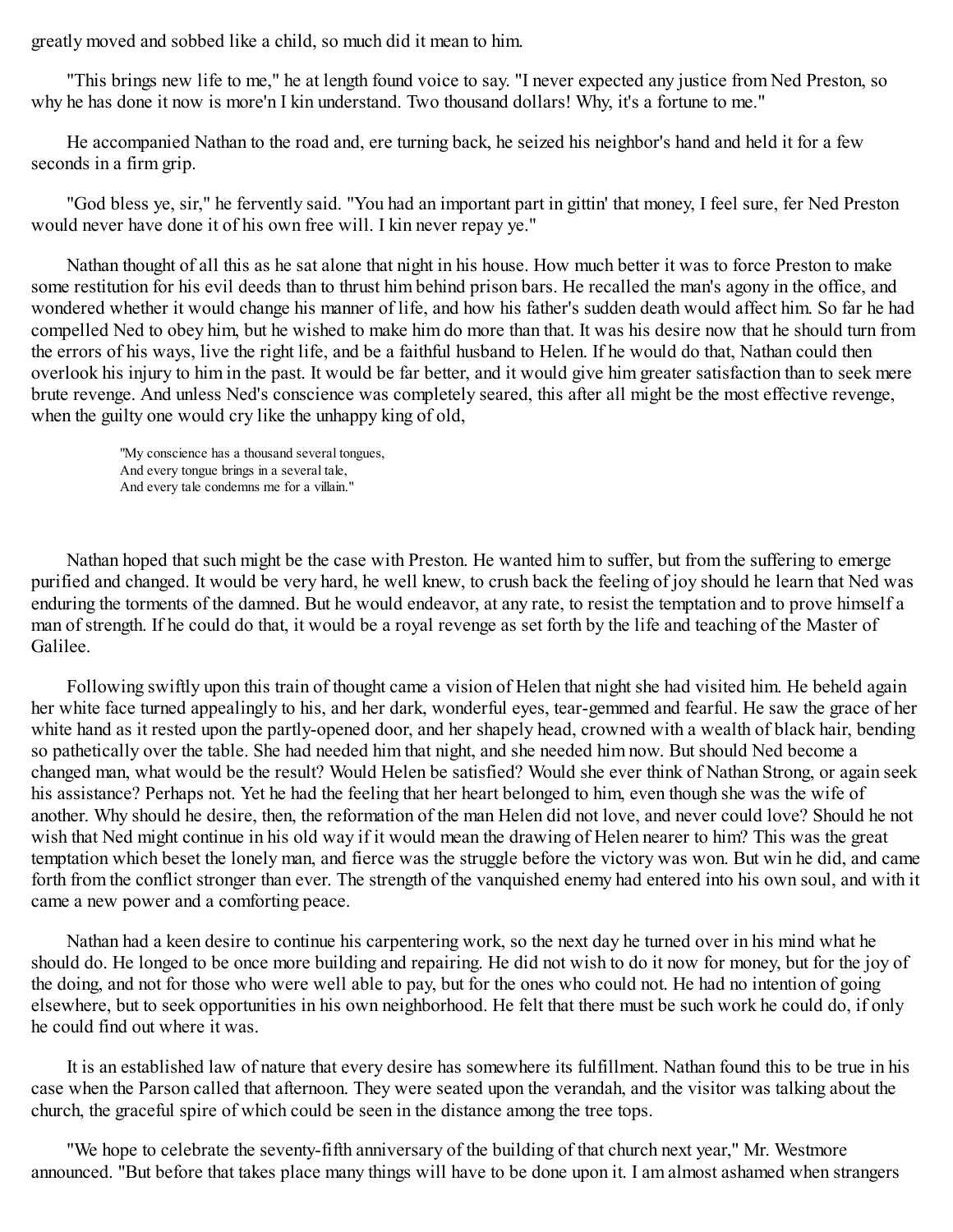come to the services. The roof is leaking in several places, the seats need repairing, and nearly all of the book-racks are gone. I hardly dare think of other improvements, but if my people will only attend to those three I shall be most grateful. They are willing enough, but, poor souls, they have little spare time and not much money. I wish that I didn't have to take a cent from them, but could give my services free. That has been my great longing ever since I entered the ministry."

The Parson sighed, and his usually jovial face became grave and thoughtful as he gazed over at the church. Nathan then knew that his desire was about to be fulfilled. Here was a work he could do for the love and joy of it. Briefly he explained his idea, and requested permission to go ahead.

"This is most unexpected, Mr. Stone," the clergyman declared. "Why, I never for a moment imagined such a thing. I hope you do not think that I was hinting at this when I referred to the condition of the church. Your doing it never once entered my mind."

"I know it," and Nathan smiled at the worthy man's concern. "All the hinting in the world could not induce me to undertake such a work. It was prompted by a deeper and a truer spirit. But if you agree to my proposal, suppose we go to the church now and look it over."

And thus it came to pass that Nathan found a work to do that was dear to his heart and gave him no little pleasure. Peter Martin gladly gave his time in hauling boards and shingles for which he would accept no payment. He wished to assist in shingling the roof, but Nathan objected.

"You have your own place to look after, Mr. Martin," he reminded, "so let me attend to the House of God. I have nothing else to do, so it will keep me out of mischief."

The news of what Nathan was doing soon spread throughout the parish. The quiet carpenter was the subject of numerous conversations, and he was steadily winning the approval of all, although he still remained a mystery to the people. They had heard about the cheques he had obtained from Preston for Peter Martin and Mrs. Watters, of his kindness to the Fletchers, and now this additional work of repairing the church. They had not forgotten the attack that had been made upon him at his own shore, and still associated Bill Tooke with the deed. Although the latter had sneaked back, and pretended that he had been away on a visit to some relatives, no one believed him. He was not long in learning that all looked upon him with suspicion, which made his lot harder than ever. He hated Nathan, and as the carpenter increased in favor, so much the more he decreased. This was not at all to Bill's liking, so he turned over in his mind how he might seek revenge upon the man he considered his enemy.

Knowing nothing of the stir he was causing in the community, Nathan went steadily on with his work. The days were fine, so he made excellent progress. The Parson was a daily visitor to the church, and his heart was full of gratitude as he observed what was being done. It seemed almost too good to be true that his fond hopes were at last being realised.

One evening after he had eaten his supper, Nathan had occasion to go over to the church. He was working in his shop upon the book-racks, and he needed a small plane he had been using that afternoon while shingling the roof. As he drew near the church, he was surprised to hear the sound of the organ. The door was open, and the music was welling forth upon the still air. He knew the tune, for it was one of his favorites, "Lead, Kindly Light," and the unknown organist was playing with considerable expression. Wondering who it could be, Nathan stepped softly to the door and looked in. To his great surprise he saw Helen sitting there, her face upturned to the east window, and her eyes fixed upon the figure of The Good Shepherd, leading His sheep, and tenderly holding a little lamb in His arms. Nathan had often admired this window, which had been placed there in memory of a former rector of the parish.

It was only a minute that Nathan stood at the door watching the woman at the organ. He wished to remain longer, in fact, speak to her. But he did not wish her to think that he had been prying upon her, so he decided to get the plane and go back to his house.

He had just turned, and was casting one more lingering glance upon the fair face, when the music abruptly ceased, and Helen turned quickly around. Before Nathan could escape, she had caught sight of him, so leaving the organ she came down the middle aisle. Nathan stepped forward to meet her, and as she held out her hand, he noted the expression of pleasure in her eyes.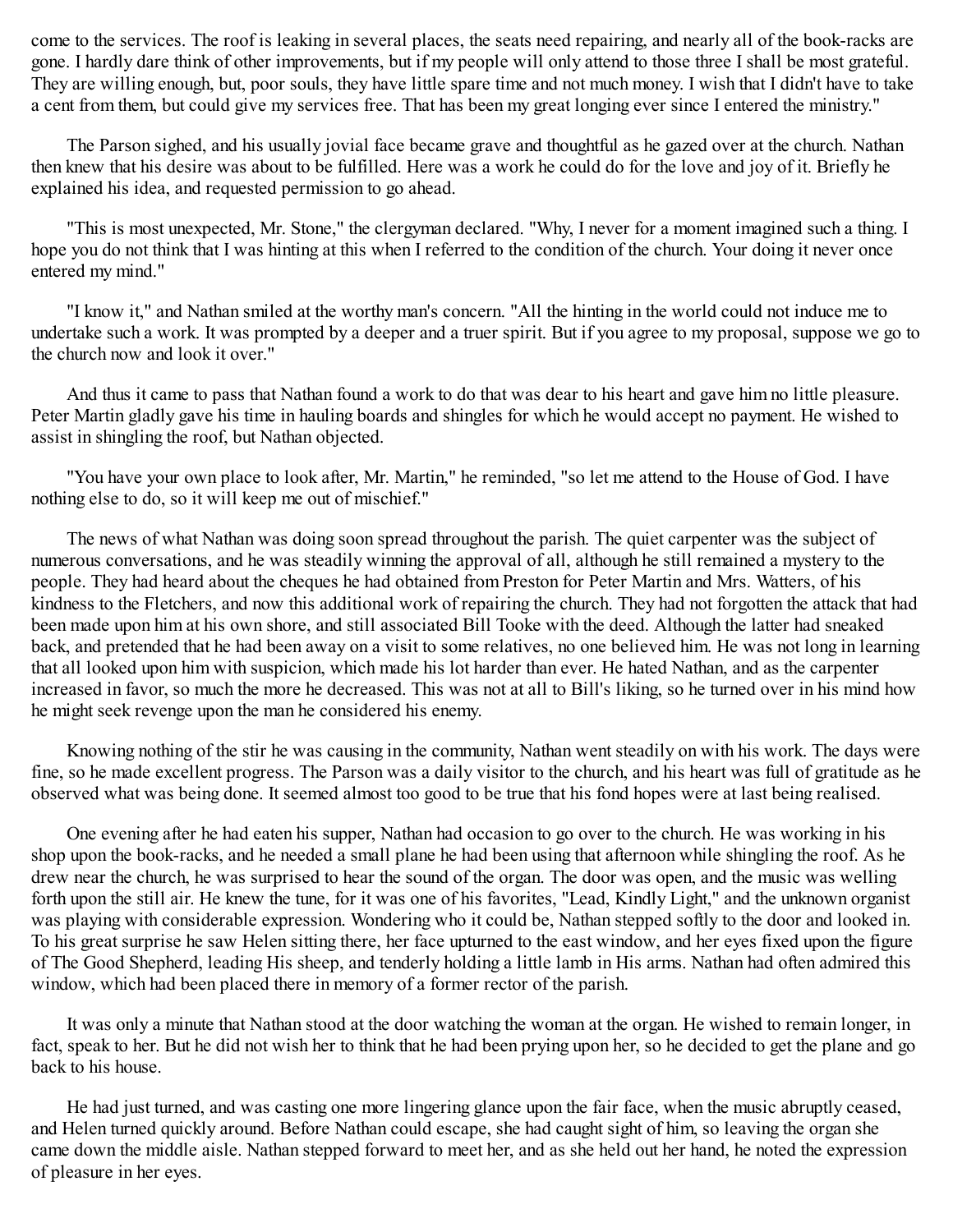"I caught you just in time, didn't I?" she began.

"You certainly did, Helen. But please excuse me for being here," Nathan apologized. "I came over for my plane, and hearing the sound of the organ, I was naturally curious to find out who was the musician, never for a moment expecting that it was you."

"I used to come here several times a week," Helen replied. "But lately I have been too lazy. I like this place, it is so quiet and comforting, while that east window is an inspiration. I think you understand what I mean."

"Indeed I do, Helen. I have come down from the roof more than once on purpose to rest a while in here. That window appeals to me, too. We all feel the need of The Good Shepherd, do we not?"

"I know that I do, Nathan, especially so now when my troubles are so heavy. You have heard about Ned, I suppose?"

"Nothing recently. What is he up to now?"

"Acting worse than ever. Oh, he is terrible! He has been drinking hard and acting in such a strange manner. When he is not drinking, he is so restless. The children annoy him when he is at home, and once when I was playing on the piano he rushed from the house and did not return until late at night. His face has been so haggard that it is startling."

"Perhaps his father's sudden death is troubling him," Nathan suggested. "He thought a great deal of him, so I understand."

"No, it cannot be altogether that. It must be something else, but just what it is I cannot make out. He came home this afternoon, and paced for hours, so it seemed to me, up and down his room. He ate hardly any supper, and left shortly afterwards in the car. I have been so worried for days, and this evening I felt I could not endure the strain much longer. For relief, I went out upon the river, and my boat seemed to head this way of its own accord. Perhaps it was The Good Shepherd leading me to this House of Rest. I have that feeling, anyway, and it gives me much comfort."

"I think I understand," Nathan replied. "I have experienced the same thing myself. How I wish that Ned could do so, too. What a difference it would make to him and to you."

"I am afraid he never will, Nathan. He is very much opposed to churches, and to everything connected with religion. I would not like to tell you what he said when he heard that you were repairing this building, and doing it without any charge."

"You needn't tell me, Helen, as I can form a pretty good idea what he would naturally say. But suppose we forget all such disagreeable thoughts for a while and have some music. I am sorry that I interrupted you."

Helen at once went back to the organ, and with Nathan standing by her side, she played hymn after hymn. The glory of departing day flooded the church with a soft rich light. It illuminated chancel and sanctuary; it transfigured the worn pews and kneeling-benches, while the cracked and stained walls appeared less unsightly. It touched the head and face of the woman at the organ and the man standing by her side. As the light of day gradually faded, so did their troubles. They drifted back to days long past, and to memories sweet and precious. So absorbed were they in the music and in each other's company, that they did not notice Bill Tooke, who had glided up stealthily to the door of the church, and stood for a few minutes watching the two with eyes of wicked triumph. Bill had come across something of great importance to him, and ere long he was speeding on his way, eager to impart his discovery to another.

At length Helen ceased playing, and rose to her feet.

"My, how late it is!" she exclaimed. "I must hurry home. How fast the time has gone!"

Side by side they walked out of the church, and over the field toward the shore where the little boat was lying. They talked about other days, the friends they had known, and the pleasant parties they had attended. The present with all its cares had slipped away, and the past alone held them in its golden embrace.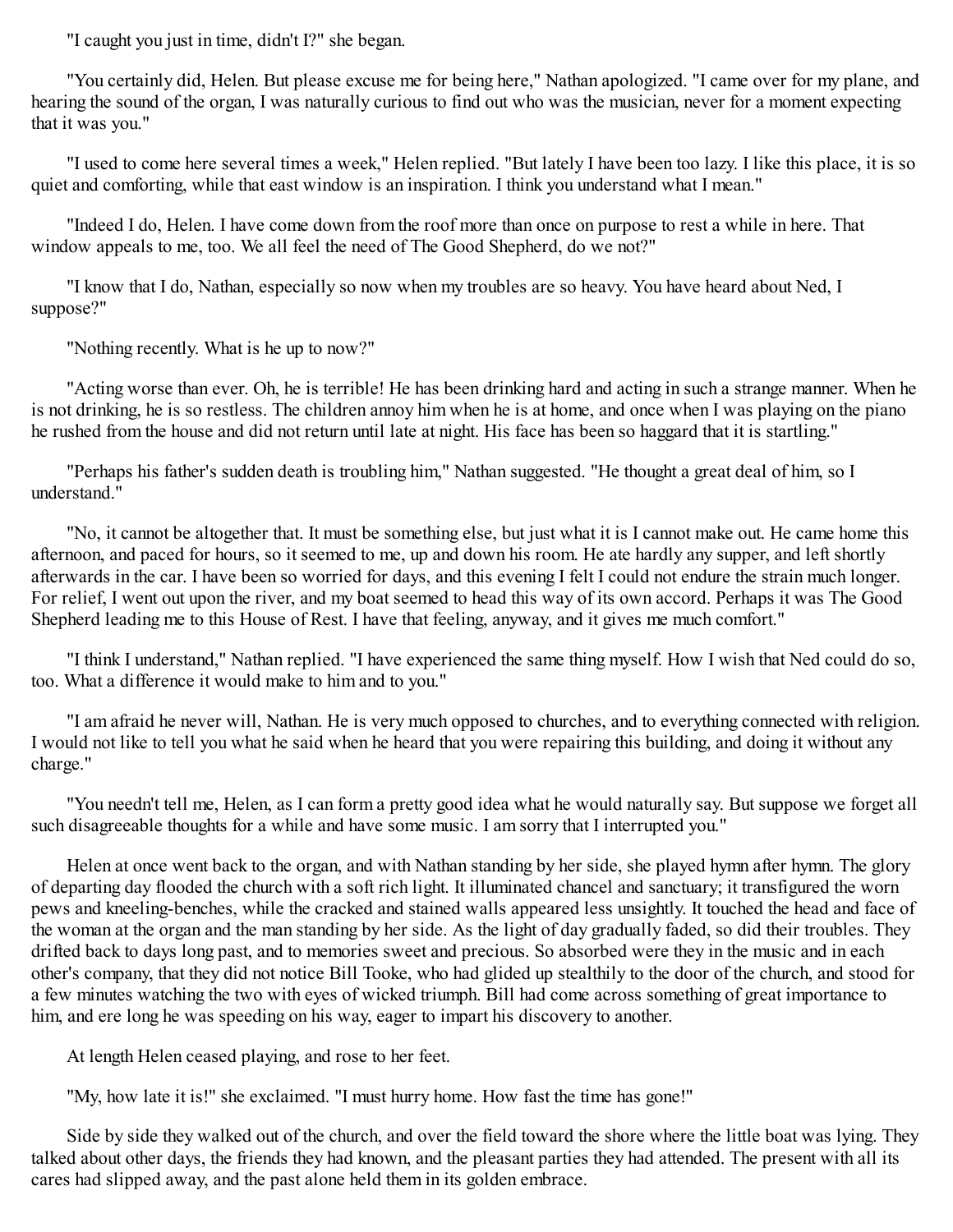Nathan stood upon the shore and watched Helen as she rowed swiftly homeward. In fact, he stood there for some time after she had disappeared from view, a lone figure as motionless as the placid water over which he was steadily gazing.

### **CHAPTER 22**

## **When the Bell Rang**

While Helen Preston was bending steadily to the oars, moving straight toward her own shore, two men were standing upon a hill some distance away. They were watching her, for the darkness had not deepened sufficiently to hide her from view. One of the men was doing most of the talking at first, while the other merely interjected an occasional question.

"I saw them in the church," Bill Tooke was saying, "an' their heads were right close together. Your wife was sittin' at the organ, an' Stone had his right arm around her."

"Was my wife playing?" Preston asked.

"Oh, yes, that is, her fingers were runnin' over the keys, but I guess she didn't know what she was doin'."

"Did you ever see them there before, Bill?"

"Yes, several times."

"Why didn't you tell me about this before?"

"Because I thought it was none of my business. But I couldn't resist tellin' ye this time, fer I thought ye should know. They're in love with each other, by the way they acted."

"And I believed that Helen always stayed at home," Preston remarked, as if to himself. "I never imagined this of her. She has always pretended to be so religious that I felt I could trust her. But that is what this d—— religion does," he fiercely added.

"Women are really no better than men, fer all their church goin'," Bill replied. "They should be better, though, fer we look to them to be examples to our children, an' teach 'em right things. But men must have their fling now an' then, which is only natural. You do it yerself, sir."

"I know I do, Bill, and so do you. But we expect our wives to act differently. They should stay at home; that's the place for them."

"An' not be runnin' after a jail-bird, Ned?"

"Certainly not. That d—— fool has caused too much trouble in my life already. He's a pious hypocrite, that's what he is. He's interfered a great deal with me in the past, but when it comes to his meddling with my wife, that's more than I can stand."

"But he's very religious, too, is he not?" Bill queried. "He's undertaken to repair the church at his own expense. Why, the Parson is delighted, an' thinks he's a wonder."

"H'm!" Preston grunted in disgust. "The church! The church! I'm sick and tired of hearing about it. Why, it's always interfering with a man's freedom. And the Parson, too. He's got the people in this parish right under his thumb, and what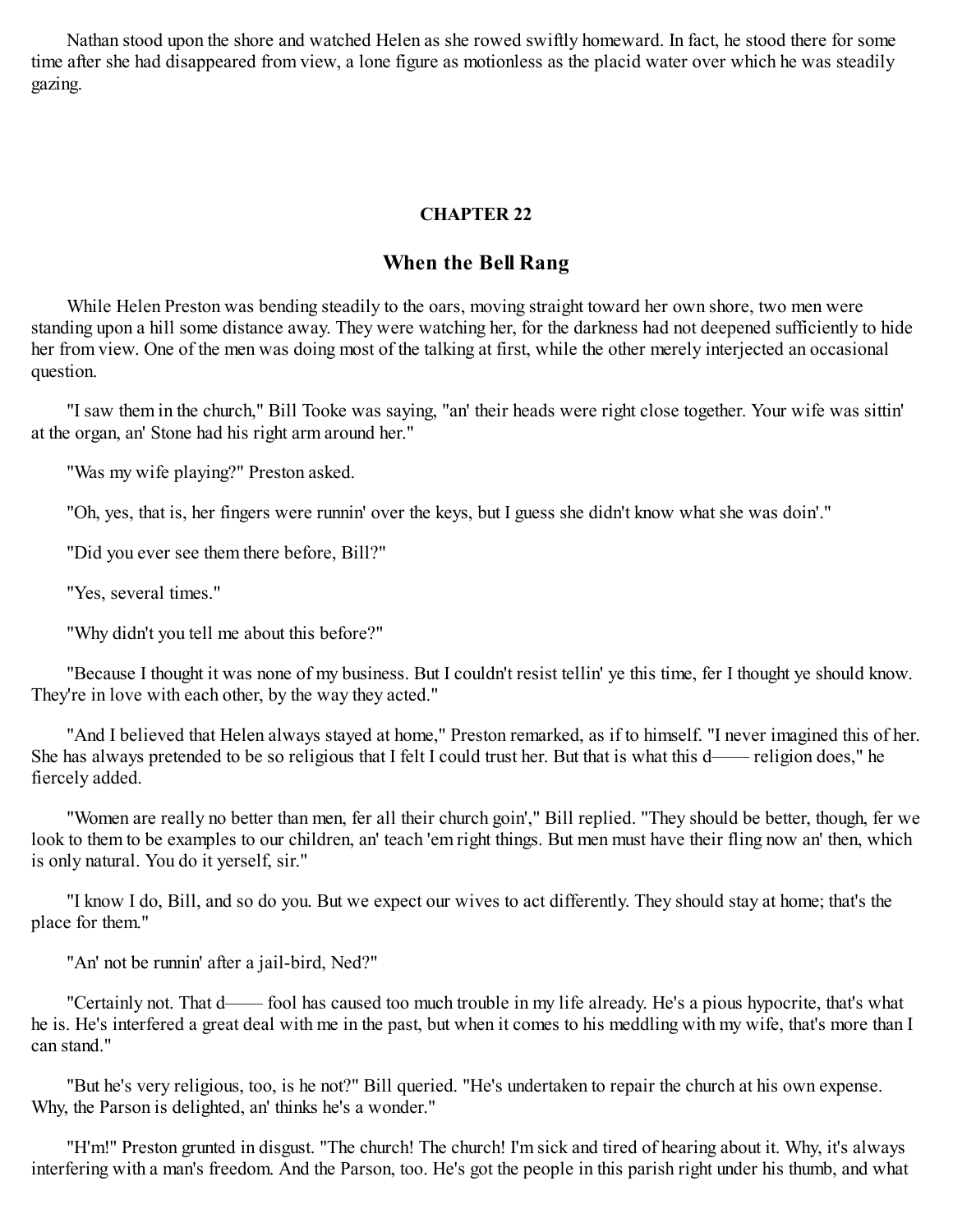he says goes. He frightens them out of their senses by his talk about Hell. Bah! what do I care about such nonsense? It's superstitious rot, that's what it is, and the sooner it's stopped the better it will be for all concerned. The world would be a decent place to live in but for churches and whining hypocrites of parsons."

And thus the two men conversed, creatures of evil, to whom nobleness of character and purity of life made no appeal. Their own hearts being so bad, they could see no good in others, and all true motives were blackened by their low imaginations. Such men would do away with the Church and religion entirely, and would prefer the reign of vice and licentiousness. And yet between these two men there was a gulf. Bill Tooke was completely of the earth, earthy, so evil deeds and evil talk were as meat and drink to him. Ned Preston, on the other hand, was fighting a terrible battle against his conscience. It was goading him, allowing him no rest, and so rebellious was his spirit that he lashed himself into fury in his mad efforts to escape. He defied his Creator, and when alone at night he would sometimes shake his clenched fist at the silent heavens. Religion, too, he believed was his mortal enemy, and when he heard people lauding Nathan Strong for his voluntary work upon the church, his anger was intense. Then when the serpent in the form of Bill Tooke breathed into his ears the lie about Helen, his heart overflowed with rage. Had he stopped to reason he would have remembered that Bill was an inveterate liar, and that Helen was pure and free from all deceit. But he was a man far from normal now, half-crazed by that inward voice which would not be stilled, no matter how hard he struggled against it.

Preston was in this mood as he parted from his companion that evening, and made his way toward his own home. He longed to meet Helen, and declare unto her what he had just heard. But he shrank from such an encounter, knowing full well that he could not endure the expression that would appear upon her face and the look of reproach in her eyes. He knew that she would say little in self-defense. If she would only scold, or storm at him, it would give him a chance to relieve his feelings. But to see her standing before him in the dignity of her simplicity and purity would be more than he could endure. Only when he had been drinking heavily did he have the false courage to face her, and give vent to his maudlin thoughts.

He stopped ere he had gone far, and sat for a while by the side of the road. The twilight faded, and darkness enshrouded the land. Several autos sped by, and one farm waggon rumbled past, but he paid no attention to these, so absorbed was he with his own misery. Nature's sweet peace and rest had no effect upon his heart and mind. When agitated conscience with its flaming sword is at war with a legion of demons within a man, then terrible is the conflict, and the outcome uncertain. But this night the powers of darkness had the mastery of Ned Preston, and crushed down the voice of the true monitor within. He gave himself up to their wild urgings, and followed their mad promptings.

Rising at length to his feet, he walked back over the road he had recently travelled. At first he moved slowly, but in a few minutes he was hurrying on his way, gliding like a spectre through the night. As he came near the house of his enemy, his rapid pace slackened, and he advanced more cautiously. A light shining from one of the windows attracted his attention, and toward this he stealthily crept. He stooped when a few feet away, and peered in upon Nathan sitting near his table, apparently lost in thought. Preston's hand clenched hard, and a gurgle of rage welled up in his throat as he watched his adversary. He envied him his quietness and peace of mind. He longed to turn the demons that were tormenting his own soul into Nathan's, but he realized that such a thing was impossible. Each man was reaping what he had sown; one the whirlwind, the other the joy of a good conscience.

When Preston at last stepped away from the window, he was more spiteful than ever. Whatever slight aversion he had felt for the deed he was contemplating now vanished entirely. In its stead came the wild and the ungovernable desire to carry out his design as speedily and ruthlessly as possible.

His steps led him toward the church, lying silently and unseen in the valley beyond. He sped through a grove of trees, and passed the grave yard, where the white stones stood out faintly against the darkness of night. No thought of the peaceful dead who rested there entered the mind of the infuriated man. No vision of toil-worn men and women who had carved for themselves homes in the wilderness, and who were buried here, came to him. Neither did the church, which he presently reached, affect him in the slightest degree with the spirit of reverence and respect. As he pushed open the always-unlocked door, entered, and groped his way up the middle aisle, no voice whispered to him words of warning. He never once thought of the noble and earnest ones who had erected that building almost seventy-five years before, nor of the sacrifices they had made to accomplish the task. He could not see the saintly men of God who had ministered there. He caught no glimpse of fond parents bringing their little ones for baptism, or of young couples standing at the altar-rail, pledging their troth to one another in holy matrimony. Not for his mental vision were the slow processions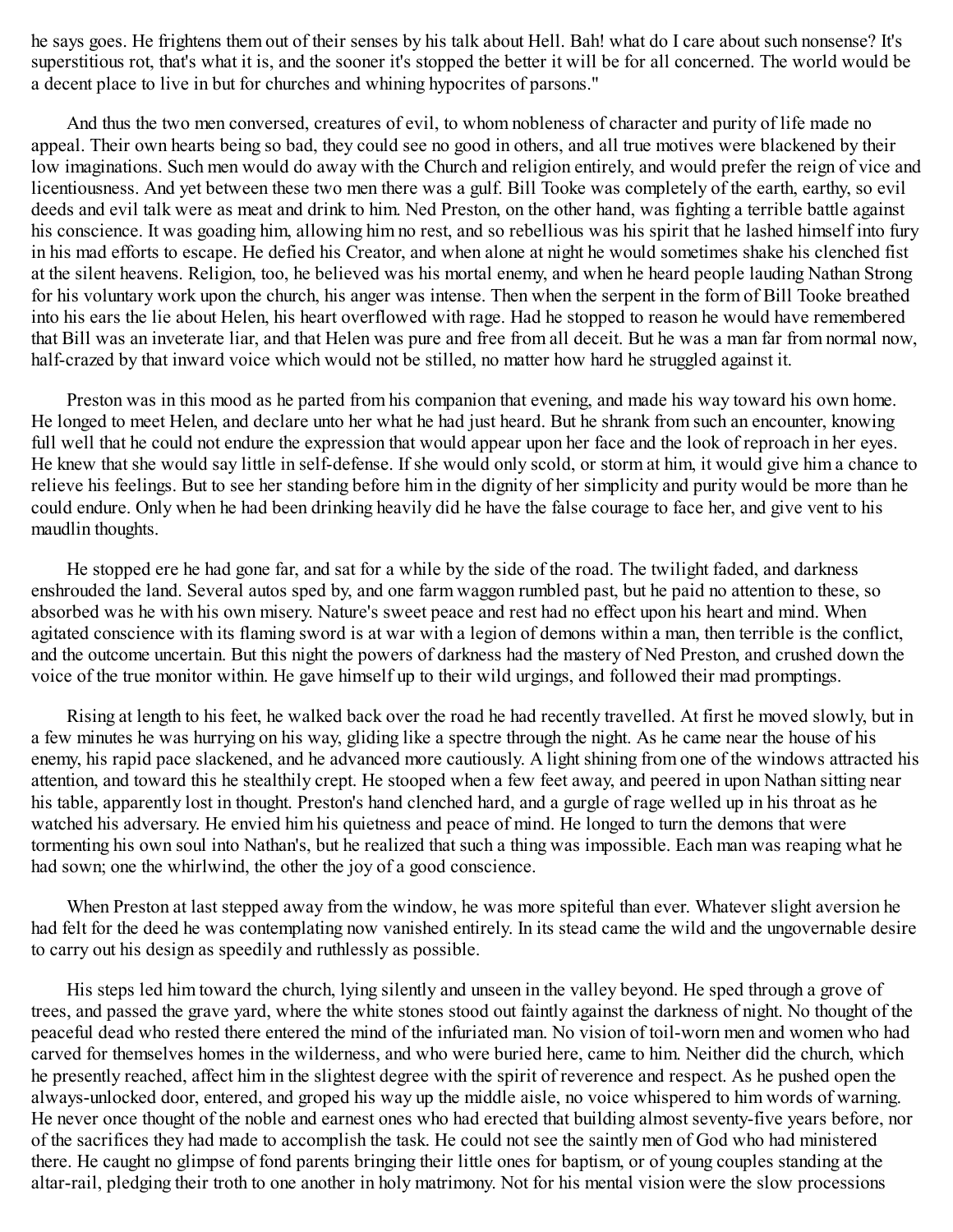which had wended their way to that church to perform the last sad rites over loved ones. How could such a man understand what that sacred edifice meant to the people of the parish? It was closely and deeply interwoven into their very lives. It was their spiritual home, and they looked upon it with more than ordinary reverence. It was a precious heritage, handed down to them to guard and maintain. Its sweet-toned bell summoned them to worship, and its finger-like spire pointed them to higher things.

Well would it have been for Ned Preston had he paused for a few minutes to consider all this. Unfortunately, he was a man now beyond the power of reasonable thought. To him that building was nothing more than were the precious treasures of ancient Rome to the marauding Goths and Vandals. It was merely an object to be destroyed to satisfy the deep-seated spirit of revenge and hatred.

Having reached the chancel steps, Preston paused. He then reached out and laid his right hand upon the large Prayer Book, lying upon the reading-desk. This he quickly opened, and tore out several of the pages. These he crushed in his hands, and then jerking forth a match from his vest pocket, he struck it, and applied it to the inflammable material. As the blaze started up, he stepped forward, flung the burning mass upon the altar, and watched with glee as the flames swiftly caught upon the light fabric on the wall. The words, "Holy, Holy, Holy," on the front of the re-table stood out with startling splendor, as if in silent rebuke to the man who had thus dared to profane the sacred place. But upon the violator they made not the least impression. He watched until sure that his deed was successful, and he then lifted his right hand and gave expression to a terrible curse.

"I defy the God of heaven in whose House I stand," he cried. "I defy Him to punish me for this deed. Let all such places of superstition and hypocrisy come to a like end."

He ceased, turned and stepped down to the organ.

"Here they stood together, my wife and my enemy," he continued. "Never more will they come here to make love and deceive me. I curse them both, and may it happen to them as to this building."

Down the aisle he strode, with the roar of rushing flames sounding in his ears, and the smoke of burning wood and cloth filling his nostrils. He had other work to do before leaving the building; so laying his hands upon the bell rope, he pulled it with all his strength. Over and over went the bell in wild gyrations, as if startled by such an unfamiliar touch. It no longer sent forth its sweet, even-toned notes of peace and good-will. It was a mighty voice now, pealing out its clarion message of terror, and bidding all to arouse and save the building from destruction. Neither did it appeal in vain, for up and down the river, in all houses within hearing distance, men and women rushed to doors and windows with startled faces and fast-beating hearts. Never before had they been so peremptorily summoned. But when they saw their beloved church so brilliantly lighted, they understood the meaning, so seizing pails in their hands they hurried out into the night.

The man responsible for all this excitement at length dropped the rope and stood for a few seconds watching the leaping flames. When he left the church, he did not go back by the way he had come, but turned to the right and entered a grove of thick bushes beyond. There he stopped, and peered keenly forth, waiting for the arrival of the neighbors. He was sure that they would come, and he gloated over the thought of their excitement and dismay.

"Now, let them send up their pious prayers," he muttered. "If that d—— building is as holy as people make out, it's a wonder that it burns. By the way that fire's taking hold inside, it looks as if the place is saturated with the sulphur of Hell instead of the incense of Heaven. But, ah, here they come now! The fun's just beginning."

## **CHAPTER 28**

**Destruction**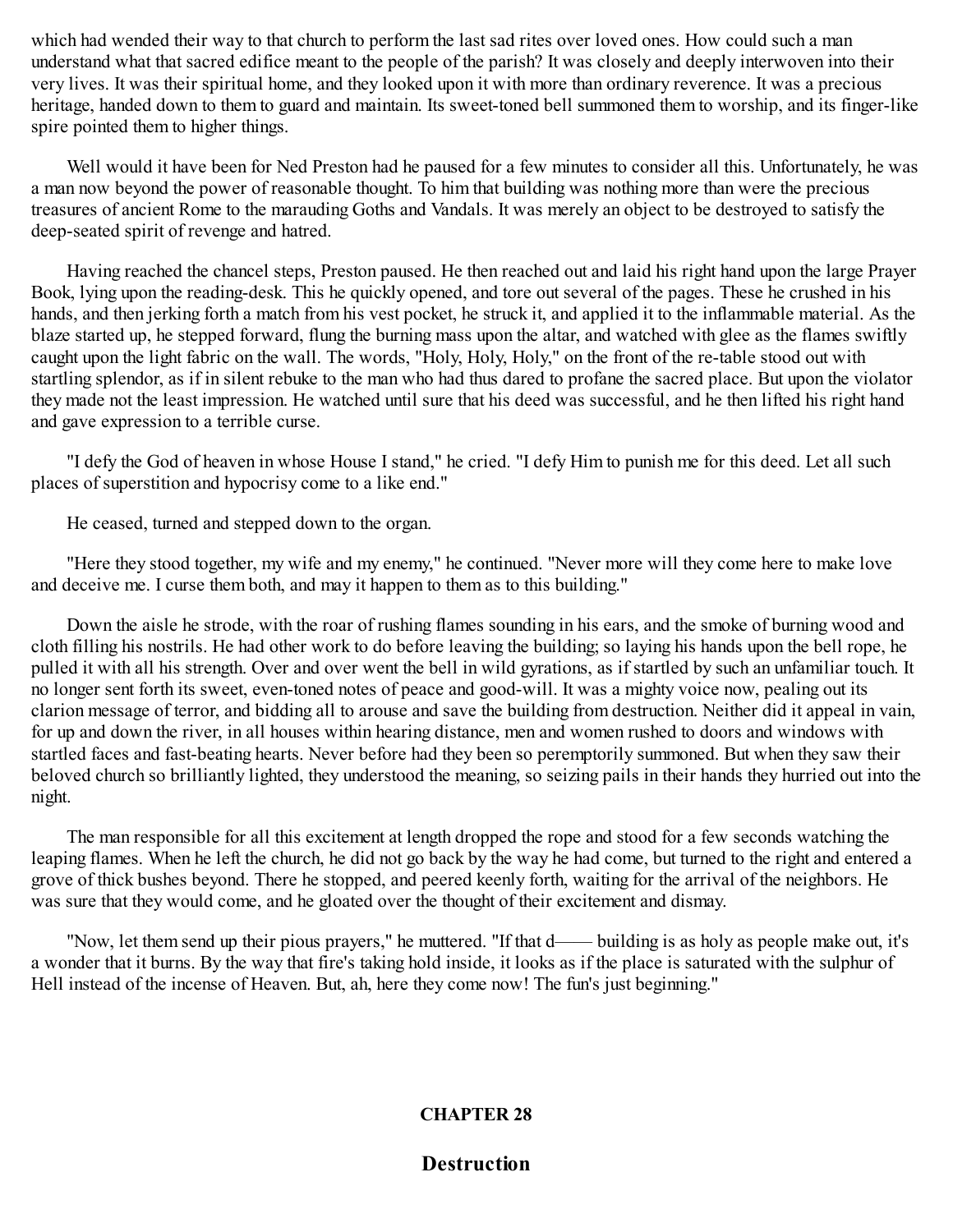Nathan had spent a wonderful evening in the quietness of his own house after his return from the shore. The vision of Helen was ever before him, and he lived over again his conversation with her in the church, and their walk to the river. Her troubled face and lustrous eyes he again beheld, and the sound of her voice lingered in his mind. Gradually he drifted back to other days, and all that Helen had meant to him then. How different life would have been but for the strange turn of the wheel of Fate. Whenever the thought of Preston came to him, he crushed it back with a great effort, determined not to think of him more than he could help.

He was thus calmly musing when the wild ringing of the church bell brought him to his feet with a bound. Rushing to the door, he opened it and looked out. Through the trees he could see the brightly-illumined building, and at once surmised the meaning. The church was on fire! Hurrying into the kitchen, he seized an empty pail and, forgetting his hat, he dashed out of the house and sped down across the field. Often he stumbled in the darkness, but he knew his way, and when he at length passed forth from the grove of trees he came in full view of the church. The sound of the bell had ceased, and no one was visible. But the building was a blaze of light, as if illuminated by a thousand electric globes, showing plainly that the fire was within. From neighboring houses he heard the sound of voices, telling him that others were astir and alive to the menace that was threatening their place of worship.

As he drew near the church Nathan realized that all hope of saving the building was past. Although the flames had not yet burst forth, the fire was raging inside, and it would be utterly impossible to do anything with only buckets to carry water. As he stood staring upon the doomed structure, others arrived, men and women, some hatless, coatless, and even shoeless. Silently they huddled together, watching the wonderful sight, their hearts filled with a grief that was mingled with awe.

It was not long before the cracking of glass was heard, and at once huge wreathes of flames darted forth from the windows, and in a short time the whole of the eastern portion of the building was at the mercy of the devouring monster. The wood work was as dry as tinder, thus forming excellent fuel for the greedy flames which rose higher and higher, sending up vast columns of smoke into the night. The roar of the fire steadily increased, until it became almost deafening. And all the time more people arrived. Some walked around the church, and viewed it from every angle, but all were helpless to do anything.

The fire by now had the church at its complete mercy, and the flames were leaping through the roof, and spreading rapidly to the western end. They began to curl up around the spire, drawn upwards by great draughts of air. Reaching out like huge clutching fingers, they encircled the cross just as the Parson appeared upon the scene. Nathan never forgot the expression upon the old man's face as he walked quietly into their midst. He uttered no word, but stood watching the destruction of the building in which he had ministered for so many years. Once he made a sudden movement as if to spring forward to rescue something in the church. But he stopped short and lifted his right hand to his forehead, as if dazed and puzzled by his complete helplessness.

The heat was now so intense that all were forced to move farther back. Their attention was centered upon the spire. It was a glowing mass, but as the flames swirled aside for an instant, the cross appeared, erect and unharmed. A deep feeling of awe came into the hearts of the watchers. Then when two great fiery columns leaped suddenly out from the belfry, and swept high into the air, leaving the cross untouched, a cry of astonishment went up from the lips of all. And thus it remained while the fire raged below, as if nothing could harm that symbol of redemption.

Fiercer and fiercer grew the fire until the entire building was a seething mass. The roof fell in with a crash and, as it fell, extra-huge volumes of smoke and flames rolled skyward. And still the spire stood erect as ever, wrapped in its fiery mantle. The straining eyes of all watched it with intense interest. It seemed a supernatural thing standing there looking down upon the dire ruin below. But steadily the fire ate through the heavy timbers, and when at last the proud structure lurched, and then toppled earthward, the people rushed wildly back with loud cries of fear and dismay. And truly it was an awe-inspiring spectacle. As the spire hurtled through the air, it appeared like a huge flaming meteor dashing to the earth on a mission of destruction.

No sooner had the mass fallen, than a strange, weird noise, resembling a cry of despair, sounded forth from the bushes beyond. It came but once, and although all looked in that direction with white faces and fast-beating hearts, they did not hear it again. What was the meaning of that cry? they asked one another. Had it anything to do with the burning of the church? But no one could answer these questions, and although they turned to the Parson for some explanation, he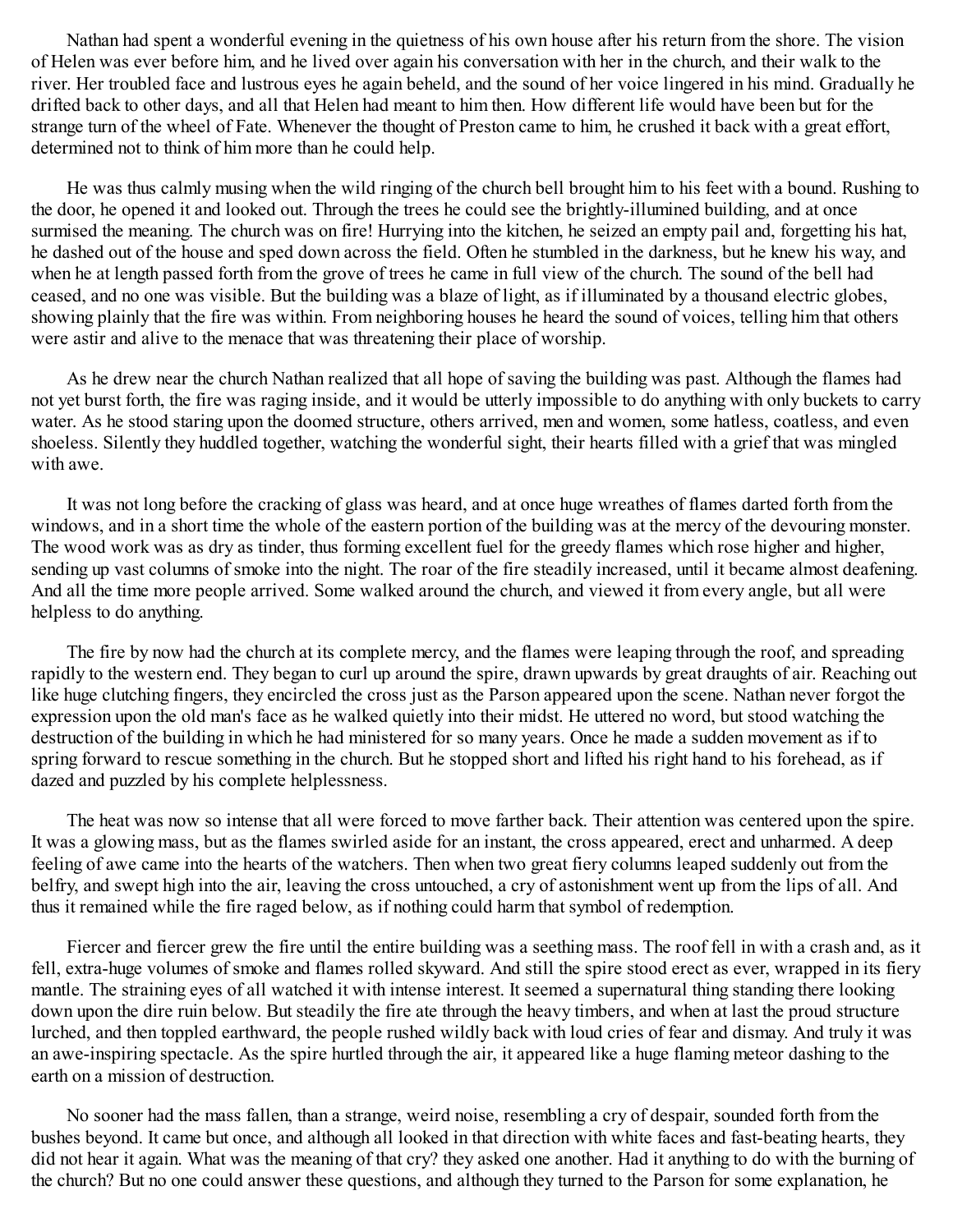#### was unable to enlighten them.

"My dear people," he said, "this is a sad night for us. Our beloved church is in ruins, and we have witnessed its destruction. The holy place in which you and your fathers and mothers worshipped is no more than a heap of burning embers. But God's will be done, so we must not despair, but bear up bravely. It will mean a great sacrifice on our part to build another church. But we have the glorious example of the noble men and women of the past. As they built well and strong, so can we. Let us not be dismayed nor cast down. God will help us, and that right early."

The venerable man turned partly around to hide his emotion, and Nathan noticed that tears were in his eyes. He admired the man now more than ever, and he determined there and then to take a prominent part in the erection of another building. He, like the others, was greatly puzzled over the burning of the church. Who had rung the bell? And what was the cause of that peculiar cry that had winged its way to them from the bushes? He noticed that some of the people were now talking earnestly to one another about these very things, and he listened to what they were saying.

"I was jist gittin' ready fer bed," Peter Martin announced, "when the bell began to ring. I knew at once that something out of the ordinary was the matter. I tell ye, it seems to me that no earthly hands pulled that rope. It must have been an angel that did it."

"Or the devil," Nathan replied. "I don't believe an angel had anything to do with it."

"What about that cry, then, that we heard from the bushes?" Peter asked.

"That I cannot explain, Mr. Martin, as it is all very mysterious. But the two may be closely related. Perhaps we shall find out ere long."

"You are quite right, Mr. Stone," the Parson remarked. "I feel quite sure that there is some explanation for the cause of the fire, and that the mystery will be solved. There is nothing that we can do now, so we might as well go home. Thank you, my good people," he added, "for responding so promptly. Oh, if we had only been able to save our church!"

Nathan hardly heard what he said, for his attention was centered upon Bill Tooke, who was standing a short distance away, talking earnestly with a number of men. He wondered why the latter glanced occasionally in his direction, as if Bill were talking about him. At length they walked away, and he saw no more of Bill that night. But he could not banish the scene from his mind, and he was curious to know what Tooke had been saying.

Gradually the neighbors left and went back to their own houses. The Parson, too, departed. Nathan watched him as he walked slowly and wearily to his carriage some distance up the road. He felt sorry for the man, who had spent so many years in the parish in noble, self-sacrificing service. The burning of the church was a blow hard for him to endure, notwithstanding his strong faith. What a terrible thing it would be if the fire had been set on purpose! At once Bill Tooke came into his mind. The fellow was capable of almost any degree of villainy, he felt sure, but what reason would he have for destroying the House of God? What harm had it done him that he should turn his hand against it?

The fire still burned fiercely, devouring the frame of the church, and sending up its clouds of smoke and flames into the air. A few remained with Nathan to keep watch lest the fire should spread across the field and into the bushes beyond. As Nathan stood gazing upon the scene of desolation before him, he thought of the pleasant time he had spent there with Helen but a few hours before. What sweet music had filled the building, a striking contrast to the roaring mass upon which he now looked! The abode of peace and rest was gone, and in its stead nothing but hot seething ruins.

He thought about this as he at length wended his way homeward, accompanied by the rest of the men. He went into his house, but he did not feel satisfied. He could not get Bill Tooke out of his mind, and gradually he began to associate him with the burning of the church. Perhaps the fellow had rung the bell, and then had uttered that cry among the bushes to startle the people and make them believe that the deed had been committed by spirits of evil. He tried to banish this uncharitable feeling from his mind, and went out upon the verandah. The moon had now risen, and was riding above the distant trees, and gleaming in a long, silver path across the water. Objects became more distinct. The light of the fire could be seen through the trees, and the crackling could be distinctly heard. A strange desire urged him to go back to the scene of destruction. He had read at times about criminals returning to the places where they had committed evil deeds.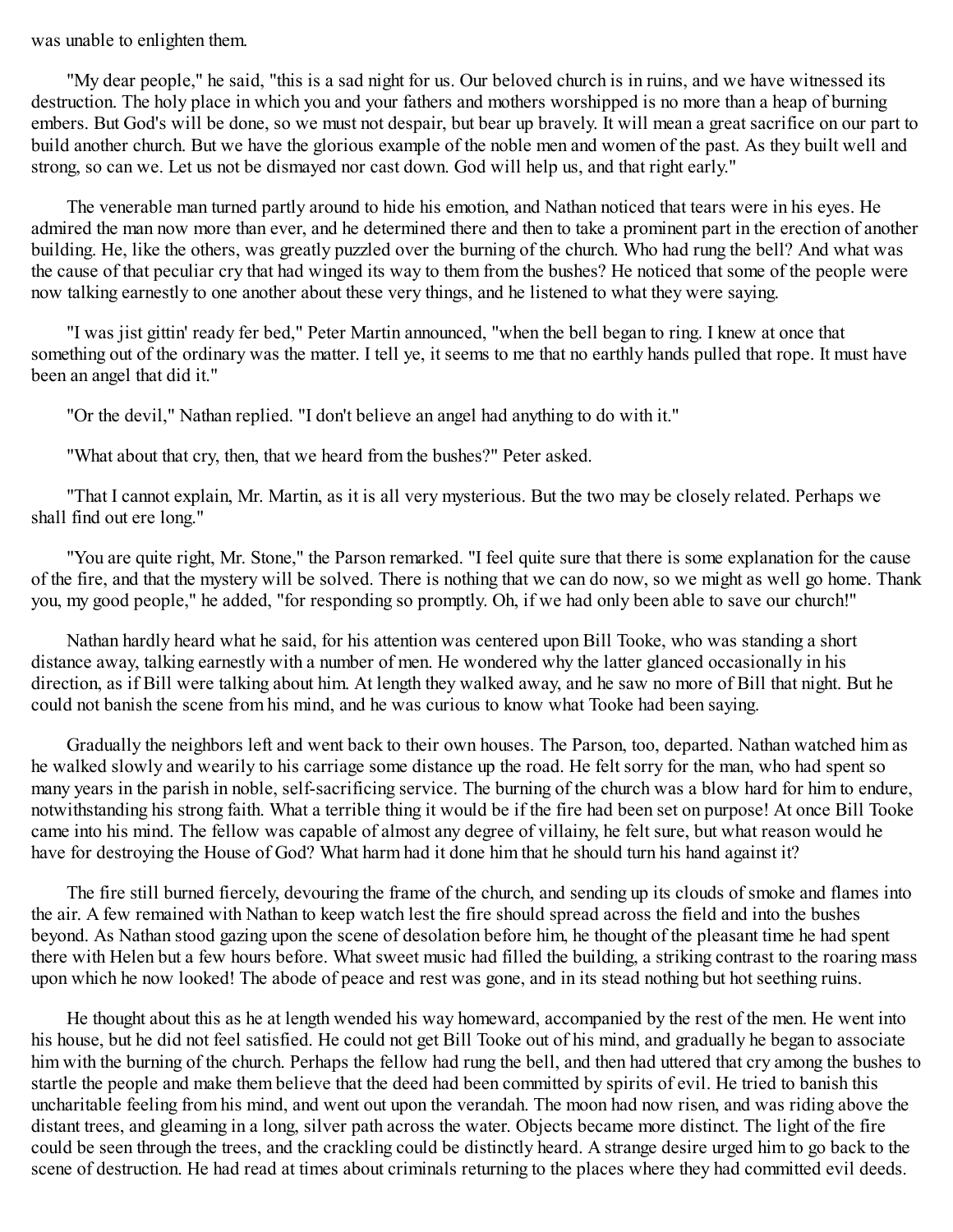Perhaps the guilty one might creep back this night to view the effect of his work, and if so, there would be a chance to capture the villain.

Leaving the verandah, Nathan hurried once more across the field, and passed through the graveyard, where the trees would hide him from view. From here he swerved to the left, and entered the grove of bushes from whence the weird sound had come. At the farther edge he stopped, sat down upon the ground, and watched the open space between him and the site of the church. Higher rose the moon and flooded the landscape with its bright beams. Not a movement did Nathan make as he crouched there, silently waiting to see what would happen. Neither did he have to wait long, for presently he saw a man emerge from among the bushes on the left and glide cautiously toward him. Nathan almost stopped breathing as he passed by but a few feet away, and instantly he recognized Ned Preston. So great was his surprise that it was with difficulty he controlled himself. Never for a minute had he connected Ned with the destruction of the church, and even now he could scarcely believe his senses. But there he was before him, moving toward the burning embers. Keeping well within the bushes, Nathan followed, using every precaution, lest a twig should snap beneath his feet and thus betray his presence. Just at the very line, where the grove ended, Preston paused and stared upon the ruins. For a few minutes he stood like a statue, and then threw up his hands and gave expression to a groan of despair. He next sank upon his knees, and remained in this position for some time. Nathan could not understand the meaning of these strange actions. He had the feeling that Ned was demented, and did not realise where he was. Another groan came from the kneeling figure, and then he sprang to his feet and took a few steps forward.

"I did it! I did it!" he wailed. "I destroyed Thy House, O Lord! I did not know You were there. I saw You on the cross when it fell, and You looked at me. Oh! oh!"

For an instant the unhappy man buried his face in his hands. Lifting his head, he rushed forward, seized the charred cross and dragged it after him to a large tree. Here he placed it in an upright position, and then stepped back and silently looked upon it.

Nathan was intensely moved by what he beheld. He knew now for a certainty that Ned Preston had set fire to the church. A feeling of anger surged up within him. This was but another of the many deeds of infamy the man had committed. But it would be his last. No longer must he be allowed to continue his work of destruction. "Now is your time," a voice within him whispered. "Put the villain in the Penitentiary, his rightful place. You will be thus revenged for the wrong he has done to you. Do not delay any longer." Strong, indeed, was this temptation, and Nathan was in the proper mood to act upon the suggestion. But again the vision of Helen rose before him, causing him to hesitate. For her sake he had spared Ned until now, and he must go on as he had begun. So great was his love for her, that he determined once again to shield her, and conceal from her and others Ned's sacrilege in destroying the House of God. But the man should be punished, and taught a severe lesson.

"I did it! Lord, I did it!" Again came that wailing cry, startling in its abject despair. "Punish me no longer! It is more than I can endure!"

As Nathan listened and watched, there suddenly flashed into his mind the meaning of all this. Ned was struggling against the Lord! His soul was being terribly tortured, and in the spirit of revenge he had burned the church. Ah, it was all clear now! His strange words about the cross and his vision of the Master thereon, were explained. Nathan trembled as he thought of this. Ned was receiving his punishment, and it was the Lord's doing. As he dealt with Saul of Tarsus so long ago, so now, perhaps, he was dealing with Ned Preston. The idea was startling, and a feeling of awe swept through Nathan's soul. As he watched the agony of the man out there before the cross, he realised that his punishment was more severe and effective than any that human minds could devise. Ned Preston was passing through a terrible ordeal, he was well aware. He was suffering for his evil deeds, and he could not escape. He had brought upon himself the misery he was now undergoing.

For some time Preston remained before the cross, now silent and erect as a statue. At last he turned and gazed for a while upon the ruins of the church. Nathan longed to know what was passing through his mind. But as he watched and waited, the distracted man suddenly turned, fled back to the shelter of the bushes, and disappeared from view.

Nathan looked to see what had caused Ned's hurried flight, and at once saw the form of Bill Tooke slinking among the trees near the edge of the graveyard.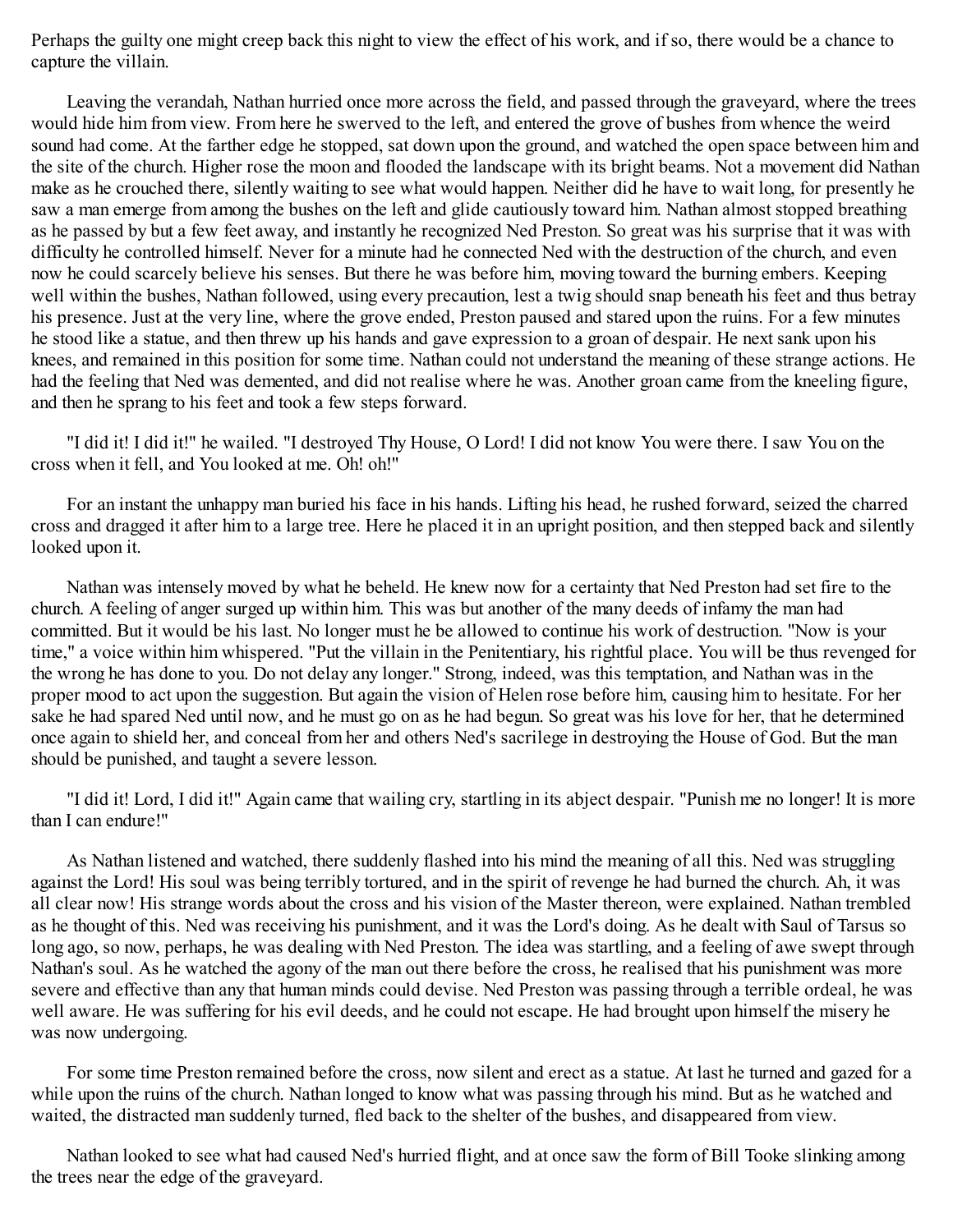### **CHAPTER 24**

### **Where Flows the Brook**

The burning of the church caused great excitement throughout the entire parish, and during the morning numerous teams rattled along the road. People were anxious to see the ruins, and they came from far and near. Nathan found it impossible to sleep, although he was very tired. After he had eaten his breakfast, he picked up his fishing-rod, and examined it. He then went outside and dug some bait. He decided to spend the day back in the hills, along the brook which flowed into the river a short distance from his house.

There was a special reason why he wished to do this. He wanted to be alone that he might think over all that had taken place down by the church. He was in no mood to go there again this morning to listen to what people would have to say. There was no work calling for his attention, and out in the woods he could think more clearly. The silence of the hills always strengthened him, and the rippling brook was fascinating.

Having prepared a simple lunch, he started on his way, and noon found him well inland, seated on the bank of the stream near a deep clear pool, quietly smoking. Several trout lay by his side, and also his fishing-rod. He was satisfied with his catch, for true sportsman that he was, he took only enough fish for his immediate need.

At length he laid aside his pipe and leaned back comfortably against the mossy bank. The water murmured on its way, making the sweetest of music in his ears. Birds twittered and chirped as they flitted from tree to tree, while an occasional squirrel scolded from some nearby branch. Nathan's upturned face noted several large birds sailing overhead, and great fleecy clouds drifting across the vast expanse of blue. He thought of Preston and his agony of soul. Helen, too, came into his mind, and of her he meditated most of all. Again he pictured her as he had seen her last night at the church, seated at the organ. How he longed for a quiet abode in just such a spot as here, away from all distractions of the world and with Helen by his side. He knew that they would be happy together, for he was sure that she loved him, even, perhaps, as much as he loved her.

And as he lay there, he drifted off into dreamland, and a beautiful vision appeared to him. He was really living in the woods, right by the brook. The house nestled on the hillside, in front of which was a garden, and standing in the midst of the flowers was Helen with such a happy expression upon her face, and the light of love in her eyes. She was gathering flowers, picking them with much care and pleasure. He could see her so clearly, and how young she seemed, and so graceful.

Then the sound of children's voices came to him, and he saw two little white-clad figures playing by the brook, and laughing as they threw sticks into the current. The voices sounded louder now, and then there came a cry of fear which aroused him. Startled, he sat upright and looked around. At once he beheld two children but a short distance away, standing close to each other, and staring at him with fear depicted upon their faces. This expression changed when they recognized the man as the carpenter who had repaired the fence by their house. Nathan knew them, too, and his face brightened.

"Did I frighten you?" he asked.

"Yes, you did," the boy replied. "We didn't see you till we were almost on top of you. Funny place to sleep, this, isn't it?"

Before Nathan could again speak, he caught sight of Helen coming toward them, hurrying as fast as she could along the bank of the brook. But when she saw Nathan, her steps slackened, and the anxious expression upon her face vanished.

"Oh, I am so glad that nothing is the matter," she began. "I heard the cry of fright, and imagined all sorts of things. But we didn't expect to find any one in this lonely place."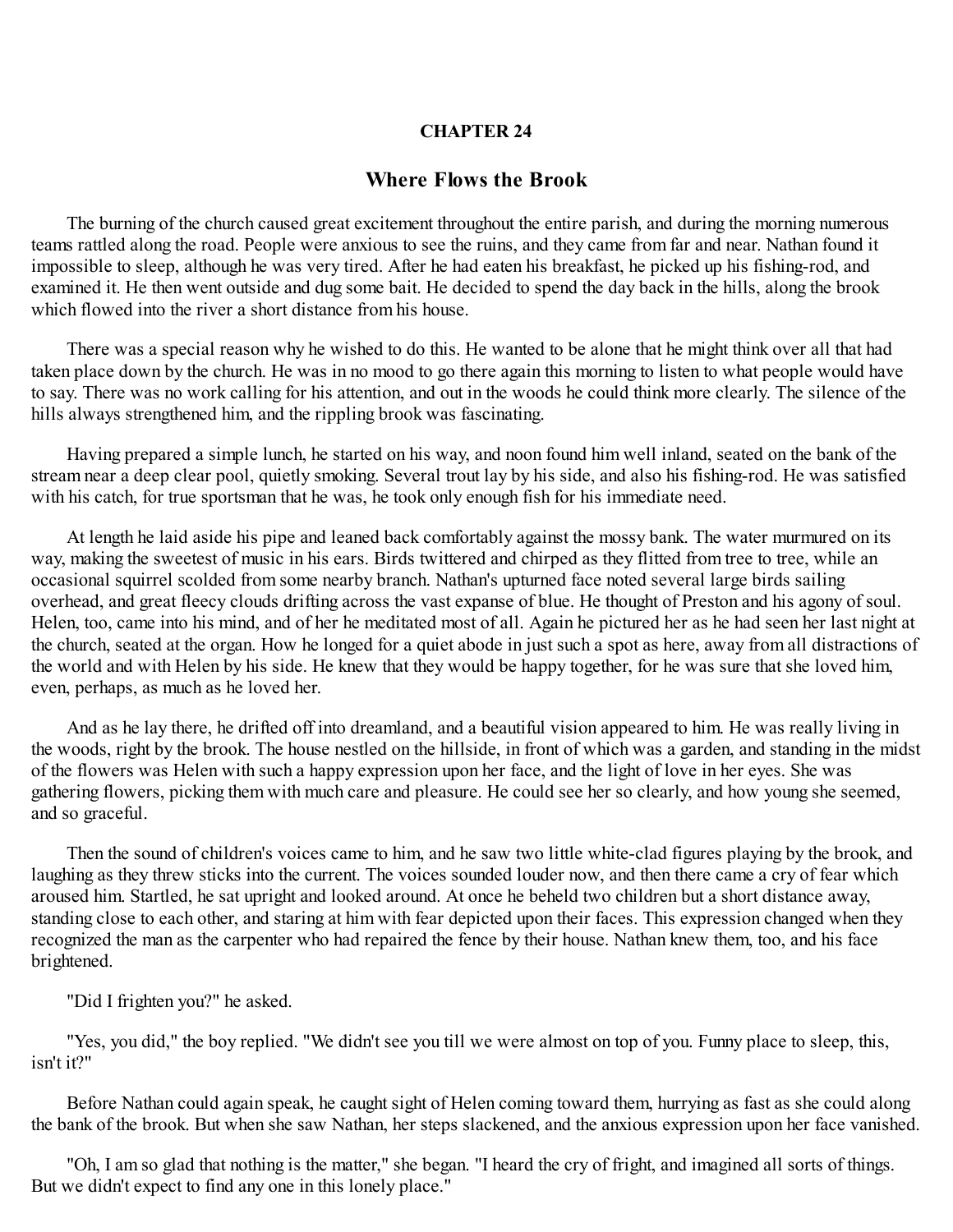"Neither did I," Nathan replied, as he rose quickly to his feet and advanced to meet her. "This is a pleasure I wasn't looking for."

"He was asleep, mother," the boy explained. "He was lying just there," and he pointed to the mossy bank which bore the impression of the man's body.

"I certainly was asleep, my little man," Nathan laughed. "If you had been up all night as I was, you, too, would go to sleep at the first chance. It's a very restful place under the shade of this big tree. Won't you all sit down? You look tired," he added, turning to Helen.

"I am not so tired as I am hot," the woman replied. "We came through the woods and there was not a breath of wind among the trees."

"Have you been here before?" Nathan asked.

"Oh, yes. This is our favorite retreat. It is not far, straight over the hill, and there is a fine old lumber road we follow. The children like the brook, and so do I. This place is so restful."

Her face grew very serious and an anxious light appeared in her eyes. Nathan believed that he knew the meaning, although he made no comment. Instead, he picked up a piece of wood lying at his feet, and drawing forth his pocketknife, began to whittle it into shape.

"What are you making?" the boy asked.

"Just you wait and see," Nathan replied. "But let us all sit down and you can watch me."

In another minute they were seated upon the mossy bank, with the children close around him, their eyes fixed intently upon the piece of wood. The way he handled the knife fascinated them. But when they saw that it was a boat he was carving, they shouted with delight.

"He's making a boat, mother!" the boy cried.

"He's matin' a boat, muvver!" the girl echoed.

Helen smiled as she sat watching a few feet away. Nathan knew that her eyes were fixed upon them, and he wondered what was passing through her mind. As for himself, he was supremely happy. Helen was near, just where he longed for her to be, and his dream was wonderfully fulfilled. How surprised she would be if he told her about it. But that would be giving himself away, so he decided to remain silent.

When at last the boat was carved to his satisfaction, he went to a birch tree nearby, stripped off a piece of bark, and from this he shaped a tiny sail, which he fastened to a small mast. When all was finished, he placed the boat in the water. The children were greatly pleased, and sailed it up and down the edge of the pool.

Side by side upon the bank the man and the woman sat watching the little ones. For a few minutes they did not speak, so taken up were they with their own thoughts.

"Happy days of childhood," Helen at length remarked. "What a pity they must pass so quickly."

"But would we be happy to be always children?" Nathan asked.

"I suppose not," and the woman sighed. "But just think of the many worries and responsibilities children escape."

"Perhaps we older ones are stronger for them, though. Character is developed in the stress and strain of life, that is, if we hold to our high ideals."

"Then, you must be very strong, Nathan. It is a great mystery to me how you have come through your terrible trials with such a brave, true spirit. Why some men, if they had been treated as you have been, would be brutes or raging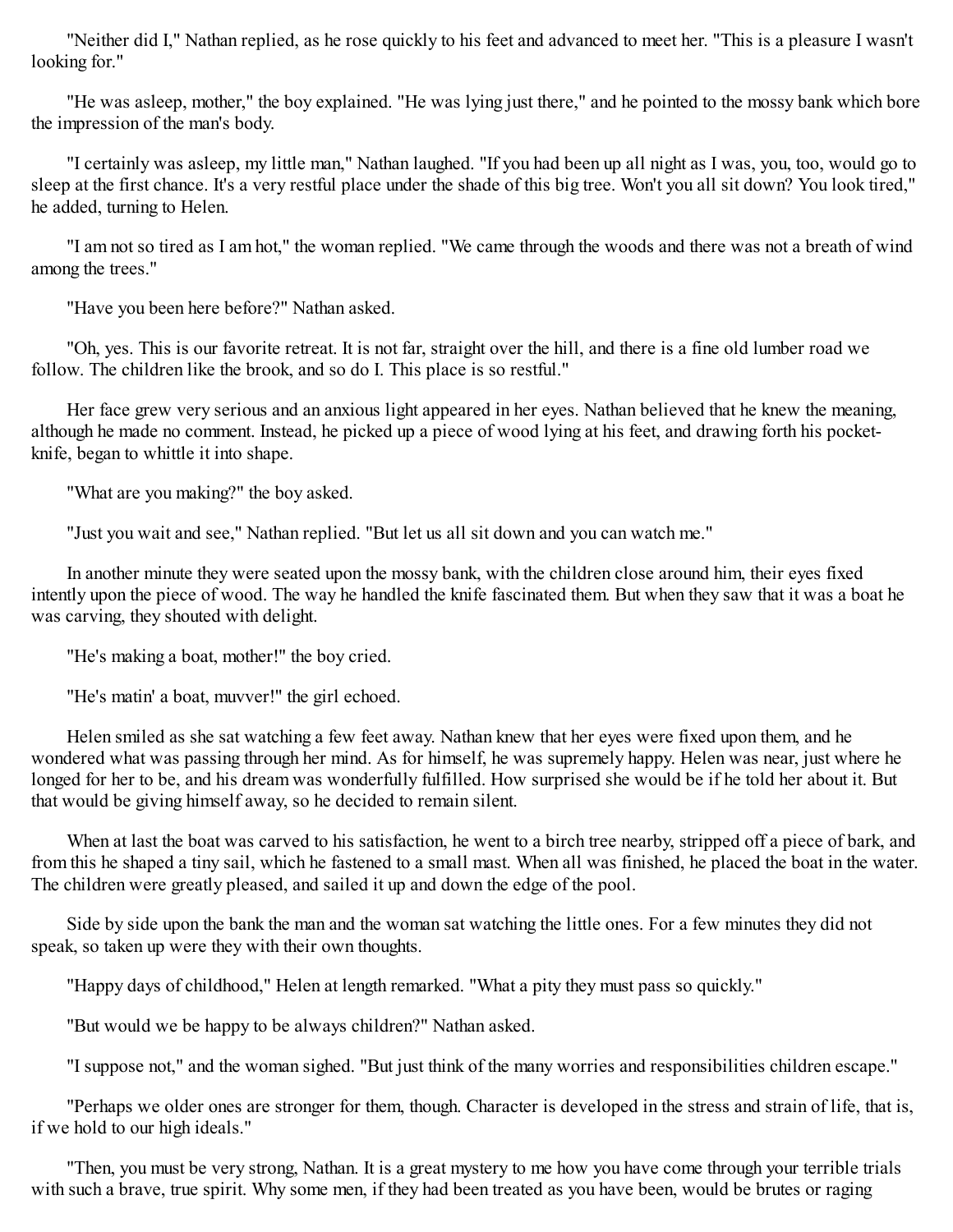#### fiends. I cannot understand it."

"And so would I, Helen, but for a great light which has guided me, and has been my inspiration. Even, then, it has meant terrible battles in which I nearly lost. I have never been sure of myself. The old deceiver is still very powerful within me, and often drives me to the verge of despair. When he gets exceptionally busy I like to come to a place such as this. The quietness of the hills and the forest has a calming and a restraining effect, and I am able to see things more clearly and in their true light."

"Why, that is the way I feel," Helen replied. "I come here for the same reason. My home life, as you must know, is sadly wrecked, and if I stayed there all the time I am sure that I would go out of my mind. Ned has had terrible moods lately, and there is no living with him. Oh! I do not know what will be the outcome of all this. Sometimes I wish——"

She ceased abruptly, and sat very erect, her hands clenched tightly together, resting upon her lap. Nathan longed to know about that wish of hers, and hoped that she might explain. This she did not do, but remained silent, watching the children.

"Is Ned at home now?" Nathan asked.

"No. He came home very early this morning, and left right after breakfast in the car. He was in a sad condition, his eyes so blood-shot, and his face as white as death. He seemed to be very much afraid of something, although he would tell me nothing. When I asked him what was the matter, he glared at me like a wild beast, but made no reply. Oh, I don't know what to do! I am completely distracted."

So overcome was she, that she bowed her head, and tears streamed down her cheeks. Her body shook with her suppressed sobs. Nathan was at a loss for suitable words, so he rose to his feet, and went over to where the children were playing. He tried to interest himself in what they were doing, but he could not keep his mind from that grief-stricken woman upon the bank. He knew it was better that she should be alone for a while until her grief had spent itself. He longed to go to her, to comfort her, but he felt that he could not trust himself. He might give way to words which he would regret. He talked to the children, and showed them how to sail the boat, but anger against Ned Preston was strong in his heart. He wanted to go to the villain, and deal with him as he deserved. But he could not forget Ned's agony before the cross, and the apparent change that was coming over the man. He could not tell Helen anything about this, for he wished to keep from her the knowledge that would only increase her trouble. If he told her that her husband had set fire to the church, what a terrible additional blow it would be to her. She had enough to bear now without that.

In a few minutes Helen joined them. She was smiling, although tears still gleamed in her eyes. Nathan's heart quickened as she came and stood by his side. He admired her for assuming a bright appearance and a courage she did not feel. The children, tired of their play, clamored for something to eat.

"I want a cookie, mother," the boy demanded.

"I want a tookie, muvver," the girl repeated. "I'se hungie."

"Indeed you must be, dears," the mother declared, as she turned to the bank where the lunch basket was lying. "You will join us, will you not?" she asked turning to Nathan. "There is plenty for all."

"I shall be pleased to do so," Nathan replied. "But may I share with you my humble lunch? There is a spring a short distance away where the water is as cold as ice."

In a short time they were all seated upon the ground in picnic style, the children doing most of the talking. Helen and Nathan were content to remain silent and listen to the chatter of the little ones. But when the meal was finished, and the children were again playing happily by the water, the man and the woman remained seated.

"It has been a long time since I enjoyed such a meal as this," Nathan remarked. "When I left home this morning, I never expected to meet you here. This has really been my dinner, for it came next to breakfast with me. I am all mixed up to-day, anyway, owing to being up all night. You heard about the burning of the church, I suppose."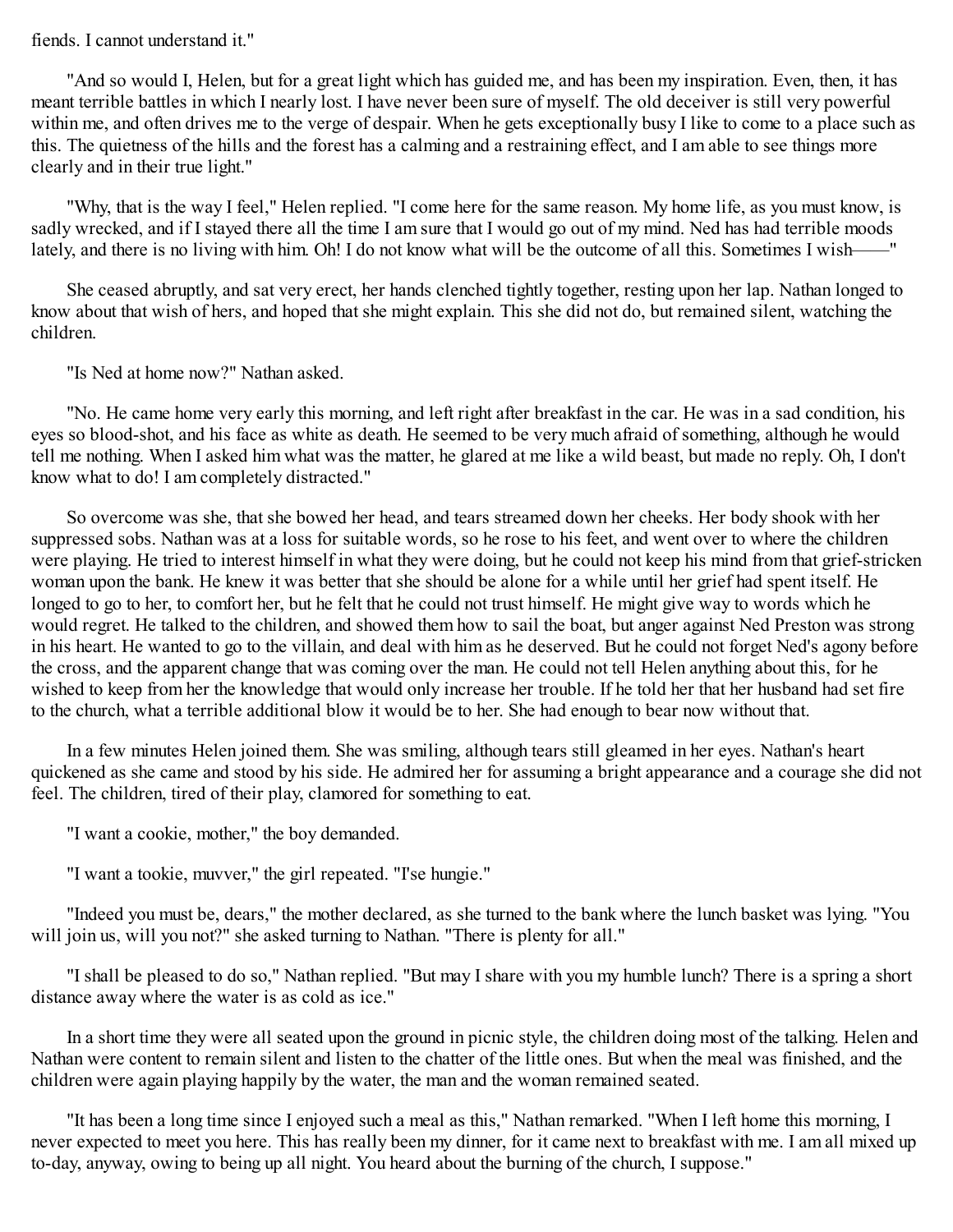"Oh, yes. The Parson told me all about it this morning. The poor old man is almost heart-broken. I feel so sorry for him. It will be hard to build a new church. There was some insurance, so he told me, but it will not go very far. How I wish that I could afford to erect a new building. What a joy it would be to see God's House restored."

As Helen uttered these words, a thought flashed into Nathan's mind which gave him a great thrill. It was just the inspiration he needed, and it was the woman he loved who had given it. He had the means, or he would have them, so why should he not do it? Would it not be well to spend some of Halton's money in such a good cause? It would be his to use, and he had little need for it himself. He preferred to work with his own hands for his living, and not lead a life of luxury and ease. It was a great idea, and as his eyes rested upon the children, his mind was busy with his plans.

"I can never forget the old church." It was Helen again speaking, and her voice aroused Nathan from his reverie. "It was there that I found such rest and comfort."

"Neither shall I ever forget last night when we were there together," Nathan replied. "It brought back memories of the past when we were so happy and free from all cares."

"How little we then knew, Nathan, what lay ahead of us. And we do not know now. I tremble when I think of what the morrow may bring forth. This has been a blessed afternoon to me, but it is getting late, so I must take the children home. Thank you very much for your pleasant company and inspiring words."

"I wish that we could have many such afternoons," Nathan fervently declared. "Remember, Helen, if I can help you in any way, let me know. Although legally you belong to another, and that only through base deception, yet I always consider you as mine, and that we were always meant for each other. But, please forgive me for speaking so plainly."

He rose abruptly to his feet, his whole body trembling. Helen rose also, and her face was unusually pale. Side by side they walked down along the brook, the children running on ahead, talking and laughing with glee. When they at length reached the old lumber road, Helen held out her hand.

"We must part here," she said, "you to go your way, and I mine. But I feel stronger for your sympathy, and the brave way you have faced all your trials. Good-by."

Nathan grasped her hand, raised it for an instant to his lips. He then turned and hurried on his way without once looking back.

#### **CHAPTER 25**

## **For the Sake of a Child**

Coming at length to a large maple tree overhanging the left side of the brook, Nathan stopped and sat down upon the bank to rest. His brain was in a tumult, for he felt that he had overstepped the mark in what he had said to Helen. What must she think of his indiscreet words? Although she might forgive him, he could not forgive himself. But how could he help being carried away by his overwhelming love? The only safe course was to keep away from her. And yet, he had not sought her that afternoon. They had come together by accident. But was it an accident? Was Fate overruling their destiny? He recalled their meeting at the church. He had merely gone there after his plane, and he had met Helen. And so upon this simple fishing trip he had come across her again. Then he suddenly remembered a sermon he had heard the Parson preach. It was about Saul who went forth to find his father's asses, and he found a Kingdom instead. The clergyman had enlarged upon this, showing that as we go about our common daily tasks the Lord is really leading us to greater things; that we are in His hands, and He is directing all our ways. Was He doing the same now? Nathan wondered. Was there a definite purpose in the way he and Helen had several times unexpectedly met? It seemed so, and the idea gave him considerable satisfaction.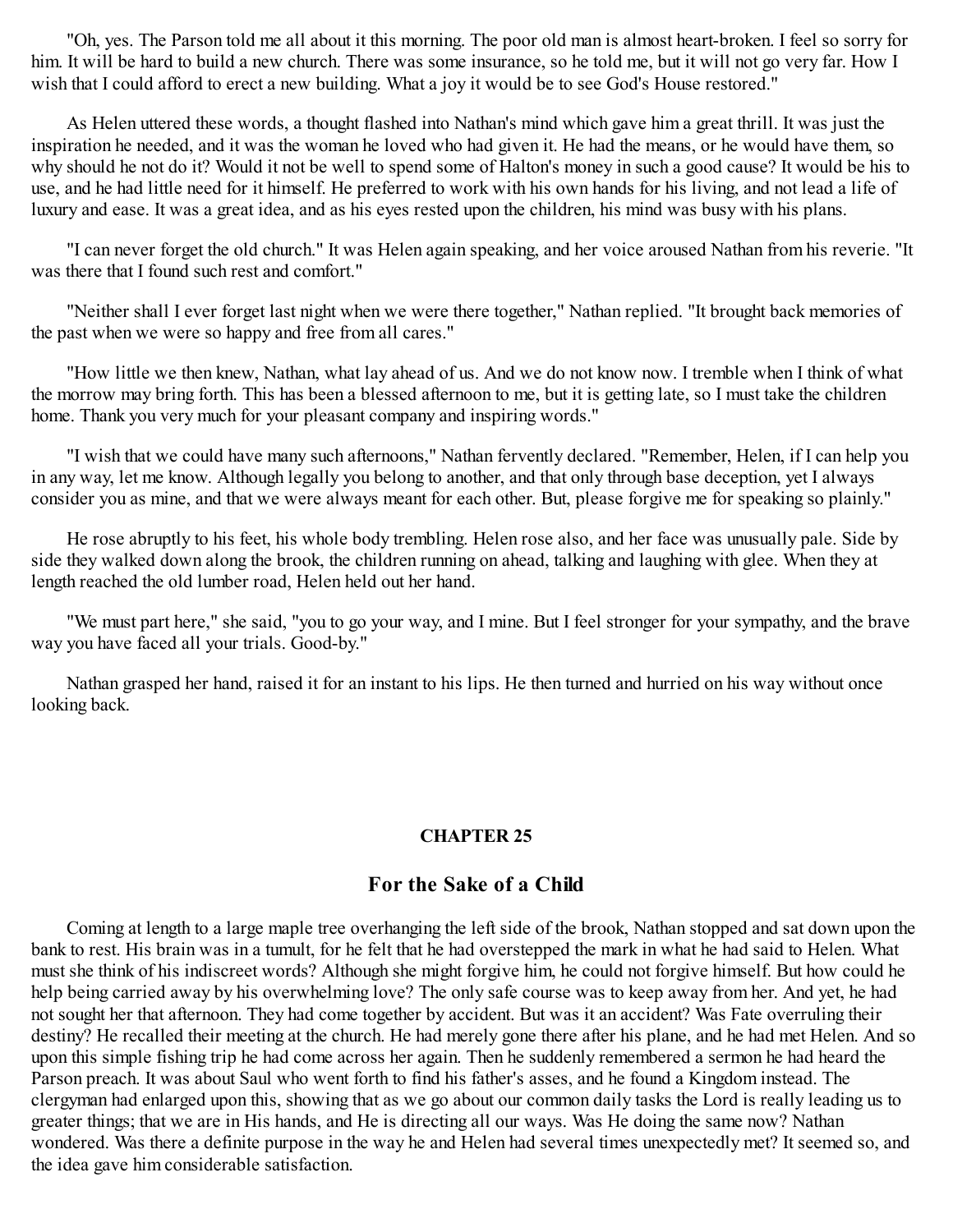As he thus sat and mused, he became gradually aware of the beauty and the glory surrounding him. Not a breath of wind stirred the air, and the big maple at his side was clearly reflected in the deep placid pool at his feet. He looked up at the tree and noted its strength and grandeur. Although some of its roots had been torn and twisted by raging torrents when the brook flowed full to the river, yet it stood firm and unyielding. It was good to watch it, and a great inspiration came into his heart. The roots of his own life had been terribly bruised and torn, but he had tried to remain true and hold himself erect in the face of all. And he would do so still. Although enemies had assailed him, and he had lost the woman he loved, yet he would not give way, but would remain faithful to the best that was in him. He had been with Helen that afternoon, he had talked with her, and he believed that she really cared for him. This thought gave him much comfort, and he experienced a thrill of pleasure as he pictured her sitting or standing by his side. She, too, was somewhat like the maple, firm, noble, and graceful, notwithstanding all she had endured. It was well that Nathan stopped near that old tree for such a quiet meditation. He little knew that in a short time he would need every particle of strength and inspiration he there received.

When he at last reached the highway, he walked slowly along, his fishing-rod in one hand and his string of trout in the other. As he came in sight of his house, he saw his neighbor, Peter Martin, standing by the back door. He wondered what the man was doing there, as it was unusual for him to visit his place at this time of the day.

"Where in the world have ye been?" Peter abruptly demanded as Nathan approached. "I've spent the hull afternoon tryin' to git me eyes on ye."

"Your tongue, you mean," Nathan laughingly replied, as he laid aside his rod and fish. "What's the matter, anyway, Mr. Martin? You look as solemn as a funeral."

"An' I feel solemn, Mr. Stone. I've got somethin' important to tell ye, an' I want to git over with it as soon as I kin."

"Well, then, suppose we sit upon the verandah, Mr. Martin. I'm tired after my tramp, and hot, too."

"An' ye'll be hotter still when I tell ye what's goin' on in this parish," Peter retorted, as he limped after Nathan. "Dear me!" he groaned, sinking wearily down upon a chair, "I don't know what the world's comin' to, anyway. Things ain't what they used to be around here."

"Out with it, Mr. Martin," Nathan ordered, feeling certain now that something out of the ordinary had taken place. "Nobody killed, I hope?"

"Not yit, though some deserve to be. It's about you, an' as ye've been so very kind to me, I consider it my duty to stand by ye through thick an' thin. I'm in hot water already, but I'll stand it a great deal hotter before I desert me best friend<sup>"</sup>

"About me!" Nathan exclaimed. "Why, where do I come in? Hurry up and tell me."

"Yes, it's about you, Mr. Stone. There is a report goin' the rounds that you burned the church. Jist think of that!"

Instead of expressing surprise or anger, Nathan laughed outright. Peter did not expect this, so looked at his companion in astonishment.

"There's nuthin' to laugh at, Mr. Stone," he reminded. "It's a very serious charge."

"I know it is, Mr. Martin, and so serious that it oversteps the mark, and becomes ridiculous. No sane person would believe such a thing for a minute. Why, wasn't I doing my best to repair the church? What reason would I have for destroying it?"

"Quite true, an' that's what I've been explainin', sir. But it makes no difference what I say, fer all believe it."

"They do! And after what I have done!"

"Oh, that doesn't count one bit. They have never fergotten that you were in the Penitentiary, an' if ye did wrong years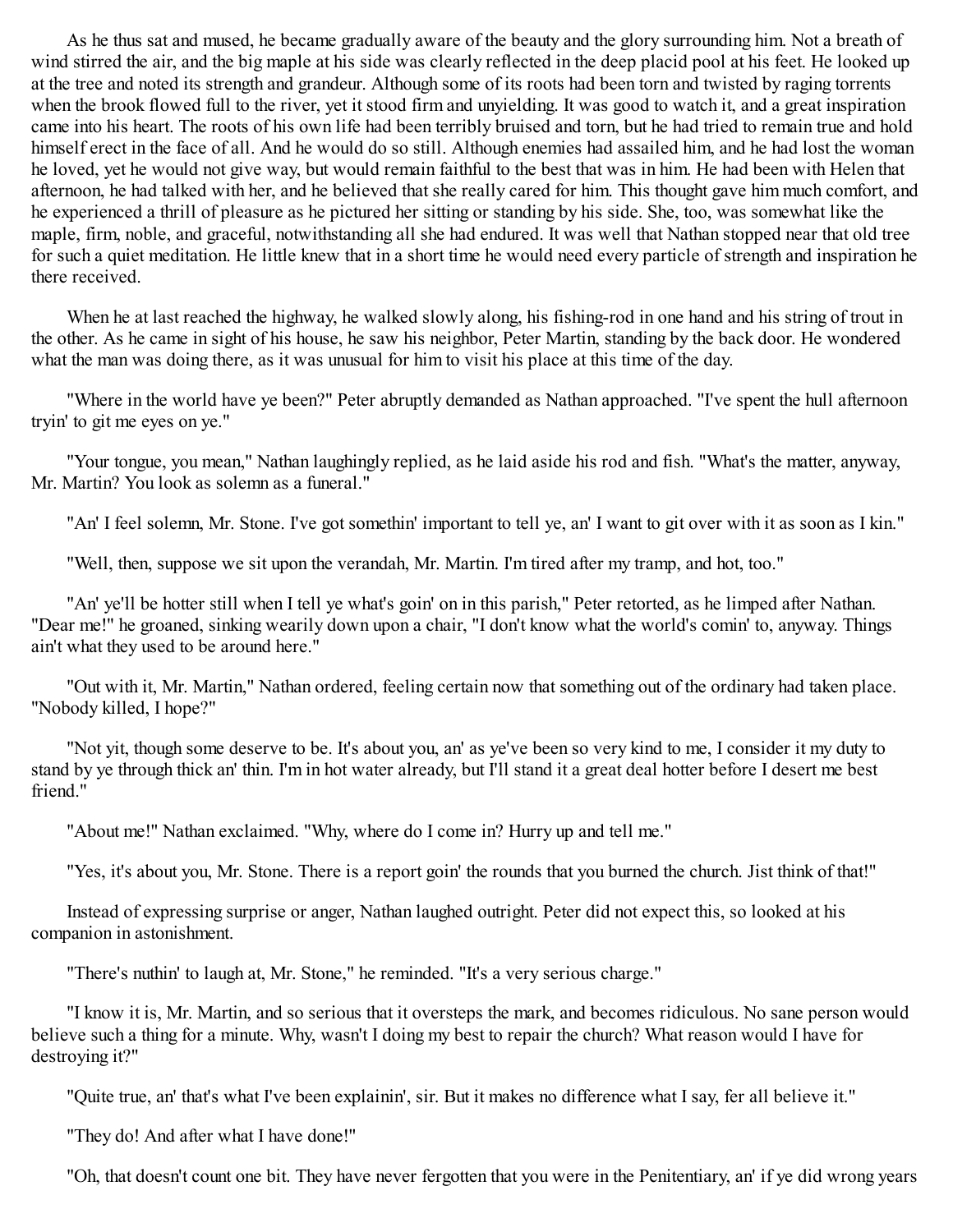ago, ye'll do the same now. It's in yer nature, so they say, an' it's bound to come out sooner or later."

Nathan was becoming rather nettled now. It was more serious than he had at first thought. He could hardly believe that his past record would be thus brought up against him in connection with the burning of the church. But there must be some reason for all this.

"Who started such a rumor?" he asked. "Did anyone see me?"

"Bill Tooke says he did, an' that he rang the bell when you ran away."

Nathan rose suddenly to his feet, every muscle in his body quivering with excitement. He towered above his neighbor, his hands clenched and his eyes blazing.

"Are you sure Bill Tooke told that?" he demanded.

"Sure, fer I heard him with me own ears. I called him a liar, an' he was goin' to knock me down when several men interferred an' stopped him. But he is a liar, an' I know it."

"He is, Mr. Martin. I never burned that church. Why, it is the last thing in the world I would think of doing."

"I believe ye, sir, I believe ye from the bottom of me heart. But that wasn't all of Bill's lies. He said that he saw you an' Mrs. Preston alone in the church that very evenin'."

#### "He did!"

"Yes, that's what he said, an' that you had yer arm around her while she was settin' at the organ, an' that ye kissed her"

With a groan Nathan sank back into his chair, his face very white. He tried to be calm, to think clearly that he might know what to do. But the overwhelming spirit of revenge pounded at his heart. The blood coursed madly through his body, and the veins on his forehead stood out like whip cords. He had been patient for so long. He had tried to do what was right, and he had been as merciful as possible to those who had injured him. But this last was more than he could endure. He had lived a quiet life among the people of the parish, and had done all in his power to help them. But now they were willing to believe such a rogue and a liar as Bill Tooke. What had it all amounted to, anyway? he asked himself. He would change his manner of living, and if people would not respect him, he would make them fear him. If they believed him to be a miserable criminal, capable of even burning the House of God, he would let them be satisfied. But first of all he would deal with Bill Tooke.

"Do all the people believe these lies about me?" he asked.

"Most of 'em do, so fer as I know. Word has gone all over the parish, so I understand, an' some heard of it last night at the fire. Bill told 'em then. Of course, the Parson won't believe sich nonsense, neither will the Fletchers, nor Widder Watters. An' mebbe there are others, fer all I know."

"Most likely there are," Nathan replied, as Helen came into his mind. The thought of her and that big maple tree had a restraining effect. He recalled his quiet meditation that afternoon, and his determination to be strong and noble. How little he knew then of the test that was just ahead. But he was not going to allow his name, and the name of the one he loved, to be defamed and made a byword throughout the parish. For Helen's sake he would face Tooke, the liar, and compel him to deny the charges he had made.

He rose to his feet, and laid his right hand upon Peter's shoulder.

"I am going to see Bill at once," he announced. "This slander must be stopped, and there is only one way it can be done."

"Don't do anythin' rash, sir," Peter pleaded. "Bill is a hard man, an' he never fergives an injury."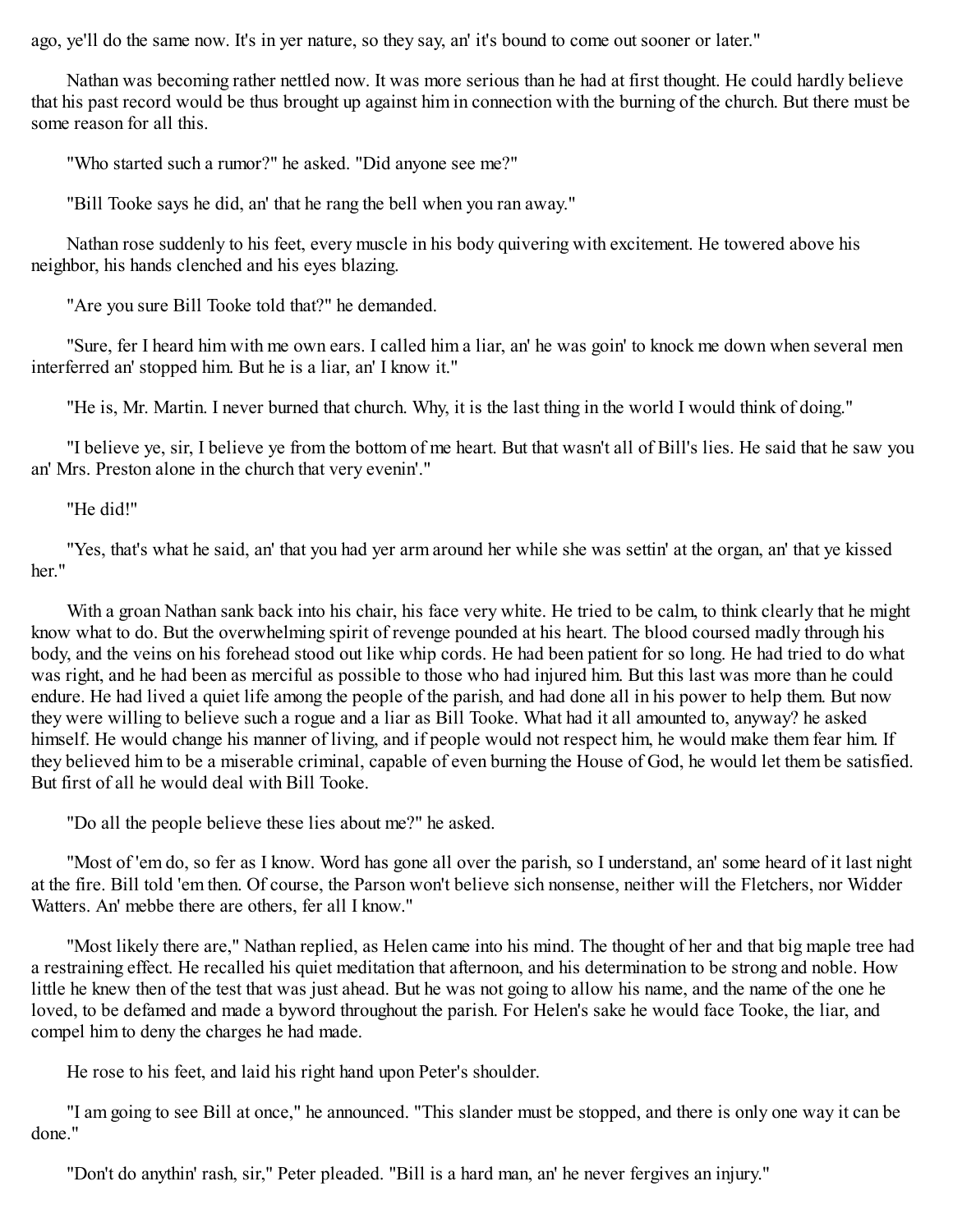"I am not worrying about that, Mr. Martin, as I am well able to take care of myself."

Together they walked up the road, and when they reached Peter's gate, Nathan stopped.

"I wish to thank you, Mr. Martin, for your interest on my behalf," he said. "You have done me a good service today."

"I hope so, Mr. Stone, I really hope so. I did hate to tell ye, though. But I felt ye should know jist what is goin' on."

It did not take Nathan long to come in sight of Tooke's house, and to his surprise he saw no children about the place. But when a few yards away, he heard angry voices within the building. Stepping quickly to the door, which was open, he looked in, and there he saw a stranger standing in the middle of the kitchen surrounded by the entire Tooke family. Nathan's presence was at once noticed, and Bill's face grew blacker than ever.

"What d'ye want here?" he roared. "Are ye comin' to make more trouble?"

"That was my intention," Nathan replied. "But it seems to me you've got all the trouble you can attend to at present. What's the matter, anyway?"

"That man's come to take my only cow," Bill explained. "But he won't git it, h—— if he will."

"Pay what you owe, then," the stranger replied. "You bought that cow from Dan Perkins two years ago, and you haven't paid him a cent. You'll pay me now, or I'll take your cow. I'm only doing my duty as a constable."

"I can't pay, fer I ain't got the money," Bill declared. "An' if ye take our cow, what'll the baby do fer milk? It'll die."

"I'm sorry, Bill, but I can't help it. The cow must go, then."

A hubbub followed this statement; some of the children crying, while others screamed at the constable. For a few minutes it seemed as if they would attack him and do some bodily harm. He, too, realised the danger, and edged toward the door.

Nathan in the meantime was looking at Mrs. Tooke in one corner of the room, who was holding the baby in her arms, trying to soothe its cries. She was a worn and tired-looking woman, slovenly dressed, and appeared to have lost all interest in life. The baby was a poor miserable little thing, half fed and scantily clothed. Of a sympathetic nature to the weak, Nathan's heart went out to this tiny creature. What would become of it should the cow be taken? No matter how much Bill deserved to be punished, a helpless child should not be allowed to suffer. He stepped over to where the woman was standing.

"Do you depend upon the milk from your cow for the baby?" he asked.

"It's all he gets," was the reply. "My own breasts have been dry fer months."

"But won't you be able to get some milk from the neighbors?"

"Neighbors! We ain't got none. Bill settled that long ago."

Nathan knew only too well the truth of this. It was Bill's fault, without any doubt, that they had no neighbors who would assist in time of need. The thought angered him, and yet he could not allow this infant to suffer for lack of food. He turned to the constable.

"How much is the bill?" he inquired.

"Twenty dollars. It's more than the cow's worth, though she'll be better than nothing."

"Will you be satisfied if I settle the account?"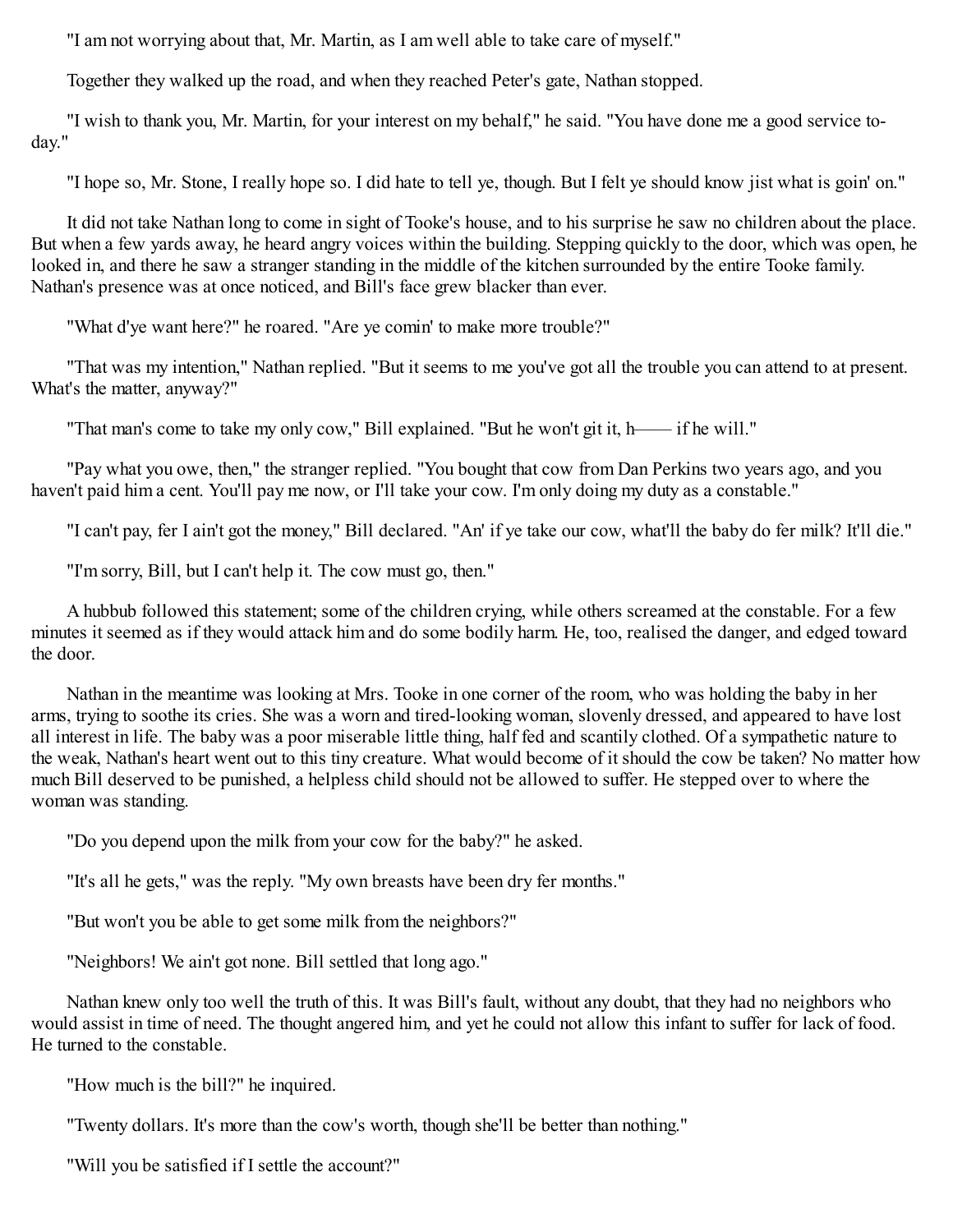"You!"

"That's what I said. I happen to have some money with me, so if you agree, let us get through with the business at once. Where is the bill?"

The constable looked at Nathan as if he had not heard aright. Then his right hand moved slowly to his pocket and brought forth a slip of paper.

"Here it is. But, say, do you realise what you are about to do? You'll never get a cent of your money back."

"That's my own outlook. Here is the money, so please receipt that bill."

While the constable was laboriously signing his name with a blunt stub of a lead pencil, Nathan counted the bills and held them in his hand until the writing was finished. He then gave the constable the twenty dollars for which he received the receipt in return. This he at once passed over to Tooke.

"You had better hold on to that," he advised. "The account is settled, so you need not worry any more about it."

Bill took the piece of paper and looked at it. His face was still sullen, and his eyes defiant. No word of thanks did he offer, but shoving the paper into a pocket, he went to the door and stepped out. The ingratitude of the man annoyed Nathan, and he was upon the point of following and settling the account he had against him. He changed his mind, however, and as he again glanced at Mrs. Tooke, he noticed the expression of relief upon her face.

"Oh, thank you, sir," she said. "I cannot tell you how grateful I am for what you have done for us. Don't mind Bill; he's got no heart."

Nathan was touched by the woman's words, so thrusting his hand into his pocket, he brought forth a five dollar bill and gave it to her.

"Use this for the baby, Mrs. Tooke, and don't let your husband get hold of it."

"He'll never see it," the woman replied, as her thin, toil-worn fingers grasped the money. "It's the most I've had fer years. God bless ye, sir! I'm sure yer not as bad as Bill tries to make out. I'll not believe any of his yarns about ye after this. I told Bill once that ye couldn't be so bad after what ye done to the Fletchers. But he swore at me an' hit me; that's what he done, an' me his own wife, too."

Just then the baby set up a howl, and as the mother's attention was thus diverted, Nathan took advantage of the opportunity and left the house.

#### **CHAPTER 26**

### **The Vision**

Strange feelings possessed Nathan's soul as he walked slowly down the road. He had started forth that evening with the express intention of teaching Bill Tooke a severe lesson. But instead, he had done just the opposite, and had befriended him by saving his cow. He had done nothing to compel the villain to refute the serious lies he had told, so people would continue to believe the stories about the burning of the church, and his action toward the wife of Ned Preston. Nathan called himself a fool for being turned from his purpose through mere sentiment. And yet, his heart was filled with a wonderful peace at what he had done.

The thought was with him all through the evening and far on into the night. The picture of that helpless babe and the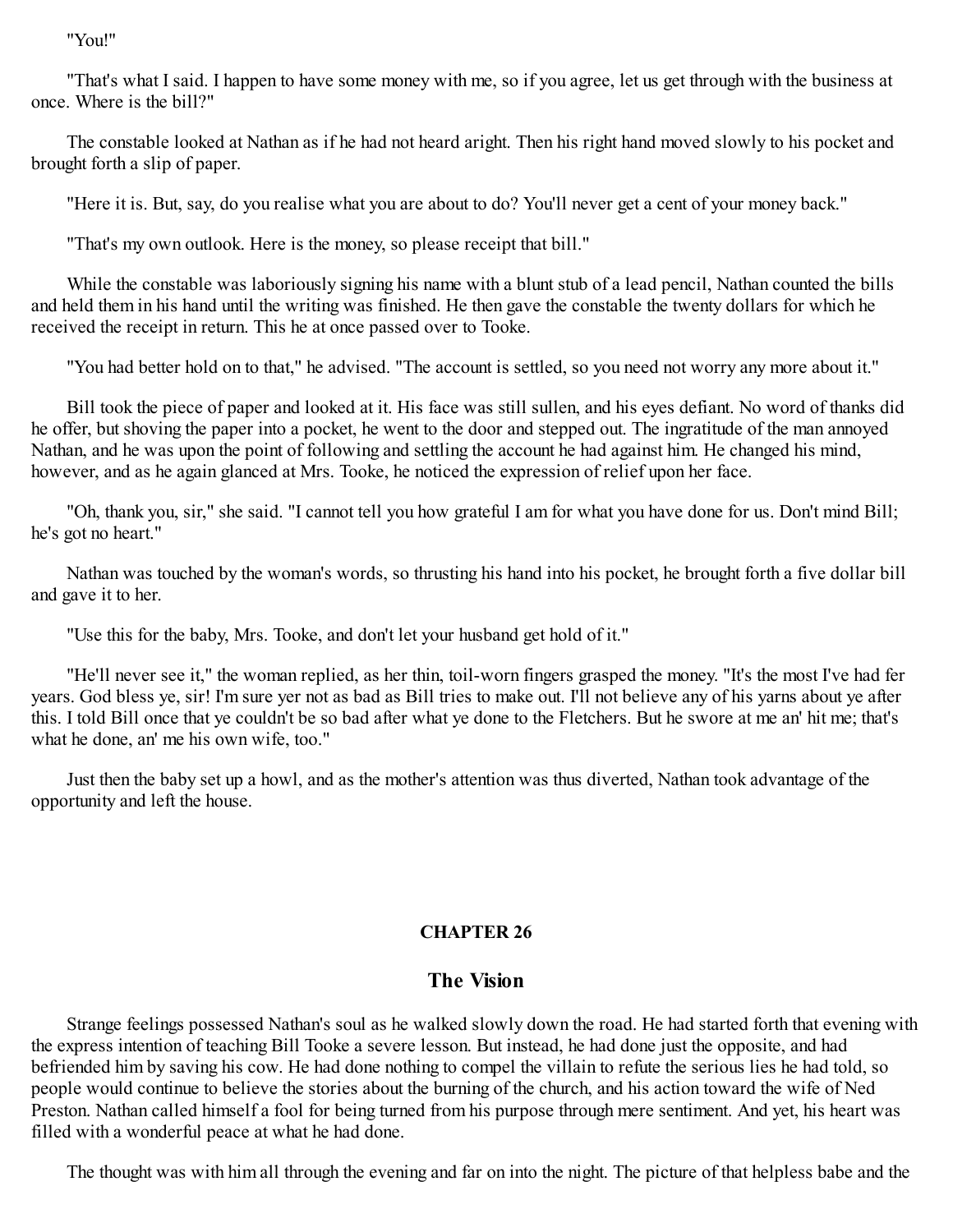poor bedraggled mother was ever before him. He had helped them, at any rate, and that was a satisfaction. Let Bill do what he might to defame him, he could not remove the glow which thrilled his soul. To be of some comfort to ones in trouble, especially women and children, was a reward in itself. He felt ashamed of his anger that evening, and resolved never again to lose control of himself. He would be like that tree by the brook, strong and upright, no matter what might happen. He repudiated his resolve to act the villain people believed him to be, and he determined to prove to them that he was a man with a true heart, even though he was a jail-bird.

With this desire, Nathan longed to be up and doing. He could not account for it, but there came suddenly into his mind the words Helen had uttered that afternoon in connection with the re-building of the church. He rose from his chair and paced rapidly up and down the room. This was something he could do, and to what better purpose could he devote Halton's money? It would please Helen, he well knew, and it would show the people of the parish that he was not as bad as they had been led to believe. This idea was inspiring, and he walked the floor like a conqueror, unheeding the time as it slipped silently by.

It was late when he went to bed, but he could not sleep; his brain was too active for that. He planned what he should do, and the kind of church he would build. It must be much better than the old one, modern in design, graceful in form, and of considerable architectural beauty within and without. It would be a lasting monument to him, and it would give him great favor in the eyes of all. What a joy it would be to Helen to behold such a beautiful building, and to know that he had done it for her sake.

And as he lay there, with the picture of the new church in his mind and what it would mean to him, a strange thing happened. It seemed as if a mysterious presence pervaded the room, and that a wonderful message was being communicated to him without the sound of any voice. It was startling and filled him with awe. And stranger still, he saw words most distinctly, and gradually below them there appeared the image of a church, beautiful in design and workmanship. "In My Name only. For My Glory only." Such was the message standing out in letters limmed with fire. It faded, disappeared, returned clearer than ever, and then vanished entirely.

The perspiration was standing out in beads upon Nathan's forehead, and he was trembling violently. He arose, lighted his lamp, and gazed around the room. But nothing out of the ordinary could he see.

"I must have been dreaming," he muttered. "But, no, I am certain that I was wide awake. A dream never affected me like that. What was the meaning of it all, I wonder? In My Name only. For My Glory only. What a strange message. And the church underneath. What a wonderful building it was."

He paused, and his heart beat faster than ever. He grasped the bed-post for support.

"I know now!" he cried. "I understand the meaning! It was a message of reproof from the Lord Himself. I was planning to build the church for my own satisfaction and for my own glory. But I was wrong. I see it now! I see it now! Thank God, my eyes are open at last!"

He dressed, went out of doors, and walked up and down the drive-way at the back of the house. The fresh balmy air cooled his hot forehead. But it did not lessen the burning of the fire in his heart. The stillness of the night, and the great starry vault overhead impressed him deeply. The presence he had felt in the room seemed to be still surrounding him. He understood the meaning of the vision now, and it had been vouchsafed for his guidance. He had been working along wrong lines in the past, but henceforth it would be in His Name and for His Glory alone. Only in that spirit would he build the church.

As he thought of this in his rapid pacing, the principle gradually expanded. There was more than the church to be considered. He must include his dealing with others, especially Ned Preston and Bill Tooke. He had spared them both, the former for Helen's sake chiefly, and the latter because of a little child. But his motive should have been higher and nobler than that. "In My Name only. For My Glory only." Again the words came to him, and there in the darkness he bowed his head, and breathed a prayer for help to follow the message he had received. And with the prayer came a new strength and inspiration such as he had never known before. When he went back again into the house he felt like a man from which a heavy burden had been suddenly removed, and in its stead was a wonderful sustaining power.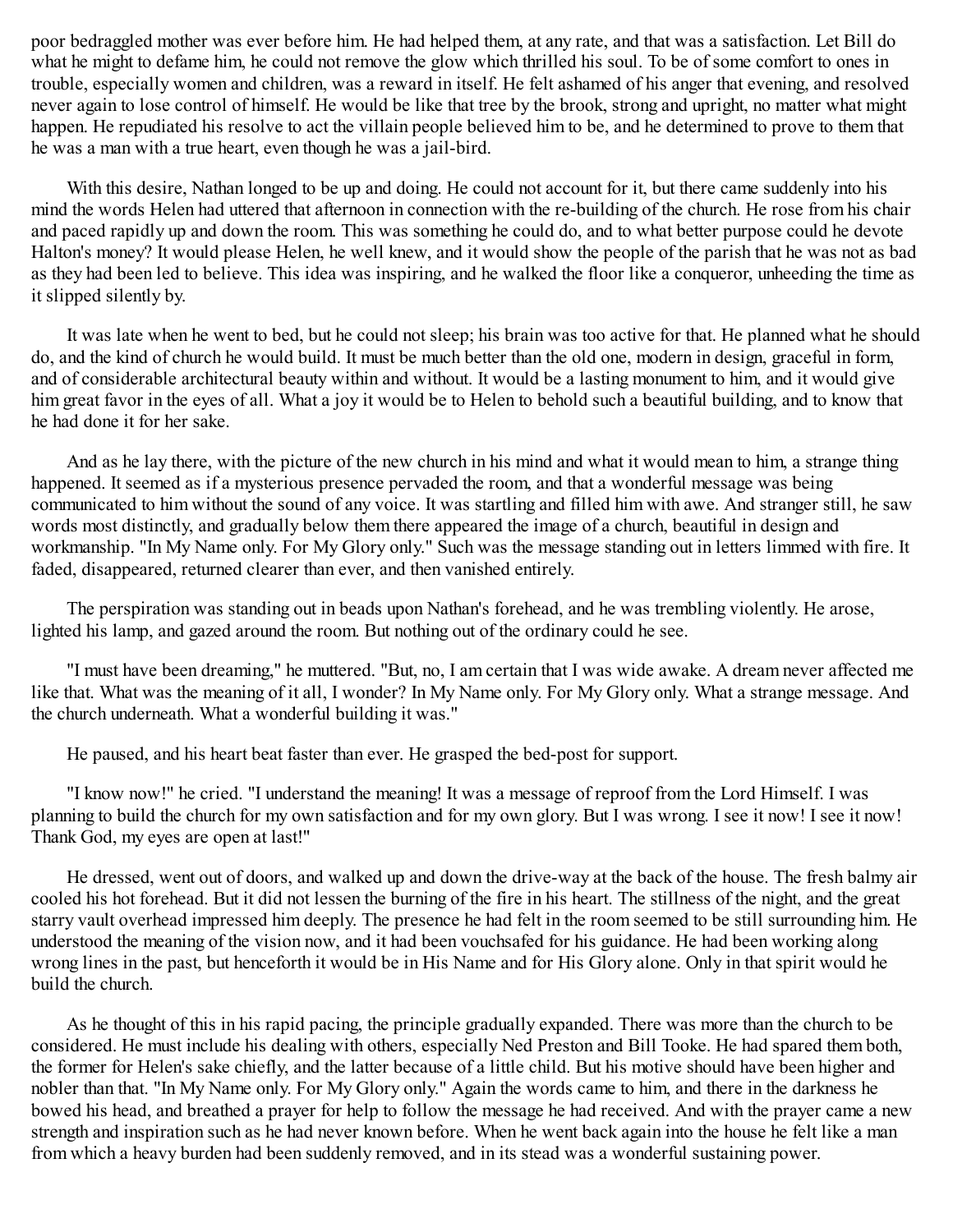Nathan went to the city on the early morning boat. He had much to do, and little time in which to do it. He visited Mr. Black, and outlined his plans as briefly and concisely as possible. The lawyer was greatly interested, and told him that there would be no trouble about the money, even though the Halton estate would not be settled until next year.

"You are a remarkable man, Mr. Strong," he said, "and I admire you for your noble resolve. How people will honor you for doing such a work."

"I am not going to do it for my own glory, Mr. Black. I see things in a different light now. It is for the glory and honor of Another I am going to build that church. I have been on the wrong track too long. When I came out of the Penitentiary the spirit of revenge was strong within me. I intended to find the guilty ones and have them punished. But when at last I found the real criminal, I changed my mind, took a different course and forced him to make some restitution. I did it merely because it would benefit the ones he had injured, protect his wife and children, and also a punishment to himself."

"That was far greater revenge, Mr. Strong, and nobler in every way. It was better than brute revenge."

"Yes, I suppose so. But even then I did not go far enough, as it was not the true revenge as set forth by the Master Himself."

"And what is that?"

"Forgiveness. That is the Master Revenge, and I pray God that I may be able to forgive Ned Preston for what he has done to me. Henceforth that shall be my ruling spirit in all I undertake and do."

Nathan spoke these words very quietly, but with great emphasis. The lawyer looked into his client's eyes and then sighed.

"I believe you mean what you say, Mr. Strong, and I wish that I could feel the same as you do. If we could only put into practice such a principle as that, what a difference it would make to the world. But on the other hand, think how many rogues there are who would take a mean advantage of us. A noted man once said, 'Let me remember, when I find myself inclined to pity a criminal, that there is likewise a pity due to the country.' Yes, the Master Revenge might work out satisfactorily in an ideal Christian age, but I have serious doubts about applying it now."

"That is just the trouble, Mr. Black. It has not been fully tried, as people are afraid to put it into effect. But I have the courage of my conviction, and am going to test it, anyway. So far, I have met with no success, but I have not gone far enough."

When Nathan left the lawyer he went at once to a prominent architect and spent over an hour with him, stating just what he needed in the way of church plans. He then visited the Stairs, and found that they were getting along very well.

"Henry has a good job now," Mrs. Stairs informed him, "and we are quite happy. But we can never thank you enough for what you have done for us. The Lord will surely reward you."

"You need not thank me, Mrs. Stairs," Nathan replied. "I only did what I believed was right. I guess there was Another Who had a hand in this. We can truly thank Him for the outcome of it all."

"We do, sir, every day of our lives. It was the Lord alone Who cured our child when the doctors had given up all hope."

After a busy day in the city, Nathan was glad to turn his face once more homeward. He had many things to think about, so he needed the quietness of his own house. As he left the steamer and stepped upon the wharf, several neighbors spoke to him in an unusually friendly manner. This was different from their silent attitude toward him that morning, and he wondered what had caused the change. As he walked up to the main road, he saw several men reading a paper tacked to the store door. He knew that notices of sales and entertainments were always placed there, and in such things he was not interested. This was merely another, so he thought; the people's local bulletin, informing them what was about to take place in the parish.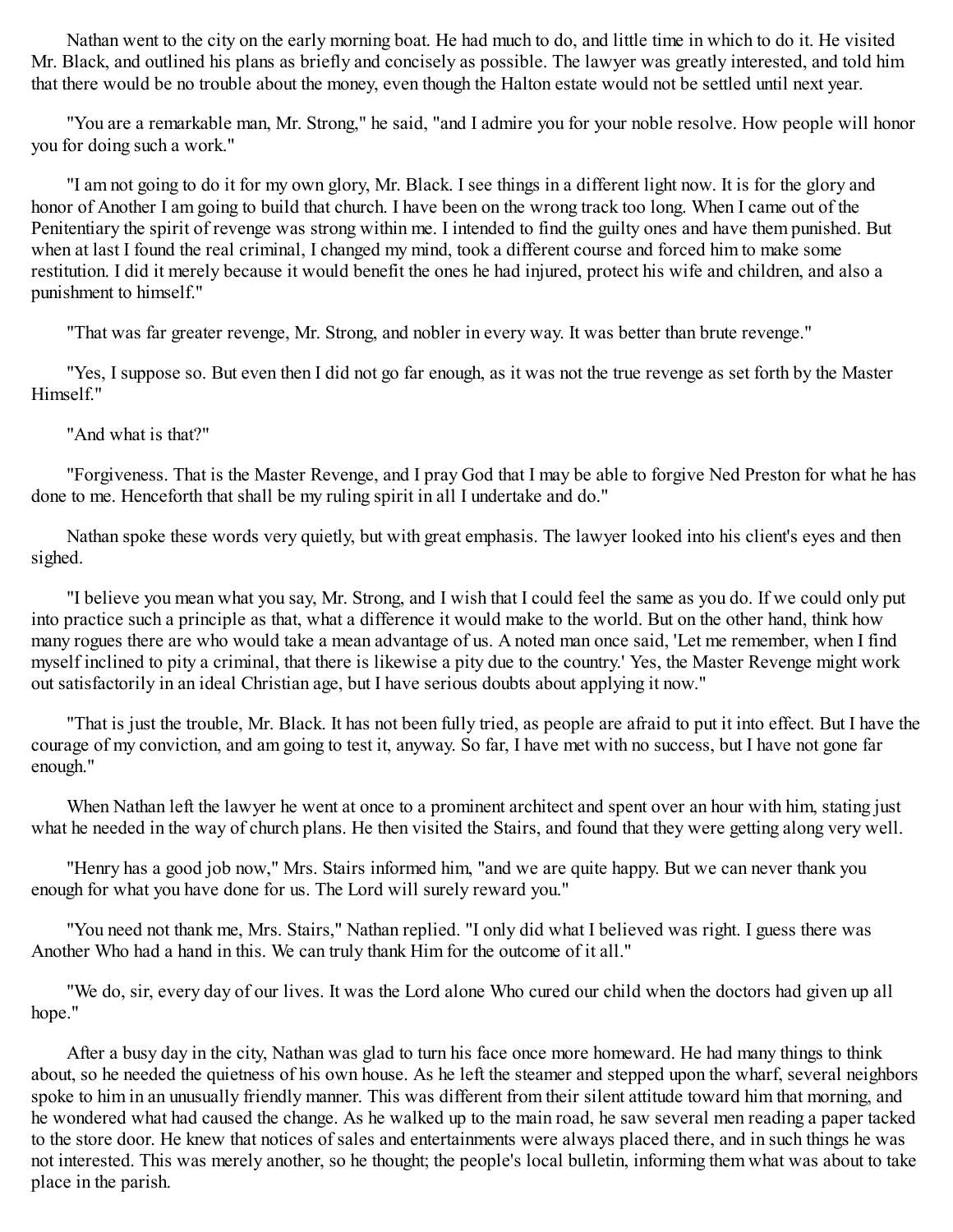When he reached home, he prepared and ate his supper. He next went out upon the verandah and smoked for some time. His mind was busy with his plans, and he was eager to begin work as soon as possible. But he had to see the Parson first, and obtain his permission to go ahead with the building. He was quite sure that the clergyman would be much pleased, and would give a ready consent. He longed, also, to see Helen that he might talk it all over with her, and receive any suggestions she might have to offer. He was happier this evening than he had been for a long time, and he felt like shouting aloud with joy.

As a relief to his feelings, he went into his workshop, and busied himself with a rustic chair which was partly completed. He had not spent much time here of late, so it was good to be back again, and he hummed a song as he shaped the various pieces of wood and fitted them into their proper places. In a few days he would be so busy upon the church that he would have no time for anything else.

And as he worked, he heard approaching footsteps, and the next minute Bill Tooke stood in the doorway. Nathan gave a start of surprise at seeing this unusual and unexpected caller. He merely bade him good-evening, and went on with his work. Bill entered, sat down upon a box, and watched him intently.

"Busy, eh?" he at length queried.

"Yes, I'm trying to do something to keep me out of mischief," Nathan replied.

"Nuthin' like it, I guess," and Bill gave a deep sigh. "Wish t'goodness I had the habit."

Nathan turned and looked keenly at his visitor. A change had evidently come over the man, judging by his face and the expression in his eyes.

"Anything wrong?" he asked.

"Why, what makes ye think there is?"

"Oh, several things, but chiefly your coming to see me, of all men."

"No doubt ye do wonder at that. But, look here, I've done dirty by you, an' I ain't afraid to tell ye so. But I've decided to do different after this."

"Had a change of heart, Bill? Been to some revival meeting?" Nathan queried. He was not altogether sure of this man, thinking he might be acting in this manner with some special design in view.

"The only revival meetin' I've attended was the one held last night at my house," Bill explained. "You was the preacher, an' what you done had more effect on me than all the gospel-slingers I've ever heard."

"Well, that's interesting. What did I do to make such a remarkable change?"

"Ye saved me cow fer the baby's sake, that's what ye done. Now, I've been a regular devil, in a way, an' don't deny it. But I'm fond of that kid; it has sich cute ways, an' I guess I think more of it than of all the rest. Then, when the constable came to take the cow, an' I thought how hard it would be on the baby to do without milk, there was murder in me heart. I saw red then more'n any time in me life, so if you hadn't happened along jist when ye did, I might have killed that man there an' then. It must have been the Lord that sent ye."

"It was the devil, I guess, from the way I was feeling," Nathan replied. "I went to your house to have it out with you for the lies you have been telling about me. I intended to give you the biggest thrashing you ever got, and you deserve it, too."

"I know it, I know it," Bill hastily agreed. "I saw it in yer eyes when ye came into me house last night. But I didn't care then fer you or anyone else. I was ready to fight the hull d—— world fer the sake of the kid. But when ye acted as ye did, why, it took the starch right out of me, an' made me as limp as an eel; that's what ye done. What made ye do it, anyway, sir? Ye've keep me guessin' ever since."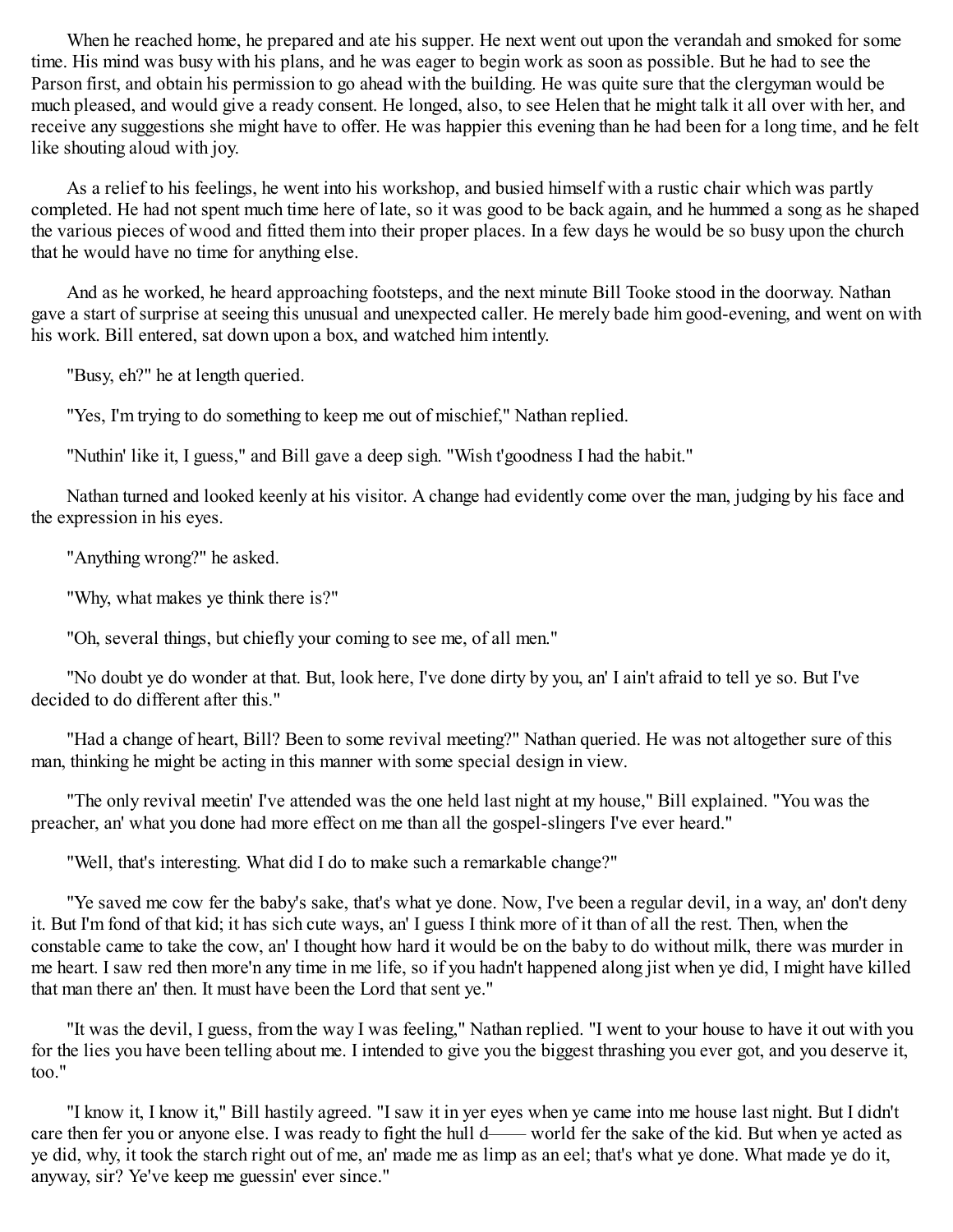"Something here," and Nathan placed his right hand over heart.

"Ah, heart-trouble, eh? Had it long?"

"Yes, heart-trouble," Nathan laughed in spite of himself. "It's something you have never been much bothered with, Bill, except, perhaps, when it comes to your baby. It's a peculiar disease, and one never knows just how and when it will affect him."

"Oh, I see," and Tooke's eyes opened wide with understanding. "It does make a man act queer sometimes, doesn't it? Why, I can't begin to tell ye how it's made me feel about that kid of mine. When I see the little cuss layin' in the cradle, with its blue eyes starin' up straight at me, an' listen to its squeaks, a funny feelin' hits me, an' then I allus want to do hetter"

"But the effect has not been very lasting, from all appearance, Bill," Nathan reminded.

"It hain't been in the past, sir, but, by G——, it will now. D'ye know what I done to-day about them lies I told?"

"No, I haven't heard anything."

"Ye haven't! Well, that's queer. Why, I wrote out a notice, an' tacked it on the store door, statin' that what I said about you burnin' the church an' yer connection with Mrs. Preston, was a pack of lies. It's there now, an' I writ it meself, fer I'm purty good with the pen when once I git started."

A feeling of relief came into Nathan's heart as he listened to this confession. He now understood the meaning of the group that evening in front of the store. Then something else thrilled him. It was worth while, after all, to put into practice the Master's command about forgiving one's enemies. It had more effect than "an eye for an eye, and a tooth for a tooth." He turned suddenly to his visitor.

"Say, Bill," he began, "this is great news to me. We have been enemies too long already. Let us henceforth be friends. Here's my hand on it."

"Sure thing," Bill exclaimed, as he reached out his big right grimy paw. "I'm only too glad to be a friend of sich a man as you. Yer as much ahead of Ned Preston as day is of night. Why, he's a snake, an' he's treated me dirty."

And there in that little workshop the two former enemies clasped hands. To both it meant a great deal, although one saw much more in it than the other. Nathan had tested the spirit of the Master Revenge, and it had not failed.

## **CHAPTER 27**

# **What the World Needs**

The vision of the new church was constantly before Nathan during the remainder of the evening. He was anxious to receive the architect's plans that he might see what it looked like on paper. But nothing could ever surpass the picture he had beheld the previous night, and of which he had thought a great deal. And closely connected with the vision was the woman he loved. She seemed to be an integral part of the church of his fancy, permeating it with an indefinable grace and beauty. He knew that it was love which worked the mystic charm, and he was not ashamed to confess it to himself. Somewhere he had read that in olden days churches had been built to the sound of sweetest music, and he understood the meaning now. This new church he would erect to wonderful heart music, the harmony of love to his Master, and love for a noble woman. Such would be his continuing inspiration, and a secret which he would never divulge.

And mingled with all this was a deep sense of gratitude for the change that had evidently come over Bill Tooke. It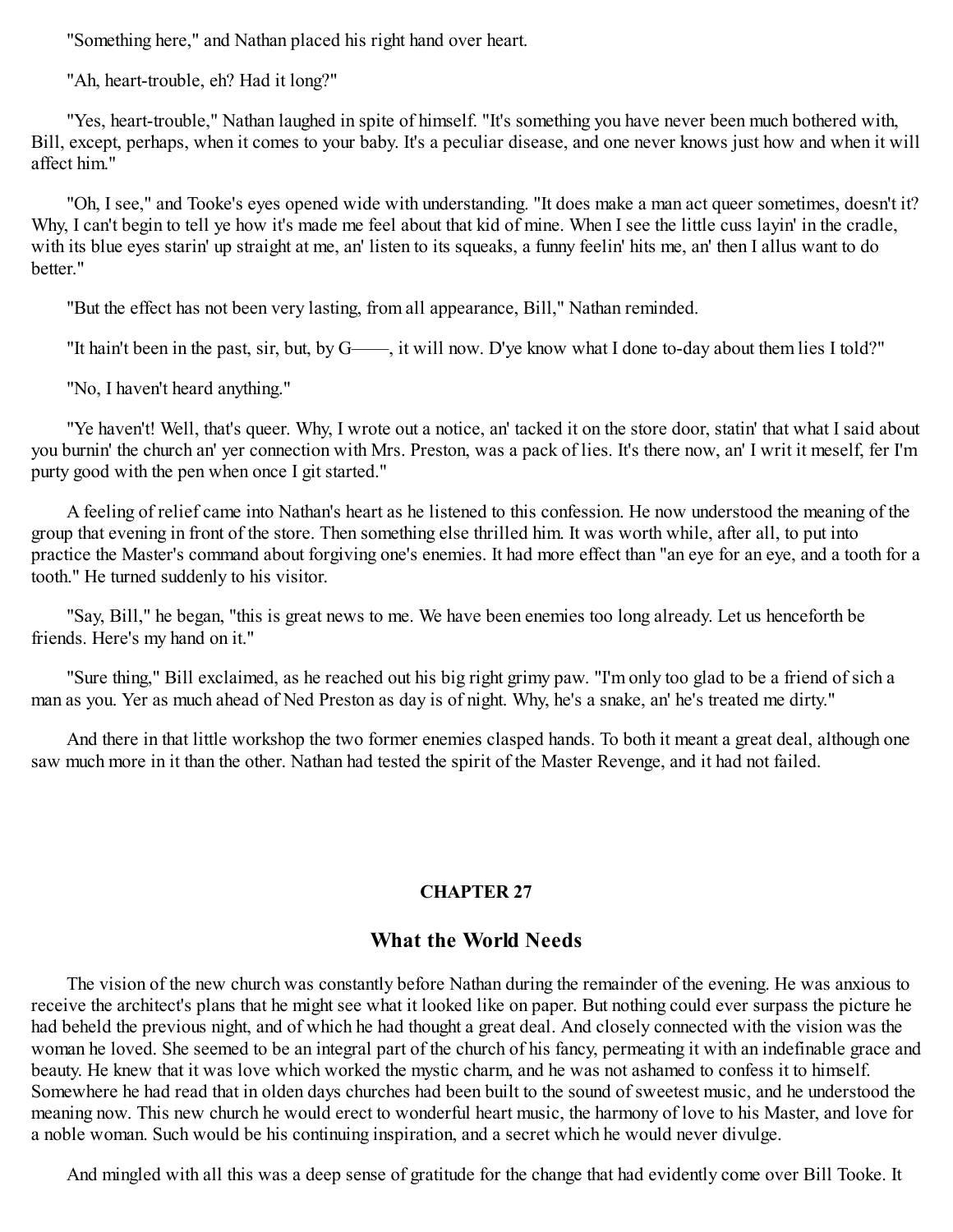had been so sudden that he could not for an instant doubt the divine guidance. The Master had overruled all things for good, and had turned his visit to Tooke's house into a marvellous victory. Nathan was well aware of the anger that had filled his heart, and that the devil had driven him forth to wreak a brute revenge upon his enemy. But it must have been the Lord who defeated Satan and brought about the remarkable result. This thought gave him great comfort, and caused him to review his past life with all its strange vicissitudes. Perhaps, after all, they had been for the best, and his training in the school of affliction had been for some great purpose. He began to think that it was so, although there were some things he could not yet understand. He needed more light upon the mysteries surrounding his past career.

In the morning he went over to the church site and viewed the ruins. Nothing but ashes and charred timbers remained where once a fair building had stood. Formerly he would have compared the scene to his own life—a sad desolation of shattered hopes. But not so now. He saw things in a different light, and as he beheld a new and a better building in place of the old, so with his own broken life. From the wreck of each there would come forth something far grander and nobler in every way. Not in his own strength could this be accomplished, but through the power of Him he had taken as his Guide and Upholder.

That afternoon he visited the saw-mill up the road, and obtained the prices of the different kinds of lumber he would need. There was an abundance on hand for his purpose, so he returned home, his heart filled with peace and joy. He longed to see Helen that he might discuss his plans with her. He pictured her animated face as she listened to his words. Once during the evening he was strongly tempted to go to her. He might find her alone, and, perhaps, she would be pleased to see him. He resisted this, however, and decided to await a more favorable opportunity.

The Parson was the only other person he wished to see, for without his consent he would not think of going ahead with the work. But he wished to have the architect's plans before speaking to the clergyman. By means of them he could explain his ideas far better than by mere words.

The next day the plans arrived by mail. Nathan could hardly wait until he reached home, so anxious was he to open the package and examine the contents. But when he saw the plans he was delighted. The architect had done the work quickly and well. Everything was just as Nathan had suggested, and he was most anxious to be off to show them to the Parson. But in this he was saved the trouble, for he was about through with his dinner when he heard the rumble of wheels upon the road. Looking out of the front window, he saw the clergyman jogging leisurely homeward. Hurrying to the door, he hailed him, and asked him to wait for a few minutes. The Parson looked surprised at Nathan's excited manner, and glanced curiously at the papers he was holding in his hand.

"What's all this about?" he inquired. "Is that a summons against me? One never knows what to expect next these days."

"It is a summons, sir," Nathan laughingly replied, "but nothing to cause you any worry. It's merely a summons to obtain your consent to a plan I have in my mind. Look, perhaps this will explain my meaning."

"Why, it's a church!" the clergyman exclaimed, peering down upon the drawings. "And those look to me like plans. What is this all about, anyway?"

"Simply, that I wish to build a new church, and these are the plans I have had drawn. But I do not want to do anything without your consent.

"But a church like that will cost more than we can afford," Mr. Westmore declared. "There was only a little insurance, and that will not go far."

"I know it will cost more than you can afford, sir, so that is why I wish to build it."

"You wish to build the church! But how can you do it without money?"

"I do not intend to try. It will certainly take money, so I am willing to go ahead if you will give your consent."

"Dear me! dear me! this is so sudden and startling, Mr. Stone. You have my consent, all right, but I am doubtful whether I should let you do it. Why should you spend so much money upon the church?"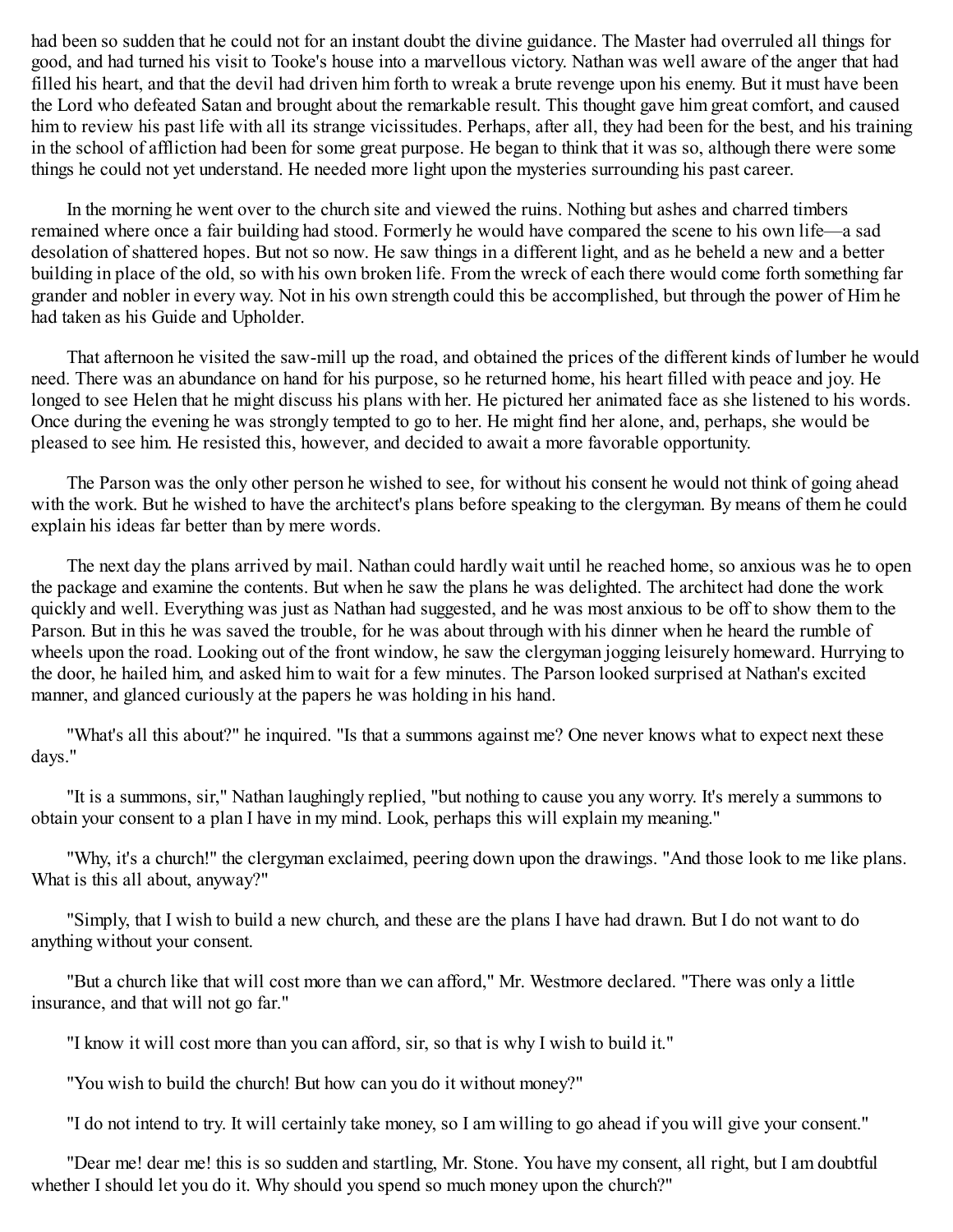"Because I have it to spend. It was left to me, so I wish to use some of it in a worthy cause."

The clergyman's eyes were misty as he fixed them intently upon Nathan's face. He was silent for a minute, lost in thought.

"I can hardly believe my senses," he murmured. "A new church! a new church! And you will build it! I must be surely dreaming. Nothing like this ever happened in this parish before."

"It is no dream, Mr. Westmore. I mean everything I have said. If you are willing to wait for a few months you will see what I shall do."

The clergyman impetuously reached out and seized Nathan's hand in a strong, firm grip.

"God bless you, sir," he said. "My heart is too full to express my thoughts. This is all wonderful!"

"And it will be more wonderful when you see the church completed," Nathan replied. "I am very anxious to get to work at once. But you must go over these plans with me, as you may have some suggestions to make."

"Quite right, quite right, Mr. Stone. But suppose you come home with me now, and after dinner we can discuss the matter. My wife will be greatly pleased to see you."

"I have just finished my dinner," Nathan explained, "but I shall go with you, nevertheless. The sooner we get busy, the better it will be. Please wait until I get my coat and hat."

As the horse jogged along the road the two men talked most earnestly about the building of the church, and by the time the rectory was reached, the clergyman was well informed as to the undertaking.

"This has turned out to be a wonderful day for me," he quietly remarked, as he drew up the horse by the barn door. "How delighted my wife will be when she hears about your plans. She has been much worried over the loss of our church."

Mrs. Westmore was a bright, motherly-looking woman, who listened with intense astonishment as her husband related to her the good news. Tears of gratitude and joy came into her eyes as she stepped forward and took Nathan's hand in hers.

"We can never thank you enough for what you are planning to do," she said. "It will mean a new lease of life to both of us. I am sure the Lord has guided you, and it teaches us another lesson of faith. We should never again doubt His goodness."

Nathan was invited to join the worthy couple at dinner. But he asked to be excused, and requested that he might spend the time in the study, a glimpse of which he had caught though an open door on the right of the hall.

"I am eager to look over your books," he told Mr. Westmore. "I hope you do not mind."

"Not at all, Mr. Stone. I am afraid, though, that you will not find much there to your liking. Most of my books are old, but they are all treasures to me, and friends of long years."

When once in the study, Nathan lost himself in examining the various volumes all neatly arranged on their shelves. There were commentaries, Church Histories, and other works of a theological and devotional nature. These he passed by, and turned his attention to essays and a few scientific books. Coming at length to a set of "The World's Best Classics," he chose at random one volume, settled himself in a big comfortable chair, and began to turn over the pages. In a few minutes he was deeply engrossed in one of Huxley's lectures, and had just finished when the Parson entered the room. The clergyman smiled when he saw what his guest was reading.

"A fine work, that," he remarked, sitting down by his side. "I am glad to know that you have discovered one of my treasures."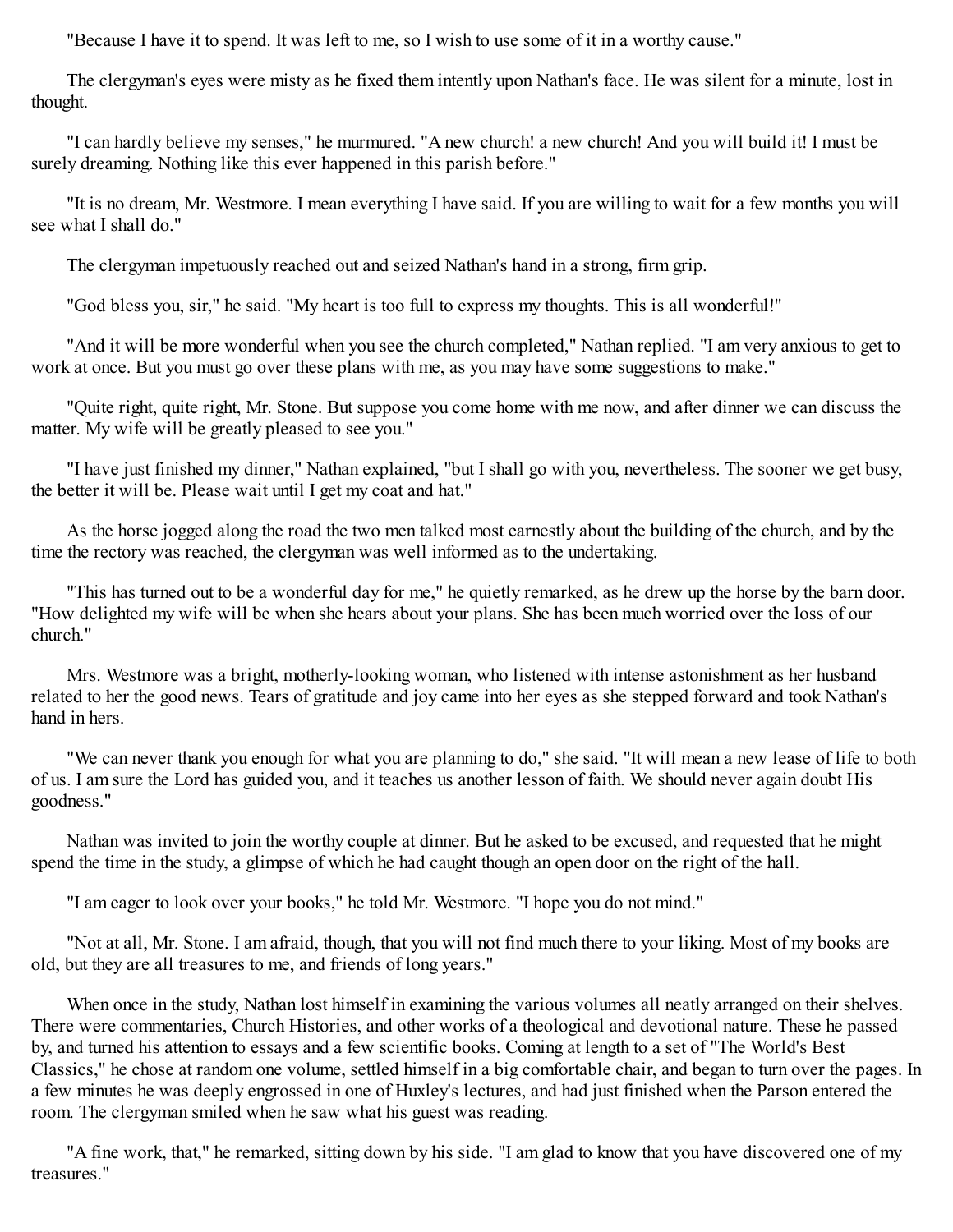"A treasure it is, indeed," Nathan replied. "I must get this set, as it is a library in itself."

"Yes, and a choice selection from the masters, Mr. Stone. I often turn to them when wearied and depressed. In reading their noble thoughts and the mighty deeds of the past, I am always strengthened. They struggled, toiled and conquered, and have passed on to us an inspiration which we greatly need. I know that I need it, at any rate."

From books the conversation gradually turned to the building of the church, and there in the quietness of that little room the two men discussed every detail of the architect's plans. When Nathan at length rose to go, he glanced around the room, and motioned to a picture on the wall above the Parson's writing-desk.

"I like that," he said. "I had a small print of it when I was in the Penitentiary, and it meant a great deal to me. It was given to me by a very beautiful young woman who once visited the place."

"Ah, yes, 'The Good Shepherd' is a favorite picture of mine," the clergyman replied. "When I see Him on that steep, rugged cliff reaching down and risking His own life to rescue that sheep, I am reminded that I must spare no efforts to do the same in my humble way. I am afraid, though, that I come far short, as there are so many sheep going astray in this very parish and I am not doing what I should to save them. But what impresses you most of all about that picture, Mr. Stone?"

"It is the love of the Master," Nathan replied in a low, earnest voice. "It was love alone which caused Him to come down to this world to save mankind. And it is only such love that can really uplift and save."

"I believe you are quite right, sir. The world needs love more than anything else to-day."

"More love and less law," Nathan fervently declared. "I have seen and experienced more than most men, and I believe that the majority of criminals were once not hopelessly bad at heart. If some of them had been treated differently, given another chance, for instance, they would have become good and reliable citizens. But when once the prison door closes upon them, they lose heart, knowing that they are criminals in the eyes of the world, and that the blot can never be removed. They become hardened, and when they are at last free, they go from bad to worse."

"But that was not the way with you, Mr. Stone," the clergyman reminded.

"Perhaps not, but it might have been. You have no idea how near I came to being a criminal in reality for the rest of my life. I was an innocent man, charged with an offense I never committed. My heart was full of anger and rebellion against the world for the way I had been treated. But, thank God, I was led to see things in a different light. It was love alone which did it—love to my Great Master, and love for one of his fairest and noblest beings. More than that I cannot tell you without exposing the deep secret of my heart."

"I am grateful to you for telling me this much," Mr. Westmore replied. "I am thankful to know that you have escaped, and that love did it. Yes, I believe we need more love in the world to-day. You are practicing it, at any rate, Mr. Stone, and I admire you for it."

Nathan made no reply, but turned toward the window and looked out across the field sloping from the house down to the road. As he did so, he gave a start, for walking slowly up the driveway he saw Helen Preston. He did not wish to meet her just then, as he knew that he would feel embarrassed, and no doubt she would, too. The clergyman also saw her, and his face brightened.

"Here comes Mrs. Preston now," he said. "How delighted she will be when she hears the good news. You must meet her, Mr. Stone. Her visit is most timely."

"I would rather not meet her just now," Nathan emphatically declared. "You can tell her what you like, but I do not wish to be present. Let me out by the back door, please."

The clergyman was about to remonstrate with Nathan, and urge him to remain. He looked keenly at him and, seeing the anxious expression upon his face, he refrained.

"Do not think me ungrateful, sir," Nathan added, "but a jail-bird such as I am often has peculiar views about meeting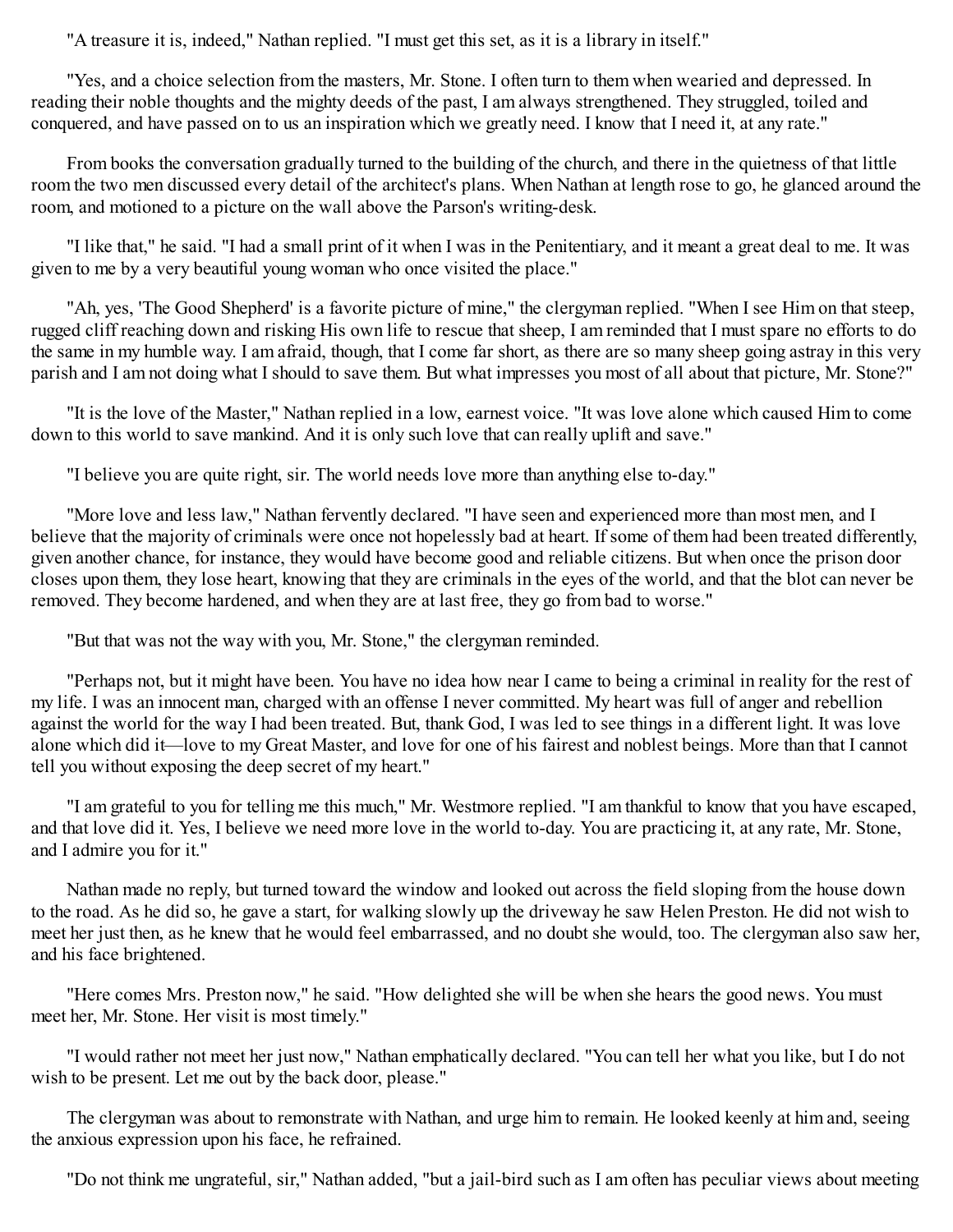people. You will do me a great favor if you let me slip quietly away."

Feeling certain that his visitor had some special reason for his request, the clergyman led him silently to the back door. As Nathan passed out, he seized him by the hand.

"I do not understand why you are afraid of a woman, Mr. Stone," he said. "It is none of my business, of course. But some day I hope you will meet Mrs. Preston, and when you do, you will meet one of the noblest women God ever made."

#### **CHAPTER 28**

## **Face to Face**

As Nathan made his way up across the fields after he had left the Rectory, he meditated upon his conversation with the clergyman. He thought, too, of Helen, and knew that she would hear about the plans for the new church. He pictured to himself the expression of pleasure upon her face and the delight of interest in her eyes as she listened to the news. He wondered, too, what had become of Ned, and how he was enduring his agony of soul and mind.

Coming at length to the edge of the woods, he stepped upon an old lumber road. He believed that this led to the brook back in the hills, and was the one that Helen was in the habit of using. He decided to follow it and spend the rest of the day at the very place where he had met her and her two little ones.

Along the road he slowly moved, for he was in no hurry. He wished to have this quiet time alone, as to-morrow he would enter upon his new work, and there would be then little opportunity for rest and meditation. The old way was conducive to serious thought. In some places great trees lifted their stately forms, and through their branches the sun's rays sifted softly down upon the mossy ground. Birds chirped and twittered on all sides, while active squirrels scampered to and fro, at times scolding the intruder into their rightful domain. It was here that Helen had walked on that bright afternoon, with her children dancing along by her side. What a joy it would be to have her with him now, and how many things they would have to talk about. It seemed almost sacred ground to him because she had been there. Perhaps she had been thinking of him on that day, recalling sweet memories of the past. He abandoned himself to the pleasure of such thoughts, even though he was well aware that she was the wife of another. But that was as far as he would go, so he told himself. She was his in spirit, he felt certain, and that was some consolation.

From the summit of the hill, which he at length reached, the road dipped to the brook. It was easier walking now and his steps quickened. The murmur of flowing water reached him as he advanced, and in a few minutes he caught sight of the stream as it wound its way like a silver thread through the forest. He found the very spot where he had met Helen, and here he sat down to rest. It was good to be in such a place, and idly he watched the brook before him. The water was low, in keeping with the dry season of the year. But he knew that in a few months, and perhaps sooner, that brook would be a raging torrent, full from bank to bank. It was just like his life, he mused; seasons of peace and rest, and again times of fierce, overwhelming passions when the heart was greatly stirred. Such had been his experience. Now it was summer, with the terrible storms over, for a time, at least.

Gradually his mind turned to the years he had spent in the Penitentiary with all the brightness of nature shut out. And there were thousands of people to-day leading the same life. Some deserved their fate, he well knew, and had to be punished for their offenses. Such treatment did not lessen evil, but increased it, and made people hard and indifferent to suffering. He thought of Ned Preston, and although the man deserved severe punishment, what would have been accomplished had he been sent to the Penitentiary? No restitution would have been made for the wrongs he had done. It would have brought misery upon his family, while he himself would have become more brutal and degraded. He knew from men he had met just what such treatment meant.

He was aroused from his reverie by the sound of footsteps, and glancing down the brook, he saw a man slowly approaching, carrying a fishing-rod in his hand, although he was not fishing. At once he recognized the very man of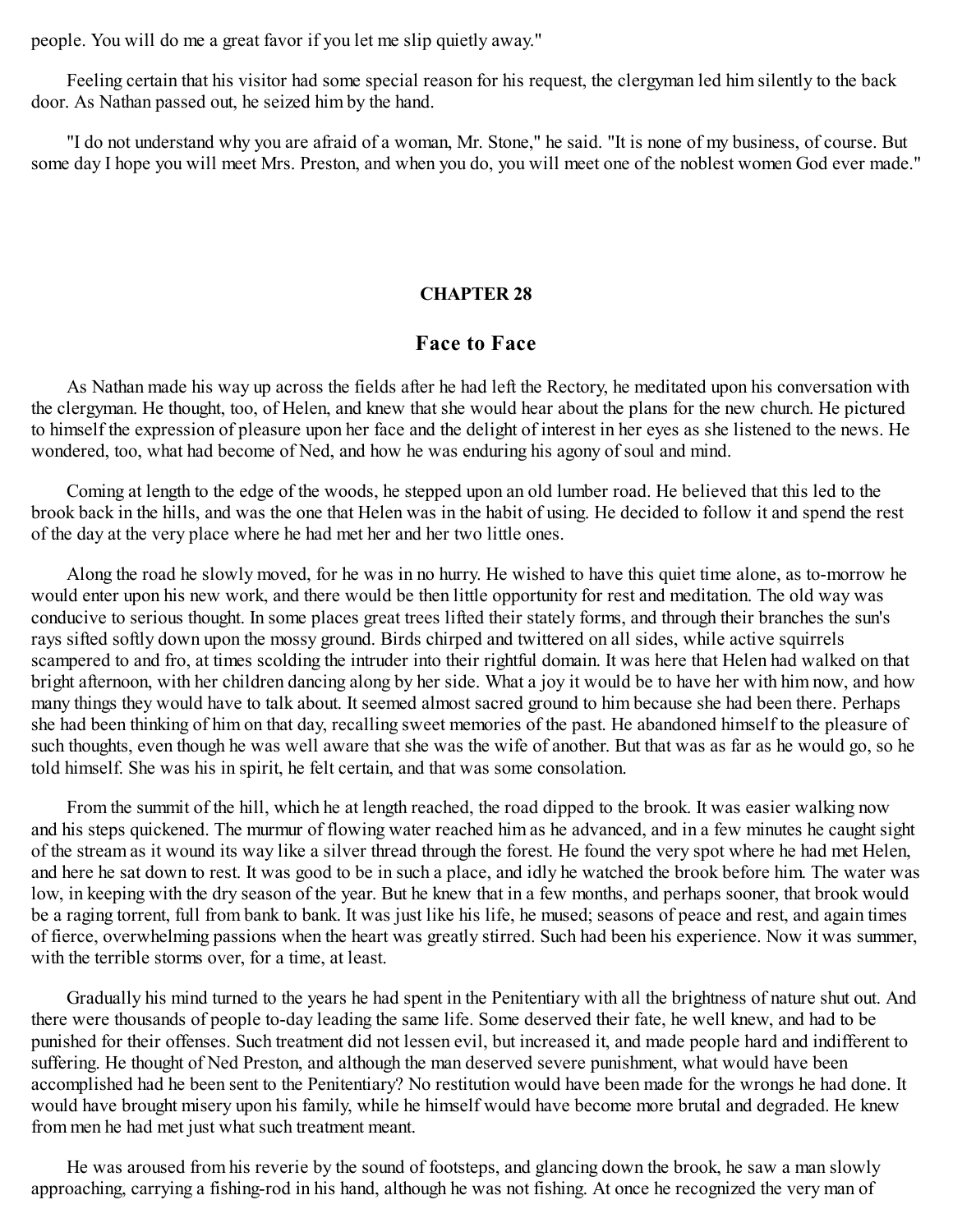whom he was thinking. It was unusual for Ned to be in such a place, and Nathan wondered what had brought him here today. Fishing was evidently not his object. He was somewhat annoyed that the man he least desired to see had come to disturb his quietness. In fact, he did not wish to meet him at all. And yet he was not going away. Would Ned speak to him? and if so, what would he have to say?

And all the time Preston was drawing nearer, and when but a few yards away he looked up and saw Nathan lying upon the bank. He started, and his haggard face flushed with anger when he beheld his enemy. For a few seconds the two stared silently at each other, one with the calmness of a clear conscience and complete self-possession; the other, restless and uneasy, his eyes ablaze with defiance.

"So this is how you spend your valuable time, eh?" Preston at last queried.

"I couldn't spend it in a much better way, Ned," Nathan replied. "It's a very nice place here, and I am sorry that you have disturbed me."

"Don't lie to me," Preston roared, stepping quickly forward. "You've been spying upon me; that's what you've been doing."

"What makes you think so, Ned? Do I look like a spy? Or is it your own guilty conscience that's troubling you?"

"Conscience! conscience! How I hate that word. Why, it's driving me mad. It's hell within me. Why did the Lord ever devise such a diabolical thing as conscience?"

Nathan was surprised at this confession, and he looked keenly into Preston's eyes. The angry light of defiance had disappeared, and in its stead was an expression of unutterable anguish and despair. He could not help feeling sorry for this wretched man, and his heart softened a little toward him.

"Perhaps the Lord is trying to make a better man of you, Ned," he suggested, "and only through a troubled conscience can He succeed. Have you thought of that?"

"I have thought of everything, but it is no use. Ever since that day I nearly shot you I have had no peace. I've been like a fugitive fleeing from justice. Oh, it's terrible! terrible!"

"You brought it upon yourself, though," Nathan reminded. "Think how I suffered for long years in the Penitentiary."

"But you had a clear conscience, Nathan. You were innocent. But with me—O Lord!"

Preston flung himself upon the ground and gazed moodily at the brook. The sparkling water and the glory of the day had no charm for him. To a tortured soul nature appeals in vain.

"Ned." Nathan spoke sharply, causing the unhappy man to turn and look at him. "My conscience was clear, no doubt, when I was in the Penitentiary. But do you think I was happy? Far from it. For a long time the anger and rebellion that filled my heart drove out everything else. My one great desire was to be free that I might find the guilty ones and wreak a terrible revenge. I shudder now when I think of what I might have done had I obtained my freedom then."

"What made the change?" Preston asked, his curiosity a little aroused.

"There were several things, Ned. But the most important was the teaching I had received in childhood from my parents. When my soul was in the blackest depths of despair, and I was cursing God and man alike, I happened to open a copy of the Great Book I had with me in my cell. I began to read in order to repudiate the sayings of the Master, and to prove by the way I had been treated that His words were wrong. But as I read, my eyes were opened, and as His wonderful messages of promise were unfolded to me, I saw things in a different light. I read how He was scorned and rejected by men, and that His sufferings were far worse than mine. That was the beginning of the change which came over me, and it brought a great peace into my soul."

"Bah!" Preston retorted. "That's all bosh. I've heard all that before from canting preachers, and don't believe a word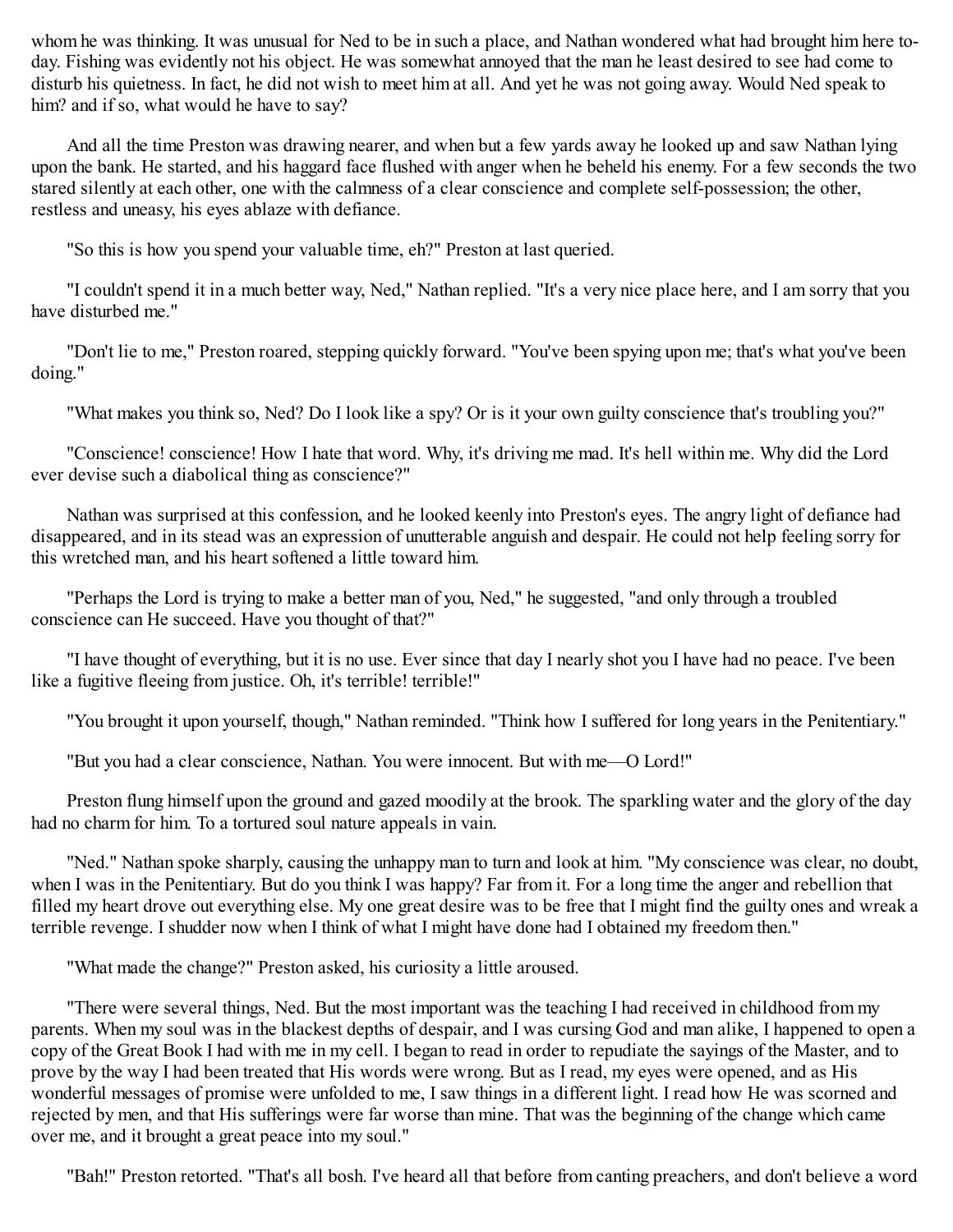of it. Religion is all nonsense."

"It's because you have never tried it, Ned. But for the grace of God in my heart, do you think I would be sitting here talking to you in this quiet way? Why, I would have killed you when I found out what you had done to me, or I should have had you placed in the Penitentiary. It's because your heart is bad, and you have done what is wrong that you are so wretched now. Don't blame religion for your own evil deeds."

"Why, you talk just like the Parson, Nathan. You've missed your calling. You should be a preacher."

"I might do far worse, Ned. But I am merely a carpenter, an ordinary repairer, and expect to be so to the end of my life. If I can do some good that way, it is all I ask."

"And build a new church, so I hear. That's going the limit."

"Yes, that's what I am planning to do. But you should be the last person to sneer at such a work as that."

"Why?"

"Because you destroyed the old church."

With a muttered oath Preston sprang to his feet, and faced his accuser.

"How dare you say such a thing as that?" he demanded. "What right have you to say that I destroyed the church?"

"Keep cool, Ned, and don't get so excited. You know very well that you did it. You wished to be revenged upon the Lord, and set His House on fire out of spite. You can't deny it."

"B-but, how do you know all this?" Preston stammered. His face was very white now, and his body was shaking.

"Oh, never mind how I know! But it is true, and when you expected to gloat over the deed, you went nearly crazy when the cross fell to the ground. Isn't that so?"

"Good heavens! are you a man or a devil?" Preston exclaimed in amazement, shrinking back as if from a blow. "How did you find out all about this?"

"It doesn't matter, Ned, how I found out. But it is true, nevertheless. In your wild rage at your troubled conscience, you turned your hand against the church, the symbol of the Lord's presence in this parish. You defied Him by destroying His House. But the outcome has been altogether different from what you expected. That charred, fallen cross filled your superstitious heart with a terrible and nameless fear, and you grovelled before it like a man bereft of His senses."

"And you knew of all this, yet didn't expose me! My! what a chance for revenge."

"What kind of revenge, Ned?"

"To have me arrested, of course. It's a wonder you didn't do it. Why?"

"You deserved it, no doubt. But that would have been only brute revenge. There is a greater revenge than that, the revenge of forgiveness. As for punishment, you are getting all that you can stand now, and from outward appearance, nothing could be more terrible."

Preston looked at Nathan, and slowly the meaning of it all dawned upon his mind. He placed his right hand to his forehead in an abstracted manner.

"And is that why you spared me?" he gasped.

"Partly, Ned. At first I did it because I wanted you to make all the restitution you could for the wrongs you had committed, and for Helen's sake."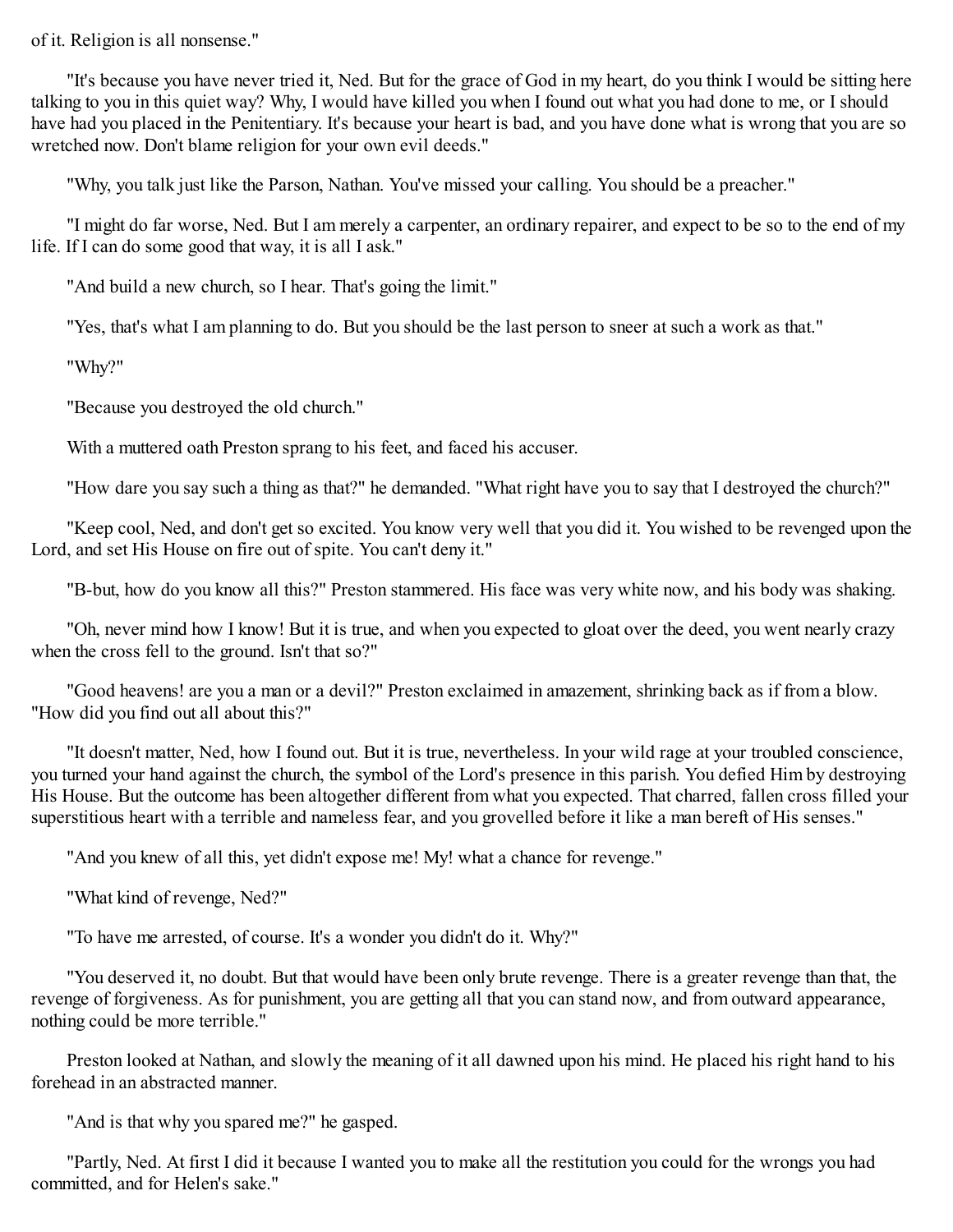"Ah! I see. I understand now. You love her; that's it."

"I do, Ned, and you knew that I loved her when you took her from me. You lied to her, and forged my name to a letter you sent her. Oh, I know all about it."

Nathan rose suddenly to his feet as the past swept strongly upon him. He could easily control himself when speaking about other wrongs he had suffered. But when it came to Helen, it was difficult for him to remain calm. And this Preston noted.

"Helen never loved me," he muttered.

"But she's been a true wife to you, Ned, and a good mother to your children. You can't deny that."

"I don't. But she never loved me."

"Did you ever give her any chance to do so? Why, almost any other woman would have left you long ago. It's a wonder to me that Helen didn't."

"She loves you, Nathan, more than she does me. I know it, and that makes me mad. You're her style, I guess, fond of religion, going to church, and such stuff. Why, she'd rather spend the day at the Rectory with old Parson Westmore and his wife than with me."

"And for a mighty good reason, Ned. But, there, we've talked enough. I have told you some plain things to-day, but it's no use. I did hope that you might see the error of your ways and change your course of living. But you are just the same as ever. My fond hopes are doomed."

Nathan was becoming afraid of himself. To have Preston so near, and to see the pettiness and wretchedness of his soul was most disgusting. The stuff of which true manhood is made did not seem to be in the fellow. It was strange that he had even a conscience to trouble him. He was about to walk away, when he turned suddenly around.

"If you are a man, Ned, why don't you square yourself with the world?"

"In what way?"

"Make a full confession of what you did to me. Am I to bear your guilt for the rest of my life? In justice to me why don't you do it, as well as for your own honor?"

"Oh, I couldn't think of doing such a thing. It would ruin me."

"Or in other words, Ned, you are a coward, and a most contemptible one, at that."

Nathan stood for a minute looking keenly at the unhappy man's downcast face. Then, receiving no reply, he walked rapidly away down along the bank of the brook.

## **CHAPTER 29**

## **As a Man Soweth**

The following days were busy ones for Nathan. He plunged into his new undertaking with great enthusiasm, and inspired with zeal all who worked with him. Peter Martin was the first to offer his assistance in hauling lumber from the mill. He did it freely, refusing to be placed on the pay-roll.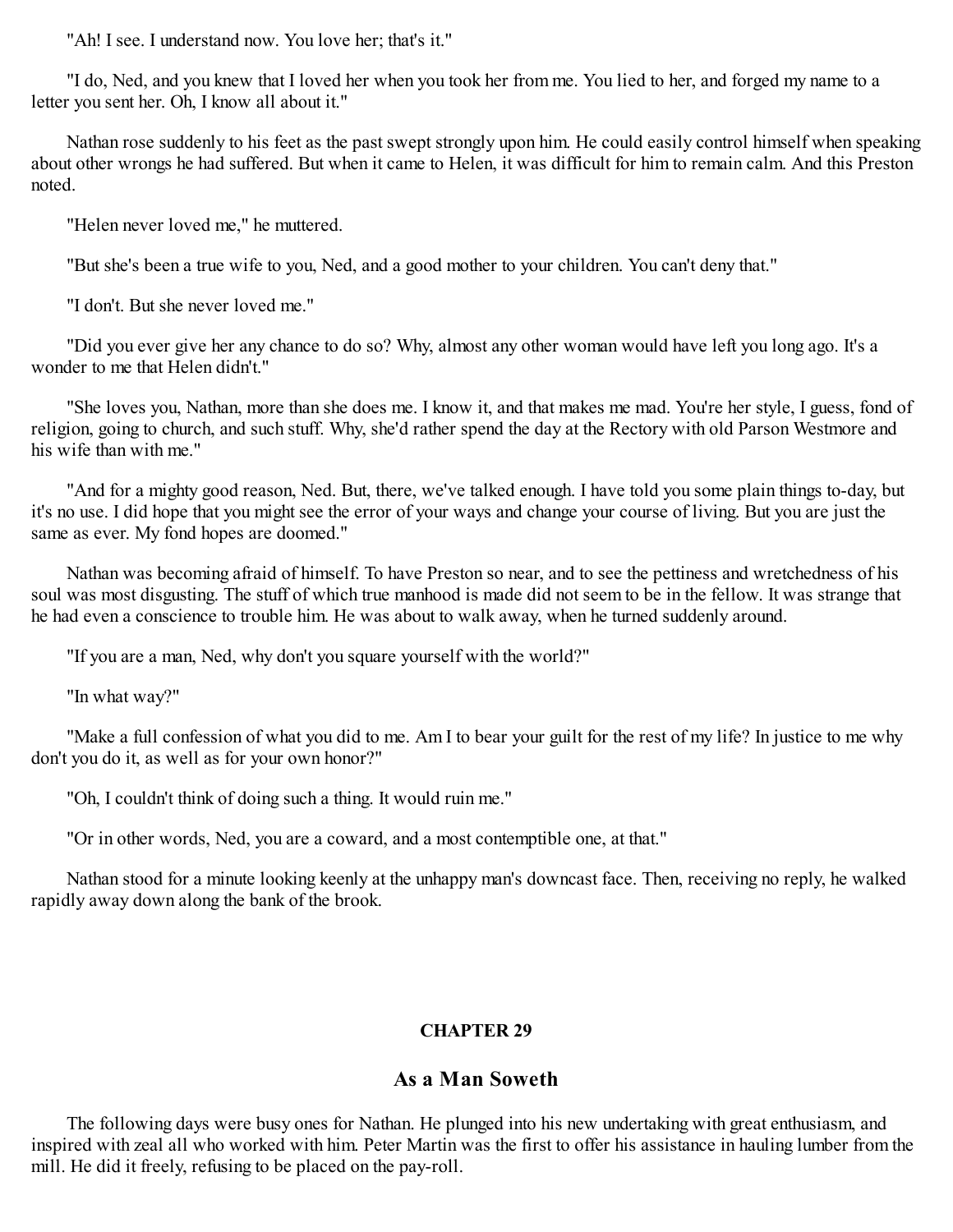"After the blessin's I've received, me conscience wouldn't give me any peace if I took pay," he declared. "An', besides, it's my Father's House an' mine I'm helpin' to build, so why should I take money fer doin' sich a thing?"

He had just arrived with another load, and had drawn up his team on the church grounds as he uttered these words. Nathan was standing by his side, his notebook and pencil in his hands, ready to enter his name. He smiled as he slipped them back again into his pocket.

"It is good of you, Mr. Martin, to consider this as a duty," he replied. "It will help a great deal."

"Not as a duty, Mr. Stone," Peter corrected. "It's because I love to do it. D'ye think my wife an' me ever think of duty when we look after our home an' care fer our little ones? Not a bit of it. It's love, an' nuthin' else. Ye never think of duty when yer heart's filled with love."

Nathan looked at his neighbor's bronzed, rugged face, his honest gray eyes, and a great respect for him came into his heart. Notwithstanding his simple humble life, Peter was truly a noble man, for he comprehended that real service is love and not duty alone.

"I am glad that you look upon it in such a light as that, Mr. Martin," he said. "It makes a wonderful difference when we work for love and not mere duty."

"Indeed it does, sir. An' I'm not the only one. There's Fletcher, fer instance. He's goin' to begin haulin' to-morrow. He's never fergotten what ye did fer him, an' the cross ye made an' put upon the grave of his little child. An' there are others, too."

He ceased and looked over to where several men were clearing away the rubbish for the foundation of the new church.

"Now, jist look there at Bill Tooke," he continued in a low voice. "I kin hardly believe me eyes. If anybody had told me a week ago that he'd be doin' an honest day's work, an' at the church, of all places, I would have called him a fool. But there he is, diggin' away fer all he's worth. An' he seems to enjoy it, too. Wonders will never cease."

"Bill was the first man to apply for work," Nathan explained. "So far, he's been doing very well. I hope he will last. It may make a new man of him."

"It will, it will, Mr. Stone," Peter declared, as he scrambled to the ground, and began to unfasten the chain which bound his load. "Why, he's a different man already, an' it's due to you, sir, fer what you done fer him."

The entire parish was intensely stirred by the building of the new church, and the praise of Nathan was on the lips of all. He heard nothing, however, of what they were saying, but went on steadily with his work, directing and supervising everything. He made several trips to the city to order window frames, doors, mouldings and other material needed. All this kept him very busy, and he was happier than he had been for years. As the building rose from the ground, took shape and stood forth in graceful outlines among its setting of verdant trees, his heart was filled with joy and gratitude. His dream was at last coming true.

Many were the visitors who came to view the work, for word of what was being done had extended far beyond the parish. All were enthusiastic at what they beheld, and heartily congratulated Nathan. But he needed none of their praise, for the peace and satisfaction of his own heart were reward enough. He was working not for the approbation of men, but for the glory of his Great Master.

But of all who came, the Parson was the most interested. Not a day passed that he was not there, and sometimes more often. To him it seemed almost too good to be true. He would stand and watch the men as they worked, and more than once his eyes grew misty as he gazed upon the structure.

"What a day it will be in the parish when the Bishop comes to consecrate the church," he one day remarked to Nathan. "When do you suppose it will be ready? The hall where we are now holding service is overcrowded every Sunday. I am anxious to be once more in a building set apart for worship."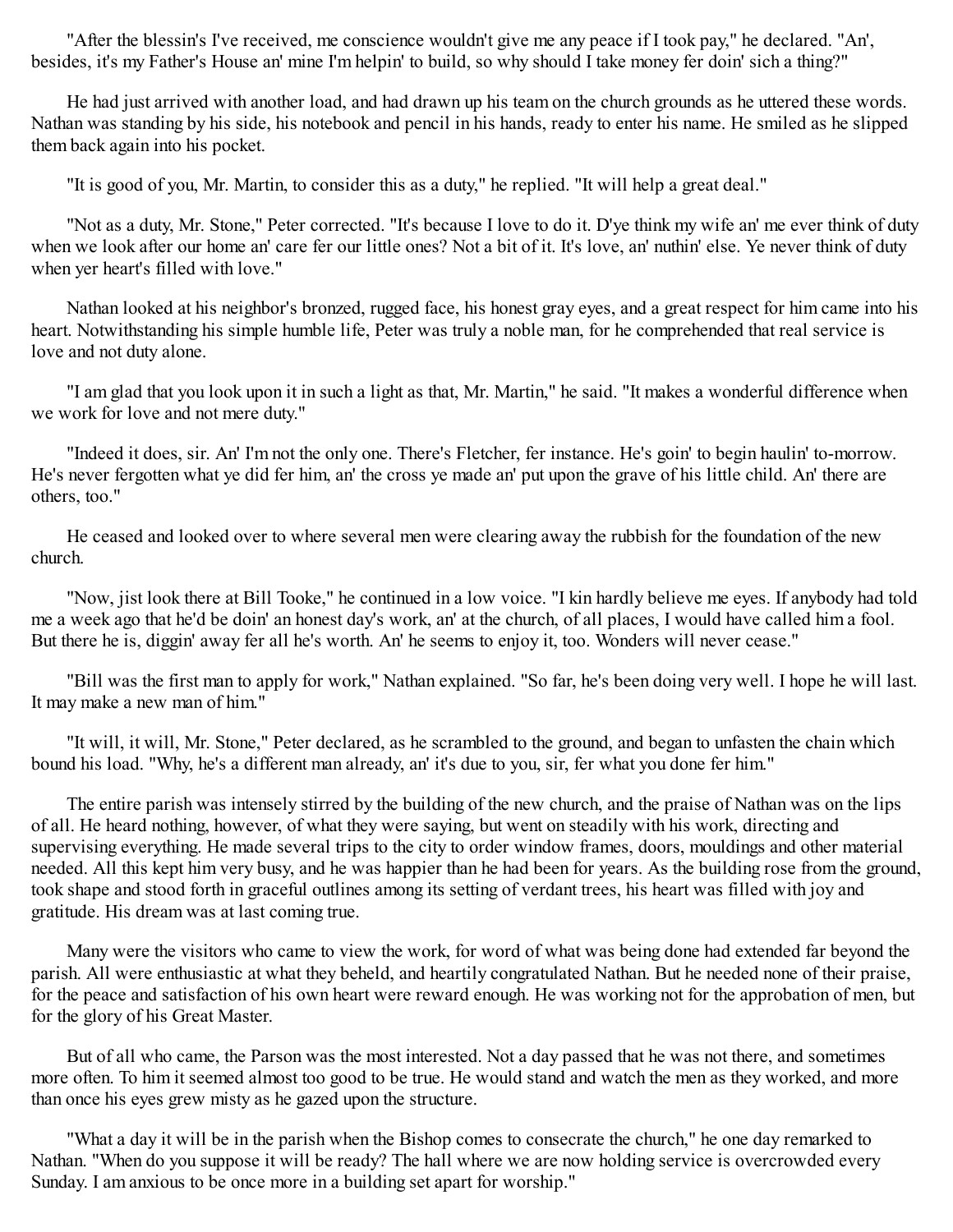"I hope the church will be ready early next summer," Nathan replied. "We are working hard to get the outside finished before the cold weather arrives. We can work all winter at the interior, for I have already ordered the stoves, so the building will be comfortable."

"I am rejoiced to hear this, Mr. Stone. It will also please Mrs. Preston, for she asks so often about it. She takes a great interest in the work, and I have to report to her every day. It gives her much joy, and, poor woman she needs it, as she has many burdens to bear these days."

"Why, what's the matter now?" Nathan asked.

"It's her husband again. He has been very strange of late, and sometimes I fear he is mentally unbalanced. He eats little, so I understand, and is but a shadow of his former self. I do not know the cause of it all. Perhaps he has overworked his brain with his business affairs. Anyway, he is a great trial to his wife. And, by the way, she has offered to give a new organ for the church, 'In memory,' so she said."

"In memory of whom, Mr. Westmore?" Nathan inquired, much interested. "Of her parents?"

"I do not know. She merely said 'In memory of the past,' whatever she means by that. I have thought over these words, and they puzzle me. If she had mentioned her parents in connection with the past, it would be quite clear. But she never said a word about them. It must refer to some incident in her past life. Anyway, she offered no explanation, and I did not care to question her."

Nathan's heart quickened as he listened to the clergyman's words. Could it be possible that Helen wished to present the organ in memory of those happy days when they were so much together? Did she so cherish their love? It could mean nothing else, he felt certain.

He thought much about this during the days and weeks that followed. Although he seldom saw Helen now, the idea that she was thinking of him and his work was a great inspiration. He mused over this during the evenings as he sat with book in hand before his fire, for the late September nights were cool. The church was now completely enclosed, shingled, the windows all in, and the stoves set up. He could thus rest with a contented mind, knowing that no matter how rough or severe the weather, he could work upon the interior.

He was sitting thus quite late one stormy night, reading a book he had purchased the last time he was in the city. He had seen favorable notice of it in a recent paper, and decided to obtain it at the first opportunity. It was David Grayson's "Adventures in Contentment," and as he read, he lost himself in the pages, and unheeded the time as it slipped by. Here was a writer who appealed to his own soul. He had been confined like himself, although in a different kind of prison, which the world calls "office," and when he was at last free he revelled in his new adventures upon his farm. From the opening chapter, "The Valley of Vision," he read on to "The Marsh Ditch." How delightful this was, where the author relates about digging a ditch on his farm by the sweat of his brow. He revels in the sounds he hears, the things he sees, and the invigorating odor of the fresh, upturned earth.

"Often as I work," Grayson says, "I stop to see; really see: see everything, or to listen; and it is the wonder of wonders how much there is in this old world which we never dreamed of, how many beautiful, curious, interesting sights and sounds there are which ordinarily make no impression upon our overfed and pre-occupied minds."

Several times Nathan read these words, and then laid the book upon the table by his side. The rain beating against the window, and the kettle humming upon the stove sounded like music to his ears. It was good to be in such a cosy place on such a night. How Grayson must have enjoyed his quiet farm. He would like to meet the man who found such pleasure in his common occupations.

The storm increased in fury as he sat there, and the windows rattled. The house shook at times, although it was partly protected by trees. In the midst of a more violent gust than ever, a heavy knock sounded upon the kitchen door.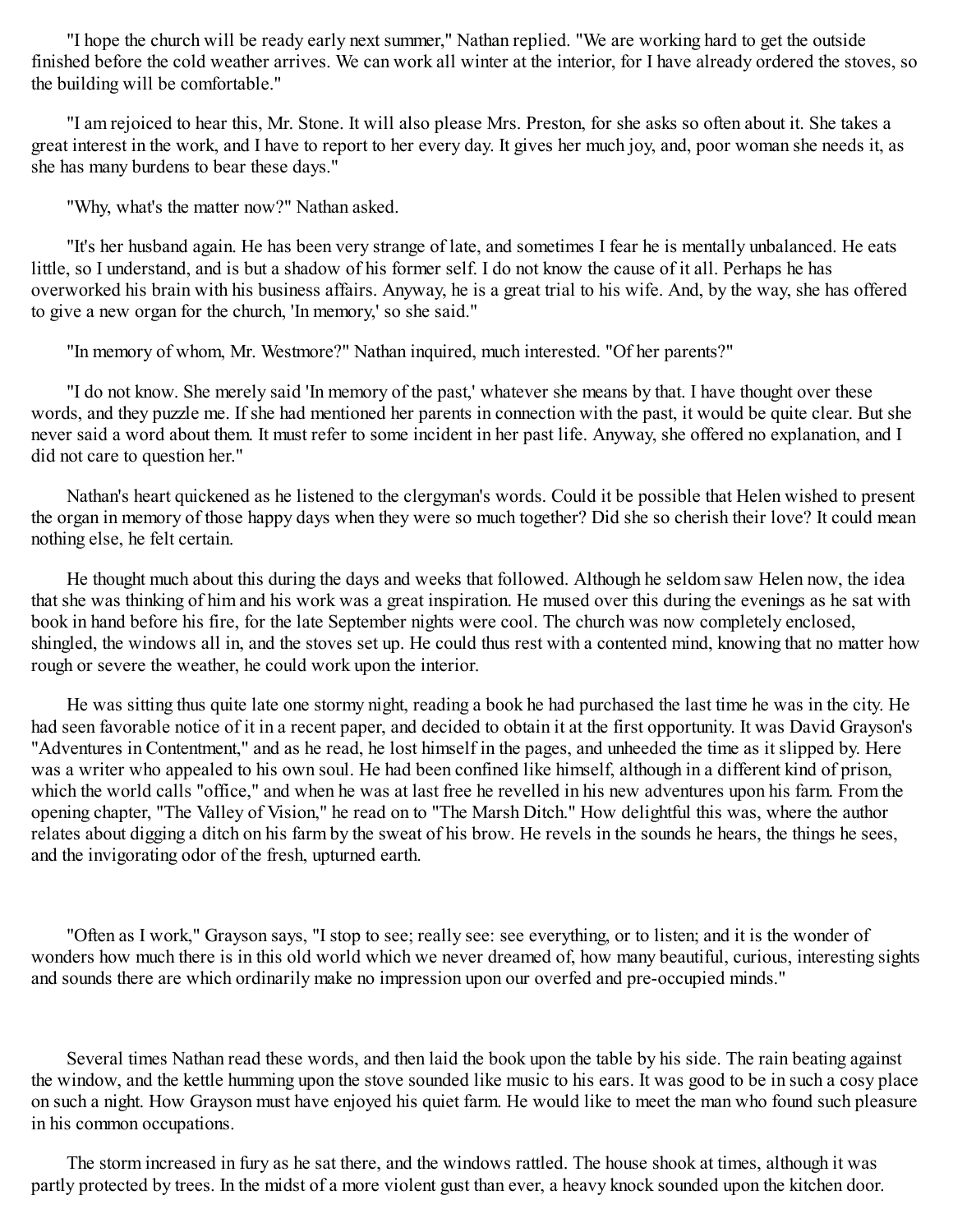Wondering who could be calling on such a night, Nathan hastily rose, opened the door and peered out into the blackness. For a few seconds he could see nothing. Then the dripping form of Parson Westmore appeared before him, his face and beard wet with rain. In one hand he was holding the reins, trying to restrain his restive horse.

"Quiet, Jerry," he ordered, turning to the animal. "What's the matter with you, anyway? It's the storm, Mr. Stone," he explained. "And no wonder, for this is a wild night."

"What brings you here, then?" Nathan asked. "Is anything the matter?"

"Yes. Mr. Preston is very ill, and keeps calling almost incessantly for you. He starts up in bed at every sound and asks if you are there. Nothing else will satisfy him. Will you go with me? Mrs. Preston will be most grateful if you will."

"Certainly I shall go, Mr. Westmore," Nathan assured. "Just wait a minute and I shall be with you."

On the way the clergyman explained how Preston had been found by a neighbor lying by the side of a backland road, in a very weak condition. He had caught a severe cold and owing to his run-down condition the doctor was afraid that he would not survive.

"He is in a very bad shape, now," Mr. Westmore continued, "and is quite flighty. Sometimes he doesn't even know his wife. He raves a great deal, and has peculiar notions about missing bonds, and he often mentions your name. The mind is a strange thing when deranged, isn't it, Mr. Stone?"

"When was he found on the road?" Nathan asked, unheeding the question.

"Night before last. Mrs. Preston sent for me, and I went at once for the doctor. A trained nurse is coming from the city in the morning. Poor Mrs. Preston is almost worn out with anxiety and lack of sleep. She must get some rest."

It did not take them long to reach the Preston house, and while the clergyman drove home to stable his horse, Nathan entered by the front door without knocking. Helen, who had been awaiting his coming, met him, and without a word she held out her hand. As Nathan grasped it, he noticed how white and strained was her face, although her eyes were unusually bright. She seemed so frail standing there, that he longed to place his arms around her for support. To him she resembled some angelic being, so quiet and dignified was her manner, her dark hair forming a striking contrast to her white face.

"I am glad you are here, Nathan," she told him. "It is good of you to come on such a night as this."

"I am thankful that I am needed, Helen. Ned is very bad, so the Parson said."

"I believe so. But, lay aside your coat and come upstairs. You can hear him calling for you. He may not know you, but it is comforting to have you here."

Nathan detected the note of relief in her voice, and it thrilled him. It meant much to be by the side of Helen when she needed him.

In another minute they were at the bedroom door, and as Nathan looked in he was startled by the appearance of the man lying upon the bed. He could hardly believe that it was Ned Preston, his unshaven face and wild eyes giving him a ferocious expression. He was beating the air with his hands, as if trying to ward off some imaginary enemy. His head kept moving incessantly upon the pillow, and the perspiration stood out in beads upon his forehead.

"Nathan, Nathan, where are the bonds?" he asked "I can't find them. Yes, there they are. Look, over there in that box. Ah, I've got them!" he cried as his hands clutched the air. He emitted an insane chuckle which was hard for the watchers to endure.

"I can't stand this!" Helen moaned. "It is terrible!"

"Suppose you go downstairs, and leave me with Ned," Nathan suggested.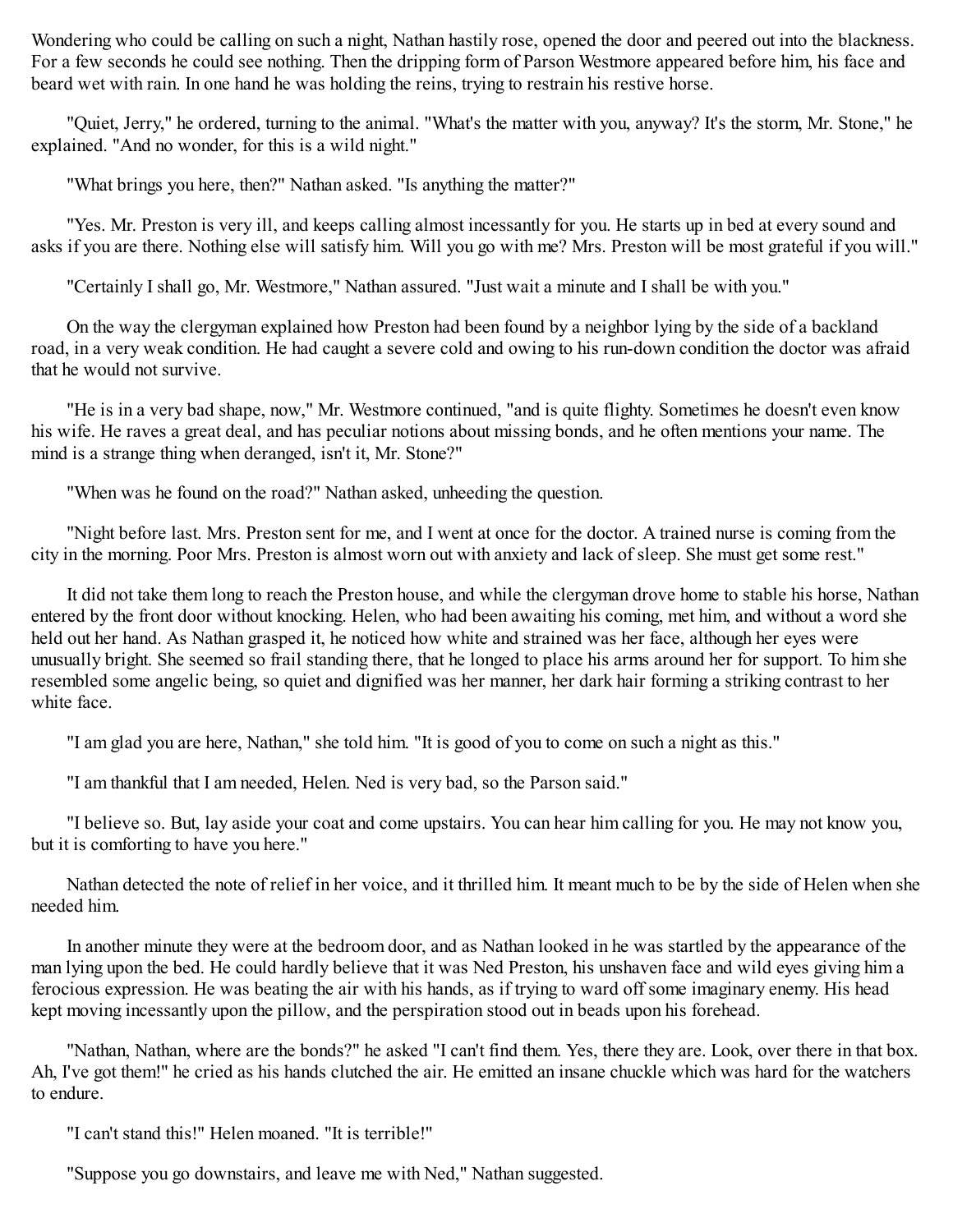"No, no, I must remain here. It is my duty. Look!"

Nathan turned quickly and saw that Preston had lifted his head and shoulders from the pillow, and was staring straight before him.

"You'll never get me!" he cried. "I'll die first! I won't go, I tell you! Take your hands off me. Oh! Oh!"

Quickly Nathan stepped to his side, and as gently as possible forced him back upon the pillow. He then placed his hand upon the unhappy man's forehead.

"There, there, Ned, nobody is going to take you," he soothed. "We won't let anyone harm you."

The words and the cool touch calmed Preston for a few minutes. He remained still as if trying to comprehend something.

"Where is Nathan?" he asked. "I want Nathan. He won't let them take me. Nathan! Nathan!" he shrieked. "Save me! Save me! Don't let them get me!"

With a stifled moan, Helen left the room, and Nathan was alone with the demented man. He spoke to Preston, telling him that he was near, and that no one would get him. This, however, made no difference, so Nathan sat down by the bed while Ned continued his ravings. He was living over again his past life of infamy, and with all pretenses removed, he was exposing to the very one he had deeply wronged the terrors which had been haunting him. There was hardly anything that he did not mention, from the stolen bonds to the burning of the church, and Nathan was thankful that Helen was not present to hear all that he said. Twice she came into the room, but as there was nothing she could do, she obeyed Nathan's request that she should let him keep watch.

"You lie down and get some rest," he advised. "One is enough here, and I will call you if necessary."

"But I cannot sleep, Nathan. It is impossible with Ned raving like this."

"Lie down, anyway. You may be able to get a little rest."

Nathan spoke quietly, but his heart was beating fast. How strange it seemed that he should be so near Helen, in her own house, telling her what to do. That she was depending upon him now, gave him considerable satisfaction. Oh, if he could be always with her, to help and protect her! He thought of all this after she had left the room. What a dismal failure had been her life, and it was all due to the man lying upon the bed. What trouble Ned had caused both of them. Little did he ever imagine during those terrible prison days of impotent rage and despair, that the one responsible for his imprisonment would be so near and in such a helpless condition. But as Ned had sown, so was he now reaping. The wheel had turned completely around, and punishment in a most terrible form had come at last. He often shuddered as he listened to the ravings of the wretched man. Far better a life-time imprisonment with a clear conscience than such tortures as Ned was undergoing.

About midnight he went downstairs for a brief respite. He glanced into the sitting-room where a light was dimly burning. And there he saw Helen lying upon a sofa, fast asleep. Only for a few seconds was he constrained to watch her. How beautiful she looked to him, and the impression lingered in his mind as he returned slowly upstairs. He stopped at the landing to look at several pictures upon the walls. One, especially, attracted his attention. It was Watts's "Hope," of which Nathan was very fond. As he looked at the blindfolded woman seated upon the world, with her head bent low to catch the faint sound from the one unbroken string of the lyre she was grasping in her left hand, he wondered if Helen had hung the picture there. He imagined her standing before it. Had it inspired her in times of darkness and distress? Did she find in it the story of her own life?

For some time he remained there, his mind busy with many thoughts. He then went back into the bedroom, and took up again his solitary watch by the side of the restless man.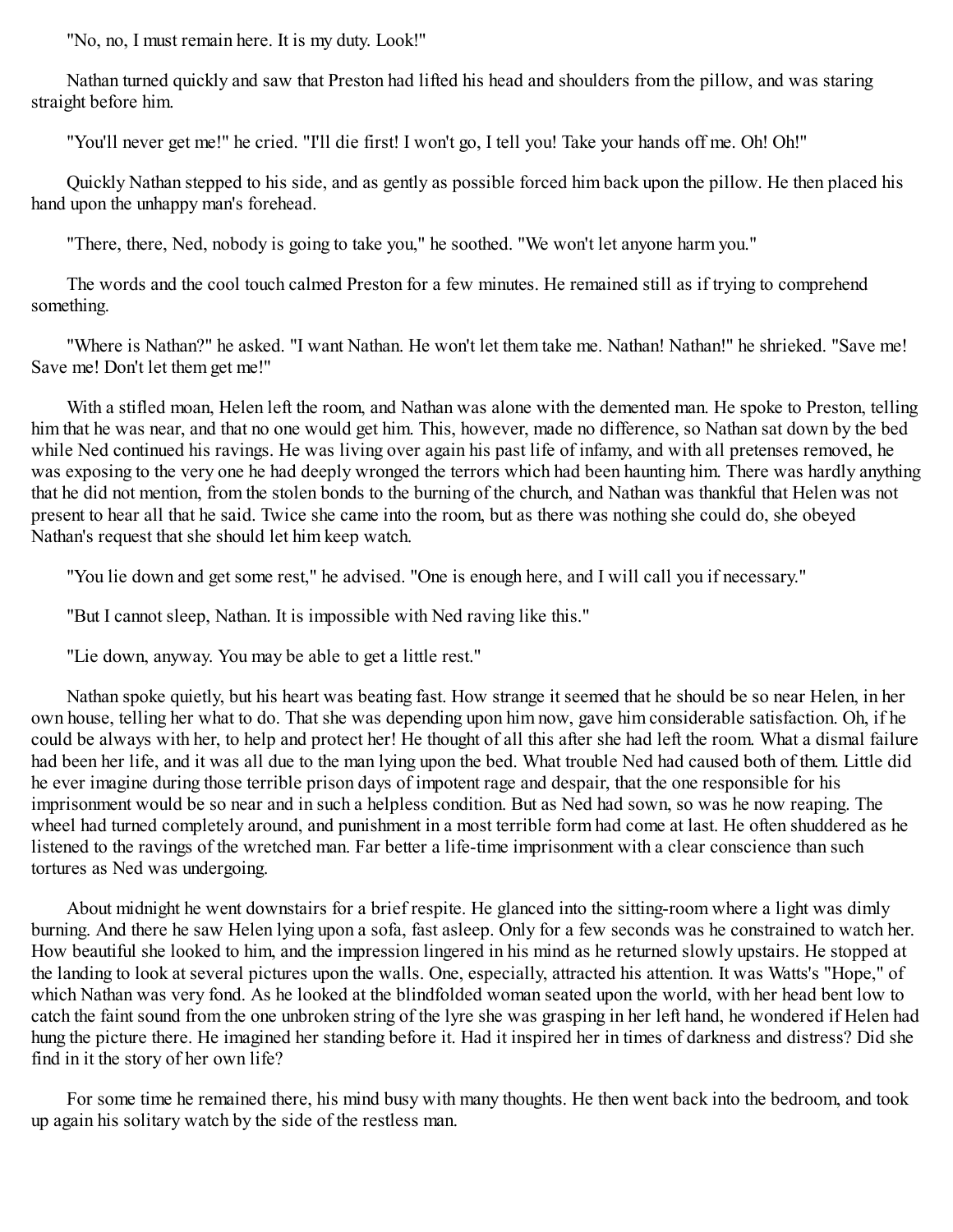#### **CHAPTER 30**

### **The Completed Revenge**

When the nurse arrived from the city, Nathan went home, knowing that he was no longer needed that day. He was tired, but he thought little about that, for Helen's thanks thrilled his entire being. She had accompanied him to the door and told him how grateful she was for his kindness. He had tried to say something in reply, to speak words of encouragement. But he felt that he had miserably failed, although he believed that Helen understood his meaning by the look in her eyes.

Several times during the week he went to inquire after Ned, and learned that he was slowly improving. When at last Preston came to himself, and one day heard Nathan's voice downstairs, he asked to see him. As the visitor entered the room, the invalid tried to rise from the bed.

"What are you doing in my house?" he demanded in an angry voice.

"I have come to find out how you are getting along, of course," Nathan replied.

"Then, you can save yourself the trouble after this. How dare you come here? Get out of my house at once."

Knowing that further talk would be useless, Nathan left the excited man and went downstairs. There he met Helen, her face very white.

"Oh, don't mind Ned," she whispered. "He does not fully realise what he has said. He has insulted you, and I am so sorry."

"Do not let this worry you, Helen," Nathan replied. "I understand."

"But you will come back, Nathan?"

"I will if you want me."

"Certainly I want you." Helen's voice was low, and her eyes were misty. She held out her hand. "Good-by now. I must go back to Ned."

During the following days Nathan kept steadily at his work upon the church. But his thoughts turned often to the house down the road. He learned from Mr. Westmore that Ned was improving, and as soon as he was able to be around the family would return to the city. This was disturbing news to him, for then Helen would be much farther away. He saw her again at service in the hall. He met her as she was leaving the building.

"We are going away this week," she informed him. "Ned is much better, and is anxious to leave the country."

"Is he as restless as ever?" Nathan asked.

"He is just the same; seldom talks, and takes very little interest in anything. Sometimes I fear that his mind is affected. You will come to see us in the city, will you not, Nathan?"

"I am not sure about that, Helen. It would only make Ned angry, so, perhaps, I had better stay away."

Nathan never forgot the startled look that Helen gave him, and her faltering "good-by." He thought of them as he walked slowly homeward. He needed no words to tell of the agony of her soul, and what it meant for her to return to the city with her husband in such a condition. She was made for brightness and joy. But instead, her whole married life had been a lonely struggle, a constant misery and gloom. The idea that she needed him, and that he could do so little for her, was hard to endure. At times there swept upon him the great temptation which had come to him before. Why not speak to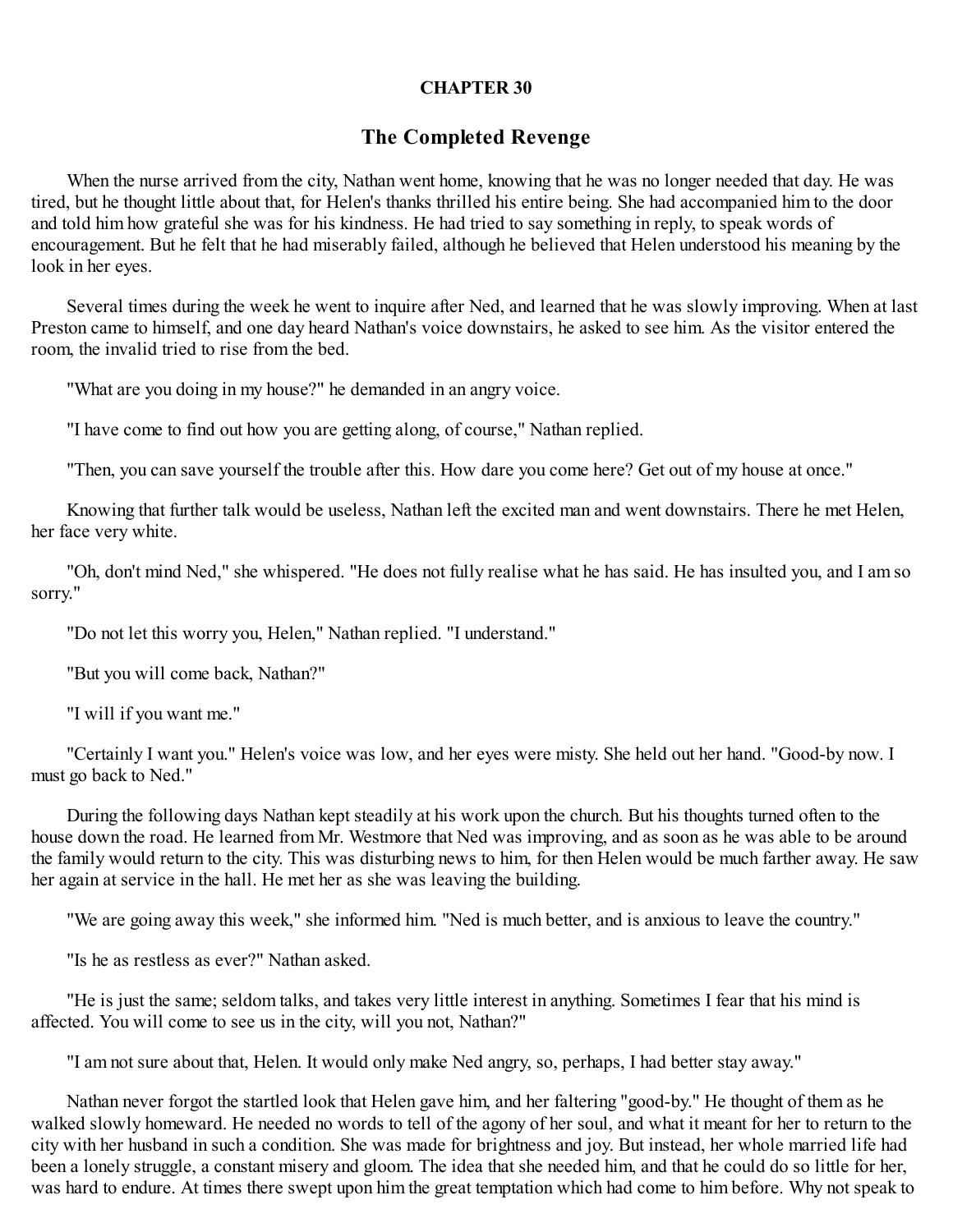her, tell of his love, and urge her to flee with him to some distant country? He crushed back this longing, as he had done in the past, and chided himself for even thinking about such a thing. Helen would never consent, he felt certain, and, besides, it would not be right. She was another man's wife, and so long as she was bound to Ned, she must remain by his side. He would wait, and let events shape themselves. All things would come out right at last, so he believed, if he could only be patient.

The weeks slipped rapidly by, and so engrossed was Nathan in his work that Christmas season was upon him almost before he was aware of it. He had made several business trips to the city, but had not seen Helen. He longed to go to her, to hear her voice, to look upon her face, to find out how she was getting along. But he did not go, knowing that Ned would be away from home. That would be too much like a sneak and a coward.

The day before Christmas was cold. For some time he had been turning over in his mind what he might do in the way of Christmas cheer for some of the children in the parish. At last his mind was made up, so visiting the store, he gave orders for nuts, candy, and such toys as the store contained. These were to be sent to a number of little ones, including the Watters and the Martin children. His gifts to the Tooke family were larger, consisting principally of a liberal supply of provisions. Bill was now deserving of such help. He had worked faithfully and well at the church, and never once had he shown the least desire to return to his former manner of living.

Christmas Eve shut down cold and dismal. A wind from the north east raced over the land, and the telephone wires along the road hummed their weird prelude of an approaching storm. Nathan placed a couple of hardwood sticks in his heater and settled himself back in his easy chair for a pleasant evening's reading. That day the Parson had presented him with a set of "The World's Best Classics," and he was eager to sample the contents. He chose one of the volumes and began to read. He turned on purpose to Dickens' "Christmas Carol," and read it through. He then laid the book aside, as memories of the past swept upon him. He was a child again in his old home, with his parents, brothers and one sister there. He recalled the happy faces and the joy that prevailed. Now they were all gone and he alone was left, and a jailbird, at that. He stirred, as a violent guest of wind shook the house and rattled the windows. It was pleasant to be in his comfortable room on such a wild night, even though alone. If only he had Helen by his side, his happiness would be complete. He wondered what she was doing this night. Perhaps she was preparing the Christmas presents for her little ones. How he would like to be there to help, or, at least, to watch the animated expression upon her face. But what was Ned doing? Most likely he was away carousing with some of his boon companions. The thought brought an angry gleam into Nathan's eyes and caused him to clench his hands firmly together.

"The brute!" he muttered. "Perhaps I have made a mistake in dealing with Ned. The Penitentiary is the best place for him. And, yet-<sup>"</sup>

He ceased abruptly as Preston's words and actions since the burning of the church came to his mind. The man puzzled him. He sighed and reached out for the book he had laid upon the table, when a loud rap sounded upon the door. Wondering who could be visiting him on such a night, he rose to his feet, threw open the door and looked out. And there he saw Peter Martin, holding something in his hand.

"Come in, Mr. Martin," he invited. "I am glad to see you."

"I can't stay, sir," Peter replied. "This is Christmas Eve, so I must git home at once. I've jist come from the store, an' was asked to give ye this phone message. It's from the city. Good-night, sir, an' a happy Christmas."

Before Nathan could thank him, Peter was gone. Closing the door, Nathan tore open the envelope. Whom could it be from? he asked himself, as he drew forth the paper, and unfolded it.

"Ned died suddenly in his office to-day. Come quick. I want you.

"Helen."

That was all, and for a few seconds Nathan stood staring at the message. He then dropped into his chair, trembling violently. "Ned died suddenly in his office to-day. Come quick. I want you." The words pounded through his brain. So Helen had turned to him! He must go to her at once. But how could he get there? He rose from his chair, opened the door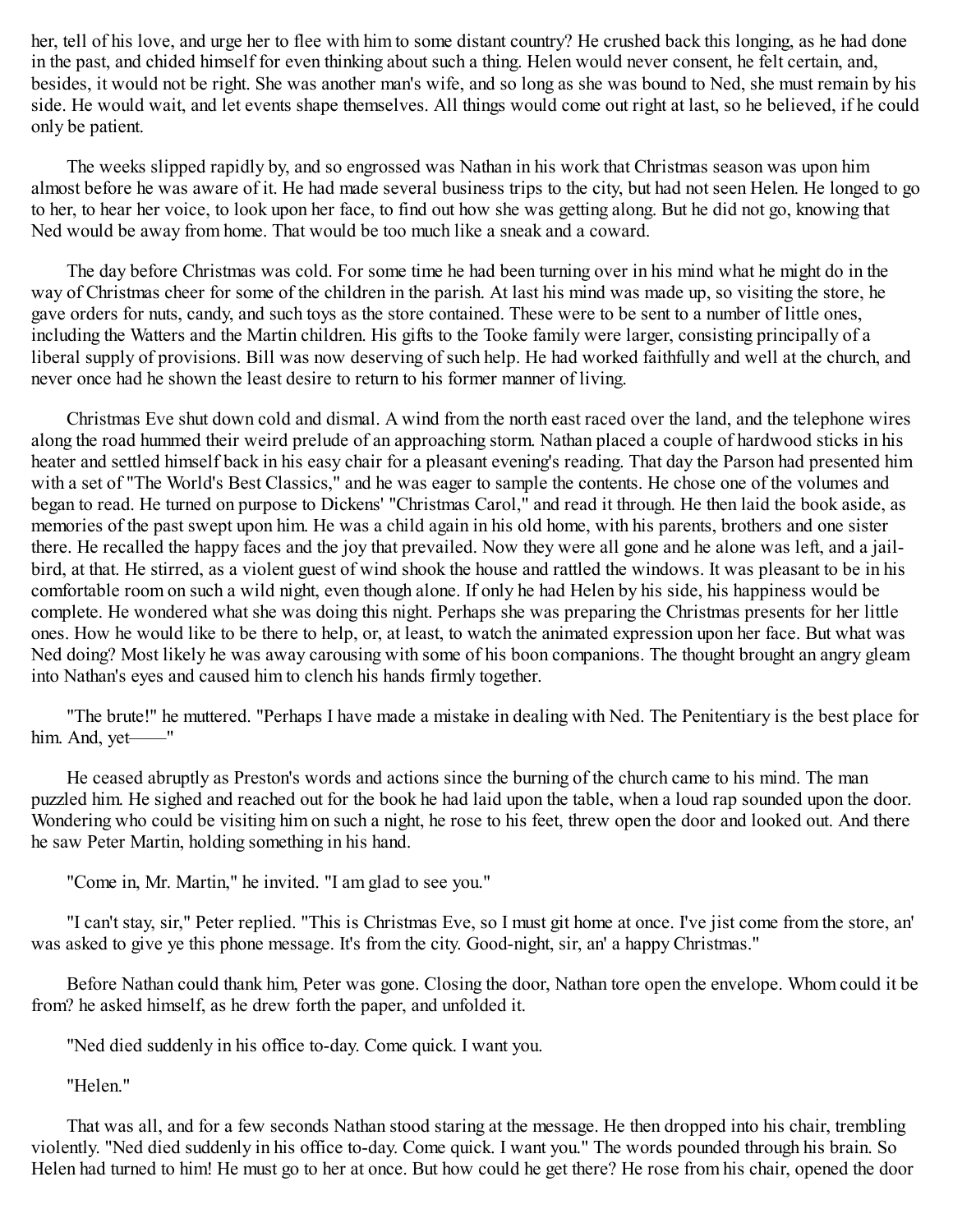once more and stepped out. The blackness lifted up itself against him like a wall and he could feel the snow upon his face. But it mattered little to him what the night was like. Helen had sent for him, and that was sufficient. There was no one to whom he could now turn for assistance. Peter Martin had two horses, but they were so slow that it would take them a long time to reach the railway station ten miles away. And, besides, he did not wish to ask his worthy neighbor to leave home on Christmas Eve. He, accordingly, decided to walk, feeling certain that he could do it in time to catch the midnight express.

Going back into the house, he was not long in preparing himself for the journey. With a glance at the stove, to see that all was safe, he seized his lighted lantern and started forth. The wind swept upon him as he reached the highway, but as it was in his back, it proved an assistance instead of a hindrance. The snow, thicker now, swirled about his body and flung itself across the road. But the light of the lantern guided his steps and rapidly he sped onward. A sense of exhilaration possessed him. He was on his way to Helen. She needed him and had sent for him. Passing the Preston house, he glanced in its direction, but all was in darkness there. Never again would Ned visit the place which his illgotten money had purchased. He had lived a fast, reckless life, and was considered a keen business man. The world knew nothing about his past deed of infamy, and no doubt the papers would now laud him to the skies. He had escaped earthly punishment, but not the stern avenger within him. And the end had come in an instant while in his office, and he had made not the slightest effort to clear the name of the man he had so grievously injured. Now it was too late, for Nathan was determined that no word of his should ever reveal the deed. He would let it rest and bear the disgrace to the grave. Helen knew, and so did Mr. Black, the lawyer. But neither would divulge the secret without his consent, he felt sure.

Such was the burden of his thoughts as he plodded steadily forward. The storm increased in fury, and the travelling became more difficult. At times he was protected by stretches of woods, and here he obtained a much needed respite from the fierceness of the wind. But when he again passed into the bleak open country, he found it difficult to keep his lantern from being blown out. Often he was compelled to shelter it as much as possible beneath his coat. With the light thus dimmed, or hidden altogether, he found it almost impossible to follow the road, and several times he floundered off into the ditch. The snow was becoming deeper all the time, which made the travelling harder.

At length Nathan became very weary and longed to sit down by the side of the road to rest. But the thought of Helen awaiting his coming urged him forward. Lights from various houses along the way twinkled dimly through the storm. He knew that parents were busy preparing for Christmas morning, loading trees or filling little stockings. The storm did not affect them in their cosy homes, and they knew nothing of the lonely wayfarer plodding so wearily along the road. But Nathan thought of them, and visions rose before his mind of those scenes of quiet contentment.

The snow was steadily increasing in depth, and the wind seemed more intense in its fury. Step by step he struggled bravely onward. An hour passed, then two, and still he was several miles from the station. Then another hour, and midnight was drawing near. He must catch that train. Helen must not be disappointed. Often he stumbled now, and several times the lantern almost dropped from his benumbed hand. This always sent a fear through his heart, and for a few minutes aroused him to renewed energy. This, however, soon passed, and he staggered on as before. Midnight came and still he battled with the fury surrounding him. He gave up all hope of reaching the station in time. He had only another half mile to go, but it seemed a great distance to him now. He shuffled his feet mechanically through the snow. He peered keenly ahead, and ere long saw the station light. This gave him new courage, for there he would find warmth and shelter, at any rate. But even as he looked, the shrill shriek of an engine sounded through the storm. It was the express, he well knew, and excitedly he dashed forward, and leaped upon the platform just as the blazing headlight of the belated train came into view around a bend in the track. In another minute the hissing snow-bedecked engine thundered past, and drew up its long train of cars in front of the station. Nathan scrambled on board with a number of other men, made his way into the smoking-room, and sank down exhausted upon one of the seats. Never was rest so sweet to any man nor the warmth more pleasant. And there he stayed, huddled in a corner seat rousing up only to pay his fare when the conductor made his appearance.

By the time the train reached the city Nathan was a little rested. Notwithstanding the storm and the lateness of the train there were coaches at the station, so, boarding one, he was driven to his destination. When he reached the Preston house, he stepped out, paid the coachman and walked up the steps. His hand was raised to ring the bell, but ere he could press the button, the door opened and Helen stood before him.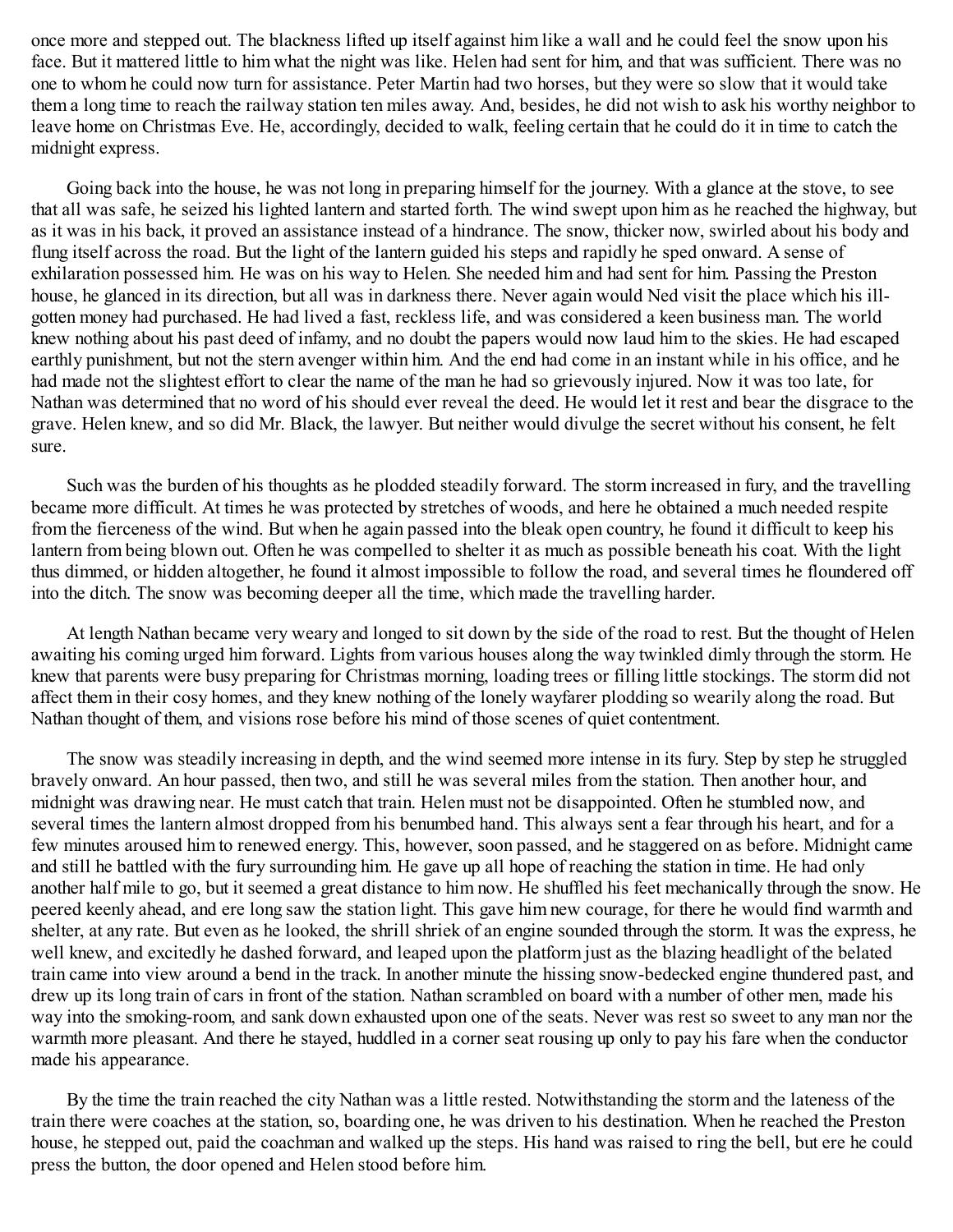"I knew you would come," she quietly said, as she closed the door and held out her hand. "It is good of you, and on such a night! But, oh! how tired you look," she added, observing Nathan's weary face. "Let me help you off with your coat."

But Nathan held her hand in his and looked longingly into her eyes. He wanted to speak, to express his sympathy, but words would not come. He knew that she was very tired, and her noble courage touched him. Slowly he released her hand, removed his hat and coat and followed her into a cosy room, where a fire was burning brightly in the grate. Then side by side before the glowing coals Helen told him the brief story of her husband's death.

"The shock was terrible," she said. "Ned had spent the day at his office, and did not come home to dinner. During the evening, while I was reading here to the children, the news came. The janitor making his rounds, found Ned dead at his desk. It was heart trouble, so the doctor decided."

"I am glad you sent for me, Helen," Nathan replied. "But I am afraid there is little that I can do."

"There is a great deal, Nathan. It is something very important, and that is why I sent for you. It is in connection with a letter Ned wrote and sent to the newspaper for publication. The editor found it in his mail yesterday afternoon, but owing to Ned's death, he did not wish to publish it without my consent. He left the letter with me, and that is why I sent for you. Here it is."

From a nearby table she lifted a folded paper which she handed to Nathan. The latter took it, and as he began to read his eyes opened wide in amazement. It was Ned Preston's complete confession of his theft of the bonds! He had evidently written and mailed it during the morning of the day of his death. Nathan could hardly believe his senses. Carefully he read every word, and some things which hitherto had been a mystery were now explained. So Ned had at last really confessed his crime! What a sensation it would have made. But it was not too late yet. A great longing came into Nathan's heart to see that confession in print and to have his own name vindicated. It was only just that such a thing should be done. After long years of suffering it was but right that the world should know that he was an innocent man. His heart beat fast as he thought of all it would mean, and his hand holding the paper trembled. Helen, watching, surmised the struggle, but remained silent.

Presently Nathan rose to his feet and paced rapidly up and down the room. What should he do? What a revenge it would be to allow that confession to be published. The animal nature within him demanded it. Then suddenly, as if a voice spoke, there came into his mind the greater revenge upon which he had determined. He stopped short and glanced at the woman gazing thoughtfully into the fire. And for her sake, too, he had resolved to be a man far removed from the mere brute creation. For years she had inspired him, and he had tried to be true. He must not fail now in the time of temptation. Swiftly he stepped toward her and held out the paper.

"Helen, do you want this published?" he asked.

"Only that your name might be cleared," was the low reply. "It should be published in justice to you. Do as you like about it."

At once Nathan turned to the fire-place, slowly tore the paper to bits, and threw the pieces into the glowing coals. The storm raged outside, and the ashes of the burnt paper whirled up the chimney. But in Nathan's heart there was a peace, the peace of victory after battle, the triumph of the spirit over the beast. The Master Revenge was now complete.

## **CHAPTER 31**

## **After Long Years**

Winter at length gave place to spring and spring to summer. Again the air was redolent with flowers, and the songs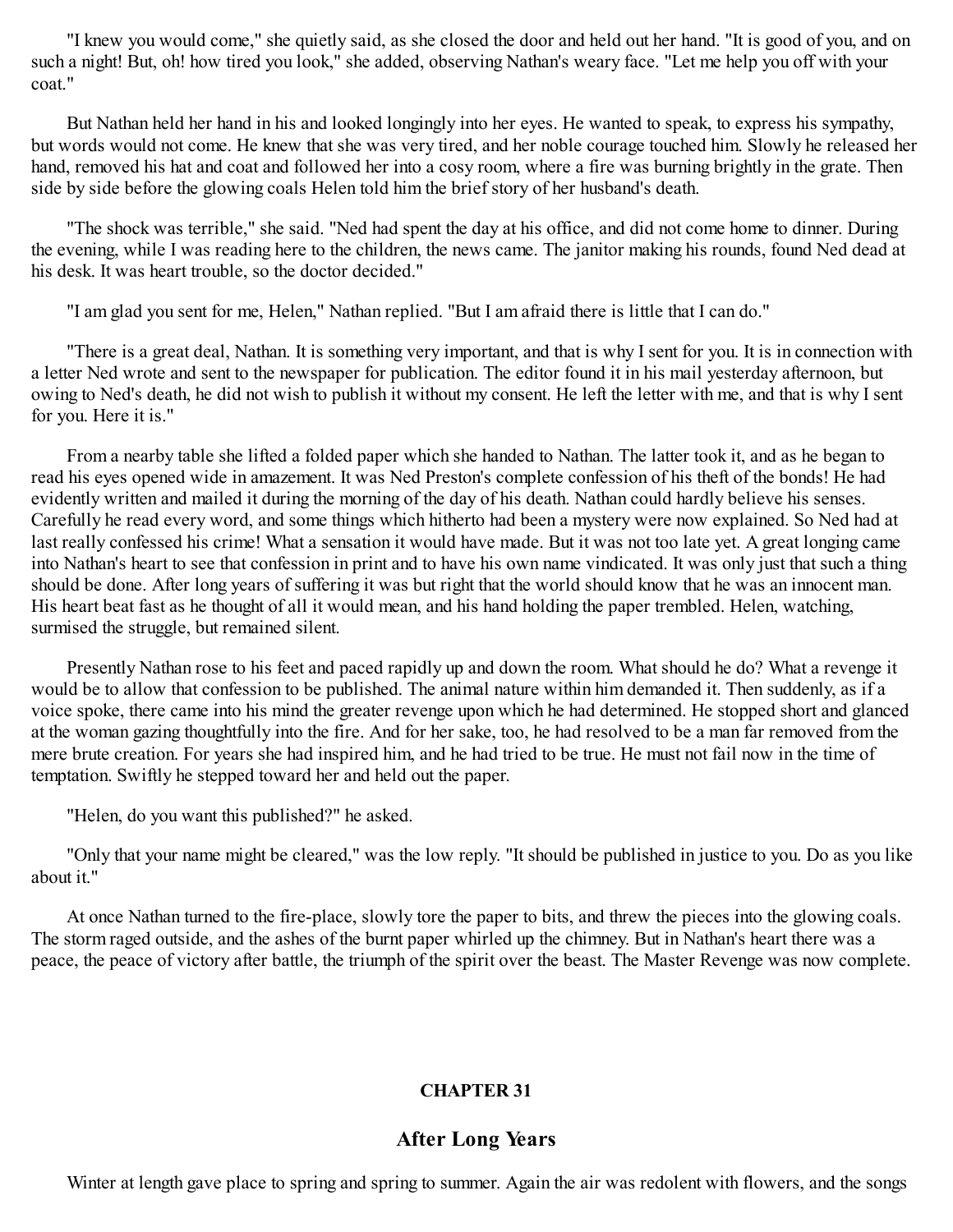of birds and the buzz of bees were heard on all sides. It was a Saturday morning early in July as Nathan stepped from his house and looked around. The sun had already risen and was dispelling the last traces of fog from the mirror-like river. He felt like a giant after his refreshing sleep, and eagerly he drank in great draughts of the invigorating air. It was good to be alive on such a morning, so he thought, as he stood there watching the beauties of Nature.

Nathan had changed outwardly since Christmas Eve when he had made his hard struggle through the storm. This was due to the removal of his beard, thus making his strong, smooth-shaven face a striking contrast to his former appearance. His neighbors had been surprised at first, and several had passed him by without a sign of recognition. Hitherto he had resembled a man of sixty, but now he seemed much younger than the forty years which was his real age. He had not met Helen since doing away with his beard, but he felt sure that she would be pleased at the change.

Ever since Christmas Nathan had been busy and the time had sped rapidly by. Day by day he had worked at the church, and at night he had read and thought in his comfortable room. But always before him was the vision of the completed church and the day when it would be consecrated. Often he mused over the past and how wonderfully all things had turned out. He had suffered much, but he knew that he had gained a great deal as well. If only he had Helen with him, his cup of happiness would be full. He had written several letters to her during the winter, and she had always replied. But apart from that he had heard nothing about her. He longed for the day when she would return to the country, and then he could see her again. He cherished the hope that the love she once had for him might still be strong. He knew that she cared for him, but whether she loved him as he loved her was another matter.

Nathan was much elated on this beautiful Saturday, for the church was to be consecrated the next day. The new organ, given by Helen, had arrived the night before and was at the wharf. Peter Martin was to haul it down, and he was to assist. This took most of the morning, and they had to call upon a couple of neighbors to help them. The organ was removed from its crate outside the church, and when it was placed in position near the choir seats, Nathan viewed it with greater interest than did the other men. It meant more to him than it did to them, for it was Helen's gift, "In memory of the past."

During the afternoon Nathan busied himself about the church. There were numerous little things to be looked after, and he wished to have everything in readiness for the morrow. At times he would stop near the organ, and look upon it with a rapt expression upon his face. How new and bright were the keys. Helen would be the first to touch them, for he felt sure that she would be present at the service and would play. Whether she had arrived from the city, he did not know, although he had written to her concerning the important event.

About the middle of the afternoon the Parson came, and as he entered the building he paused just inside and looked intently around. Nathan was fastening the last book-rack in place, and he lifted his head to see who it was. Noticing the look of joy upon the clergyman's face, he remained silent and bent again to his task. Mr. Westmore walked slowly up the aisle until he reached the organ. He felt its smooth surface, and examined it most carefully. He was standing there when Nathan at length came and stood by his side.

"It's a nice organ, Mr. Westmore," he remarked.

"Wonderful! wonderful! And everything is wonderful! I feel that I must be dreaming. Never did I expect to have such a church as this built here, and we owe it all to you." He turned his grateful eyes upon his companion. "The Lord must have sent you to us, Mr. Stone. Never again will I doubt His goodness."

"I am glad that you like everything," Nathan replied. "This organ is the last thing to be added, and it is the best of all. I hope that Mrs. Preston will be here to-morrow. She should be the first one to play upon it."

Nathan mentioned this, hoping that he would learn whether Helen had arrived from the city.

"She will be here, and has promised to play at the service," Mr. Westmore replied. "She came this morning, and was over to the rectory shortly afterwards to find out how the church is getting along. She was delighted when I told her of your good work, and that everything is in readiness."

Nathan was satisfied at what he heard. Helen had arrived and would play the organ! He was almost like a boy in his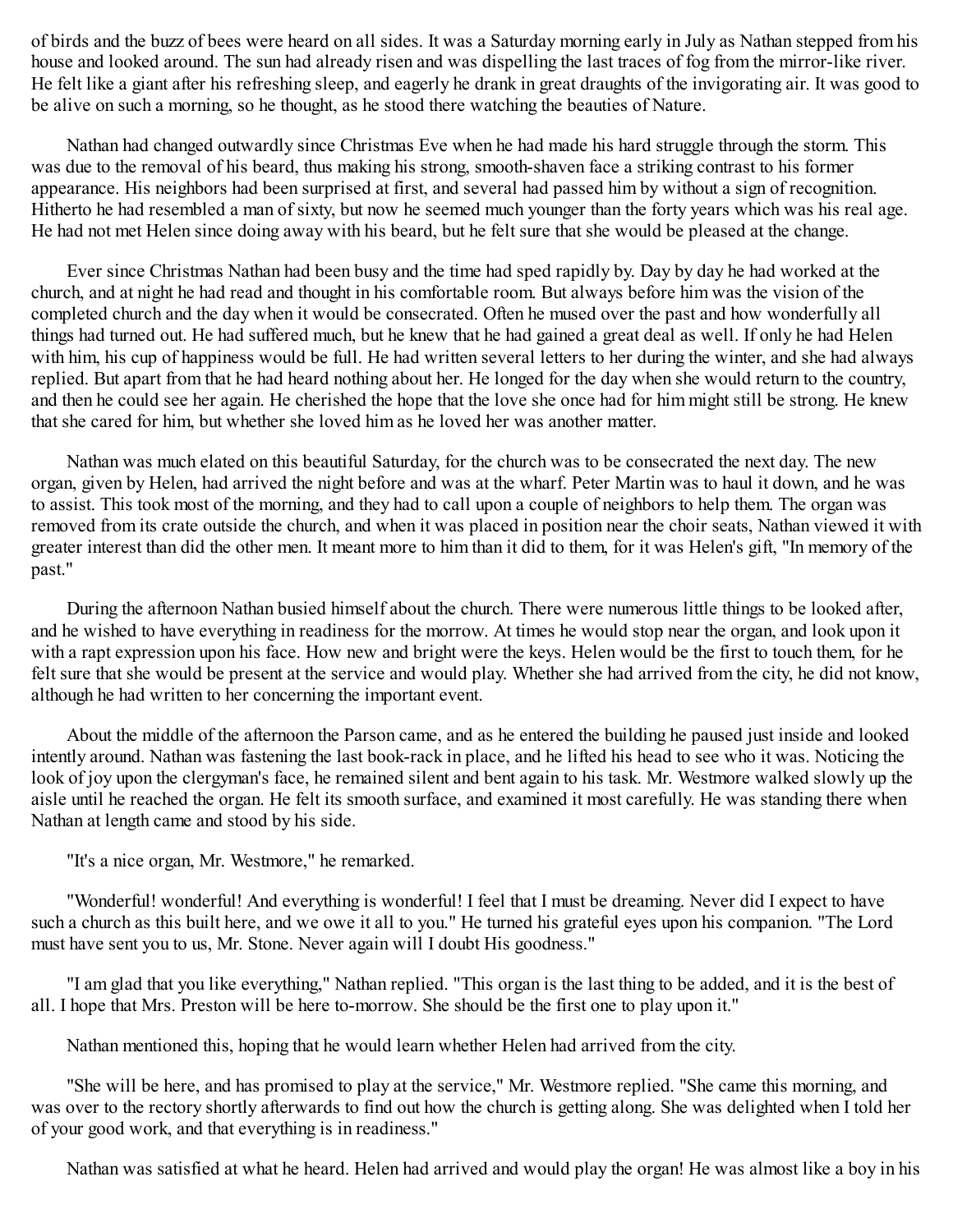exuberance as he showed the clergyman around the church, pointing out several pieces of special work. He even took him into the tower where the new bell was hanging.

"It has a sweeter tone than the old one," he explained. "Just wait until you hear it to-morrow."

"I liked the old one," the Parson replied. "For long years it called the people together. It was here when I came. But now everything is new, so I suppose a new clergyman will be wanted as well. It is only natural. I am getting oldfashioned, and find it rather hard to keep up with new notions."

"I do not believe the people want any such change, Mr. Westmore," Nathan protested, moved by these words, and the wistful expression in the old man's eyes. "Your heart is young and you have the love and respect of all. I am certain that they would resent another man in your place."

"Do you think so? I have been here for thirty years, and it would almost break my heart to leave. Why, I have baptized and married so many in this parish that they all seem like my own family. I want them yet, and I hope they want me. Anyway, I shall go on and try to do my duty and commit everything to Him who oversees all."

That evening, after supper, Nathan again returned to the church. Although there was really nothing left for him to do, he found it difficult to stay away. He liked to stand some distance off, gaze upon the graceful building, or go inside, seat himself in one of the pews and look around. But the organ was his chief attraction this evening, and he pictured Helen sitting there, playing the hymns and chants. He knew that to-morrow would be a wonderful day for them both, and he was very anxious for it to arrive.

At last he reluctantly left the church, closed the door, and walked slowly along the path leading to his own house. He had gone about half way, when, happening to glance out upon the river, he saw a small boat with one person on board coming upstream, quite close to the shore. He knew that it was Helen, and in another minute he was speeding across the field straight for the landing place. He was standing there when the boat grated upon the gravel. A smile wreathed the rower's face as she drew in her oars, picked up an armful of flowers from the bottom of the boat, and stepped lightly out.

"You have been spying upon me, Nathan," she charged as she held out her hand, although her face belied her words.

Nathan took her hand in his and held it fast. His heart was beating wildly, and he was afraid that he might make a fool of himself.

"I wasn't spying upon you, Helen," he defended. "But, my! I'm glad to see you."

For a few seconds they looked silently at each other. Then the woman's eyes slowly lowered until they rested upon the flowers enfolded in her left arm.

"You look just like you used to, Nathan, before y-you went away," she said. "You remind me of that last night we stood by the gate."

"And I feel just the same, Helen, although years have passed since then. You remember how you played and sang to me then. Won't you do it again to-night? Your new organ is in the church, and it is a very fine one."

Along the path leading from the river to the church the two walked side by side. They said but little, for words were unnecessary. They understood each other, and their hearts were filled with a sweet peace. And there before them stood the church, bathed in the glory of the westering sun. Helen paused and looked upon it with glowing eyes.

"Oh, how beautiful!" she exclaimed. "What a picture amidst its setting of noble trees."

"I am glad that you like it, Helen," Nathan replied. "But let us go inside. I want your opinion of my work there."

When once across the threshold, Helen stopped and looked around with approving eyes.

"I can hardly believe that all this has been done in such a short time," she said. "It seems like a dream. But I know it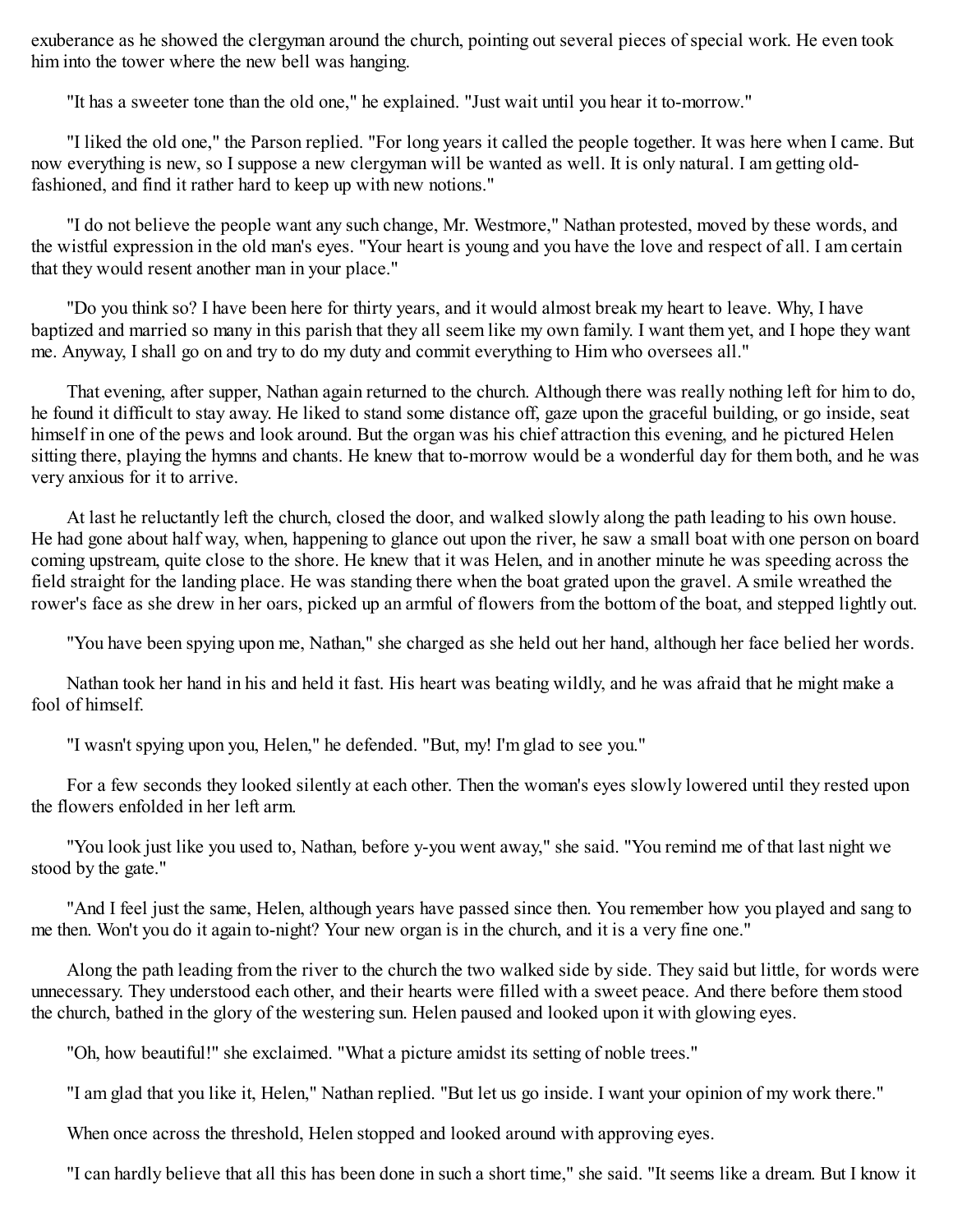is real for there is the organ which I chose myself."

"Play something for me, Helen," Nathan urged. "I want to hear you sing."

"Let me rest first, for I am tired after that row. And, besides, I want to collect my thoughts and enjoy this beautiful building."

She sat down in the nearest pew, and it was but natural that Nathan should take his place by her side.

"I am glad to see you so happy to-night, Helen," he began. "Isn't it strange that we should be sitting here together. And I wish to explain that but for you this church would not be standing here now. You were my inspiration during all of those terrible years of captivity, although, perhaps, you never realized it."

"I thought you had forgotten me, Nathan," was the low reply. "When I received that letter, all light and hope went out of my life for a time. I believed that you had sent it, for never once did I suspect Ned of doing such a despicable thing. Oh, if I had only known!"

"You would have waited for me, Helen?"

"Waited! Why need you ask that? My heart was almost broken when they took you away. But never for a minute did I doubt your innocence until I received that letter. It made me desperate when I learned that the man I trusted and loved had committed such a deed, and wrote his confession to me in such a cold and indifferent manner."

"You hated and despised me after that, I suppose?"

"Not altogether. For a time I lived in the memory of those happy days when we were together. The thought of you was constantly in my mind, and it was only after insistent urgings and pleadings did I consent to marry Ned."

"But you didn't love him, Helen?" There was an intense eagerness in Nathan's voice.

"No. Neither did he love me. I cannot understand why I married him. It was a wild despair that made me reckless, I guess. That is the only way I can account for what I did. Then when I regained my senses, it was too late."

"Ned was good to you, though, was he not?"

"So far as money was concerned I never wanted for anything. But that was all. He was very little with me, and hardly ever stayed home at night. I led a lonely life until my little ones came, and upon them I bestowed my love."

"And you heard nothing about me, Helen?"

"Not a word after I received that letter. I asked no questions, and no one ever alluded to you. But I thought of you very often, and never omitted your name from my prayers. I had the strange feeling that we would meet again some day, and that all would be well. I cannot account for it."

"Did you recognize me that day I repaired the fence?" Nathan asked.

"No. But there was something in your eyes which reminded me of you. I thought it was only a foolish notion at the time."

"But Ned knew me at once."

"He did, although he said nothing to me. But he spread the report about you and I heard that. Then when Ned went from bad to worse, and I knew that you were so near yet I could not unburden my heart to you, I was in despair. For a time I thought I would go out of my mind."

"I know, Helen, for I saw you one night pacing up and down your room, as if in great trouble."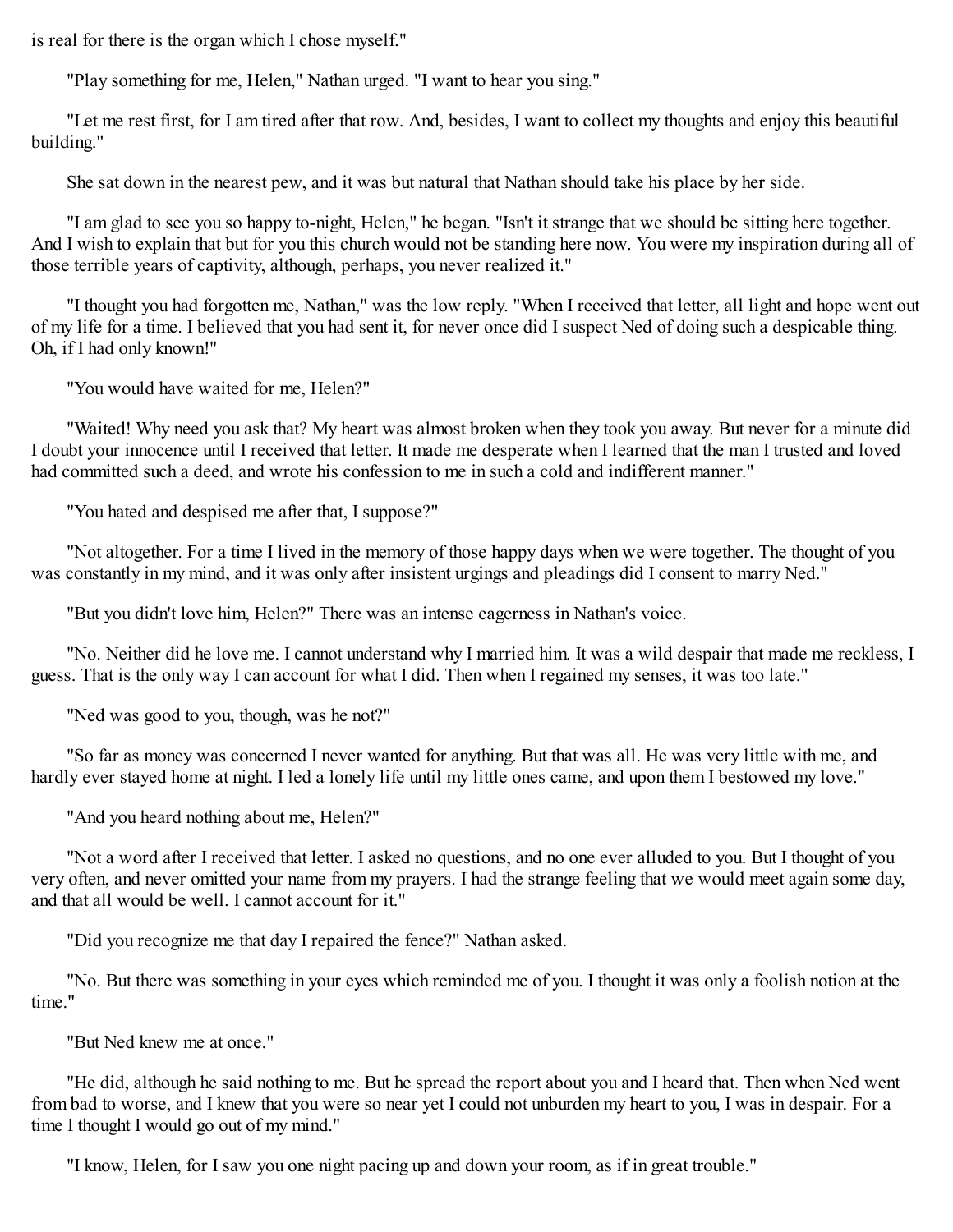"You saw me, Nathan?"

"Yes, as I was passing your house during a heavy storm. I had seen Ned at the hotel with a strange woman, and my heart was filled with an intense anger. As I walked home, I saw a light in your house, so could not resist the temptation of looking in at the window, thinking I might catch a glimpse of your face. It was wrong, I know, but love compels a man to do strange things at times. And, Helen, loves makes me bold now."

Impulsively he placed his right arm around her, drew her close, and bending his head he kissed her.

"Our love for each other is no mushroom thing," he continued. "It was born long ago, and has been tested through years of terrible trials. Let us forget the past and think only of the present and the future."

Like a bird wearied after a long, hard flight, Helen allowed herself to rest within his encompassing arm. They told of their love for each other, for the heart is always young where love reigns.

"Play for me now, Helen," Nathan at length requested. "Music such as you alone can produce must be the accompaniment to my great happiness. And upon your organ, too, in this church."

Together they walked up the aisle, and Helen took her seat at the organ, with Nathan standing by her side. For a while she played several of the old familiar hymns, one of which she sang. She then drifted off to tunes of bygone days, now considered old-fashioned. But they brought back sweet memories of the past, and thrilled the man standing there. To him the beautiful woman had not changed with the years. She was the same who had so often played for him before. He stooped and kissed her, and upon her face there shone a light more wonderful and intense than that which came through the west windows. Helen ceased playing, and her hands rested idly upon the silent keys.

"Play me one more piece," Nathan urged. "I want 'The Long, Long Trail.'"

Again Helen pressed the keys, and as they sprang into music, she began to sing the opening words. When she came to the chorus, Nathan joined her.

"There's a long, long trail a-winding Into the land of my dreams, Where the nightingales are singing, And a white moon beams. There's a long, long night of waiting Until my dreams all come true, In the day that I'll be going down That long, long trail with you."

Slowly the light in the church faded, and as Helen and Nathan left the building the stillness of evening enfolded them in its peaceful embrace. The glory of the placid river spread out before them as they once more stood at the landingplace. Helen stepped on board, but she did not pick up the oars as she had always done in the past. She had no need to do so now, for Nathan was in charge. Then slowly across the water they moved through deepening twilight. Face to face they sat, soul responding to soul, their hearts overflowing with a love made perfect by long years of trial and endurance.

# THE END